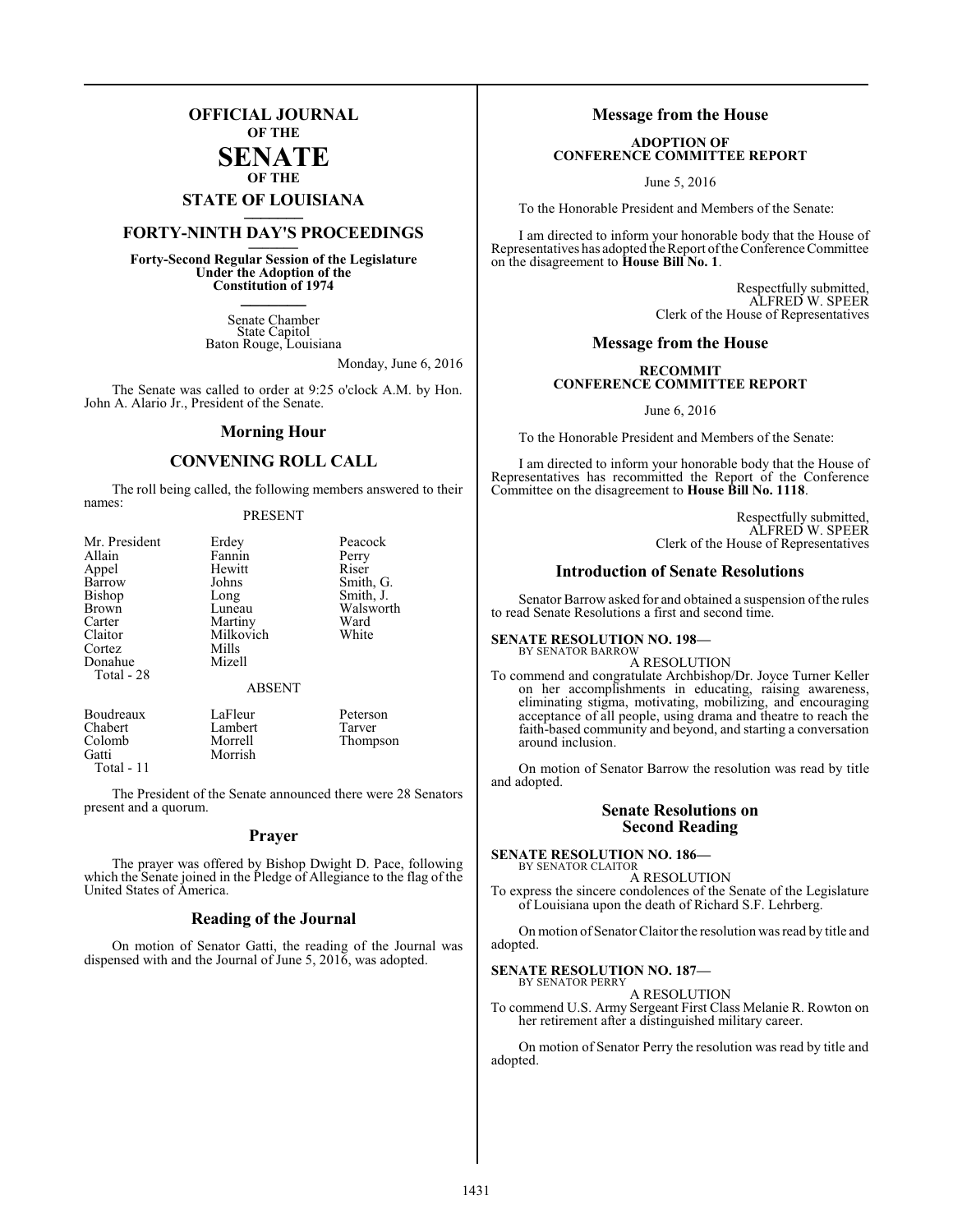# **Page 2 SENATE 49th DAY'S PROCEEDINGS**

# June 6, 2016

#### **SENATE RESOLUTION NO. 188—** BY SENATOR MIZELL

A RESOLUTION

To urge and request the Department of Agriculture and Forestry to develop and adopt an official logo for watermelons produced in Washington Parish.

On motion of Senator Mizell the resolution was read by title and adopted.

#### **SENATE RESOLUTION NO. 189—** BY SENATOR RISER

A RESOLUTION

To commend Dottie and Mike Clark on twenty-seven years of extraordinary service to orphaned children at the Casa Para Niños Aleluya in Guatemala.

On motion of Senator Riser the resolution was read by title and adopted.

#### **SENATE RESOLUTION NO. 190—** BY SENATOR BARROW

A RESOLUTION

To urge and request all civil service systems in the state to utilize electronic testing procedures for applicants for classified positions.

On motion of Senator Barrow the resolution was read by title and adopted.

#### **SENATE RESOLUTION NO. 191—** BY SENATOR BARROW

A RESOLUTION

To urge and request the Department of Health and Hospitals to study ways to enhance access to health care services in health professional shortage areas.

On motion of Senator Barrow the resolution was read by title and adopted.

# **SENATE RESOLUTION NO. 192—**

BY SENATORS WHITE AND ERDEY A RESOLUTION

To urge and request the Department of Transportation and Development to enter into a cooperative endeavor agreement with Tangipahoa Parish or the Manchac Volunteer Fire Department for a new location for a fire station.

On motion of Senator White the resolution was read by title and adopted.

# **SENATE RESOLUTION NO. 193—** BY SENATORS BARROW AND MILLS

A RESOLUTION

To urge and request the continuation of the working group to study the impact of nurse practitioners on enhancement of access to health care in medically underserved areas.

On motion of Senator Barrow the resolution was read by title and adopted.

#### **SENATE RESOLUTION NO. 194—** BY SENATOR BARROW

A RESOLUTION

To commend and congratulate Dr. Vladimir Alexander Appeaning for his extraordinary accomplishments in public postsecondary education and environmental quality.

On motion of Senator Barrow the resolution was read by title and adopted.

### **SENATE RESOLUTION NO. 195—**

BY SENATOR PETERSON A RESOLUTION

To commend and congratulate Xavier University of Louisiana's 2016 men's tennis team on becoming the first XU team in any sport to reach the National Association of Intercollegiate Athletics (NAIA) Championship finals and Coach Alan Green as ITA/NAIA National Coach of the Year.

On motion of Senator Peterson the resolution was read by title and adopted.

# **Senator Long in the Chair**

**SENATE RESOLUTION NO. 196—**

BY SENATORS BARROW, MILLS AND MORRELL

A RESOLUTION To urge and request the Louisiana State Board of Nursing and the Louisiana State Board of Medical Examiners to jointly promulgate rules establishing an exemption from the collaborative practice agreement between an advanced practice registered nurse and a licensed physician.

On motion of Senator Barrow the resolution was read by title and returned to the Calendar, subject to call.

## **SENATE RESOLUTION NO. 197—**

BY SENATOR COLOMB A RESOLUTION

To commend Pamalor Joseph-Senegal, the owner and artistic director of PJ's Dance/Art School, on the occasion of its thirtieth annual dance recital.

On motion of Senator Martiny the resolution was read by title and returned to the Calendar, subject to call.

# **Message from the House**

#### **ASKING CONCURRENCE IN HOUSE CONCURRENT RESOLUTIONS**

June 5, 2016

To the Honorable President and Members of the Senate:

I am directed to inform your honorable body that the House of Representatives has finally passed and asks your concurrence in the following House Concurrent Resolutions:

HCR No. 154

Respectfully submitted, ALFRED W. SPEER Clerk of the House of Representatives

# **House Concurrent Resolutions on First Reading**

#### **HOUSE CONCURRENT RESOLUTION NO. 154—** BY REPRESENTATIVE JACKSON

A CONCURRENT RESOLUTION

To urge and request the Louisiana Department of Veterans Affairs to study strategies and best practices for suicide prevention among service members and veterans; to create and maintain a database of suicide-related incidents among service members and veterans in Louisiana; and to provide a written report of its recommendation and findings no later than sixty days prior to the 2017 Regular Session of the Louisiana Legislature.

The resolution was read by title and placed on the Calendar for a second reading.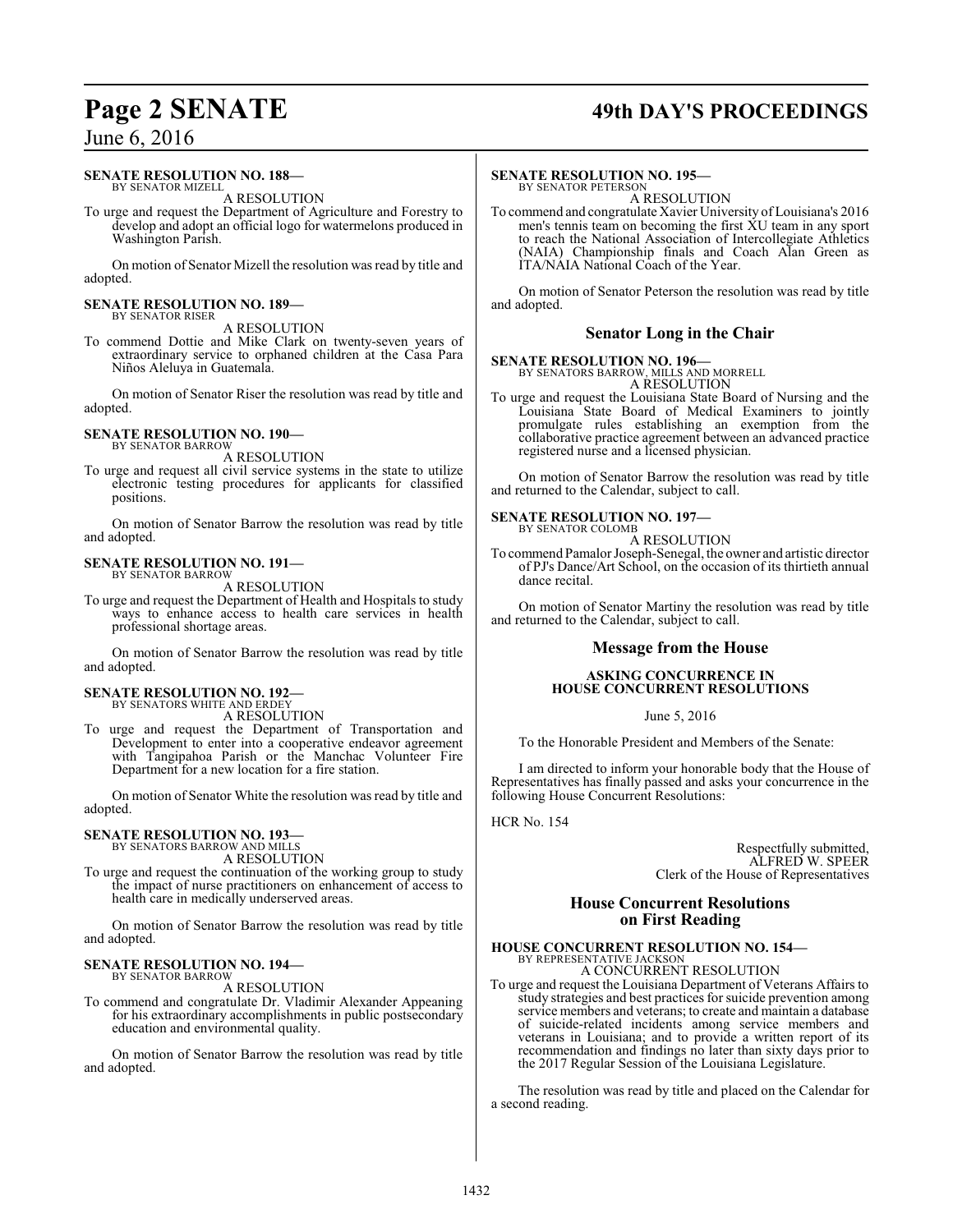# **49th DAY'S PROCEEDINGS Page 3 SENATE**

# **Mr. President in the Chair**

# **House Concurrent Resolutions on Second Reading**

# **HOUSE CONCURRENT RESOLUTION NO. 133—** BY REPRESENTATIVE JACKSON

A CONCURRENT RESOLUTION

To urge and request the Judicial Council and its Standing Committee to Evaluate Requests for Court Costs and Fees to study and make recommendations to the Louisiana Legislature regarding the use of court costs and fees, to develop and recommend best practices for the use and collection of court costs and fees, and to limit the number of instruments creating new or increasing court costs of fees by the Louisiana Legislature which are subject to Judicial Council review until sixty days after the adjournment of the 2017 Regular Session of the Legislature.

The resolution was read by title. Senator Thompson moved to concur in the House Concurrent Resolution.

# **ROLL CALL**

The roll was called with the following result:

#### YEAS

| Mr. President     | Erdey              | Peacock   |
|-------------------|--------------------|-----------|
| Allain            | Fannin             | Perry     |
| Appel             | Gatti              | Peterson  |
| Barrow            | Hewitt             | Riser     |
| Bishop            | Johns              | Smith, G. |
| Boudreaux         | LaFleur            | Smith, J. |
| Brown             | Long               | Tarver    |
| Carter            | Luneau             | Thompson  |
| Chabert           | Martiny            | Ward      |
| Claitor           | Milkovich          | White     |
| Cortez            | Mills              |           |
| Donahue           | Mizell             |           |
| Total - 34        |                    |           |
|                   | NAYS               |           |
| Total - 0         |                    |           |
|                   | <b>ABSENT</b>      |           |
| Colomb<br>Lambert | Morrell<br>Morrish | Walsworth |

Total - 5

The Chair declared the Senate concurred in the House Concurrent Resolution and ordered it returned to the House.

#### **HOUSE CONCURRENT RESOLUTION NO. 152—** BY REPRESENTATIVE JACKSON

A CONCURRENT RESOLUTION

To recognize the month of September as "Suicide Prevention Month" in Louisiana to promote suicide prevention and to raise greater awareness of the problem of suicide among military service members.

The resolution was read by title. Senator Thompson moved to concur in the House Concurrent Resolution.

# **ROLL CALL**

The roll was called with the following result:

#### YEAS

| Mr. President | Erdey  | Peacock   |
|---------------|--------|-----------|
| Allain        | Fannin | Perry     |
| Appel         | Gatti  | Peterson  |
| Barrow        | Hewitt | Riser     |
| Bishop        | Johns  | Smith, G. |

#### Boudreaux LaFleur Smith, J.<br>Brown Long Tarver Brown Long<br>Carter Luneau Carter Luneau Thompson<br>Chabert Martiny Walsworth Chabert Martiny Walsworth<br>Claitor Milkovich Ward Claitor Milkovich<br>Cortez Mills Mills White<br>Mizell Donahue Total - 35

NAYS

Total - 0

ABSENT

Colomb Morrell<br>
Lambert Morrish Lambert Total - 4

The Chair declared the Senate concurred in the House Concurrent Resolution and ordered it returned to the House.

### **HOUSE CONCURRENT RESOLUTION NO. 153—**

BY REPRESENTATIVE JACKSON A CONCURRENT RESOLUTION

To urge and request local, parish, and state law enforcement agencies to implement special training for officers who encounter military service members and veterans who encounter crisis situations that result from reintegration into civilian life.

The resolution was read by title. Senator Thompson moved to concur in the House Concurrent Resolution.

# **ROLL CALL**

The roll was called with the following result:

#### YEAS

Mr. President Fannin Perry<br>Allain Catti Peter: Allain Gatti Peterson Appel Hewitt<br>Bishop Johns Johns Smith, G.<br>LaFleur Smith, J. Boudreaux LaFleur Smith,<br>Brown Long Tarver Brown Long<br>Carter Luneau Carter Luneau Thompson<br>Chabert Martiny Walsworth Chabert Martiny Walsworth<br>Claitor Milkovich Ward Claitor Milkovich Ward<br>Cortez Mills White Cortez Mills White Donahue Mizell Peacock Total - 34 **NAYS**  Total - 0 ABSENT

| Barrow    | Lambert | Morrish |
|-----------|---------|---------|
| Colomb    | Morrell |         |
| Total - 5 |         |         |

The Chair declared the Senate concurred in the House Concurrent Resolution and ordered it returned to the House.

# **Conference Committee Reports**

The following reports were received and read:

**SENATE BILL NO. 57—** BY SENATOR BISHOP

AN ACT

To enact R.S. 49:201.2, relative to the office of the governor; to provide that certain salary increases are prohibited unless approved by the Joint Legislative Committee on the Budget; to authorize state civil service to develop certain provisions

# June 6, 2016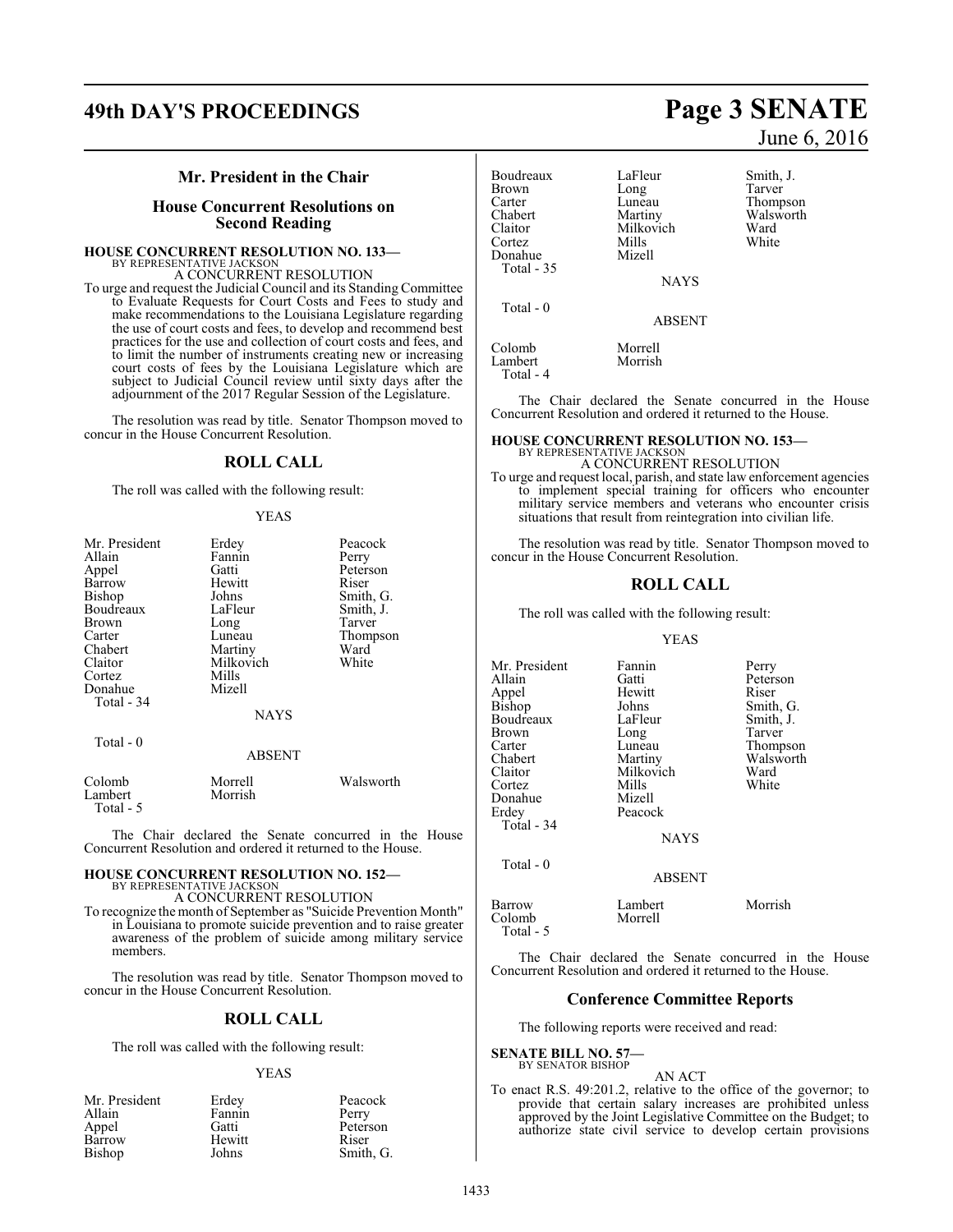relative to classified service; to provide for applicability; and to provide for related matters.

## **CONFERENCE COMMITTEE REPORT**

#### June 2, 2016

To the Honorable President and Members of the Senate and to the Honorable Speaker and Members of the House of Representatives.

#### Ladies and Gentlemen:

We, the conferees appointed to confer over the disagreement between the two houses concerning Senate Bill No. 57 by Senator Bishop recommend the following concerning the Engrossed bill:

1. That the House Committee Amendments Nos. 1, 2, 3, 4, and 5 proposed by House and Governmental Affairs and adopted by the House on May 13, 2016 be adopted.

Respectfully submitted,

Senators: Representatives:<br>
Wesley Bishop Michael B. Moreno<br>
Karen Carter Peterson Michael E. Danahay Wesley Bishop Helena N. Moreno Karen Carter Peterson Michael E. Danahay Daniel "Danny" Martiny

Senator Bishop moved that the Conference Committee Report be adopted.

# **ROLL CALL**

The roll was called with the following result:

#### YEAS

| Mr. President<br>Allain<br>Appel<br>Bishop<br>Boudreaux<br><b>Brown</b><br>Carter<br>Chabert<br>Claitor<br>Cortez<br>Donahue<br>Erdey<br>Total - 34 | Fannin<br>Gatti<br>Hewitt<br>Johns<br>LaFleur<br>Long<br>Luneau<br>Martiny<br>Milkovich<br>Mills<br>Mizell<br>Peacock<br><b>NAYS</b> | Perry<br>Peterson<br>Riser<br>Smith, G.<br>Smith, J.<br>Tarver<br>Thompson<br>Walsworth<br>Ward<br>White |
|-----------------------------------------------------------------------------------------------------------------------------------------------------|--------------------------------------------------------------------------------------------------------------------------------------|----------------------------------------------------------------------------------------------------------|
| Total - 0                                                                                                                                           |                                                                                                                                      |                                                                                                          |

# **ABSENT**

| Barrow    | Lambert | Morrish |
|-----------|---------|---------|
| Colomb    | Morrell |         |
| Total - 5 |         |         |

The Chair declared the Conference Committee Report was adopted.

## **HOUSE BILL NO. 481—**

BY REPRESENTATIVE JAMES AND SENATOR BISHOP AN ACT

To amend and reenact R.S. 32:411(F)(1) and 412(D)(6) and to enact R.S. 32:411(F)(3), relative to the issuance and possession of drivers' licenses; to provide for the issuance of a digitized driver's license; to provide new requirements for the issuance of a driver's license that was renewed by mail or electronic commerce; and to provide for related matters.

# **Page 4 SENATE 49th DAY'S PROCEEDINGS**

### **CONFERENCE COMMITTEE REPORT**

June 5, 2016

To the Honorable Speaker and Members of the House of Representatives and the Honorable President and Members of the Senate.

Ladies and Gentlemen:

We, the conferees appointed to confer over the disagreement between the two houses concerning House Bill No. 481 by Representative James recommend the following concerning the Reengrossed bill:

- 1. That the set of Senate Committee Amendments by the Senate Committee on Transportation, Highways and Public Works (#2931) be adopted.
- 2. That the set of Senate Floor Amendments by Senator Cortez (#3306) be rejected.
- 3. That the following amendments to the Reengrossed bill be adopted:

# AMENDMENT NO. 1

On page 2, delete lines 25 through 29 in their entirety and insert the following:

"(c) A person shall not be issued a citation for driving a motor vehicle without a physical driver's license in his possession if he presents a digitized driver's license to a law enforcement officer in connection with a traffic stop or checkpoint in Louisiana. However, in connection with requests for identification not associated with traffic stops or checkpoints in Louisiana, a person may be required to produce a physical driver's license to a law enforcement officer, a representative of a state or federal department or agency, or a private entity when so requested and be subject to all the applicable laws and consequences for failure to produce such license.

### AMENDMENT NO. 2

On page 3, delete lines 1 through 5 in their entirety

Respectfully submitted,

| Representatives:   | Senators:           |
|--------------------|---------------------|
| Edward "Ted" James | Wesley Bishop       |
| Kenny Havard       | Patrick Page Cortez |
| Terry Landry       | Jay Luneau          |

Senator Cortez moved that the Conference Committee Report be adopted.

# **ROLL CALL**

The roll was called with the following result:

#### YEAS

| Mr. President<br>Allain<br>Appel<br><b>Bishop</b><br>Boudreaux<br><b>Brown</b><br>Carter<br>Chabert<br>Claitor<br>Cortez<br>Erdey<br>Total - 31 | Fannin<br>Gatti<br>Hewitt<br>Johns<br>LaFleur<br>Long<br>Luneau<br>Martiny<br>Mills<br>Peacock<br>Perry | Peterson<br>Riser<br>Smith, G.<br>Smith, J.<br>Tarver<br>Thompson<br>Walsworth<br>Ward<br>White |
|-------------------------------------------------------------------------------------------------------------------------------------------------|---------------------------------------------------------------------------------------------------------|-------------------------------------------------------------------------------------------------|
|                                                                                                                                                 | <b>NAYS</b>                                                                                             |                                                                                                 |
| Milkovich<br>Total - 2                                                                                                                          | Mizell                                                                                                  |                                                                                                 |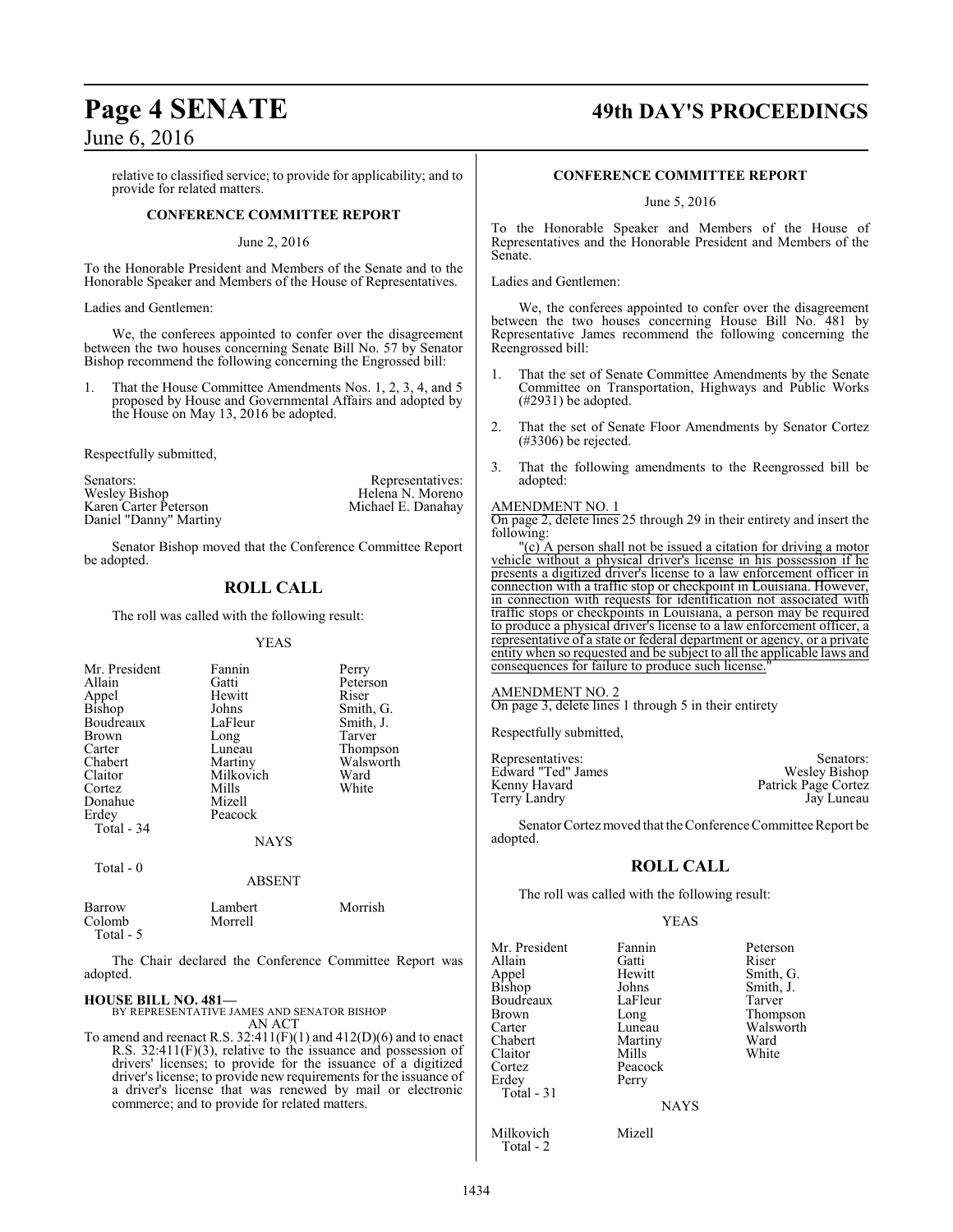# **49th DAY'S PROCEEDINGS Page 5 SENATE**

#### ABSENT

| Barrow    | Donahue | Morrell |
|-----------|---------|---------|
| Colomb    | Lambert | Morrish |
| Total - 6 |         |         |

The Chair declared the Conference Committee Report was adopted.

#### **HOUSE BILL NO. 678—**

BY REPRESENTATIVES CARMODY AND AMEDEE

AN ACT To amend and reenact R.S. 33:9109.1(A) through (D), (F), and (G), to enact R.S. 33:9109.2, and to repeal R.S. 33:9109.1(B)(9), relative to charges imposed on prepaid 911 services; to provide for and modify definitions; to increase the amount ofthe prepaid 911 charge; to provide for administration of prepaid 911 charges; to restrict use of certain funds; to provide for effectiveness; and to provide for related matters.

#### **CONFERENCE COMMITTEE REPORT**

#### June 5, 2016

To the Honorable Speaker and Members of the House of Representatives and the Honorable President and Members of the Senate.

Ladies and Gentlemen:

We, the conferees appointed to confer over the disagreement between the two houses concerning House Bill No. 678 by Representative Carmody recommend the following concerning the Engrossed bill:

- 1. That the set of Senate Committee Amendments by the Senate Committee on Commerce, Consumer Protection and International Affairs (#2458) be rejected.
- 2. That Senate Committee Amendment Nos. 1 and 4 by the Senate Committee on Revenue and Fiscal Affairs (#3595) be rejected.
- 3. That Senate Committee Amendment Nos. 2, 3, and 5 by the Senate Committee on Revenue and Fiscal Affairs (#3595) be adopted.
- 4. That Amendment No. 1 by the Legislative Bureau Amendment (#3734) be rejected.
- 5. That Amendment No. 2 by the Legislative Bureau Amendment (#3734) be adopted.
- 6. That the following amendment be adopted:

#### AMENDMENT NO. 1

On page 6, between lines 20 and 21, insert the following:

"B. The financial records of each district shall be audited pursuant to the provisions of R.S. 24:513. In addition, each district shall submit an annual report to the legislative auditor which includes information on the revenues derived from the service charge authorized by this Section and a detailed accounting of such revenues. Such report shall include a report on the status of implementation of wireless E911 service.

 $C(1)$  No later than the first of May of each year, the 911 districts shall submit a consolidated report of statewide 911 communication activity to both the House Committee on Commerce and the Senate Committee on Commerce, Consumer Protection and International Affairs of the Louisiana legislature.

(2) The report shall include, at a minimum, all of the following from the previous calendar year:

(a)(i) All 911 fees and revenues received by each district and all fees and revenues received statewide.

(ii) The fees and revenues described in Item (i) of this Subparagraph shall also be categorized in the annual report in the

# June 6, 2016

amounts that are collected pursuant to land-line services, billed wireless services, and prepaid wireless services.

(b) All expenditures for each 911 district and all expenditures statewide.

(c) All projects, either planned or underway including expected completion dates, that are included in the development of next generation wireless 911 capability.

(d) Any opportunities for neighboring parishes to either cooperate in joint projects or to share resources in next generation 911 development, which are intended to enhance both the efficiency and the effectiveness of the public safety benefits of 911 services for the local and traveling public in Louisiana.

Respectfully submitted,

| Representatives: | Senators:              |
|------------------|------------------------|
| Thomas Carmody   | Jean-Paul J. Morrell   |
| Chris Broadwater | Daniel "Danny" Martiny |
| Bryan Adams      | Jay Luneau             |

Senator Luneau moved that the Conference Committee Report be adopted.

## **ROLL CALL**

The roll was called with the following result:

YEAS

| Mr. President | Erdey         | Peacock   |
|---------------|---------------|-----------|
| Allain        | Fannin        | Perry     |
| Appel         | Gatti         | Peterson  |
| Barrow        | Hewitt        | Riser     |
| <b>Bishop</b> | Johns         | Smith, G. |
| Boudreaux     | LaFleur       | Smith, J. |
| Brown         | Long          | Tarver    |
| Carter        | Luneau        | Thompson  |
| Chabert       | Martiny       | Walsworth |
| Claitor       | Milkovich     | Ward      |
| Cortez        | Mills         | White     |
| Donahue       | Mizell        |           |
| Total - 35    |               |           |
|               | <b>NAYS</b>   |           |
| Total $-0$    |               |           |
|               | <b>ABSENT</b> |           |
| Colomb        | Morrell       |           |
| Lambert       | Morrish       |           |

The Chair declared the Conference Committee Report was adopted.

#### **HOUSE BILL NO. 815—**

Lambert Total - 4

> BY REPRESENTATIVES STOKES, BAGLEY, COX, HENSGENS, HOFFMANN, HORTON, ROBERT JOHNSON, MAGEE, DUSTIN MILLER, AND POPE

AN ACT

To amend and reenact R.S. 40:1061.25, relative to human remains resulting from certain abortion procedures; to require burial or cremation of remains resulting from abortion; to prohibit the buying, selling, and any other transfer of the intact body of a human embryo or fetus whose death was caused by an induced abortion; to prohibit the buying, selling, and any other transfer of organs, tissues, or cells obtained from a human embryo or fetus whose death was caused by an induced abortion; to establish penalties for violation of such prohibitions; to provide relative to disposal of remains resulting from abortion procedures; to provide findings; to provide for construction; and to provide for related matters.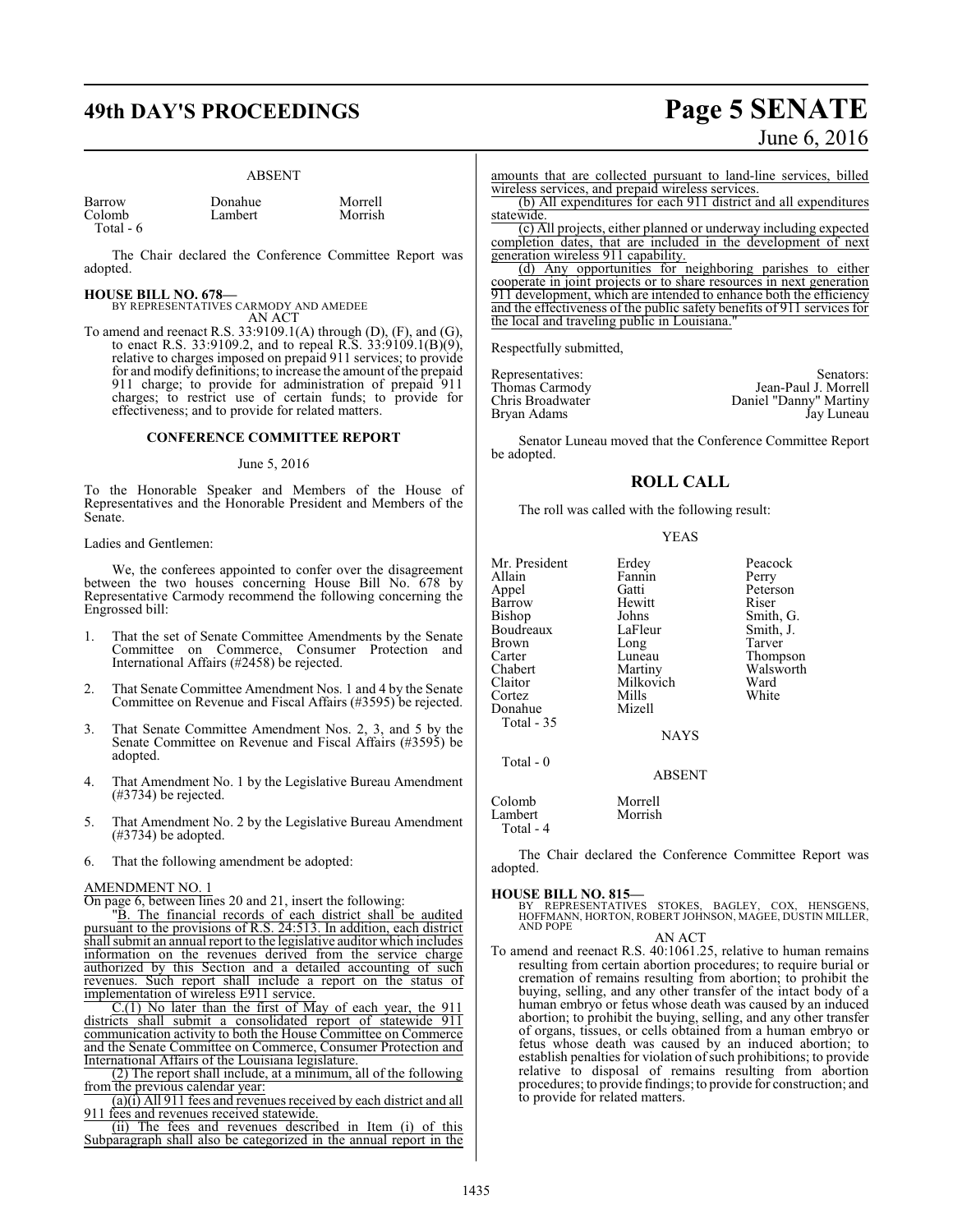# **CONFERENCE COMMITTEE REPORT**

#### June 5, 2016

To the Honorable Speaker and Members of the House of Representatives and the Honorable President and Members of the Senate.

Ladies and Gentlemen:

We, the conferees appointed to confer over the disagreement between the two houses concerning House Bill No. 815 by Representative Stokes recommend the following concerning the Engrossed bill:

- 1. That the set of Senate Committee Amendments by the Committee on Health and Welfare (#3158) be adopted.
- 2. That Senate Floor Amendments Nos. 1 and 3 by Senator Barrow (#3699) be adopted.
- 3. That Senate Floor Amendment No. 2 by Senator Barrow (#3699) be rejected.
- 4. That the following amendments to the Engrossed bill be adopted:

#### AMENDMENT NO. 1

On page 3, delete line 19 in its entirety and insert in lieu thereof the following:

"C.(1) Except as provided in Subsection D of this Section, it shall be"

AMENDMENT NO. 2 On page 3, at the end of line 22, insert a comma ","

AMENDMENT NO. 3

On page 4, at the beginning of line 3, change " $E(1)$ " to " $D(1)$ "

#### AMENDMENT NO. 4

On page 4, at the end of line 10, change "fetal homicide." to "feticide."

AMENDMENT NO. 5

In Senate Floor Amendment No. 3 by Senator Barrow (#3699), on line 7, after ""prohibit"" and before "insert" insert "and before "the donation""

AMENDMENT NO. 6 On page 4, at the beginning of line 15, change "F." to "E."

Respectfully submitted,

| Representatives:  | Senators:     |
|-------------------|---------------|
| Julie Stokes      | Regina Barrow |
| Frank A. Hoffmann | Fred Mills    |
| Barry Ivey        |               |

Senator Mills moved that the Conference Committee Report be adopted.

# **ROLL CALL**

The roll was called with the following result:

#### YEAS

| Mr. President | Erdey   | Peacock   |
|---------------|---------|-----------|
| Allain        | Fannin  | Perry     |
| Appel         | Gatti   | Riser     |
| Barrow        | Hewitt  | Smith, G. |
| Bishop        | Johns   | Smith, J. |
| Boudreaux     | LaFleur | Tarver    |
| <b>Brown</b>  | Long    | Thompson  |

# **Page 6 SENATE 49th DAY'S PROCEEDINGS**

| Carter<br>Chabert<br>Claitor<br>Cortez<br>Donahue<br>Total - 34 | Luneau<br>Martiny<br>Milkovich<br>Mills<br>Mizell<br><b>NAYS</b> | Walsworth<br>Ward<br>White |
|-----------------------------------------------------------------|------------------------------------------------------------------|----------------------------|
| Total $-0$                                                      | <b>ABSENT</b>                                                    |                            |
| Colomb<br>Lambert<br>Total - 5                                  | Morrell<br>Morrish                                               | Peterson                   |

The Chair declared the Conference Committee Report was adopted.

### **HOUSE BILL NO. 880—**

BY REPRESENTATIVE RICHARD AN ACT

To enact R.S. 47:338.138.1, relative to the Lafourche Parish School Board; to authorize the school board to levy and collect an additional sales and use tax, subject to voter approval; and to provide for related matters.

#### **CONFERENCE COMMITTEE REPORT**

June 5, 2016

To the Honorable Speaker and Members of the House of Representatives and the Honorable President and Members of the Senate.

Ladies and Gentlemen:

We, the conferees appointed to confer over the disagreement between the two houses concerning House Bill No. 880 by Representative Richard recommend the following concerning the Engrossed bill:

1. That the set of Senate Committee Amendments by the Senate Committee on Revenue and Fiscal Affairs (#3782) be rejected.

Respectfully submitted,

| Representatives: | Senators:            |
|------------------|----------------------|
| Jerome Richard   | Troy E. Brown        |
| Nancy Landry     | Jean-Paul J. Morrell |
| Jerry Gisclair   |                      |

Senator Brown moved that the Conference Committee Report be adopted.

# **ROLL CALL**

The roll was called with the following result:

Martiny<br>Mills

### YEAS

Mr. President Fannin Mizell<br>Allain Gatti Peacoc Allain Gatti Peacock<br>
Bishop Hewitt Smith, C Boudreaux Johns<br>Brown LaFleur Brown LaFleur Thompson<br>Carter Long Walsworth Chabert<br>Cortez Erdey Total - 25

Hewitt Smith, G.<br>Johns Tarver Long Walsworth<br>
Luneau White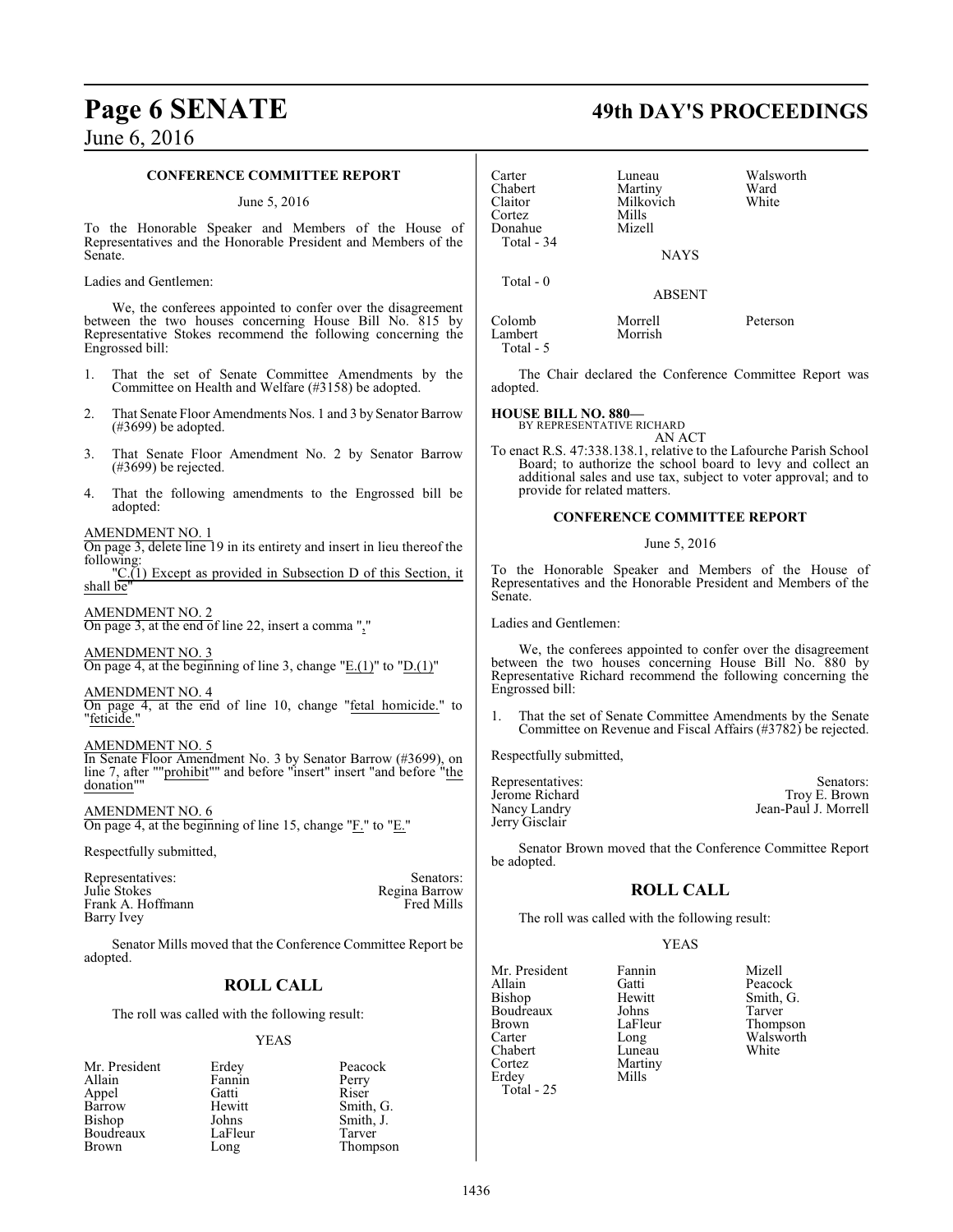# **49th DAY'S PROCEEDINGS Page 7 SENATE**

### NAYS

Appel Milkovic<br>Claitor Perry<br>Donahue Peterson Donahue Total - 8

Milkovich Riser<br>Perry Smith I

ABSENT

Barrow Lambert Morrish Colomb Total - 6

The Chair declared the Conference Committee Report was adopted.

#### **HOUSE BILL NO. 935—** BY REPRESENTATIVE HOLLIS

AN ACT

To enact R.S. 22:41.1, relative to insurer notification to policyholders to require notice to be given under certain circumstances; to provide for the imposition of penalties by the commissioner of insurance; and to provide for related matters.

### **CONFERENCE COMMITTEE REPORT**

#### June 5, 2016

To the Honorable Speaker and Members of the House of Representatives and the Honorable President and Members of the Senate.

Ladies and Gentlemen:

We, the conferees appointed to confer over the disagreement between the two houses concerning House Bill No. 935 by Representative Hollis recommend the following concerning the Reengrossed bill:

1. That Senate Floor Amendment No. 1 by Senator Morrish (#3416) be rejected.

Respectfully submitted,

| Representatives:  | Senators:     |
|-------------------|---------------|
| Paul Hollis       | Ronnie Johns  |
| Kirk Talbot       | John R. Smith |
| Major Thibaut Jr. | Rick Ward III |
|                   |               |

Senator Johns moved that the Conference Committee Report be adopted.

## **ROLL CALL**

The roll was called with the following result:

#### YEAS

| Mr. President | Erdey       | Morrell   |
|---------------|-------------|-----------|
| Allain        | Fannin      | Peacock   |
| Appel         | Gatti       | Perry     |
| Barrow        | Hewitt      | Peterson  |
| <b>Bishop</b> | Johns       | Riser     |
| Boudreaux     | LaFleur     | Smith, G. |
| <b>Brown</b>  | Long        | Smith, J. |
| Carter        | Luneau      | Tarver    |
| Chabert       | Martiny     | Thompson  |
| Claitor       | Milkovich   | Walsworth |
| Cortez        | Mills       | Ward      |
| Donahue       | Mizell      | White     |
| Total $-36$   |             |           |
|               | <b>NAYS</b> |           |

Total - 0

June 6, 2016

#### ABSENT

Colomb Lambert Morrish Total - 3

The Chair declared the Conference Committee Report was adopted.

**HOUSE CONCURRENT RESOLUTION NO. 113—** BY REPRESENTATIVE LEBAS AND SENATOR MILLS A CONCURRENT RESOLUTION

To establish the Louisiana Commission on Preventing Opioid Abuse to study and make recommendations regarding both short-term and long-term measures that can be taken to tackle prescription opioid and heroin abuse and addiction in Louisiana, by using the best practices and evidence-based strategies for its prevention, treatment, and enforcement.

## **CONFERENCE COMMITTEE REPORT**

#### June 5, 2016

To the Honorable Speaker and Members of the House of Representatives and the Honorable President and Members of the Senate.

Ladies and Gentlemen:

We, the conferees appointed to confer over the disagreement between the two houses concerning House Concurrent Resolution No. 113 by Representative LeBas recommend the following concerning the Reengrossed bill:

- 1. That Senate Committee Amendments Nos. 1 through 6 by the Committee on Health and Welfare (#3562) be adopted.
- 2. That the Senate Floor Amendment by Senator Mills (#3629) be adopted.
- 3. That the following amendment to the Reengrossed bill be adopted:

# AMENDMENT NO. 1

On page 7, line 6, after "Hospitals" delete the remainder of the line and delete line 7 in its entirety and insert in lieu thereof a comma ", and the following: "the executive director of the Louisiana State Board of Medical Examiners, and the executive director of the Louisiana Board of Pharmacy."

Respectfully submitted,

| Representatives:  | Senators:         |
|-------------------|-------------------|
| H. Bernard LeBas  | <b>Fred Mills</b> |
| Frank A. Hoffmann | Regina Barrow     |
| Gene Reynolds     | Dan Claitor       |

Senator Mills moved that the Conference Committee Report be adopted.

## **ROLL CALL**

The roll was called with the following result:

# YEAS

Mr. President Erdey Morrell<br>
Allain Fannin Peacocl Appel Gatti<br>Barrow Hewitt Bishop Johns Riser<br>Boudreaux LaFleur Smith, G. Boudreaux LaFle<br>Brown Long Brown Long Smith, J.<br>
Carter Luneau Tarver Carter Luneau<br>Chabert Martiny

Fannin Peacock<br>Gatti Perry Hewitt Peterson<br>
Iohns Riser Thompson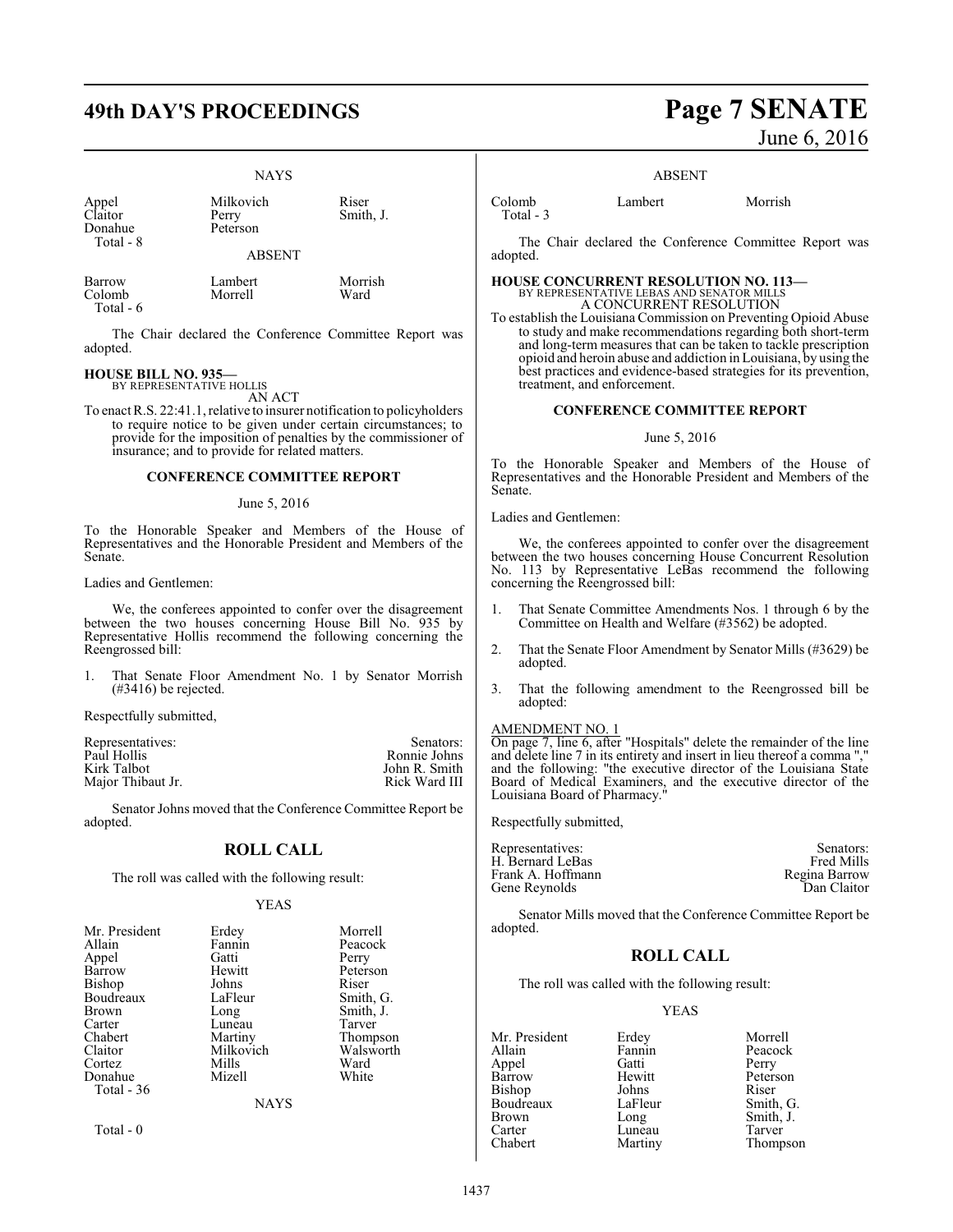| Claitor<br>Cortez<br>Donahue<br>Total $-36$ | Milkovich<br>Mills<br>Mizell | Walsworth<br>Ward<br>White |
|---------------------------------------------|------------------------------|----------------------------|
|                                             | <b>NAYS</b>                  |                            |
| Total $-0$                                  | <b>ABSENT</b>                |                            |
| Colomb<br>Total - 3                         | Lambert                      | Morrish                    |

The Chair declared the Conference Committee Report was adopted.

## **HOUSE BILL NO. 1001—**

BY REPRESENTATIVES JEFFERSON AND COX

AN ACT To amend and reenact R.S. 23:391, relative to apprenticeship agreements; to provide for limitations regarding language included in apprenticeship agreements; to prohibit any apprenticeship law frominvalidating any special provision in an apprenticeship agreement, apprenticeship program standards, apprentice qualifications, or the program operation procedure relative to veterans, minorities, or women; to provide for an effective date; and to provide for related matters.

### **CONFERENCE COMMITTEE REPORT**

#### June 5, 2016

To the Honorable Speaker and Members of the House of Representatives and the Honorable President and Members of the Senate.

Ladies and Gentlemen:

We, the conferees appointed to confer over the disagreement between the two houses concerning House Bill No. 1001 by Representative Jefferson recommend the following concerning the Engrossed bill:

1. That the set of Senate Committee Amendments by the Senate Committee on Labor and Industrial Relations (#3559) be rejected.

Respectfully submitted,

| Representatives:   | Senators:          |
|--------------------|--------------------|
| Patrick Jefferson  | Wesley Bishop      |
| Edward "Ted" James | <b>Troy Carter</b> |

Senator Carter moved that the Conference Committee Report be adopted.

Senator Riser moved as a substitute motion that the Conference Committee Report be rejected.

# **ROLL CALL**

The roll was called on the substitute motion with the following result:

## YEAS

| Allain      | Gatti     | Perry |
|-------------|-----------|-------|
| Appel       | Hewitt    | Riser |
| Claitor     | Johns     | Smith |
| Cortez      | Long      | Thom  |
| Donahue     | Milkovich | Walsy |
| Erdey       | Mizell    | Ward  |
| Fannin      | Peacock   | White |
| Total $-21$ |           |       |
|             |           |       |

Gatti Perry<br>
Hewitt Riser Johns Smith, J.<br>Long Thompsc Long Thompson<br>Milkovich Walsworth Walsworth<br>Ward Peacock White

# **Page 8 SENATE 49th DAY'S PROCEEDINGS**

**NAYS** 

| Mr. President | Carter        | Mills     |
|---------------|---------------|-----------|
| Barrow        | Chabert       | Morrell   |
| Bishop        | LaFleur       | Peterson  |
| Boudreaux     | Luneau        | Smith, G. |
| Brown         | Martiny       | Tarver    |
| Total - $15$  |               |           |
|               | <b>ABSENT</b> |           |
| Colomb        | Lambert       | Morrish   |

Total - 3

The Chair declared the Conference Committee Report was rejected.

# **House Concurrent Resolutions to be Adopted, Subject to Call**

# **Called from the Calendar**

Senator Peacock asked that House Concurrent Resolution No. 67 be called from the Calendar.

# **HOUSE CONCURRENT RESOLUTION NO. 67—**<br>BY REPRESENTATIVE MIKE JOHNSON<br>A CONCURRENT RESOLUTION

To urge and request the Department of State Civil Service to review the span of control of supervisors in state government and to report its findings and recommendations to the House and Senate governmental affairs committees and the Joint Legislative Committee on the Budget no later than August 15, 2016.

## **Floor Amendments**

Senator Martiny proposed the following amendments.

## **SENATE FLOOR AMENDMENTS**

Amendments proposed by Senator Martiny to Engrossed House Concurrent Resolution No. 67 by Representative Mike Johnson

AMENDMENT NO. 1 On page 1, line 5, change "August" to "November"

AMENDMENT NO. 2 On page 2, line 2, change "August" to "November"

On motion of Senator Martiny, the amendments were adopted.

The resolution was read by title. Senator Peacock moved to concur in the amended House Concurrent Resolution.

# **ROLL CALL**

The roll was called with the following result:

## YEAS

| Mr. President | Erdey     | Mizell    |
|---------------|-----------|-----------|
| Allain        | Fannin    | Morrell   |
| Appel         | Gatti     | Peacock   |
| Barrow        | Hewitt    | Perry     |
| <b>Bishop</b> | Johns     | Riser     |
| Boudreaux     | LaFleur   | Smith, G. |
| Brown         | Lambert   | Smith, J. |
| Carter        | Long      | Tarver    |
| Chabert       | Luneau    | Thompson  |
| Claitor       | Martiny   | Walsworth |
| Cortez        | Milkovich | Ward      |
| Donahue       | Mills     | White     |
| Total - 36    |           |           |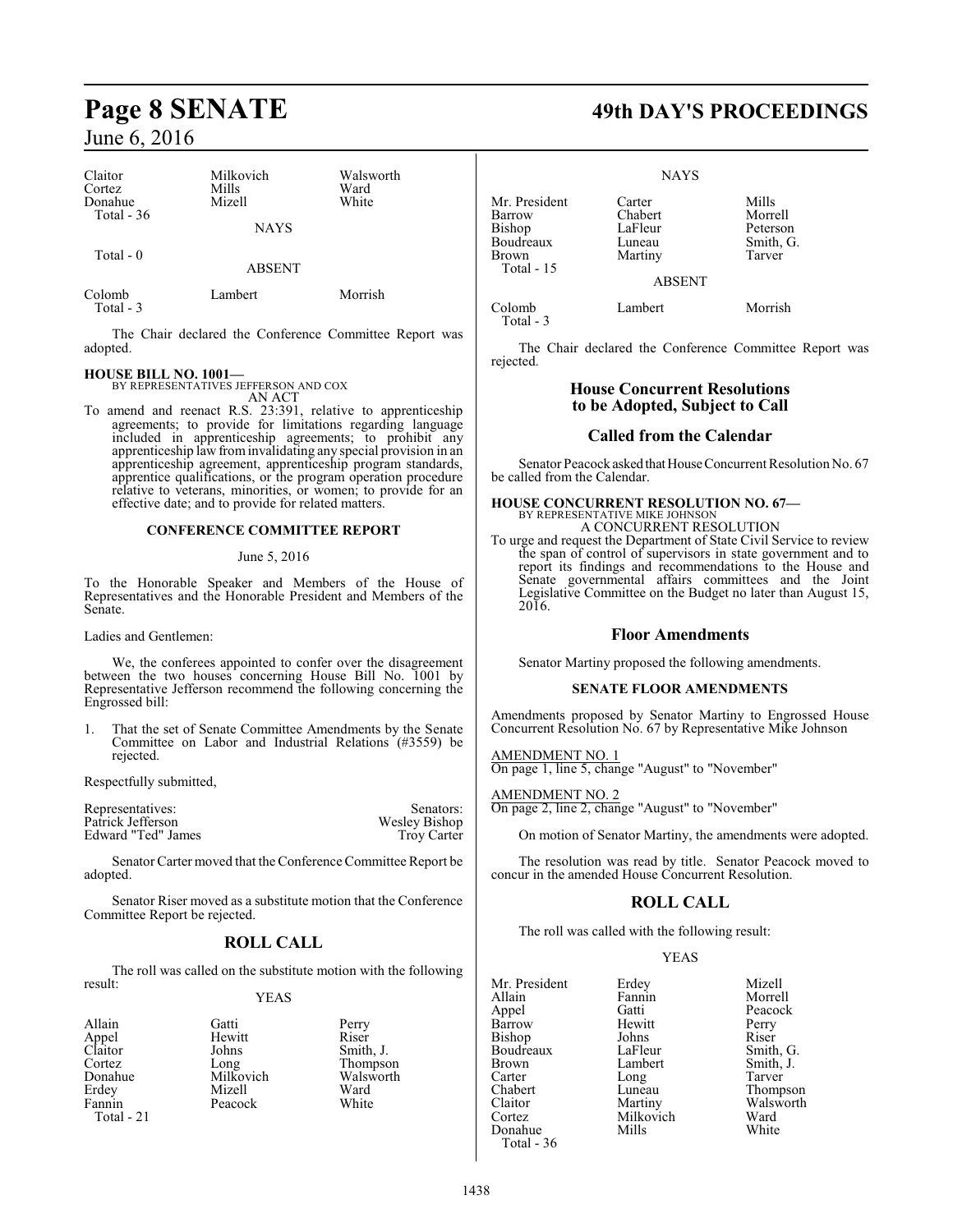# **49th DAY'S PROCEEDINGS Page 9 SENATE**

### NAYS

Total - 0

ABSENT

Colomb Morrish Peterson Total - 3

The Chair declared the Senate concurred in the amended House Concurrent Resolution and ordered it returned to the House.

## **Rules Suspended**

Senator Barrow asked for and obtained a suspension of the rules to take up at this time:

## **Senate Resolutions on Second Reading, Subject to Call**

# **Called from the Calendar**

Senator Barrow asked that Senate Resolution No. 196 be called from the Calendar.

**SENATE RESOLUTION NO. 196—**<br>BY SENATORS BARROW, MILLS AND MORRELL<br>A RESOLUTION

To urge and request the Louisiana State Board of Nursing and the Louisiana State Board of Medical Examiners to jointly promulgate rules establishing an exemption from the collaborative practice agreement between an advanced practice registered nurse and a licensed physician.

### **Floor Amendments**

Senator Barrow proposed the following amendments.

#### **SENATE FLOOR AMENDMENTS**

Amendments proposed by Senator Barrow to Original Senate Resolution No. 196 by Senator Barrow

#### AMENDMENT NO. 1

On page 3, line 9, after "members" insert a "." and delete the remainder of the line and delete line 10

On motion of Senator Barrow, the amendments were adopted.

On motion of Senator Barrow, the amended resolution was read by title and returned to the Calendar, subject to call.

## **Conference Committee Reports**

The following reports were received and read:

# **HOUSE BILL NO. 853—** BY REPRESENTATIVE ROBERT JOHNSON

AN ACT

To amend and reenact R.S. 34:1801, relative to the Avoyelles Parish Port Commission; to provide for the membership of the Avoyelles Parish Port Commission; and to provide for related matters.

#### **CONFERENCE COMMITTEE REPORT**

#### June 5, 2016

To the Honorable Speaker and Members of the House of Representatives and the Honorable President and Members of the Senate.

Ladies and Gentlemen:

# June 6, 2016

We, the conferees appointed to confer over the disagreement between the two houses concerning House Bill No. 853 by Representative Robert Johnson recommend the following concerning the Reengrossed bill:

- 1. That Amendment No. 1 by the Legislative Bureau (#3211) be adopted.
- 2. That Senate Floor Amendment No. 3 by Senator LaFleur (#3803) be adopted.
- 3. That Senate Floor Amendments Nos. 1, 2, and 4 by Senator LaFleur (#3803) be rejected.
- 4. That the following amendments to the Reengrossed bill be adopted:

#### AMENDMENT NO. 1

On page 2, line 10, after "members" insert a comma "," and "at least three of whom shall be minorities,

### AMENDMENT NO. 2

On page 2, at the end of line 22, delete "the", delete line 23 in its entirety, and at the beginning of line 24, delete "Legislature" and insert "this Paragraph"

### AMENDMENT NO. 3

On page 2, between lines 25 and 26, add the following:

"(4) The mayor of Simmesport or his designee, who shall be a member of the board of aldermen of the town of Simmesport, shall be an ex-officio nonvoting member of the commission.

(5) Except as in Paragraph (4) ofthis Subsection, no person who holds an elective public office of any kind in federal, state, or local governments shall be appointed or serve as a member of the commission. Any member of the commission who, during his term of office, is elected to such office shall be deemed to have resigned from the commission by virtue of being elected to such public office."

Respectfully submitted,

Representatives: Senators: Senators: Senators: Senators: Senators: Senators: Senators: Senators: Senators: Senators: Senators: Senators: Senators: Senators: Senators: Senators: Senators: Senators: Senators: Senators: Senat Robert A. Johnson<br>Kenny Havard Patrick Page Cortez Jeffrey "Jeff" Hall

Senator LaFleur moved that the Conference Committee Report be adopted.

# **ROLL CALL**

The roll was called with the following result:

#### YEAS

Mr. President Erdey Morrell<br>
Allain Fannin Peacock Appel Gatti<br>Barrow Hewitt Bishop LaFleur Riser<br>Boudreaux Lambert Smith, G. Boudreaux<br>Brown Brown Long Chabert Luneau Thompson<br>
Chabert Luneau Walsworth Chabert Luneau Walsworth<br>Claitor Martiny Ward Cortez Mills<br>
Donahue Mizell Donahue Total - 32

Fannin Peacock<br>Gatti Perry Hewitt Peterson<br>LaFleur Riser Martiny Ward<br>
Mills White

**NAYS** 

Johns Smith, J. Total - 2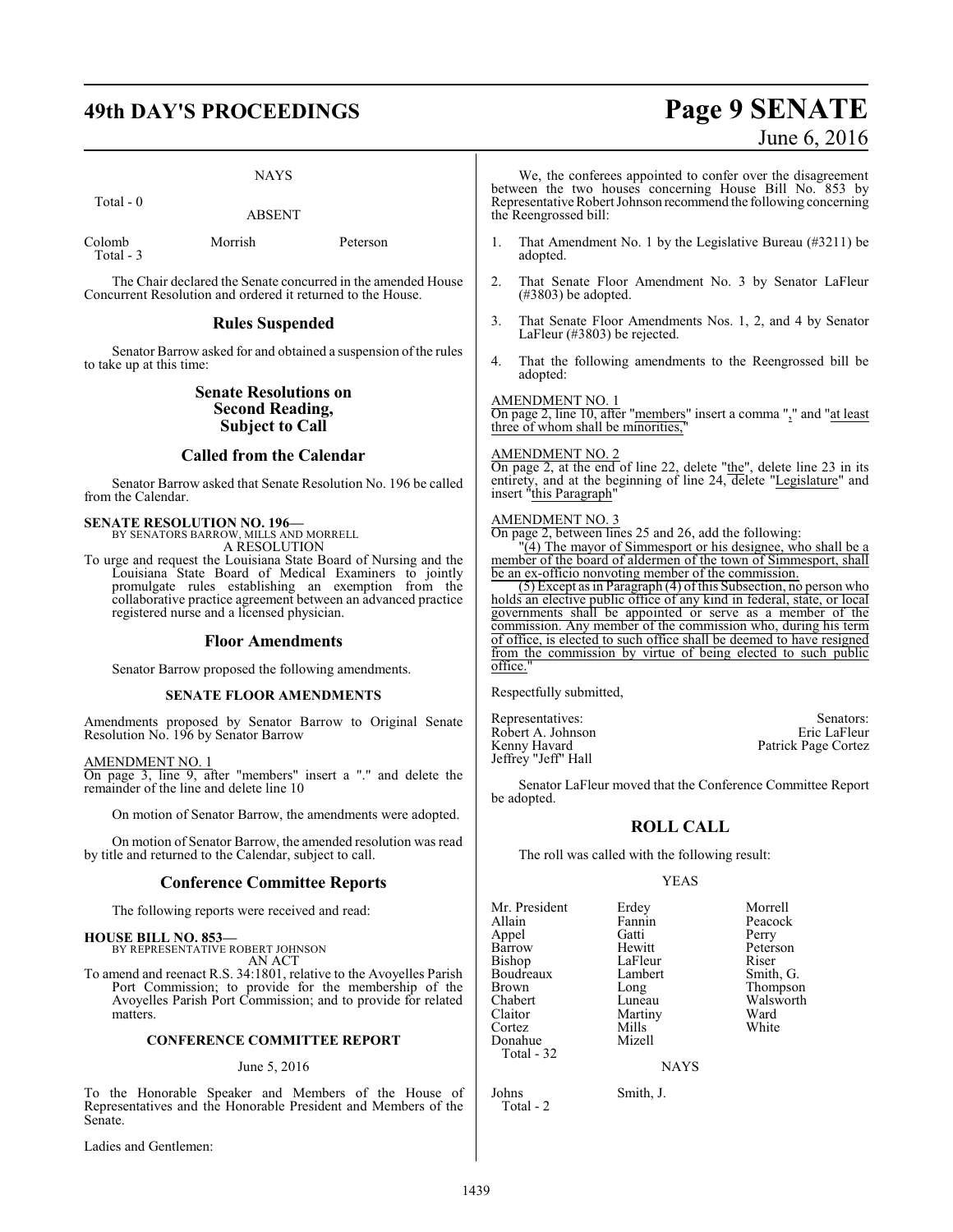#### ABSENT

Carter Milkovich Tarver<br>Colomb Morrish Tarver Colomb Total - 5

The Chair declared the Conference Committee Report was adopted.

# **HOUSE BILL NO. 1086—**

BY REPRESENTATIVE LANCE HARRIS AN ACT

To amend and reenact R.S. 38:2212(A)(1), relative to the contract limit for public works contracts let by certain municipalities; to authorize certain municipalities to let contracts for public works in accordance with state public bid law rather than a home rule charter; and to provide for related matters.

# **CONFERENCE COMMITTEE REPORT**

#### June 6, 2016

To the Honorable Speaker and Members of the House of Representatives and the Honorable President and Members of the Senate.

Ladies and Gentlemen:

We, the conferees appointed to confer over the disagreement between the two houses concerning House Bill No. 1086 by Representative Lance Harris recommend the following concerning the Reengrossed bill:

- 1. That the set of Senate Committee Amendments by the Senate Committee on Transportation, Highways and Public Works (#3224) be rejected.
- 2. That the set of Senate Floor Amendments by Senator Long (#3341) be rejected.
- 3. That the following amendments to the Reengrossed bill be adopted:

AMENDMENT NO. 1

On page 1, line 20, after "Section" insert the following: "unless such municipality by affirmative act of its governing authority adopts a more restrictive contract limit than established in this Section"

#### AMENDMENT NO. 2

On page 2, line 2, change "fifty thousand" to "forty-eight thousand eight hundred"

Respectfully submitted,

| Representatives:    | Senators:           |
|---------------------|---------------------|
| Lance Harris        | Jay Luneau          |
| Kenny Havard        | Patrick Page Cortez |
| Jeffrey "Jeff" Hall | Eric LaFleur        |

Senator Cortez moved that the Conference Committee Report be adopted.

# **ROLL CALL**

The roll was called with the following result:

#### YEAS

| Mr. President   | Erdey   | Milkovich |
|-----------------|---------|-----------|
| Allain          | Fannin  | Mills     |
|                 | Gatti   | Mizell    |
| Appel<br>Bishop | Hewitt  | Peacock   |
| Brown           | Johns   | Perry     |
| Carter          | LaFleur | Smith, G. |

# **Page 10 SENATE 49th DAY'S PROCEEDINGS**

| Chabert<br>Colomb<br>Cortez<br>Donahue<br>Total $-30$ | Lambert<br>Long<br>Luneau<br>Martiny<br><b>NAYS</b> | Thompson<br>Walsworth<br>Ward<br>White |
|-------------------------------------------------------|-----------------------------------------------------|----------------------------------------|
| Boudreaux<br>Claitor<br>Total - 6                     | Morrell<br>Peterson<br><b>ABSENT</b>                | Riser<br>Smith, J.                     |
| Barrow                                                | Morrish                                             | Tarver                                 |

Total - 3

The Chair declared the Conference Committee Report was adopted.

# **House Concurrent Resolutions to be Adopted, Subject to Call**

# **Called from the Calendar**

Senator Bishop asked that House Concurrent Resolution No. 137 be called from the Calendar.

# **HOUSE CONCURRENT RESOLUTION NO. 137—** BY REPRESENTATIVE SMITH

A CONCURRENT RESOLUTION

To urge and request the State Board of Elementary and Secondary Education to study the prevalence and use of student fees in public elementary and secondary schools in Louisiana and to submit a written report of findings and recommendations to the House Committee on Education and the Senate Committee on Education not later than March 1, 2017.

The resolution was read by title. Senator Bishop moved to concur in the House Concurrent Resolution.

# **ROLL CALL**

The roll was called with the following result:

### YEAS

| Mr. President<br>Allain<br>Appel<br>Barrow<br>Bishop<br>Boudreaux<br>Brown<br>Carter<br>Chabert<br>Total - 26 | Claitor<br>Colomb<br>Cortez<br>Donahue<br>Erdey<br>Hewitt<br>Johns<br>LaFleur<br>Lambert<br><b>NAYS</b> | Long<br>Luneau<br>Martiny<br>Mills<br>Perry<br>Peterson<br>Tarver<br>Walsworth |
|---------------------------------------------------------------------------------------------------------------|---------------------------------------------------------------------------------------------------------|--------------------------------------------------------------------------------|
| Fannin<br>Milkovich<br>Mizell<br>Total - 7                                                                    | Peacock<br>Riser<br>Smith, G.<br><b>ABSENT</b>                                                          | Smith, J.                                                                      |
| Gatti<br>Morrell<br>Total - 6                                                                                 | Morrish<br>Thompson                                                                                     | Ward<br>White                                                                  |

The Chair declared the Senate concurred in the House Concurrent Resolution and ordered it returned to the House.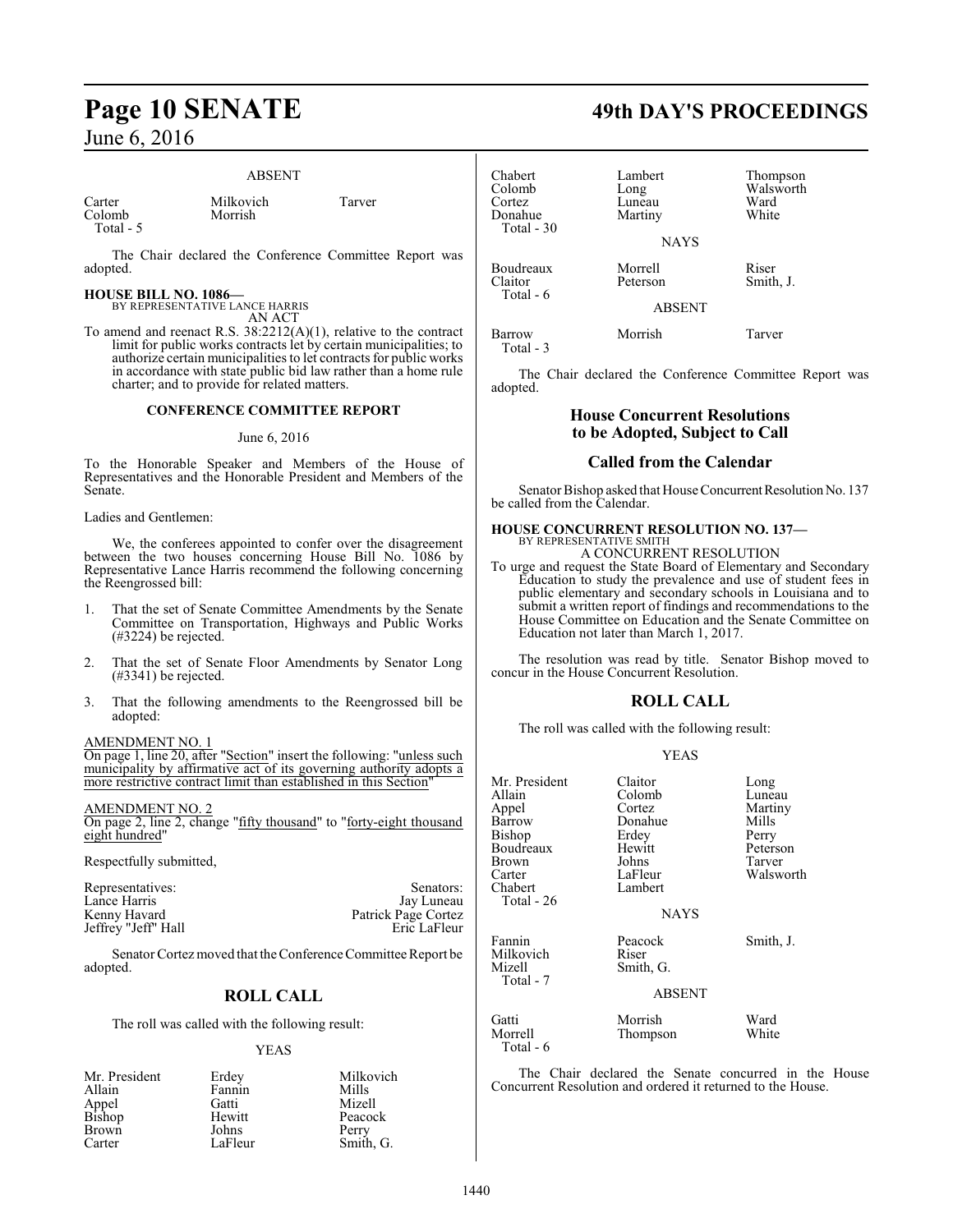# **Message from the House**

**ADOPTION OF CONFERENCE COMMITTEE REPORT**

June 6, 2016

To the Honorable President and Members of the Senate:

I am directed to inform your honorable body that the House of Representatives has adopted the Report ofthe Conference Committee on the disagreement to **Senate Bill No. 57**.

> Respectfully submitted, ALFRED W. SPEER Clerk of the House of Representatives

## **Message from the House**

#### **ADOPTION OF CONFERENCE COMMITTEE REPORT**

June 6, 2016

To the Honorable President and Members of the Senate:

I am directed to inform your honorable body that the House of Representatives has adopted the Report ofthe Conference Committee on the disagreement to **House Concurrent Resolution No. 113**.

> Respectfully submitted, ALFRED W. SPEER Clerk of the House of Representatives

## **Message from the House**

#### **ADOPTION OF CONFERENCE COMMITTEE REPORT**

June 6, 2016

To the Honorable President and Members of the Senate:

I am directed to inform your honorable body that the House of Representatives has adopted the Report of the Conference Committee on the disagreement to **House Bill No. 92**.

> Respectfully submitted, ALFRED W. SPEER Clerk of the House of Representatives

# **Message from the House**

#### **DISCHARGE OF CONFERENCE COMMITTEE REPORT**

June 6, 2016

To the Honorable President and Members of the Senate:

I am directed to inform your honorable body that the House of Representatives has discharged the Report of the Conference Committee on the disagreement to **House Bill No. 400**.

> Respectfully submitted, ALFRED W. SPEER Clerk of the House of Representatives

# **49th DAY'S PROCEEDINGS Page 11 SENATE** June 6, 2016

**Message from the House**

## **ADOPTION OF CONFERENCE COMMITTEE REPORT**

June 6, 2016

To the Honorable President and Members of the Senate:

I am directed to inform your honorable body that the House of Representatives has adopted the Report ofthe Conference Committee on the disagreement to **House Bill No. 481**.

> Respectfully submitted, ALFRED W. SPEER Clerk of the House of Representatives

# **Message from the House**

### **ADOPTION OF CONFERENCE COMMITTEE REPORT**

June 6, 2016

To the Honorable President and Members of the Senate:

I am directed to inform your honorable body that the House of Representatives has adopted the Report ofthe Conference Committee on the disagreement to **House Bill No. 678**.

> Respectfully submitted, ALFRED W. SPEER Clerk of the House of Representatives

# **Message from the House**

## **ADOPTION OF CONFERENCE COMMITTEE REPORT**

June 6, 2016

To the Honorable President and Members of the Senate:

I am directed to inform your honorable body that the House of Representatives has adopted the Report of the Conference Committee on the disagreement to **House Bill No. 763**.

> Respectfully submitted, ALFRED W. SPEER Clerk of the House of Representatives

# **Message from the House**

## **ADOPTION OF CONFERENCE COMMITTEE REPORT**

June 6, 2016

To the Honorable President and Members of the Senate:

I am directed to inform your honorable body that the House of Representatives has adopted the Report ofthe Conference Committee on the disagreement to **House Bill No. 815**.

> Respectfully submitted, ALFRED W. SPEER Clerk of the House of Representatives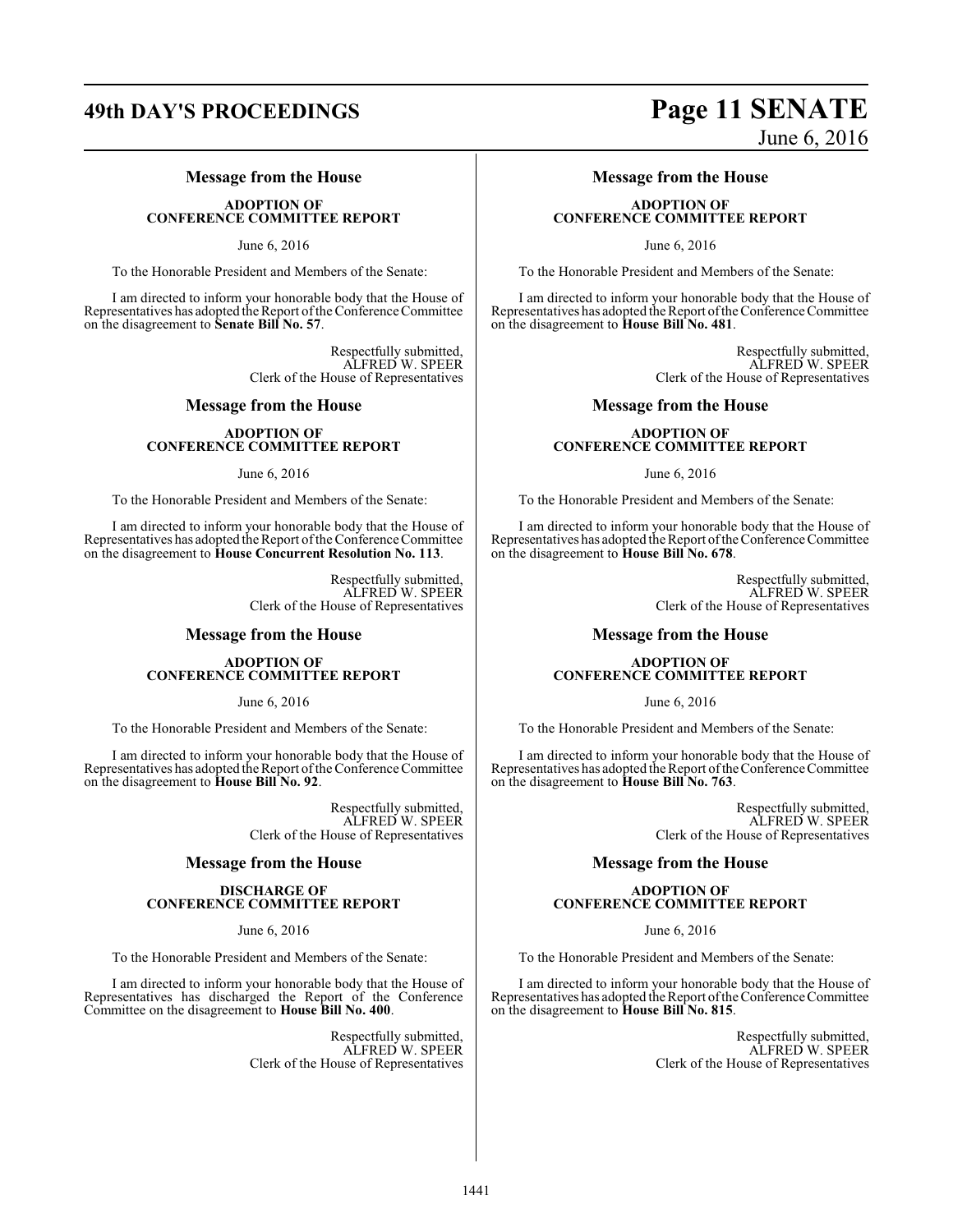# **Message from the House**

**ADOPTION OF CONFERENCE COMMITTEE REPORT**

June 6, 2016

To the Honorable President and Members of the Senate:

I am directed to inform your honorable body that the House of Representatives has adopted the Report ofthe Conference Committee on the disagreement to **House Bill No. 853**.

> Respectfully submitted, ALFRED W. SPEER Clerk of the House of Representatives

### **Message from the House**

#### **ADOPTION OF CONFERENCE COMMITTEE REPORT**

June 6, 2016

To the Honorable President and Members of the Senate:

I am directed to inform your honorable body that the House of Representatives has adopted the Report of the Conference Committee on the disagreement to **House Bill No. 880**.

> Respectfully submitted, ALFRED W. SPEER Clerk of the House of Representatives

### **Message from the House**

#### **ADOPTION OF CONFERENCE COMMITTEE REPORT**

June 6, 2016

To the Honorable President and Members of the Senate:

I am directed to inform your honorable body that the House of Representatives has adopted the Report of the Conference Committee on the disagreement to **House Bill No. 935**.

> Respectfully submitted, ALFRED W. SPEER Clerk of the House of Representatives

### **Message from the House**

#### **ADOPTION OF CONFERENCE COMMITTEE REPORT**

June 6, 2016

To the Honorable President and Members of the Senate:

I am directed to inform your honorable body that the House of Representatives has adopted the Report of the Conference Committee on the disagreement to **House Bill No. 1080**.

> Respectfully submitted, ALFRED W. SPEER Clerk of the House of Representatives

# **Page 12 SENATE 49th DAY'S PROCEEDINGS**

# **Message from the House**

## **ADOPTION OF CONFERENCE COMMITTEE REPORT**

June 6, 2016

To the Honorable President and Members of the Senate:

I am directed to inform your honorable body that the House of Representatives has adopted the Report ofthe Conference Committee on the disagreement to **House Bill No. 1086**.

> Respectfully submitted, ALFRED W. SPEER Clerk of the House of Representatives

### **Rules Suspended**

Senator Thompson asked for a suspension of the rules.

Senator Riser objected.

## **ROLL CALL**

The roll was called with the following result:

#### YEAS

| Mr. President<br>Allain<br>Appel<br>Barrow<br>Bishop<br>Boudreaux<br>Brown<br>Carter<br>Chabert<br>Total - 25 | Colomb<br>Cortez<br>Donahue<br>Johns<br>LaFleur<br>Lambert<br>Long<br>Luneau<br>Martiny | Mills<br>Morrell<br>Perry<br>Peterson<br>Smith, G.<br>Tarver<br>Thompson |
|---------------------------------------------------------------------------------------------------------------|-----------------------------------------------------------------------------------------|--------------------------------------------------------------------------|
|                                                                                                               | <b>NAYS</b>                                                                             |                                                                          |
| Claitor<br>Erdey<br>Fannin<br>Total - 8                                                                       | Mizell<br>Peacock<br>Riser                                                              | Smith, J.<br>Walsworth                                                   |
|                                                                                                               | <b>ABSENT</b>                                                                           |                                                                          |
| $\sim$ $\cdot$                                                                                                | $\mathbf{A}$ and $\mathbf{A}$ and $\mathbf{A}$ and $\mathbf{A}$                         | <b>TT7</b> 1                                                             |

Gatti Milkovich Ward Morrish Total - 6

The Chair declared the rules were suspended.

Senator Thompson moved to reconsider the vote by which the Conference Committee Report to House Bill No. 1001 was rejected, to which there was an objection.

# **ROLL CALL**

The roll was called with the following result:

### YEAS

| Mr. President | Colomb  | Marti |
|---------------|---------|-------|
| Allain        | Cortez  | Mills |
| Appel         | Donahue | Morr  |
| Barrow        | Hewitt  | Perry |
| Bishop        | Johns   | Peter |
| Boudreaux     | LaFleur | Smith |
| Brown         | Lambert | Tarve |

Colomb Martiny<br>Cortez Mills Donahue Morrell<br>Hewitt Perry Johns Peterson<br>LaFleur Smith G Smith, G.<br>Tarver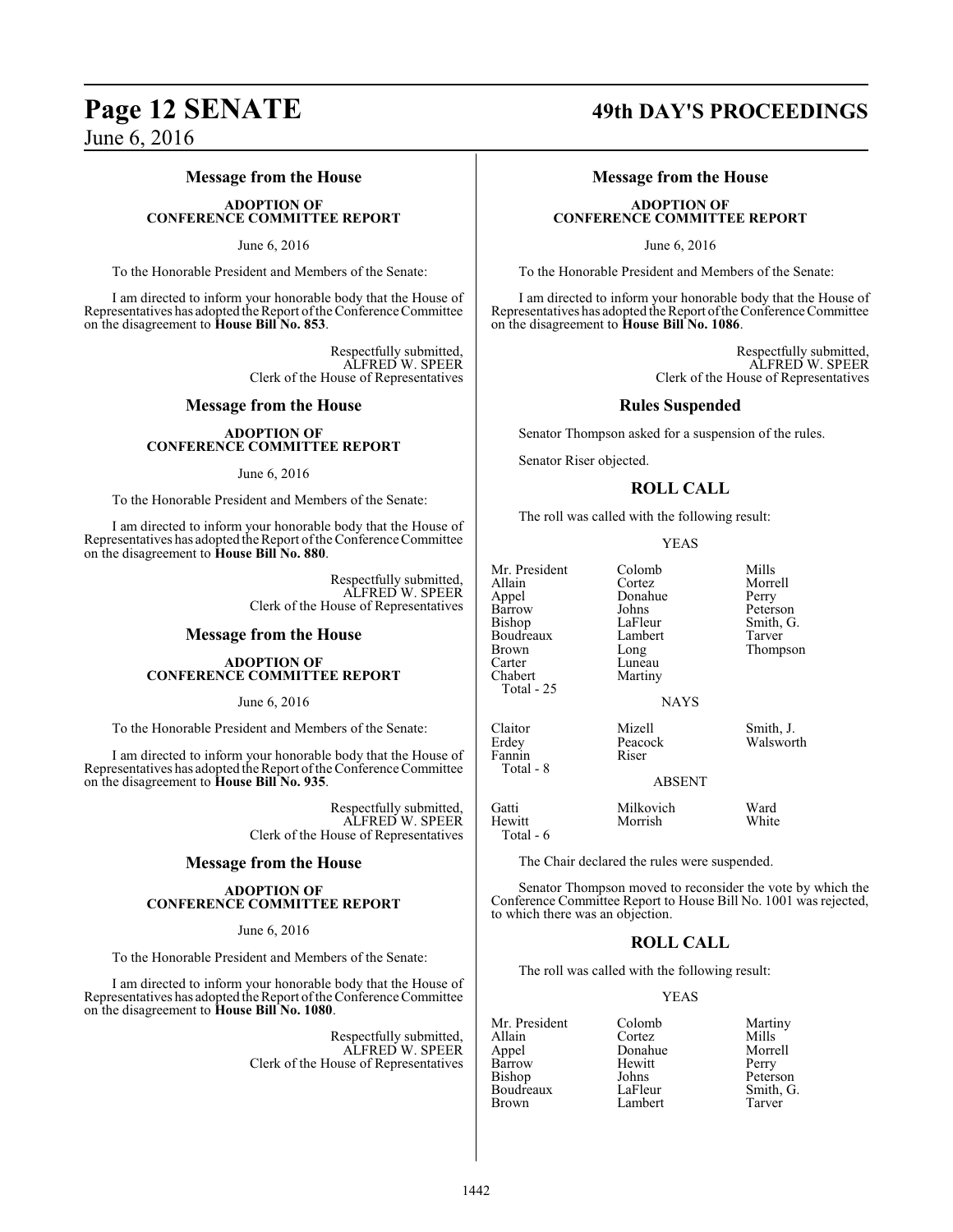# **49th DAY'S PROCEEDINGS Page 13 SENATE**

| Carter<br>Chabert<br>Total - 27         | Long<br>Luneau                              | Thompson<br>Ward |
|-----------------------------------------|---------------------------------------------|------------------|
|                                         | <b>NAYS</b>                                 |                  |
| Claitor<br>Erdey<br>Fannin<br>Total - 7 | Mizell<br>Peacock<br>Riser<br><b>ABSENT</b> | Walsworth        |
| Gatti<br>Milkovich<br>Total - 5         | Morrish<br>Smith, J.                        | White            |

The Chair declared the Conference Committee Report was reconsidered.

## **Conference Committee Reports**

The following reports were received and read:

#### **HOUSE BILL NO. 1001—** BY REPRESENTATIVES JEFFERSON AND COX

AN ACT

To amend and reenact R.S. 23:391, relative to apprenticeship agreements; to provide for limitations regarding language included in apprenticeship agreements; to prohibit any apprenticeship law frominvalidating any special provision in an apprenticeship agreement, apprenticeship program standards, apprentice qualifications, or the program operation procedure relative to veterans, minorities, or women; to provide for an effective date; and to provide for related matters.

#### **CONFERENCE COMMITTEE REPORT**

#### June 5, 2016

To the Honorable Speaker and Members of the House of Representatives and the Honorable President and Members of the Senate.

Ladies and Gentlemen:

We, the conferees appointed to confer over the disagreement between the two houses concerning House Bill No. 1001 by Representative Jefferson recommend the following concerning the Engrossed bill:

That the set of Senate Committee Amendments by the Senate Committee on Labor and Industrial Relations (#3559) be rejected.

Respectfully submitted,

| Representatives:   | Senators:          |
|--------------------|--------------------|
| Patrick Jefferson  | Wesley Bishop      |
| Edward "Ted" James | <b>Troy Carter</b> |

Senator Bishop moved that the Conference Committee Report be adopted.

# **ROLL CALL**

The roll was called with the following result:

#### YEAS

|         | Morrell   |
|---------|-----------|
| Cortez  | Perry     |
| Johns   | Peterson  |
| LaFleur | Smith, G. |
| Long    | Tarver    |
| Luneau  | Thompson  |
|         | Colomb    |

# June 6, 2016

Carter Martiny<br>Chabert Mills Chabert Total - 22 **NAYS** Appel Fannin Peacock<br>Claitor Hewitt Riser Claitor Hewitt<br>Donahue Lambert Donahue Lambert Walsworth Mizell Total - 11 ABSENT Gatti Morrish Ward Milkovich Total - 6

The Chair declared the Conference Committee Report was adopted.

# **Message from the House**

## **DISAGREEMENT TO HOUSE BILL**

#### June 6, 2016

To the Honorable President and Members of the Senate:

I am directed to inform your honorable body that the House of Representatives has refused to concur in the proposed Senate Amendment(s) to **House Bill No. 772** by Representative Abramson, and ask the President to appoint on the part of the Senate a committee to confer with a like committee from the House on the disagreement; and to inform your honorable body that the Speaker of the House of Representatives has appointed the following members as conferees on the part of the House:

Representatives Abramson, Jay Morris and Huval.

Respectfully submitted, ALFRED W. SPEER Clerk of the House of Representatives

## **Message from the House**

## **HOUSE CONFEREES APPOINTED**

#### June 6, 2016

To the Honorable President and Members of the Senate:

I am directed to inform your honorable body that the Speaker of the House of Representatives has appointed the following members, on the part of the House of Representatives, to confer, with a like committee from the Senate, on the disagreement to **House Bill No. 1161** by Representative D. Miller:

Representatives D. Miller, Hoffmann and Jackson.

Respectfully submitted, ALFRED W. SPEER Clerk of the House of Representatives

# **Appointment of Conference Committee on House Bill No. 1161**

The President of the Senate appointed to the Conference Committee on **House Bill No. 1161** the following members of the Senate:

> Senators Mills, Martiny and Boudreaux.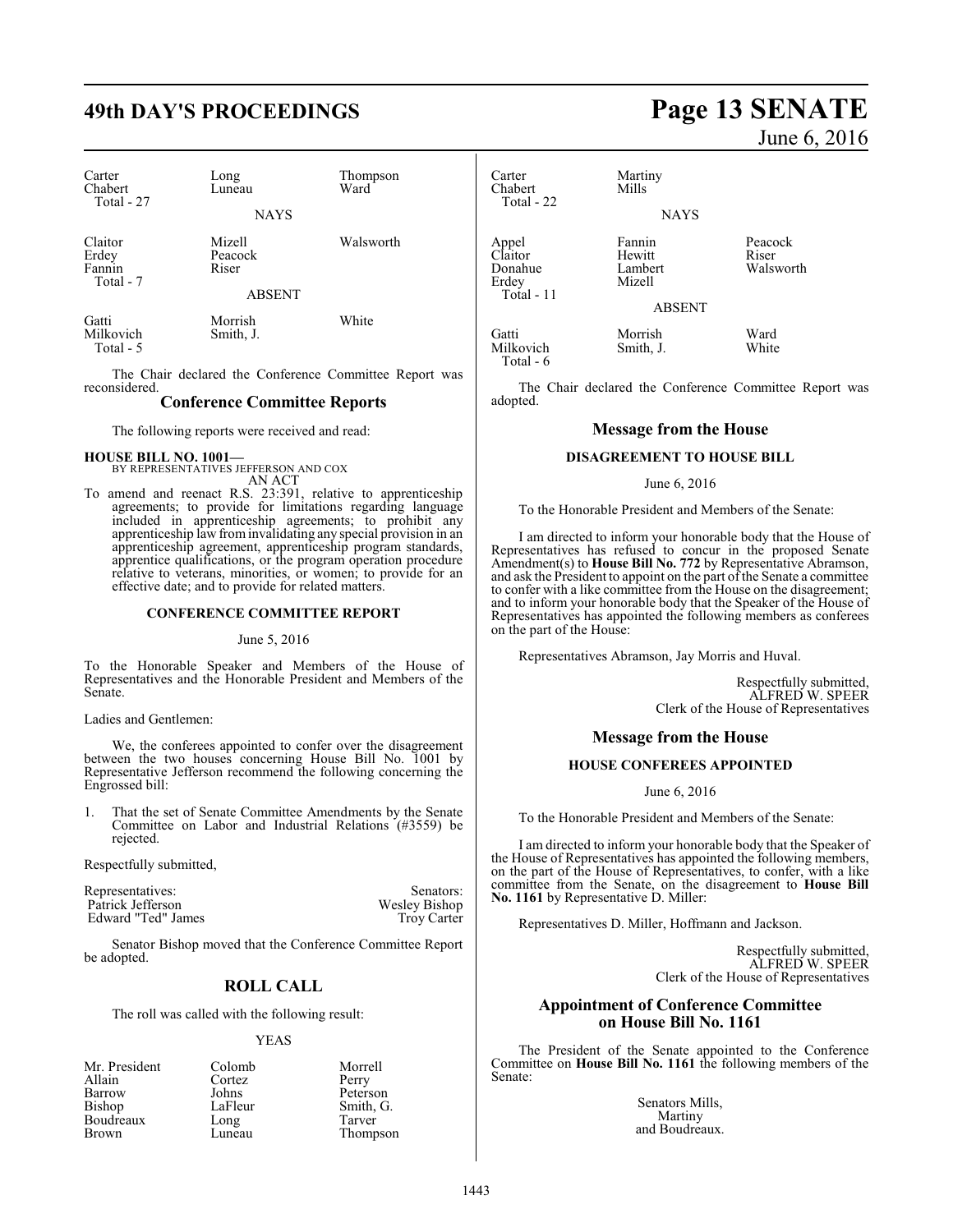## **Recess**

On motion of Senator Thompson, the Senate took a recess at 11:30 o'clock A.M. until 12:30 o'clock P.M.

### **After Recess**

The Senate was called to order at 12:55 o'clock P.M. by the President of the Senate.

# **ROLL CALL**

The roll being called, the following members answered to their names:

#### PRESENT

Mr. President Hewitt Mizell<br>
Appel Johns Peacoc Brown Lambert<br>Cortez Long Fannin Total - 23

Johns Peacock<br>LaFleur Peterson Boudreaux LaFleur Peters<br>Brown Lambert Riser Cortez Long Smith, G.<br>
Donahue Martiny Walswort Donahue Martiny Walsworth<br>
Erdev Milkovich Ward Milkovich<br>Mills

Perry

#### ABSENT

Carter Morrell<br>Chabert Morrish Chabert Morrish<br>Claitor Perry Total - 16

Allain Colomb Smith, J.<br>
Barrow Gatti Tarver Barrow Gatti Tarver<br>Bishop Luneau Thomp Bishop Luneau Thompson

The President of the Senate announced there were 23 Senators present and a quorum.

# **Senate Business Resumed After Recess**

# **Message from the House**

## **ADOPTION OF CONFERENCE COMMITTEE REPORT**

#### June 6, 2016

To the Honorable President and Members of the Senate:

I am directed to inform your honorable body that the House of Representatives has adopted the Report ofthe Conference Committee on the disagreement to **House Bill No. 1001**.

> Respectfully submitted, ALFRED W. SPEER Clerk of the House of Representatives

### **Recess**

On motion of Senator Hewitt, the Senate took a recess at 1:35 o'clock P.M. until 2:40 o'clock P.M.

## **After Recess**

The Senate was called to order at 4:10 o'clock P.M. by the President of the Senate.

# **Page 14 SENATE 49th DAY'S PROCEEDINGS**

# **ROLL CALL**

The roll being called, the following members answered to their names:

# PRESENT

Milkovich Ward<br>
Mills White

Morrell

Mr. President Fannin Morrish<br>
Appel Hewitt Peacock Appel Hewitt Peacock Bishop Johns Perry Boudreaux LaFleur Peterson Brown Lambert<br>Carter Long Carter Long Smith, G. Chabert Luneau<br>Claitor Martiny Claitor Martiny Walsworth<br>
Cortez Milkovich Ward Donahue<br>Erdev Total - 32

Allain Gatti Thompson Barrow Mizell<br>Colomb Smith, J. Total - 7

Colomb

The President of the Senate announced there were 32 Senators present and a quorum.

ABSENT

## **Senate Business Resumed After Recess**

## **Rules Suspended**

Senator Tarver asked for and obtained a suspension of the rules to invoke 5 minute cloture.

Without objection, so ordered.

#### **Message from the House**

#### **HOUSE CONFEREES APPOINTED**

June 6, 2016

To the Honorable President and Members of the Senate:

I am directed to inform your honorable body that the Speaker of the House of Representatives has appointed the following members, on the part of the House of Representatives, to confer, with a like committee from the Senate, on the disagreement to **Senate Bill No. 136** by Senator Ward:

Representatives Bishop, Henry and Mack.

Respectfully submitted, ALFRED W. SPEER Clerk of the House of Representatives

#### **Message from the House**

#### **DISAGREEMENT TO HOUSE BILL**

June 6, 2016

To the Honorable President and Members of the Senate:

I am directed to inform your honorable body that the House of Representatives has refused to concur in the proposed Senate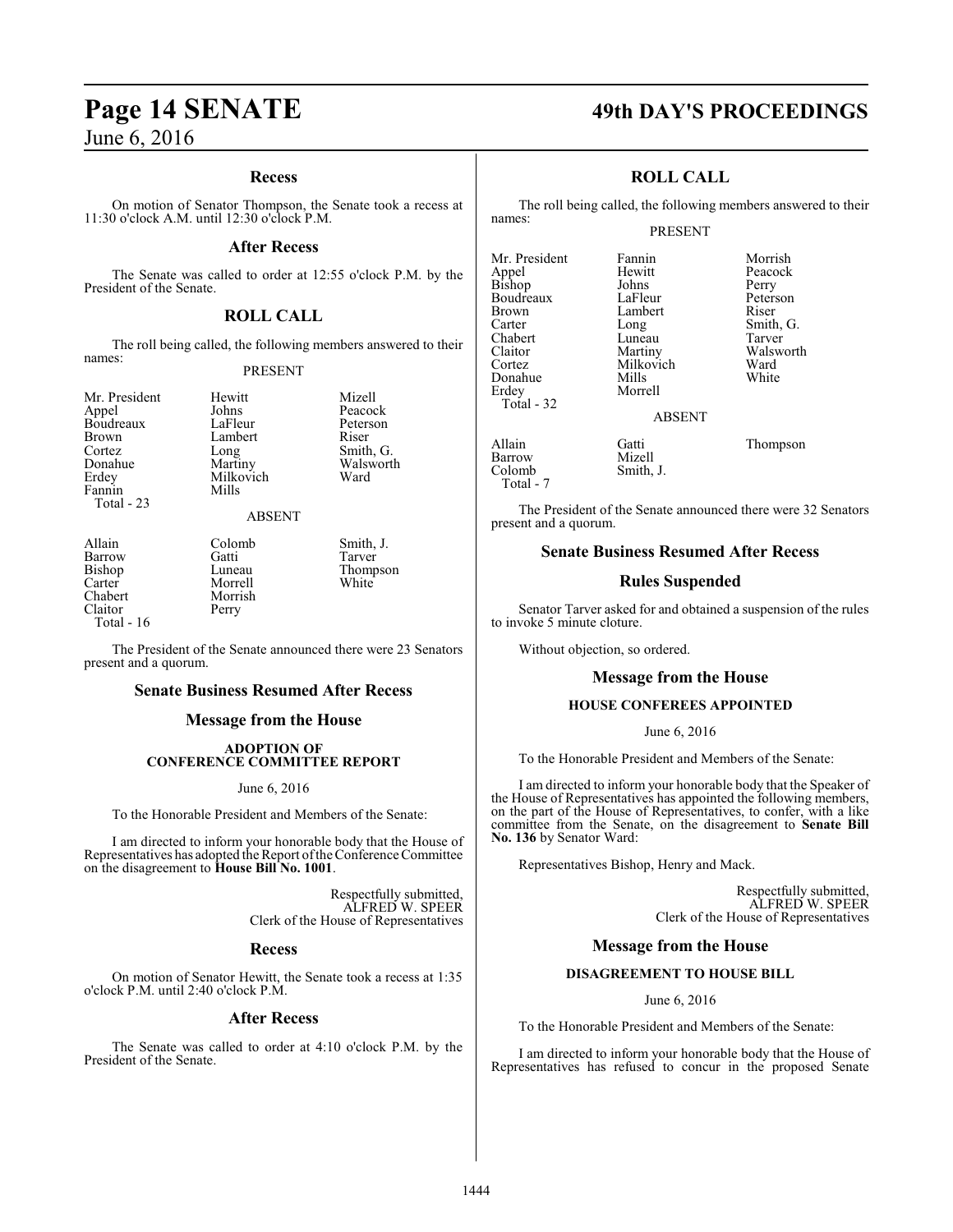# **49th DAY'S PROCEEDINGS Page 15 SENATE**

Amendment(s) to **House Bill No. 264** by Representative Mack, and ask the President to appoint on the part of the Senate a committee to confer with a like committee from the House on the disagreement.

> Respectfully submitted, ALFRED W. SPEER Clerk of the House of Representatives

### **Message from the House**

### **DISAGREEMENT TO HOUSE BILL**

June 6, 2016

To the Honorable President and Members of the Senate:

I am directed to inform your honorable body that the House of Representatives has refused to concur in the proposed Senate Amendment(s) to **House Bill No. 264** by Representative Mack, and ask the President to appoint on the part of the Senate a committee to confer with a like committee from the House on the disagreement; and to inform your honorable body that the Speaker of the House of Representatives has appointed the following members as conferees on the part of the House:

Representatives Mack, Hazel and Hodges.

Respectfully submitted, ALFRED W. SPEER Clerk of the House of Representatives

## **Message from the House**

#### **ADOPTION OF CONFERENCE COMMITTEE REPORT**

#### June 6, 2016

To the Honorable President and Members of the Senate:

I am directed to inform your honorable body that the House of Representatives has adopted the Report ofthe Conference Committee on the disagreement to **House Bill No. 1161**.

> Respectfully submitted, ALFRED W. SPEER Clerk of the House of Representatives

### **Appointment of Conference Committee on House Bill No. 264**

The President of the Senate appointed to the Conference Committee on **House Bill No. 264** the following members of the Senate:

> Senators Martiny, Claitor and Morrell.

## **Conference Committee Reports, Resumed**

The following reports were received and read:

**HOUSE BILL NO. 1161— (Substitute for House Bill No. 979 by Representative Dustin Miller)** BY REPRESENTATIVES DUSTIN MILLER, BAGLEY, COX, HORTON, JACKSON, MAGEE, AND WILLMOTT

AN ACT To amend and reenact R.S. 37:914(B)(1), 916, 917, and 927(A), relative to the Louisiana State Board of Nursing; to provide for composition of the board and qualifications of board members; to provide relative to the fee schedule of the board; and to provide for related matters.

# June 6, 2016

### **CONFERENCE COMMITTEE REPORT**

June 6, 2016

To the Honorable Speaker and Members of the House of Representatives and the Honorable President and Members of the Senate.

Ladies and Gentlemen:

We, the conferees appointed to confer over the disagreement between the two houses concerning House Bill No. 1161 by Representative Dustin Miller recommend the following concerning the Engrossed bill:

- 1. That the set of Senate Floor Amendments by Senator White (#4114) be rejected.
- 2. That the set of Senate Floor Amendments by Senator Martiny (#4117) be rejected.
- 3. That the following amendments to the Engrossed bill be adopted:

#### AMENDMENT NO. 1

On page 1, line 2, after "927(A)" and before the comma "," insert "and to enact R.S. 37:920(B)(3)"

#### AMENDMENT NO. 2

On page 1, line 4, after "members;" and before "to provide" insert "to provide for licensure by endorsement of applicants to the board;

### AMENDMENT NO. 3

On page 1, line 8, after "reenacted" and before "to read" insert "and R.S.  $37:920(B)(3)$  is hereby enacted"

### AMENDMENT NO. 4

On page 2, line 28 after "educators" and before "three" delete ",;" and insert in lieu thereof a comma "," and "one of whom is a representative of an associate degree program in nursing, if such a representative applies to be and is submitted as a candidate for board membership in accordance with the provisions of R.S. 37:914(B);

#### AMENDMENT NO. 5

On page 3, between lines 4 and 5, insert the following: "§920. Licensure; qualifications; examination; renewal; temporary permits \* \* \*

B.

\* \* \* (3) The board may conduct licensure by endorsement only in accordance with the provisions of this Subsection. \* \* \*"

Respectfully submitted,

| Representatives:   | Senators:        |
|--------------------|------------------|
| Dustin Miller      | Fred Mills       |
| Frank A. Hoffmann- | Gerald Boudreaux |
| Katrina Jackson    |                  |

Senator Mills moved that the Conference Committee Report be adopted.

## **ROLL CALL**

The roll was called with the following result:

#### YEAS

| Mr. President | Erdey  | Mills   |
|---------------|--------|---------|
| Allain        | Fannin | Mizell  |
| Appel         | Gatti  | Morrell |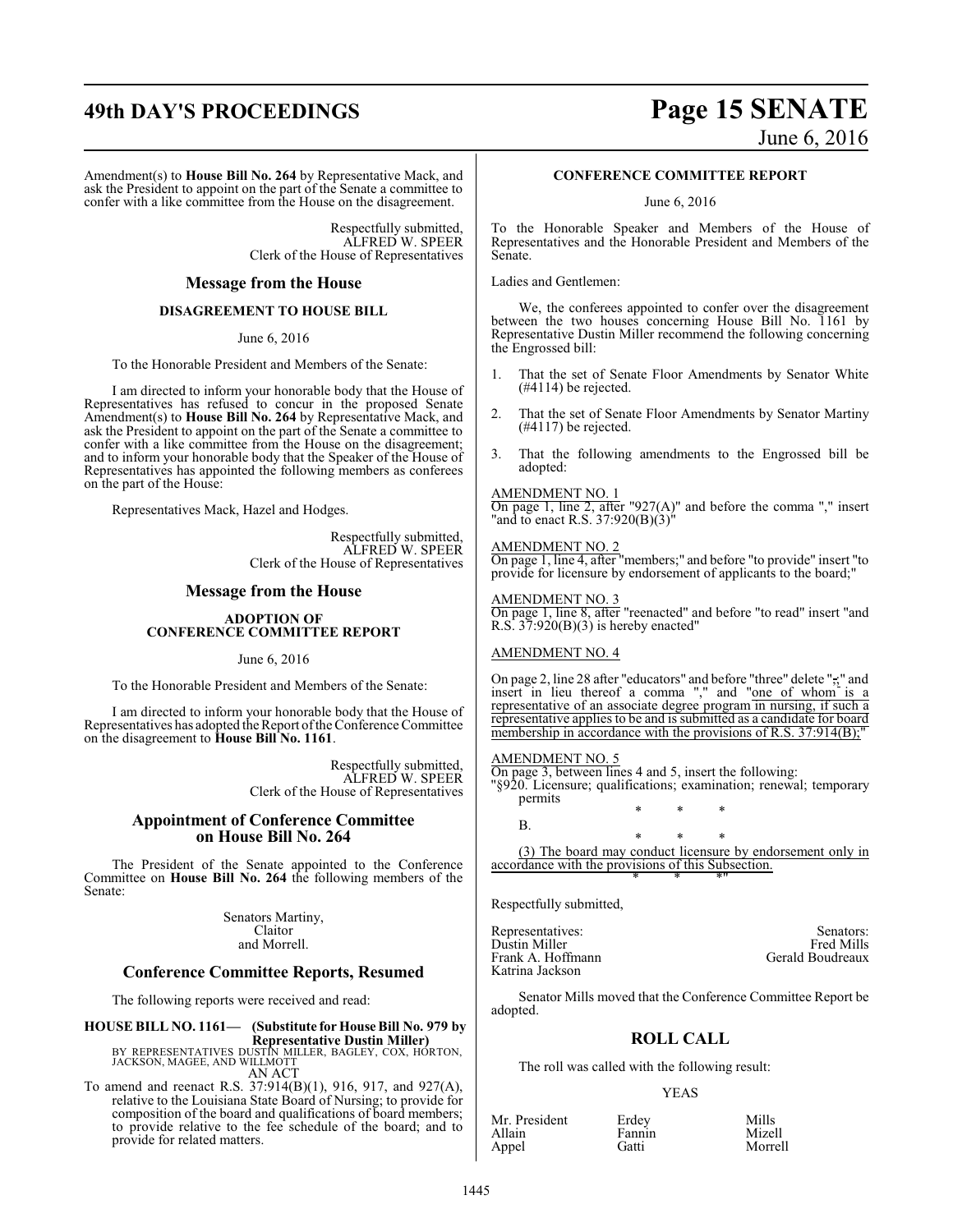| <b>Bishop</b><br>Boudreaux<br><b>Brown</b><br>Carter<br>Chabert<br>Colomb<br>Cortez<br>Donahue<br>Total - 33 | Hewitt<br>Johns<br>LaFleur<br>Lambert<br>Long<br>Luneau<br>Martiny<br>Milkovich<br><b>NAYS</b> | Morrish<br>Perry<br>Peterson<br>Smith, G.<br>Smith, J.<br>Tarver<br>Thompson<br>Ward |
|--------------------------------------------------------------------------------------------------------------|------------------------------------------------------------------------------------------------|--------------------------------------------------------------------------------------|
| Claitor<br>Peacock<br>Total - 4                                                                              | Riser<br>Walsworth<br><b>ABSENT</b>                                                            |                                                                                      |
| Barrow<br>Total - 2                                                                                          | White                                                                                          |                                                                                      |

The Chair declared the Conference Committee Report was adopted.

# **Rules Suspended**

Senator LaFleur asked for and obtained a suspension of the rules to take up at this time:

# **Introduction of Senate Resolutions**

Senator LaFleur asked for and obtained a suspension of the rules to read Senate Resolutions a first and second time.

### **SENATE RESOLUTION NO. 199—**

BY SENATOR ALARIO A RESOLUTION

To direct the state treasurer to make debt service payments of full faith and credit obligations of this state from state general fund (direct) dollars.

On motion of Senator LaFleur the resolution was read by title and adopted.

# **Message from the House**

#### **ADOPTION OF CONFERENCE COMMITTEE REPORT**

#### June 6, 2016

To the Honorable President and Members of the Senate:

I am directed to inform your honorable body that the House of Representatives has adopted the Report ofthe Conference Committee on the disagreement to **Senate Bill No. 407**.

> Respectfully submitted, ALFRED W. SPEER Clerk of the House of Representatives

# **Conference Committee Reports**

The following reports were received and read:

#### **SENATE BILL NO. 407—** BY SENATOR MILKOVICH

AN ACT

To enact R.S. 39:1567(B)(4) and (F), relative to certain contract reporting requirements; to provide for reporting certain contract information on the Internet; to provide for the creation of the Contract Services Joint Legislative Task Force; to provide for the membership of the task force; to provide for the duties of the task force; to provide for an effective date; and to provide for related matters.

# **Page 16 SENATE 49th DAY'S PROCEEDINGS**

### **CONFERENCE COMMITTEE REPORT**

June 6, 2016

To the Honorable President and Members of the Senate and to the Honorable Speaker and Members of the House of Representatives.

Ladies and Gentlemen:

We, the conferees appointed to confer over the disagreement between the two houses concerning Senate Bill No. 407 by Senator Milkovich recommend the following concerning the Reengrossed bill:

- That Amendment Nos. 3 and 4 of the set of House Committee Amendments proposed by the House Committee on Appropriations (#5010) and adopted by the House of Representatives on June 1, 2016, be adopted.
- 2. That Amendment Nos. 1 and 2 of the set of House Committee Amendments proposed by the House Committee on Appropriations (#5010) and adopted by the House of Representatives on June 1, 2016, be rejected.
- 3. That the Legislative Bureau Amendment (#3917) proposed by the Legislative Bureau and adopted by the House of Representatives on June 1, 2016, be adopted.
- 4. That Amendment No. 3 of the set of House Floor Amendments proposed by Representative Gary Carter (#5091) and adopted by the House of Representatives on June 3, 2016, be adopted.
- 5. That Amendment Nos. 1 and 2 of the set of House Floor Amendments proposed by Representative Gary Carter (#5091) and adopted by the House of Representatives on June 3, 2016, be rejected.
- 6. That the set of House Floor Amendments proposed by Representative Richard (#5181) and adopted by the House of Representatives on June 3, 2016, be rejected.
- 7. That the following amendments to the Reengrossed bill be adopted:

#### AMENDMENT NO. 1

On page 1, line 2, change "To enact R.S. 39:1567(B)(4) and" to "To amend and reenact R.S. 39:1590 and to enact R.S. 39:1567(B)(3) and (4) and"

#### AMENDMENT NO. 2

On page 1, line 3, after "Internet;" insert "to provide for a Report of certain contracts for Fiscal Year 2015-2016 through Fiscal Year 2017-2018;"

#### AMENDMENT NO. 3

On page 1, line 8, change "R.S. 39:1567(B)(4) and" to "R.S. 39:1590 is hereby amended and reenacted and R.S. 39:1567(B)(3) and (4) and"

# AMENDMENT NO. 4

On page 2, between lines 24 and 25, insert the following:

"§1590. Approval **Reporting** of certain professional, personal, and consulting services contracts for Fiscal Year 2015-2016 through Fiscal Year 2017-2018

A. In Fiscal Year 2015-2016 through 2017-2018, the commissioner of administration, in consultation with the state chief procurement officer, shall report each contract for professional, personal, and consulting services with a total dollar amount of forty **fifty** thousand dollars or more per year that is funded solely with state general fund (direct) or the Overcollections Fund and is for discretionary purposes to the Joint Legislative Committee on the Budget **and the Contract Services Joint Legislative TaskForce** for review. and approval prior to the effectiveness of the contract.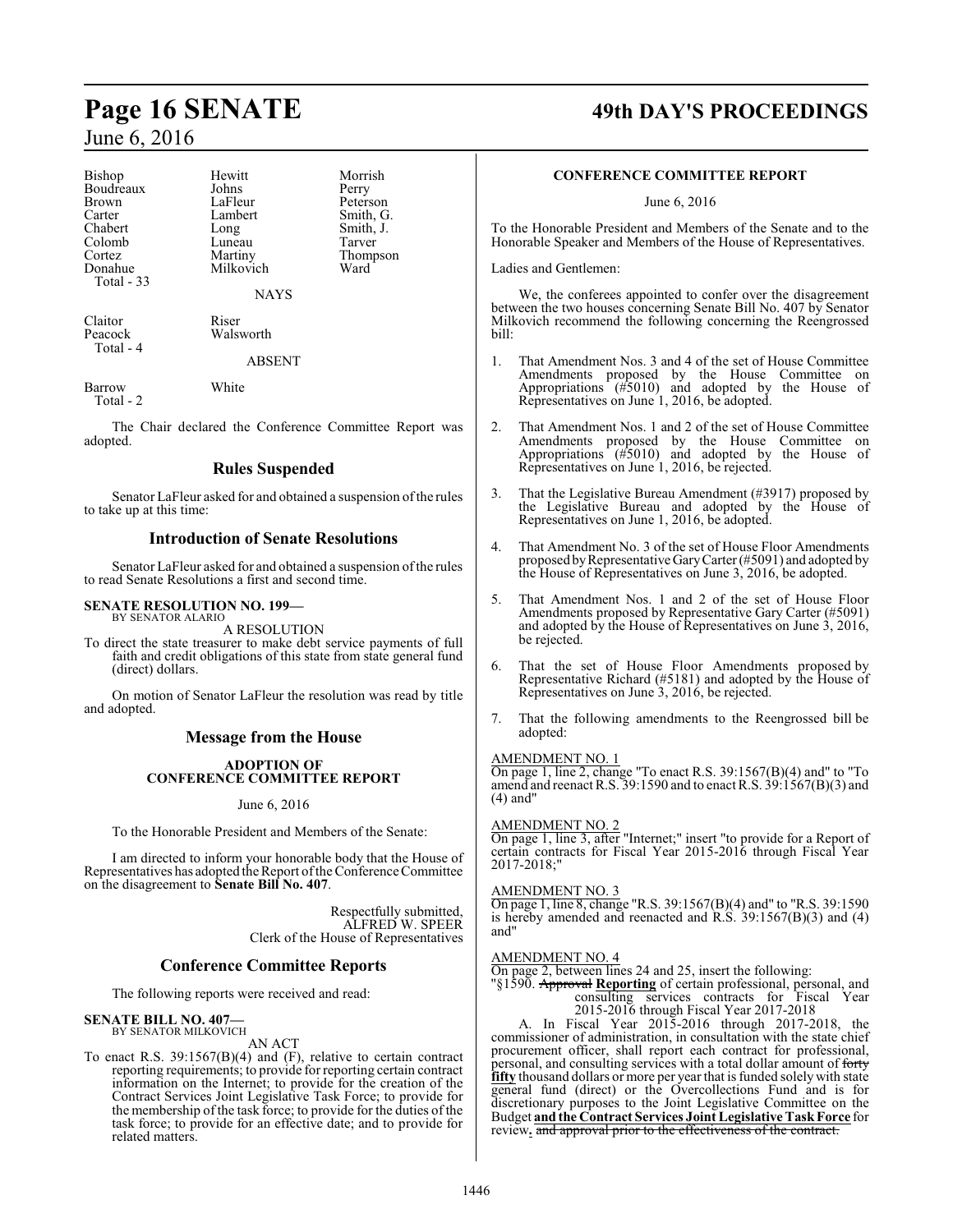# **49th DAY'S PROCEEDINGS Page 17 SENATE**

# June 6, 2016

(1) If within thirty days of receipt of the contract, the Joint Legislative Committee on the Budget does not place the contract on its agenda for review and approval, the contract shall be deemed to be approved.

 $(2)$  If within thirty days of receipt of the contract, the contract is placed on the agenda for review, the Joint Legislative Committee on the Budget may take the following action:

(a) Approve the contract.

(b) Reject the contract and notify the commissioner of administration that such funds otherwise proposed for this purpose shall be deposited into the Higher Education Financing Fund as provided in R.S. 39:100.146.

(c) Recommend revisions to the contract. If the Joint Legislative Committee on the Budget recommends revisions to the contract, the contract shall not become effective until it is revised, resubmitted to the Joint Legislative Committee on the Budget, and acted upon again by the committee. If the commissioner of administration, in consultation with the state chief procurement officer, does not resubmit the contract to the Joint Legislative Committee on the Budget within thirty days after the committee recommends revisions to the contract, the contract shall be deemed to be rejected and funds otherwise proposed forthis purpose shall be deposited into the Higher Education Financing Fund as provided in R.S. 39:100.146.

B.(1) The commissioner of administration, in consultation with the state chief procurement officer, shall periodically determine the amount of monies appropriated for professional, personal, and consulting service contracts that are not approved by the Joint Legislative Committee on the Budget and remain unexpended and unencumbered as a result of implementation of this Section. Such determination shall take place on the following dates in fiscal years 2015-2016, 2016-2017, and 2017-2018:

- (a) September thirtieth.
- (b) December thirty-first.
- (c) March thirty-first.
- (d) June thirtieth.

(2) Following each determination required pursuant to the provisions of this Subsection, the commissioner of administration shall report to the state treasurer the amount of state general fund (direct) and Overcollections Fund monies appropriated for professional, personal, and consulting service contracts that are expected to remain unexpended and unencumbered at the end of the fiscal year as a result of implementation of this Section. These monies shall be available for deposit in and credit to the Higher Education Financing Fund as provided for in R.S. 39:100.146.

 $E$ . Notwithstanding any provision of law to the contrary, this Section shall not apply to the following professional, personal, or consulting service contracts:

(1) Contracts of the secretary of state necessary to perform any constitutional or statutory function of the office.

(2) All contracts to implement the programs of the Department of Health and Hospitals funded pursuant to Title XIX, Title XX, and Title XXI of the Social Security Act or funded fully or partially by federal funds.

(3) Contracts with state or local providers of indigent defender services necessaryto performany constitutional or statutory function.

(4) Contracts of a district attorney necessary to perform any constitutional, discretionary, or statutory function of the office, or to perform services under the child support enforcement program administered by the Department of Children and Family Services in accordance with the federal requirements of Title IV-D of the Social Security Act and corresponding state laws and regulations."

Respectfully submitted,

| Representatives:      | Senators:      |
|-----------------------|----------------|
| John Milkovich        | Jerome Richard |
| Eric LaFleur          | Cameron Henry  |
| Karen Carter Peterson | Gary Carter    |

Senator Milkovich moved that the Conference Committee Report be adopted.

# **ROLL CALL**

The roll was called with the following result:

#### YEAS

| Mr. President | Gatti         | Perry     |
|---------------|---------------|-----------|
| Bishop        | Johns         | Peterson  |
| Boudreaux     | LaFleur       | Smith, G. |
| <b>Brown</b>  | Lambert       | Smith, J. |
| Carter        | Long          | Tarver    |
| Chabert       | Luneau        | Thompson  |
| Claitor       | Martiny       | Ward      |
| Colomb        | Milkovich     | White     |
| Cortez        | Mizell        |           |
| Erdey         | Morrell       |           |
| Total - 28    |               |           |
|               | <b>NAYS</b>   |           |
| Allain        | Fannin        | Riser     |
| Appel         | Hewitt        | Walsworth |
| Donahue       | Peacock       |           |
| Total - 8     |               |           |
|               | <b>ABSENT</b> |           |
|               |               |           |

Barrow Mills Morrish

The Chair declared the Conference Committee Report was adopted.

#### **HOUSE BILL NO. 409—**

Total - 3

BY REPRESENTATIVE HENRY

AN ACT To amend and reenact Code of Criminal Procedure Article  $895.1(F)(3)$ (e) and to enact R.S. 17:1519.6(E), relative to state funds; to provide for the deposit of certain funds into the state treasury; to provide for outstanding fund transfers; to provide for the deposit of hospital lease payments; to provide for distributions out of the Sex Offender Registry Technology Fund; and to provide for related matters.

# **CONFERENCE COMMITTEE REPORT**

#### June 5, 2016

To the Honorable Speaker and Members of the House of Representatives and the Honorable President and Members of the Senate.

Ladies and Gentlemen:

We, the conferees appointed to confer over the disagreement between the two houses concerning House Bill No. 409 by Representative Henry recommend the following concerning the Reengrossed bill:

- That Senate Committee Amendments Nos. 1 through 4 by the Senate Committee on Finance (#3886) be rejected.
- 2. That Senate Committee Amendments Nos. 5 through 10 by the Senate Committee on Finance (#3886) be adopted.
- 3. That the set of Senate Floor Amendments by Senator LaFleur (#3929) be rejected.
- 4. That Senate Floor Amendments Nos. 1 through 5 by Senator LaFleur (#4013) be rejected.
- 5. That Senate Floor Amendments Nos. 6 through 16 by Senator LaFleur (#4013) be adopted.
- 6. That the following amendments be adopted: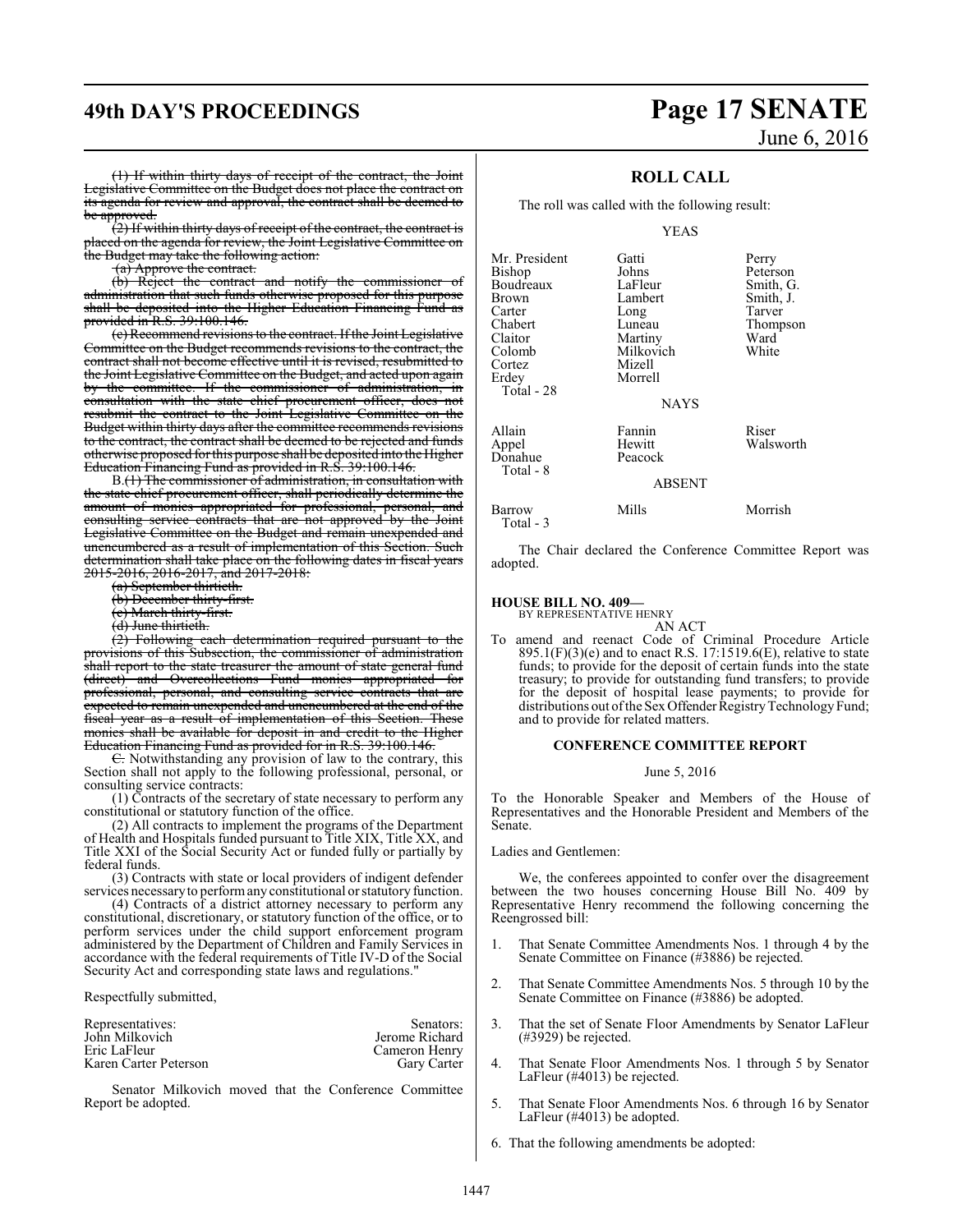### AMENDMENT NO. 1

In Amendment No. 6 by the Senate Committee on Finance (#3886), on page 1, line 33, after "Fund." delete the remainder of the line and delete lines 34 and 35 in their entirety and insert "After allocation of money to the Bond Security and"

## AMENDMENT NO. 2

In Amendment No. 6 by the Senate Committee on Finance (#3886), on page 1, line 37, after "Louisiana" delete "and prior to any other allocation," and insert a comma ","

### AMENDMENT NO. 3

In Amendment No. 9 by the Senate Committee on Finance (#3886), on page 4, line 9, after "prevails in" delete "any" and insert "the"

### AMENDMENT NO. 4

In Senate Floor Amendment No. 6 by Senator LaFleur (#4013), on page 1, at the beginning of line 26, change ""R.S. 49:259" to "R.S.  $49:259(A)$  through  $(D)$ 

### AMENDMENT NO. 5

In Senate Floor Amendment No. 15 by Senator LaFleur (#4013), on page 3, delete lines 40 through 42 in their entirety

# AMENDMENT NO. 6

In Senate Floor Amendment No. 16 by Senator LaFleur (#4013), on page 3, at the end of line 54, insert two quotation marks """"

7. That the following amendments to the Reengrossed bill be adopted:

### AMENDMENT NO. 7

On page 1, line 2, after "reenact" and before "Code" insert "R.S. 39:91(A), R.S. 47:302.2(C)(1)(b), and R.S. 49:259(A) through (D) and"

### AMENDMENT NO. 8

On page 1, at the beginning of line 5, delete "of hospital lease payments;" and insert the following: "and transfer of hospital payments; to provide relative to the Deepwater Horizon Economic Damages Collection Fund; to provide relative to the Fiscal Year 2015-2016 Deficit Elimination Fund; to provide for the allocations of certain monies in the Shreveport Riverfront and Convention Center and Independence Stadium Fund; to provide for deposits into the Department of Justice Legal Support Fund; to provide relative to the transfer by the Department of Revenue of monies held in escrow; to authorize and direct the state treasurer to remit certain monies received by the state as a result of the Deepwater Horizon litigation; to direct the attorney general to remit certain funds; to provide for the transfer of excess funds in the High Risk Pool Fund;"

Respectfully submitted,

Representatives: Senators: Senators: Senators: Senators: Senators: Senators: Senators: Senators: Senators: Senators: Senators: Senators: Senators: Senators: Senators: Senators: Senators: Senators: Senators: Senators: Senat Cameron Henry<br>Valarie Hodges

John A. Alario Jr. Barrow Peacock

Senator LaFleur moved that the Conference Committee Report be adopted.

# **ROLL CALL**

The roll was called with the following result:

## YEAS

| Mr. President | Gatti   | Peacock   |
|---------------|---------|-----------|
| Allain        | Hewitt  | Perry     |
| Appel         | Johns   | Peterson  |
| Barrow        | LaFleur | Riser     |
| Bishop        | Lambert | Smith, G. |
| Brown         | Long    | Smith, J. |

Claitor Martiny Thompson Colomb Milkovich Walsworth Walsworth Milkovich Walsworth Walsworth Walsworth Walsworth Milkovich Milkovich Mil<br>Context Milkovich Ward Cortez Mills Ward Donahue Mizell White<br>Erdey Morrell Erdey Morrell<br>Fannin Morrish Total - 37

Total - 0

Chabert Luneau Tarver Morrish

**NAYS** 

ABSENT

Boudreaux Carter Total - 2

The Chair declared the Conference Committee Report was adopted.

# **Message from the House**

## **ADOPTION OF CONFERENCE COMMITTEE REPORT**

## June 6, 2016

To the Honorable President and Members of the Senate:

I am directed to inform your honorable body that the House of Representatives has adopted the Report ofthe Conference Committee on the disagreement to **House Bill No. 60**.

> Respectfully submitted, ALFRED W. SPEER Clerk of the House of Representatives

# **Message from the House**

## **ADOPTION OF CONFERENCE COMMITTEE REPORT**

June 6, 2016

To the Honorable President and Members of the Senate:

I am directed to inform your honorable body that the House of Representatives has adopted the Report of the Conference Committee on the disagreement to **House Bill No. 264**.

> Respectfully submitted, ALFRED W. SPEER Clerk of the House of Representatives

# **Message from the House**

### **ADOPTION OF CONFERENCE COMMITTEE REPORT**

June 6, 2016

To the Honorable President and Members of the Senate:

I am directed to inform your honorable body that the House of Representatives has adopted the Report ofthe Conference Committee on the disagreement to **House Bill No. 409**.

> Respectfully submitted, ALFRED W. SPEER Clerk of the House of Representatives

# **Page 18 SENATE 49th DAY'S PROCEEDINGS**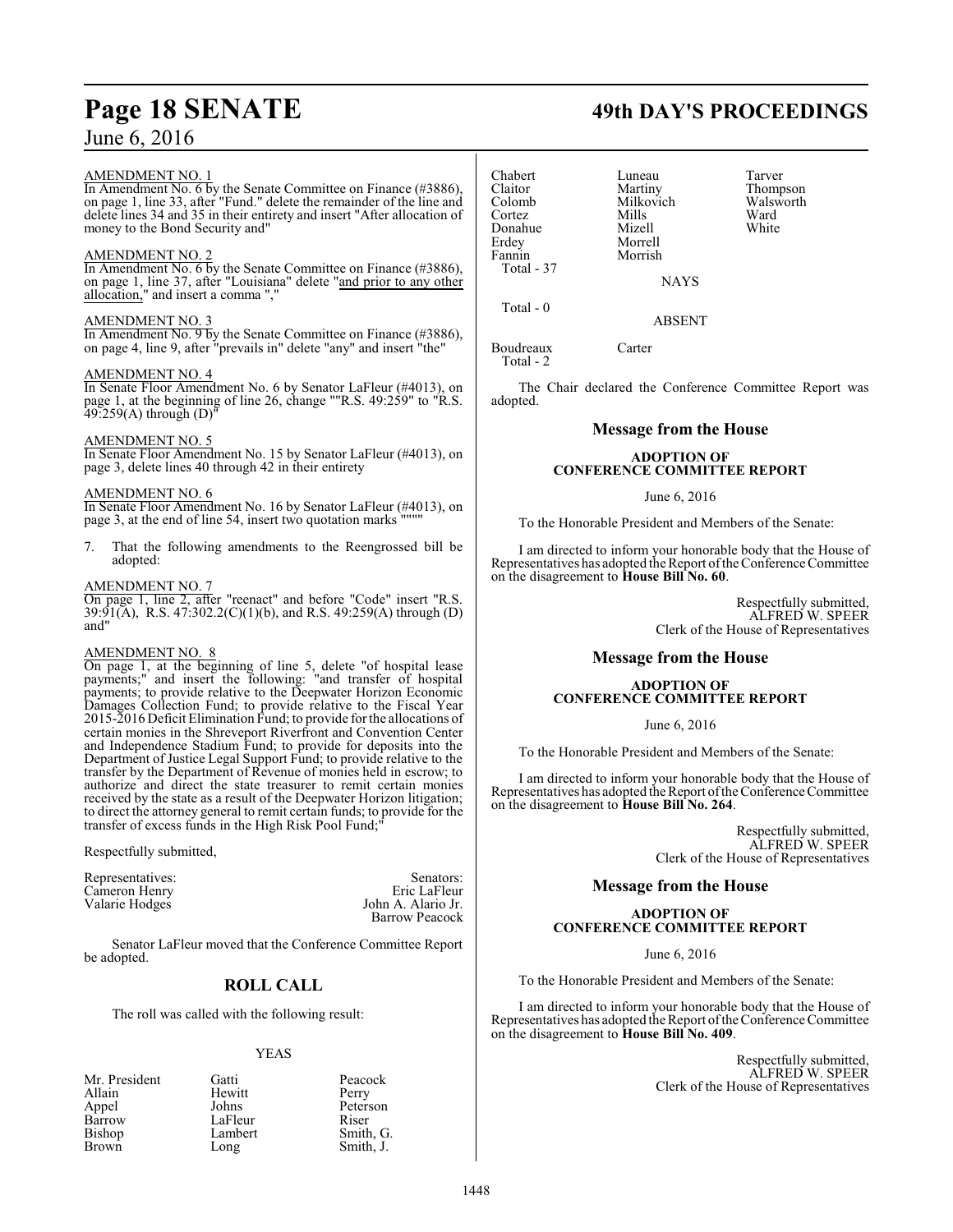# **49th DAY'S PROCEEDINGS Page 19 SENATE** June 6, 2016

## **Message from the House**

### **ADOPTION OF CONFERENCE COMMITTEE REPORT**

June 6, 2016

To the Honorable President and Members of the Senate:

I am directed to inform your honorable body that the House of Representatives has adopted the Report ofthe Conference Committee on the disagreement to **House Bill No. 1118**.

> Respectfully submitted, ALFRED W. SPEER Clerk of the House of Representatives

# **Rules Suspended**

Senator Long asked for and obtained a suspension of the rules to take up at this time:

# **Introduction of Senate Resolutions**

Senator Long asked for and obtained a suspension of the rules to introduce and read Senate Resolutions a first and second time.

#### **SENATE RESOLUTION NO. 200** BY SENATOR LONG

A RESOLUTION

BE IT RESOLVED by the Senate of the State of Louisiana that a committee of five be appointed by the President of the Senate to serve with a like committee from the House of Representatives to notify the Governor that the Legislature of the State of Louisiana has completed its labors and is now ready to adjourn sine die.

On motion of Senator Long the resolution was read by title and adopted.

In compliance with the resolution the President of the Senate appointed the following committee:

> Senators Allain, Gary Smith, Martiny, Riser and Ward.

#### **SENATE RESOLUTION NO. 201** BY SENATOR LONG

A RESOLUTION

BE IT RESOLVED by the Senate of the State of Louisiana that a committee of five be appointed by the President of the Senate to notify the House of Representatives that the Senate has completed its labors and is now ready to adjourn sine die.

On motion of Senator Long, the resolution was read by title and adopted.

In compliance with the resolution the President of the Senate appointed the following committee:

> Senators Tarver, Chabert, Brown, Morrell and Hewitt.

# **Reports of Committees**

The committee to notify the Governor that the Senate had completed its labors and was ready to adjourn sine die returned and reported it had performed that duty. The President of the Senate thanked the Committee and discharged it.

The committee to notify the House of Representatives that the Senate had completed its labors and was ready to adjourn sine die returned and reported it had performed that duty. The President of the Senate thanked the committee and discharged it.

# **Committee from the House of Representatives**

A committee from the House of Representatives appeared before the Bar of the Senate and informed the Senate that the House of Representatives was ready to adjourn sine die.

# **Privileged Report of the Committee on Senate and Governmental Affairs**

# **ENROLLMENTS**

Senator Peterson, Chairman on behalf of the Committee on Senate and Governmental Affairs, submitted the following report:

### June 6, 2016

To the President and Members of the Senate:

I am directed by your Committee on Senate and Governmental Affairs to submit the following report:

The following Senate Bills have been properly enrolled:

**SENATE BILL NO. 57—**

BY SENATOR BISHOP

AN ACT To enact R.S. 49:201.2, relative to the executive branch of state government; to provide that certain salary increases are prohibited unless approved by the Joint Legislative Committee on the Budget; to authorize state civil service to develop certain provisions relative to classified service; to provide for applicability; and to provide for related matters.

# **SENATE BILL NO. 80—** BY SENATOR MORRISH

A JOINT RESOLUTION

Proposing to add Article VIII, Section 7.2 of the Constitution of Louisiana, relative to postsecondary education; to authorize certain postsecondaryeducationmanagement boards to establish the tuition and mandatory fee amounts charged by the institutions under their supervision and management; and to specify an election for submission of the proposition to electors and provide a ballot proposition.

#### **SENATE BILL NO. 123—** BY SENATOR CLAITOR

AN ACT To amend and reenact Title VIII of the Code of Criminal Procedure, to be comprised of Articles 311 through 342, R.S. 15:85, and the introductory paragraph of R.S.  $22:1441(A)$  and  $(A)(1)$  through  $(5)$ ,  $(C)(1)$ , the introductory paragraph of  $(C)(2)$  and  $(C)(2)(a)$ through  $(e)$ , and  $(D)$ , to enact R.S. 22:1441 $(C)(3)$  through  $(5)$ , and to repeal Code of Criminal Procedure Articles 327.1, 330.1, 330.2, 330.3, 334.1, 334.2, 334.3, 334.4, 334.5, 334.6, 335.1, 335.2, 336.1, 336.2, 343, 344, 345, 346, 347, 348, 349, 349.1, 349.2, 349.3, 349.4, 349.5, 349.6, 349.7, 349.8, and 349.9, relative to bail; to provide for the revision and reorganization of bail law; to provide for definitions; to provide for the right to bail; to provide for bail hearings and detention without bail; to provide for the authority to fix bail; to provide schedules of bail and factors in fixing bail; to provide for modification of bail; to provide for conditions, types, and restrictions of bail; to provide for bail with and without surety; to provide for cash deposits; to provide the requirements of the bail undertaking; to provide for notice of required appearance; to provide for discharge of the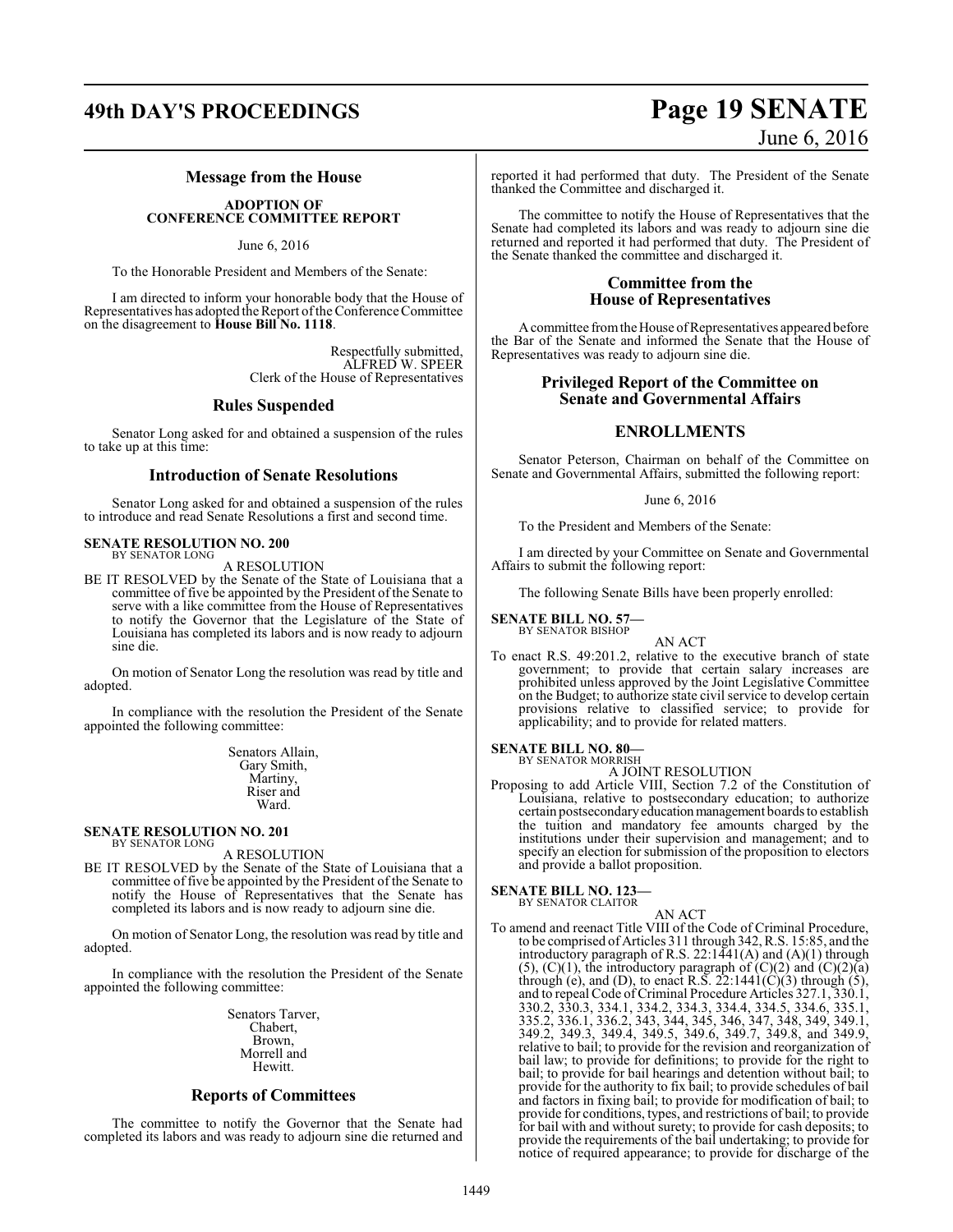bail obligation; to provide relative to a defendant's failure to appear and issuance and notice of arrest warrant; to provide for the filing of a rule to show cause; to provide for nonforfeiture situations; to provide for notice and recordation of judgment; to provide for appeals; to provide for enforcement of judgment; to provide relative to failure to satisfy a judgment of bond forfeiture or claim under a criminal bond contract; and to provide for related matters.

#### **SENATE BILL NO. 148—** BY SENATOR GATTI

AN ACT

To amend and reenact R.S. 15:1110(B) and (C), R.S. 40:2190(B), and R.S.  $48:1604(A)(2)$  and (C) and to repeal R.S.  $15:1110(D)$ , Subpart B-1 of Part I of Chapter 1 of Title 17 of the Louisiana Revised Statutes of 1950, comprised of R.S. 17:31 through 33, R.S. 25:933(2) and 941, Chapter 27 of Title 25 of the Louisiana Revised Statutes of 1950, comprised of R.S. 25:1231 through 1237, Chapter 27-A of Title 25 of the Louisiana Revised Statutes of 1950, comprised of R.S. 25:1238.1 through 1238.7, Chapter 27-D of Title 33 of the Louisiana Revised Statutes of 1950, comprised of R.S. 33:9039.51 through 9039.56, Chapter 16 of Title 34 of the Louisiana Revised Statutes of 1950, comprised of R.S. 34:1851 through 1857, R.S. 36:209(Q), (T), and (U), 259(X), and 651(X), R.S. 40:2191, Subpart O of Part I of Chapter 1 of Subtitle II of Title 47 of the Louisiana Revised Statutes of 1950, comprised of R.S. 47:120.38, and Chapter 21 of Title 48 of the Louisiana Revised Statutes of 1950, comprised of R.S. 48:1811.1 through 1811.6, relative to boards, commissions, authorities, districts, and like entities; to provide relative to the functional organization of state government by abolishing certain boards, commissions, councils, authorities, districts, and like entities; to remove references to certain abolished entities; to remove references to, provisions for, and the powers, functions, and duties of the Task Force on Juvenile Detention Standards and Licensing, the State Advisory Commission on Teacher Education and Certification, Louisiana Historic CemeteryTrust AdvisoryBoard, Concordia Parish Port Commission, Advisory Committee on Hospice Care, Northeast Louisiana Film Commission, Louisiana Bicentennial Commission, Battle of New Orleans Bicentennial Commission, and Interstate 10-12 Corridor District and Commission; to remove the at-large member appointed by the governor to the River Parishes Transit Authority; and to provide for related matters.

# **SENATE BILL NO. 230—** BY SENATOR PETERSON

#### AN ACT

To amend and reenact the introductory paragraph of R.S. 17:3051, 3051(1) and (3), 3052(6) through (8), 3053, 3054(A), the introductory paragraph of 3055, 3055(5), (7), and (10), 3056(A)(1), (B) and (H), and 3058, to enact R.S. 17:3053.1 and R.S. 36:651(D)(10), and to repeal R.S. 17:3052(1) and (4) and 3055(9) and R.S. 36:259(B) and 804, relative to the Health Education Authority of Louisiana; to provide for placement of the authority within the executive branch of government; to provide for clarification to the statement of purpose of the authority; to provide for definitions; to revise the authority membership; to provide for powers and duties of the authority; to provide with respect to bonds of the authority; to provide for an effective date; and to provide for related matters.

**SENATE BILL NO. 302—**<br>BY SENATOR MORRELL AND REPRESENTATIVES BAGNERIS AND MARCELLE AN ACT

To amend and reenact Children's Code Articles 412(C), 905, and 906, and R.S. 15:905(B), and to enact Children's Code Articles 412(D)(12) and 898(D) and (E), and Part III of Code Title XIV of Chapter 1 of Title 15 of the Louisiana Revised Statutes of 1950, to be comprised of R.S. 15:186.1 through 186.6, relative to juvenile justice; to provide for the release of records; to provide for costs; to provide for presumptions of indigence; to provide for hearings; to provide for legal representation of

# **Page 20 SENATE 49th DAY'S PROCEEDINGS**

certain juveniles; to create the Safe Return Program; to provide for data collection and reporting; to provide for standards of representation; to create the Safe Return Representation Program fund; to provide for access to counsel; to provide relative to the duration of a disposition based on a felony-grade adjudication; and to provide for related matters.

**SENATE BILL NO. 324—** BY SENATOR MORRELL AND REPRESENTATIVES BAGNERIS, BOUIE, GARY CARTER,CONNICK,COX, GLOVER,JIMMY HARRIS, HILFERTY, HUNTER, JACKSON, JAMES, TERRY LANDRY, LEGER, LYONS, MAGEE, MARCELLE, DUSTIN MILLER, MORENO, NORTON AND SMITH

#### AN ACT

To amend and reenact Children's Code Arts. 305(A)(2), 306(D), and 804(1) and to enact Chapter 13-B of Title 15 of the Louisiana Revised Statutes of 1950, to be comprised of R.S. 15:1441 and 1442, and Children's Code Art. 306(G), relative to juvenile jurisdiction; to provide for a child who commits a delinquent act before a certain age; to provide for transfer of juveniles to adult detention centers pending trial; to create the Juvenile Jurisdiction Planning and Implementation Committee; to provide for membership, authority, duties, and responsibilities; to provide for directives to the Louisiana State Law Institute, Louisiana Judicial Council, and Department of Children and Family Services; to provide for an effective date; and to provide for related matters.

# **SENATE BILL NO. 395—** BY SENATOR WARD

AN ACT To enact R.S. 24:202(F) and (G), relative to the Louisiana State Law Institute; to provide relative to its powers, duties, and functions; to provide relative to the Law Institute Council; to provide certain procedures, requirements, and effects; and to provide for related matters.

#### **SENATE BILL NO. 447—**

BY SENATOR APPEL AND REPRESENTATIVE JIMMY HARRIS AN ACT

To amend and reenact R.S. 41:1212(G) and  $1215(B)(1)$ , (2), (3), (4), (5), and (6) and to enact R.S.  $41:1215(D)$ ,  $(\dot{E})$ , and  $(\dot{F})$ , relative to public benefit corporations; to provide relative to certain procedures and requirements; to provide relative to leases or subleases of immovable property owned, leased or controlled by a public benefit corporation; to provide certain terms and conditions; and to provide for related matters.

# **SENATE BILL NO. 454—** BY SENATOR BARROW

AN ACT To enact Subpart N of Part IV of Chapter 1 of Title 33 of the Louisiana Revised Statutes of 1950, to be comprised of R.S. 33:140.211 and 140.212, relative to smart growth developments; to provide for legislative findings; to provide for definitions; and to provide for related matters.

> Respectfully submitted, KAREN CARTER PETERSON Chairman

The foregoing Senate Bills were signed by the President of the Senate.

# **Privileged Report of the Committee on Senate and Governmental Affairs**

# **ENROLLMENTS**

Senator Peterson, Chairman on behalf of the Committee on Senate and Governmental Affairs, submitted the following report:

## June 6, 2016

To the President and Members of the Senate: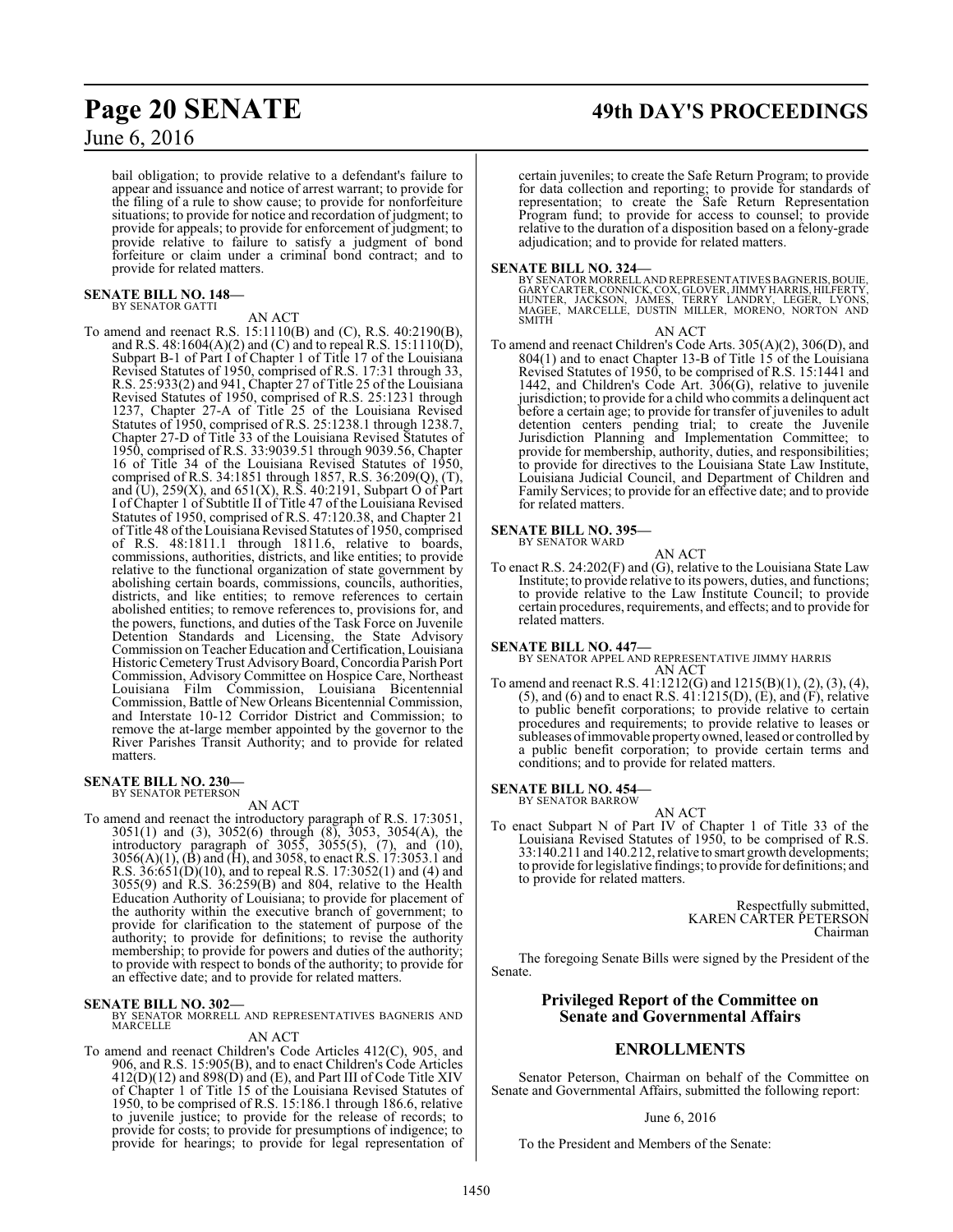# **49th DAY'S PROCEEDINGS Page 21 SENATE**

# June 6, 2016

I am directed by your Committee on Senate and Governmental Affairs to submit the following report:

The following Senate Concurrent Resolutions have been properly enrolled:

# **SENATE CONCURRENT RESOLUTION NO. 144—** BY SENATOR JOHN SMITH

A CONCURRENT RESOLUTION

To commend the Fort Polk Heritage Families and the Heritage Family Association on the occasion of the tenth anniversary celebration of the Heritage Family Day Reunion.

# **SENATE CONCURRENT RESOLUTION NO. 145—** BY SENATORS PEACOCK AND GATTI A CONCURRENT RESOLUTION

To commend Cynthia J. "Cindy" Johnston for her lengthy career of exemplary public service to the parish of Bossier as the clerk of court and to congratulate her upon a well-deserved retirement.

**SENATE CONCURRENT RESOLUTION NO. 146—**<br>
BY SENATORS MORRISH, JOHNS, LAFLEUR AND JOHN SMITH AND<br>
REPRESENTATIVES ABRAHAM, ARMES, DANAHAY, DWIGHT,<br>
FRANKLIN, GUINN, HENSGENS AND HILL<br>
A CONCURRENT RESOLUTION

To express the sincere and heartfelt condolences of the Legislature of Louisiana upon the passing of Dr. Robert Hebert, former president of McNeese State University and to commend his life and his legacy of contributions made on behalf of postsecondary education.

> Respectfully submitted, KAREN CARTER PETERSON Chairman

The foregoing Senate Concurrent Resolutions were signed by the President of the Senate.

# **Message from the House**

## **SIGNED HOUSE BILLS AND JOINT RESOLUTIONS**

### June 6, 2016

To the Honorable President and Members of the Senate:

I am directed to inform your honorable body that the Speaker of the House of Representatives has signed the following House Bills and Joint Resolutions:

#### **HOUSE BILL NO. 58—**

BY REPRESENTATIVES LEGER AND BAGNERIS AN ACT

To amend and reenact R.S. 11:3385.1(H)(2) and (N), relative to the Deferred Retirement Option Plan in the Firefighters' Pension and Relief Fund in the city of New Orleans; to provide relative to benefit options for members electing to participate in such plan; to provide with respect to account funds and interest thereon; to provide with respect to administrative fees charged to such accounts; and to provide for related matters.

#### **HOUSE BILL NO. 216—**

BY REPRESENTATIVES HENSGENS AND NANCY LANDRY AN ACT

To amend and reenact R.S. 25:900.1(C) and (E), relative to the Percent for Art Program; to limit the maximum amount of state money per project to be spent under the program; to provide for works of art for institutions of postsecondary education; and to provide for related matters.

### **HOUSE BILL NO. 887—**

BY REPRESENTATIVES STEVE CARTER, CARMODY, DAVIS,<br>EDMONDS,FALCONER,FOIL,GISCLAIR,GLOVER,GUINN,HILFERTY,<br>JAMES,LOPINTO,MACK,MARCELLE,PRICE,RICHARD,SCHRODER,<br>SMITH,STOKES,TALBOT,THIBAUT,ANDZERINGUE AN ACT

To enact Part II-D of Chapter 8 of Title 17 of the Louisiana Revised Statutes of 1950, to be comprised of R.S. 17:1971 through 1976, and R.S. 36:651(D)(9), to create a residential school for certain at-risk students; to provide for a board of directors and a school director; to provide for the powers, duties, and responsibilities of such board and director; to provide for board membership, terms, and compensation; to provide for funding; to provide for definitions; to provide for legislative intent; to provide for effectiveness; and to provide for related matters.

### **HOUSE BILL NO. 603—**

BY REPRESENTATIVES LEGER, BAGNERIS, BOUIE, CHAD BROWN, HALL, LANCE HARRIS, HUNTER, IVEY,JACKSON, GREGORY MILLER, JAY MORRIS, PEARSON, SCHRODER, SMITH, STOKES, AND THIBAUT A JOINT RESOLUTION

Proposing to add Article VII, Section 10(F)(4)(h), 10.15, and 10.16 of the Constitution of Louisiana, relative to dedications of revenues; to provide for the dedication of certain revenues; to create the Revenue Stabilization Trust Fund; to provide for deposits into the funds; to provide for investments of the fund; to provide for uses of the fund; to provide for an exception to budget deficit procedures; to provide for submission of the proposed amendment to the electors; and to provide for related matters.

# **HOUSE BILL NO. 283—**

BY REPRESENTATIVES EMERSON AND DUSTIN MILLER AN ACT

To amend and reenact R.S.  $40:1081.2(A)(1)$  and to enact R.S. 40:1081.11, relative to newborn screening; to require all newborns to be screened for Krabbe disease; to make technical changes; to require information on Krabbe disease to be posted on the Department of Health and Hospitals' website; and to provide for related matters.

#### **HOUSE BILL NO. 696—**

BY REPRESENTATIVES LEGER, BAGNERIS, BOUIE, CHAD BROWN,<br>GUINN, LANCE HARRIS, HUNTER, IVEY, JACKSON, MARCELLE,<br>GREGORY MILLER, JAY MORRIS, STOKES, AND THIBAUT AN ACT

To enact Subpart P-4 of Part II-A of Chapter 1 of Subtitle I of Title 39 of the Louisiana Revised Statues of 1950, to be comprised of R.S. 39:100.111 and 100.112, and Subpart P-5 of Part II-A of Chapter I of Subtitle I of Title 39 of the Louisiana Revised Statues of 1950, to be comprised of R.S. 39:100.115, relative to dedications of revenues; to provide for the dedication of certain revenues; to create the Revenue Stabilization Trust Fund; to provide for deposits into the funds; to provide for investments of the fund; to provide for uses of the fund; to provide for an effective date; and to provide for related matters.

# **HOUSE BILL NO. 773—** BY REPRESENTATIVE MARCELLE

AN ACT

To amend and reenact R.S. 13:992.1(A) and (C)(4), R.S. 33:447.11, and Section 2 of Act No. 13 of the 2013 Regular Session of the Legislature, to enact R.S. 13:1000.7, and to repeal R.S. 13:1000.7 effective on August 1, 2021, relative to court costs; to provide for court costs collected in the Nineteenth Judicial District Court and Juvenile Court of East Baton Rouge Parish; to provide for use of proceeds; to provide relative to the Judicial Building Fund; to provide for the applicability of certain costs and service charges in the Nineteenth Judicial District; to provide for certain court costs in certain mayor's courts and the use of such costs; to provide for effective dates; and to provide for related matters.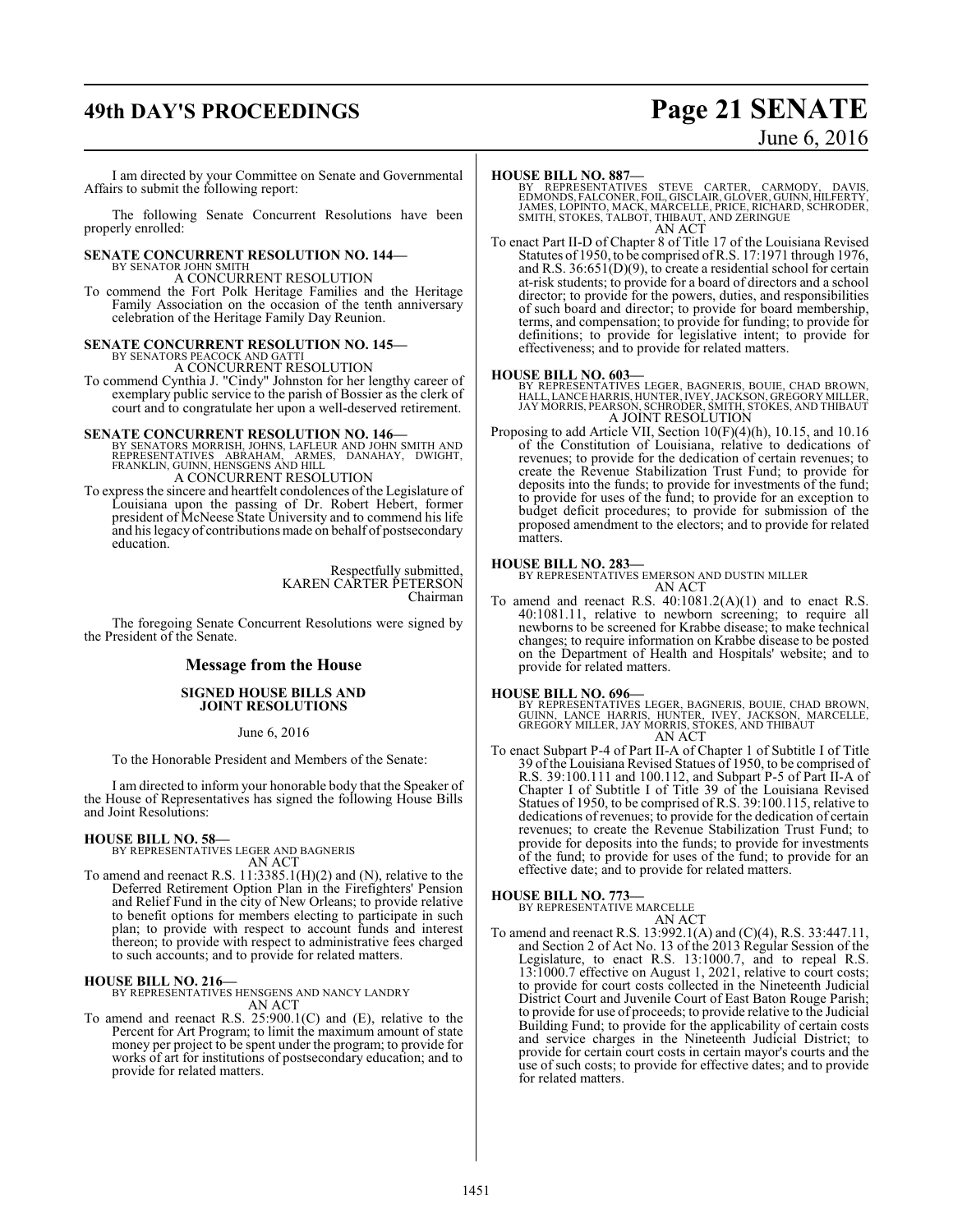# **Page 22 SENATE 49th DAY'S PROCEEDINGS**

**HOUSE BILL NO. 805—**

BY REPRESENTATIVES BROADWATER AND AMEDEE AN ACT

To amend and reenact R.S. 33:9106(A)(3) through (5) and 9109 and to enact R.S. 33:9109.2, relative to communications districts; to provide relative to the levy of an emergency telephone service charge on certain communications systems; to increase the maximum amount authorized to be levied within the district; to provide relative to the use ofservice charge proceeds; to provide relative to the district's financial reports; to provide relative to revenues collected from certain surcharge fees; and to provide for related matters.

# **HOUSE BILL NO. 947—**

BY REPRESENTATIVES POPE, AMEDEE, BAGLEY, BOUIE, CONNICK,<br>COX, DAVIS, EDMONDS, EMERSON, GAROFALO, GUINN, LANCE<br>HARRIS,HENRY,HENSGENS,HILFERTY,HILL,HOFFMANN,HORTON,<br>IVEY, MIKE JOHNSON, JONES, LEBAS, LOPINTO, MAGEE, MIGUEZ,<br>G AN ACT

To amend and reenact R.S. 17:7(22) and to enact R.S. 17:7(33) and R.S. 36:104(A)(15), 154(A)(9), 204(A)(9), 234(A)(14), 254(A)(15), 304(A)(9), 354(A)(18), 404(A)(10), 454(A)(9), 474(A)(13), 504(A)(10), 605(A)(9), 624(A)(9), 645(A)(9), 682(B)(8), 702(8), 722(8), 742(10), 764(A)(8), and 784(A)(9), relative to reporting of information to the legislature concerning the administration of state departments; to provide for duties of the superintendent of education, and the State Board of Elementary and Secondary Education; to provide for duties of the secretary or the equivalent of the Department of Economic Development, Department of Elderly Affairs, Department of Culture, Recreation and Tourism, Department ofEnvironmental Quality, Department of Health and Hospitals, Louisiana Workforce Commission, Department of Natural Resources, Department of Public Safety and Corrections, Department of Revenue, Department of Children and Family Services, Department of Transportation and Development, Department of Wildlife and Fisheries, Department of Agriculture and Forestry, Department of Insurance, Department of Justice, Department of Public Service, Department of State, Department of Treasury, and Department of Veterans Affairs; to require these entities to report to the legislature certain information concerning organizational matters and staff salaries; to specify the period for reporting of such information; to provide for technical corrections; and to provide for related matters.

#### **HOUSE BILL NO. 995—** BY REPRESENTATIVE JONES

AN ACT

To amend and reenact R.S.  $40:31.33(A)(1)$  and to enact R.S. 40:31.33(C) and (D), relative to the safe drinking water administration fee; to increase the fee on community water systems; to increase the portion retained by community water systems for administrative costs; to establish the method of collection of the fee; to provide for the use of the collected fees; to provide for an official designation of the fee; and to provide for related matters.

# **HOUSE BILL NO. 1130—** BY REPRESENTATIVES GAROFALO AND LEOPOLD AN ACT

To enact R.S. 56:425.1, relative to leasing of water bottoms for oyster cultivation and harvest; to authorize the state to jointly lease certain water bottoms; to provide for the terms and conditions of such joint leases; and to provide for related matters.

# **HOUSE BILL NO. 3—**

BY REPRESENTATIVE ABRAMSON AN ACT

To enact the Omnibus Bond Authorization Act of 2016, relative to the implementation of a five-year capital improvement program; to provide for the repeal of certain prior bond authorizations; to provide for new bond authorizations; to provide for authorization and sale of such bonds by the State Bond Commission; and to provide for related matters.

and asked that the President of the Senate affix his signature to the same.

> Respectfully submitted, ALFRED W. SPEER Clerk of the House of Representatives

The House Bills and Joint Resolutions contained herein were signed by the President of the Senate.

# **Message from the House**

## **SIGNED HOUSE CONCURRENT RESOLUTIONS**

June 6, 2016

To the Honorable President and Members of the Senate:

I am directed to inform your honorable body that the Speaker of the House of Representatives has signed the following House Concurrent Resolutions:

# **HOUSE CONCURRENT RESOLUTION NO. 123—** BY REPRESENTATIVE HENSGENS

A CONCURRENT RESOLUTION

To urge and request the Board of Regents to study the compensation of public postsecondary education system presidents and other system officers and board members and to report its findings to the legislature at least sixty days prior to the 2017 Regular Session of the Legislature of Louisiana.

#### **HOUSE CONCURRENT RESOLUTION NO. 136—** BY REPRESENTATIVE MORENO

A CONCURRENT RESOLUTION

To urge and request the State Board of Elementary and Secondary Education to study the feasibility of establishing two-way dual language programs in public schools and to submit a written report of its findings and recommendations to the House Committee on Education and the Senate Committee on Education not later than sixty days prior to the 2017 Regular Session of the Legislature of Louisiana.

# **HOUSE CONCURRENT RESOLUTION NO. 141—** BY REPRESENTATIVE BROADWATER A CONCURRENT RESOLUTION

To urge and request the commissioner of higher education and the state superintendent of education to jointly report to the legislature, prior to February 1, 2017, on increasing availability and use of dual enrollment programs.

and asked that the President of the Senate affix his signature to the same.

> Respectfully submitted, ALFRED W. SPEER Clerk of the House of Representatives

The House Concurrent Resolutions contained herein were signed by the President of the Senate.

# **Motion**

Senator Peterson moved that the Senate meet in Executive Session.

Without objection, so ordered.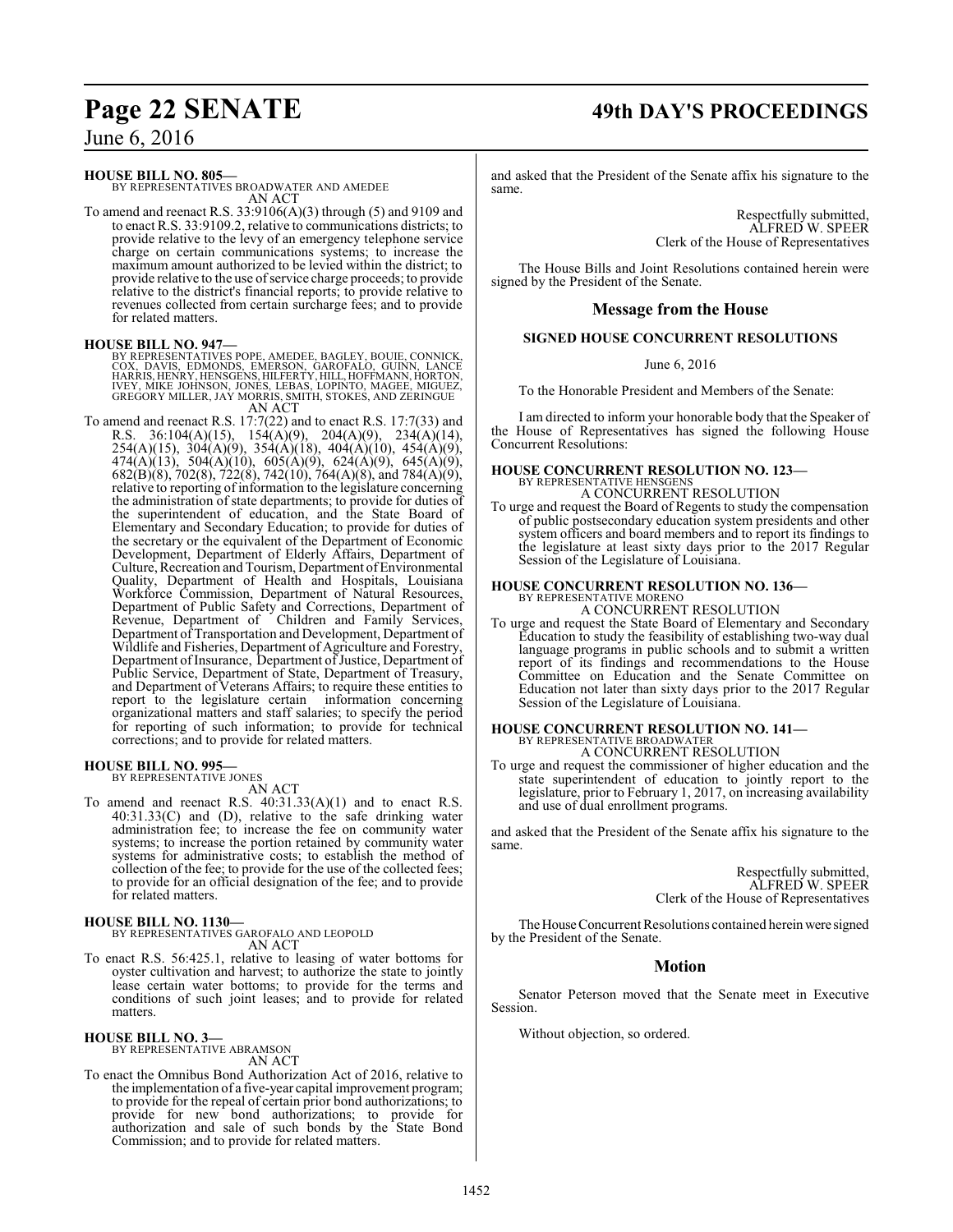# **49th DAY'S PROCEEDINGS Page 23 SENATE**

# June 6, 2016

# **After Executive Session**

## **ROLL CALL**

The Senate was called to order by the President of the Senate with the following Senators present:

## PRESENT

| Mr. President | Donahue   | Mills     |
|---------------|-----------|-----------|
| Allain        | Erdey     | Mizell    |
| Appel         | Fannin    | Morrell   |
| Barrow        | Gatti     | Peacock   |
| Bishop        | Hewitt    | Perry     |
| Boudreaux     | Johns     | Peterson  |
| Brown         | LaFleur   | Riser     |
| Carter        | Lambert   | Smith, G. |
| Chabert       | Long      | Tarver    |
| Claitor       | Luneau    | Walsworth |
| Colomb        | Martiny   | Ward      |
| Cortez        | Milkovich |           |
| Total - 35    |           |           |
| <b>ABSENT</b> |           |           |

Smith, J. Total - 4

Morrish Thompson<br>Smith, J. White

The President of the Senate announced there were 35 Senators present and a quorum.

# **Senate Business Resumed After Executive Session**

### **Report of Committees**

#### **REPORT OF COMMITTEE ON**

### **SENATE AND GOVERNMENTAL AFFAIRS**

Ms. Karen Carter Peterson Chairwoman on behalf of the Committee on Senate and Governmental Affairs submitted the following report:

### June 6, 2016

To the President and Members of the Senate:

I am directed by your Committee on Senate and Governmental Affairs to submit the following report:

The committee recommends that the following appointees be confirmed:

Acadiana Area Human Services District

**David J. Merrill** 301 Caroline St. New Iberia, LA 70560

**Elizabeth F. West** 1417 Ninth St. Pine Prairie, LA 70576

#### Addictive Disorder Regulatory Authority

**Roy F. Baas** 322 Latham Ln. Monroe, LA 71202-8567 **Catherine M. Lemieux Ph.D.** 5926 Burgundy Ave. Baton Rouge, LA 70806

**Paul M. Schoen** 125 Crepemyrtle Dr. Covington, LA 70433-4708

**Martin Thibodeaux III** 4117 South Derbigny St. New Orleans, LA 70125

**Deborah L. Thomas** 7665 Percy Ave. Baton Rouge, LA 70812

Adjutant General of Louisiana

**Glenn H. Curtis** 102 Stafford St. Pineville, LA 71360

Administration, Division of

**John L. "Jay" Dardenne Jr.** 8855 Brookwood Dr. Baton Rouge, LA 70809

**Barbara E. Goodson** 2941 Rene Beauregard Ave. Baton Rouge, LA 70820

**Richard "Dickie" Howze** 2527 Terrace Ave. Baton Rouge, LA 70806

**Susan T. West** 17024 S. Bristle Cone Ct. Greenwell Springs, LA 70739

Aging, Louisiana Executive Board on

**Joseph A. Donchess** 7354 Sevenoaks Ave. Baton Rouge, LA 70806

## Agriculture and Forestry, Department of

**Fred E. Bass** 17589 Hwy. 40 Covington, LA 70435

**Wade J. Dubea II** 4692 Dreher Rd. St. Francisville, LA 70775

**Dane K. Morgan** 3333 Woodland Ridge Blvd. Baton Rouge, LA 70816

**James Todd Parker** 320 East Greens Dr. Baton Rouge, LA 70810

**Benjamin A. Rayburn** 33153 Beverly Dr. Denham Springs, LA 70706

**Brent D. Robbins, D.V.M.** 14440 Hwy. 1077 Folsom, LA 70437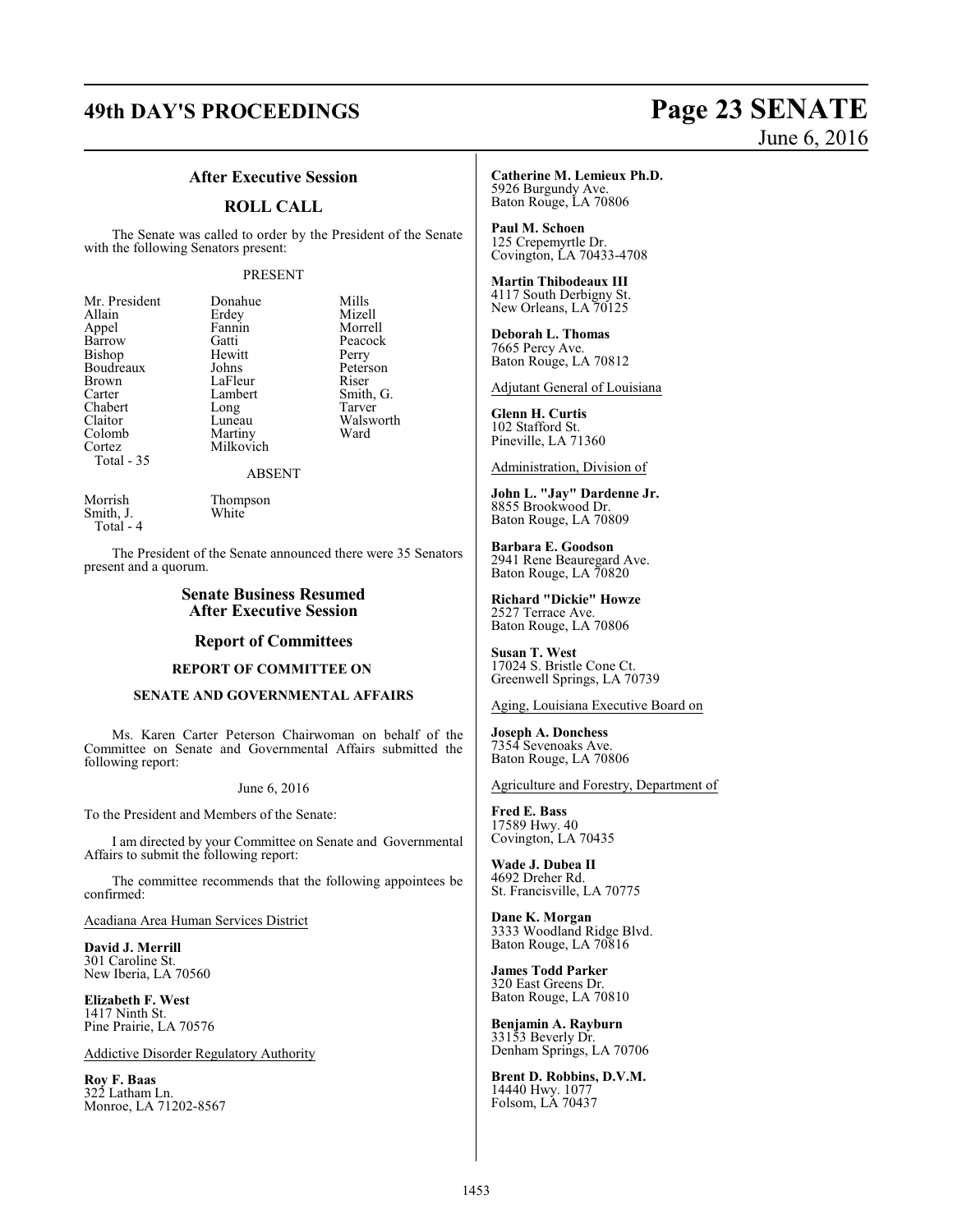# **Page 24 SENATE 49th DAY'S PROCEEDINGS**

**John Stanley Walther** 211 Winder Rd. E.

Thibodaux, LA 70301

Amite River Basin Drainage and Water Conservation District

**Ben B. Babin Sr.** 44334 Hwy. 42 Prairieville, LA 70769

**Lionel L. Bailey Sr.** 12210 Magnolia St. Gramercy, LA 70052

**David G. Hoover** 22601 Louisiana Hwy.22 Maurepas, LA 70449

**James A. Little** 18142 LA 444 Livingston, LA 70754

**Terry Steven Louque** 39502 S. Louque St. Paulina, LA 70763

**Jerry Ray Thibeau** 41271 Hwy. 933 Prairieville, LA 70769

**Larry N. Thomas** 4246 Idlewild Rd. Clinton, LA 70722

Architectural Examiners, State Board of

**Allen J. Bacque** 104 Melrose Dr. Lafayette, LA 70506

**Justin David Brinson** 642 Shady Lake Parkway Baton Rouge, LA 70810

Arts Council, Louisiana State

**Marjorie L. "Margie" Camardelle** 3433 Ames Blvd. Marrero, LA 70072

Associated Branch Pilots of the Port of New Orlean

**Jerrold B. Peterson Jr.** 4713 Toby Ln. Metairie, LA 70003

Atchafalaya Basin Levee District

**Gerald P. Alexander Sr.** 307 Woodland Dr. Donaldsonville, LA 70346

**Glenn Jude Angelle** 2512 Lake Dauterive Rd. Loreauville, LA 70552

**Pamela A. Burleigh** 1377 Hwy. 749 Opelousas, LA 70570

**William T. "Bill" Flynn** 6712 Hwy. 190 West Port Allen, LA 70767

#### **Kenneth R. Gordon** 1151 Oregon Ave

Port Allen, LA 70767

**John Adam Grezaffi** 14330 Hwy. 417 Batchelor, LA 70715

**Daniel R. Hebert** 22195 Talbot Dr. Plaquemine, LA 70764

**Karen B. "Kay" Jewell** 10465 Hwy. 411 Maringouin, LA 70757

**Moise J. LeBlanc Jr.** 1126 Doyle Melancon Extension Breaux Bridge, LA 70517

**Harry William Marionneaux** 62590 Bayou Rd. Plaquemine, LA 70764

**Earl J. Matherne** 133 Timothy St. Pierre Part, LA 70339

**Jody P. Meche** 1020 Serrette St. Henderson, LA 70517

**Nickie W. Rockforte** 522 Gisele St. New Roads, LA 70760

Auctioneers Licensing Board, Louisiana

**Jacob Brown** 6249 Hwy.190 Eunice, LA 70535

**Jeffrey A. Henderson** 29822 Joe Albin Rd. Livingston, LA 70754

**Darleen Jacobs Levy** 832 St. Louis St. New Orleans, LA 70112

**Terrence D. Lockett** 11070 Red Oak Dr. Baton Rouge, LA 70815

**James M. Sims** 341 Wildwood Acres Dr. Farmerville, LA 71241

**Jacob R. Warren** 61218 Wayne Stevens Rd. Amite, LA 70422

Bar Pilots for the Port of New Orleans, Board of Examiners of

**Robert E. "Bobby" Bean** 835 River Oaks Dr. Covington, LA 70433

**Christopher J. Blache** 209 Hawthorne Hollow Rd. Madisonville, LA 70447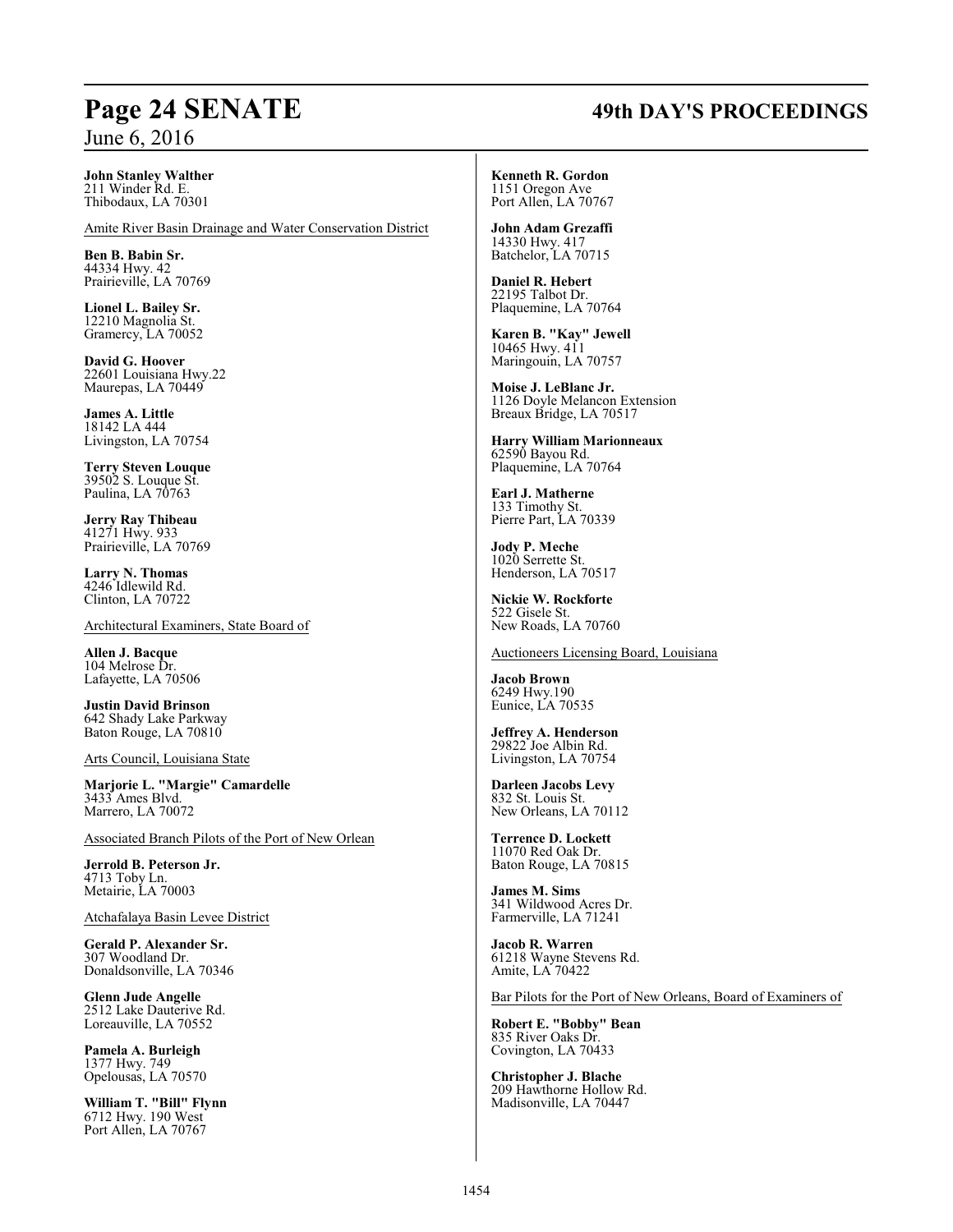# **49th DAY'S PROCEEDINGS Page 25 SENATE**

# June 6, 2016

Barber Examiners, Board of

**Kedrian D. Landrew** 11016 E. Evans Rd. Independence, LA 70443

Bayou Lafourche Fresh Water District

**Chris J. Domangue** 700 Central Ave. Houma, LA 70364

**Ray C. Mayet** 111 East 17th Pl. LaRose, LA 70373

Board of Elementary and Secondary Education, State (BESE)

**Thomas E. Roque** 1462 Hwy. 484 Natchez, LA 71456

**Lurie Thomason Jr.** 2549 Buckhorn Bend Loop Rd. Monroe, LA 71202

**Doris J. Voitier** 1221 Focis St. Metairie, LA 70005

Body Camera Implementation Task Force, Louisiana Law **Enforcement** 

**Carl R. Dabadie Jr.** 14103 Gerry Kramer Rd. Gonzales, LA 70737

Boll Weevil Eradication Commission

**Marc S. Bordelon** 598 Hwy. 1195 Marksville, LA 71351

Boxing and Wrestling Commission, State

**James J. Brennan** 19 Audubon Oaks Blvd. Lafayette, LA 70506

**Bobby Paul Dupre** 2688 Ducharme Rd. Opelousas, LA 70570

**A.L."Buddy" Embanato Jr.** 129 Clayton Dr. Monroe, LA 71203

**Thomas G. Ferguson, M.D.** 278 Ashburn Dr. Schriever, LA 70395

**John Green Jr.** 5390 East Crestview Dr. Lake Charles, LA 70605

**James A. Stevenson Jr.** 1137 Pearl St. Bogalusa, LA 70427

**Harold Lee Williams Jr.** 4714 Monarch Ave. Baton Rouge, LA 70811

Caddo Levee District

**Patrick W. Harrison** 8570 Dixie Shreveport Rd. Shreveport, LA 71107

**Kandi R. Moore** 9485 Dixie Shreveport Rd. Belcher, LA 71004

**Carolyn C. Prator** 2909 Moss Point Shreveport, LA 71119

**Gary L. Procell** 9344 Stonebriar Cir. Shreveport, LA 71115

**James T. Sims** 136 North Land Ave. Oil City, LA 71061

**Helen Godfrey Smith** 12899 Gilliam Scott Slough Rd. Gilliam, LA 71029

**Willie L. Walker Sr.** 5496 Community St. Gilliam, LA 71029

#### Cane River Waterway Commission

**John C. "Chad" Methvin** 320 St. Francis Ave. Natchitoches, LA 71457

**Larry M. Paige** 4923 Hwy. 494 Natchez, LA 71456

**James M. "Jim" Rhodes Sr.** 118 Plantation Point Blvd. Natchitoches, LA 71457

**Margaret W. Vienne** 1843 Bermuda Rd. Natchez, LA 71456

**Van C. Wiggins** 1523 Barclay Dr. Natchitoches, LA 71457

Capital Area Groundwater Conservation District

**Ivy Dale Aucoin** 19717 Barnett Rd. Zachary, LA 70791

**Johan Forsman** 15707 Malvern Hill Ave. Baton Rouge, LA 70817

**Barry L. Hugghins** 5622 Elm Grove Rd. Port Allen, LA 70767

Capital Area Human Services District

**Christy M. Burnett** 12395 Old Mill Dr. Geismar, LA 70734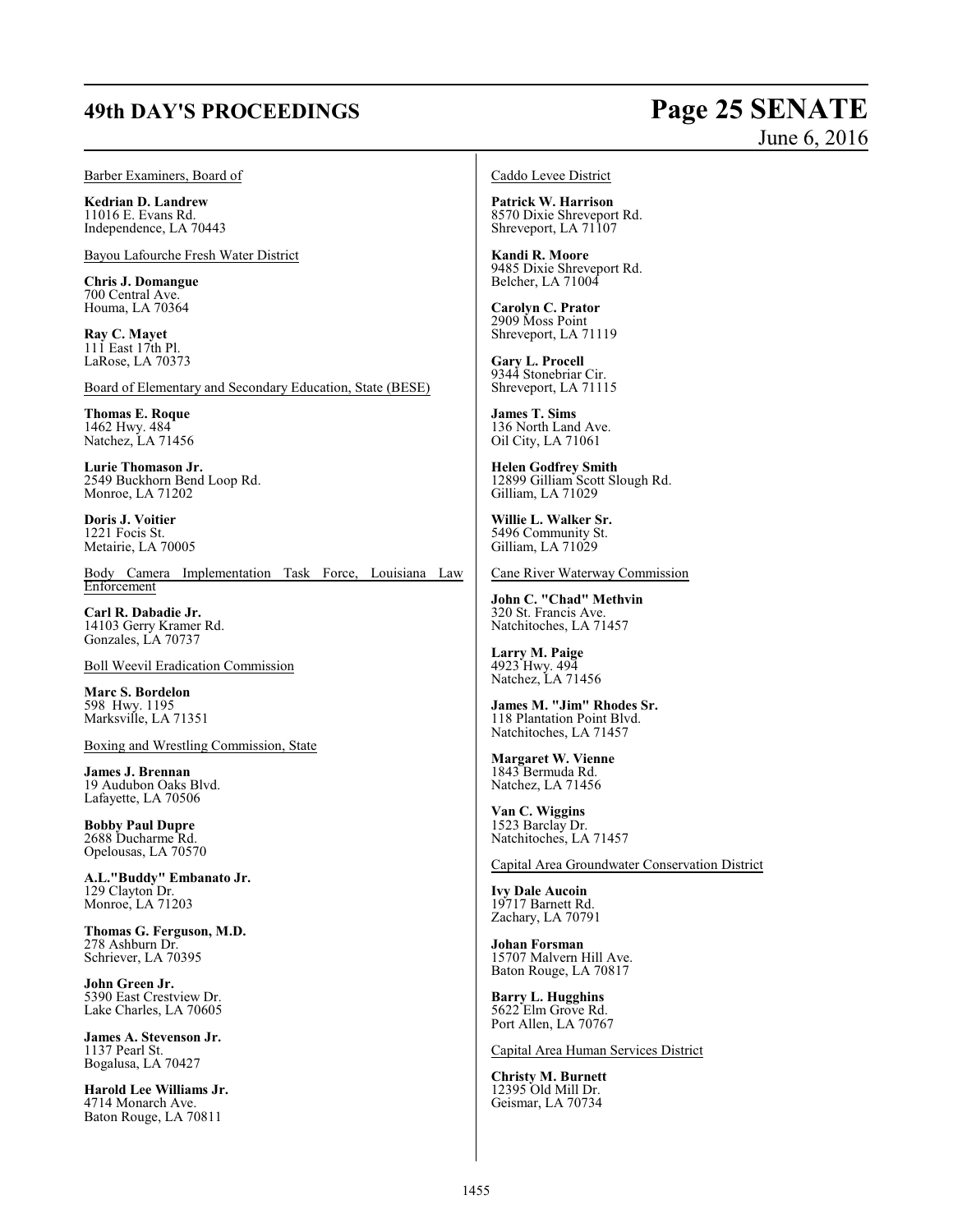# **Page 26 SENATE 49th DAY'S PROCEEDINGS**

**Kathy M. D'Albor** 58445 St. Clement Ave. Plaquemine, LA 70764

**Gerri J. Hobdy** 7200 Cypress Lake Apts. Blvd. #114 Baton Rouge, LA 70809

**Rebekah T. "Becky" Katz** 801 Iberville St. Donaldsonville, LA 70346

**Stacey B. Morales** 4550 Blvd. Acadian Addis, LA 70710

**Gary M. Spillman** 6949 Bueche Rd. Bueche, LA 70729

Cemetery Board, Louisiana

**Richard C. Briede** 6752 General Diaz St. New Orleans, LA 70124

Central Louisiana Human Services District

**Renata Pilatova, M.D.** 406 Tealwood Dr. Alexandria, LA 71303

**Charles C. Ugokwe, M.D.** 2535 Horseshoe Dr. Alexandria, LA 71301

Certified Public Accountants of Louisiana, State Board of

**Suemarie S. Alizadeh** 14 E. Woodlawn Dr. Destrehan, LA 70047

**Michael D. Bergeron** 106 Regency Ln. Houma, LA 70360

**Grady R. Hazel** 1005 Bromley Dr. Baton Rouge, LA 70808

**Lynn V. Hutchinson** 225 Stan Wall Rd. West Monroe, LA 71291

**Nicholas J. Langley** 7128 Shadow Ln. Lake Charles, LA 70605

**Letitia A. "Letti" Lowe-Ardoin** 1550 Brame Dr. Baton Rouge, LA 70808

**Desiree' Honore' Thomas** 4264 Pasture Clear Ct. Zachary, LA 70791

Certified Shorthand Reporters, Board of Examiners of

**Vincent P. Borrello Jr.** 3624 Red Oak Ct. New Orleans, LA 70131 **Elizabeth C. Methvin** 292 White Oak Ln. Natchitoches, LA 71457

Chenier Plain Coastal Restoration and Protection Authority

**Kay C. Barnett** 4105 Maidstone Dr. Lake Charles, LA 70605

**Ryan J. Bourriaque** 150 Severin Rd. Grand Chenier, LA 70643

**Michael S. Dever** 752 E. Houston River Rd. Sulphur, LA 70663

**Skie Sagrera Ebanks** 13431 Nelson Dr. Abbeville, LA 70510

**Earnestine C. Horn** 711 Chenier Perdue Rd. Creole, LA 70632

**Earl A. Landry Jr.** 707 South Severin St. Erath, LA 70533

**David W. Minton** 3907 Center St. Lake Charles, LA 70607

**Phillip L. "Scooter" Trosclair III** 5827 Grand Chenier Hwy. Grand Chenier, LA 70643

**Aldes K. "Al" Vidrine III** 14024 Campisi Dr. Abbeville, LA 70510

Child Death Review Panel, Louisiana State

**Pamela Q. Cart** Nill Lake Cherokee Longview, TX 75603

**Ashlyn L. Melton** 33351 Bayou Sorrel Rd. Plaquemine, LA 70764

Children and Family Services, Department of

**Alfreda T. Bester** 4014 Salem Dr. Baton Rouge, LA 70814

**Rhenda H. Hodnett** 42334 Jamie Rd. Prairieville, LA 70769

**Eric Horent** 1620 Charmaine Ave. Baton Rouge, LA 70806

**Marketa Garner Walters** 19020 Wildlife Way Dr. Baton Rouge, LA 70817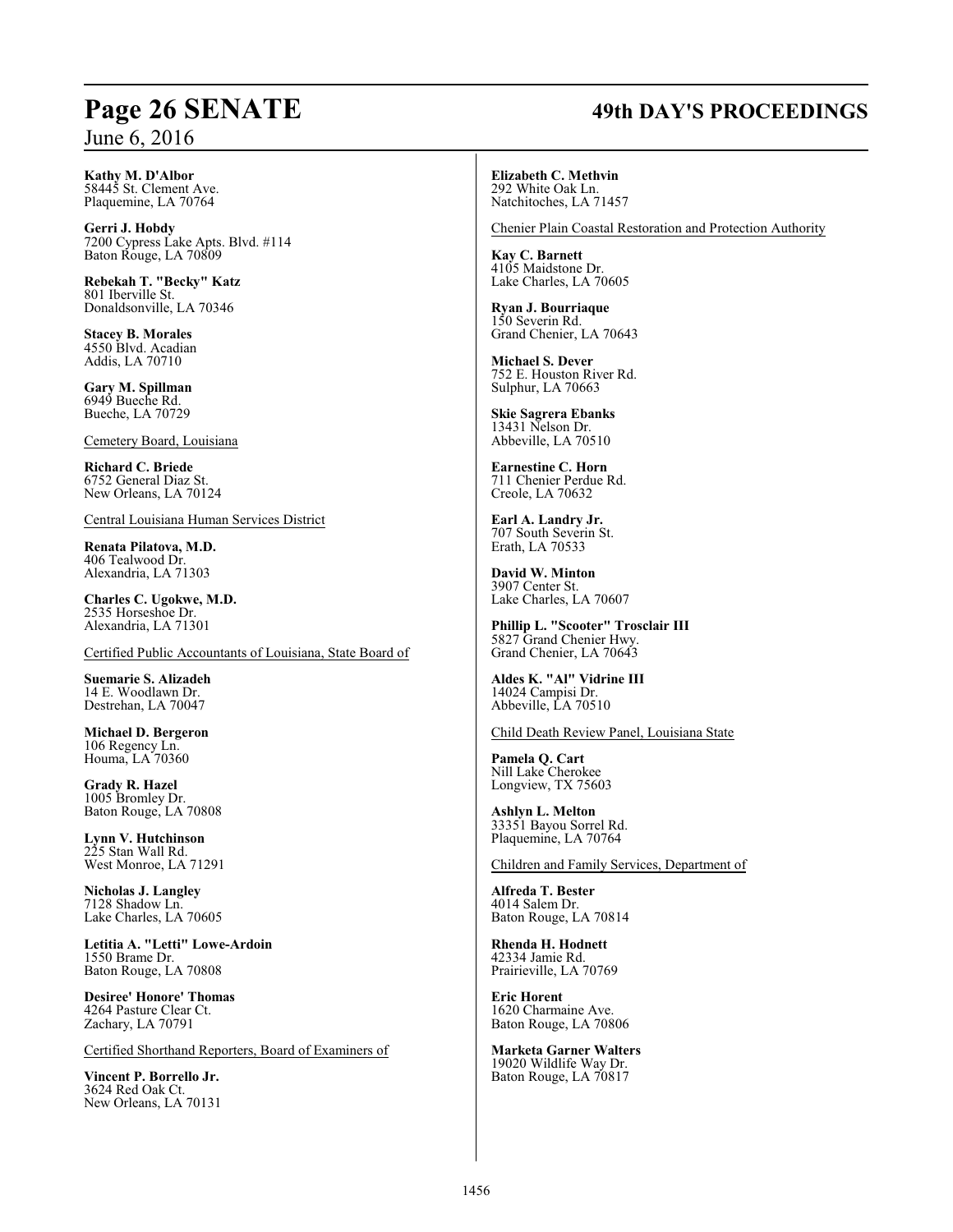# **49th DAY'S PROCEEDINGS Page 27 SENATE**

#### Children's Cabinet

**James A. Gilmore Jr., Ph.D.** 5500 Perkins Rd., Apt. 1201 Baton Rouge, LA 70808

Children's Cabinet Advisory Board

**Davondra I. Brown** 1772 Manor Oak Dr. New Orleans, LA 70810

**M. Amanda Brunson** 447 Sandy Springs Ln. Jackson, LA 70748

**Lynette W. Celestin** 205 St. Francis St. Houma, LA 70364

**Lynn V. Clark** 1900 Riverside Dr. Monroe, LA 71201

**Charles C. Coleman, M.D.** 2100 St. Charles Ave., Apt. 10-K New Orleans, LA 70130

**Gerrelda Davis** 720 Harmony St. New Orleans, LA 70115

**Gina E. Eubanks** 1215 Cordoba Dr. Zachary, LA 70791

**Eric D. Griggs M.D.** 5019 S. Claiborne Ave. New orleans, LA 70125

**Sherry S. Guarisco** 266 Seyburn Dr. Baton Rouge, LA 70808

**Sarah S. Hinshaw-Fuselier PhD, LCSW** 60 N. Wren New Orleans, LA 70124

**Rhenda H. Hodnett** 42334 Jamie Rd. Prairieville, LA 70769

**Dana R. Hunter Ph.D.** 3532 Monticello Blvd. Baton Rouge, LA 70814

**Jennifer J. Karle** 112 South Williams Ave. Natchitoches, LA 71457

**Bryan T. Moore** 5919 Paris Ave. New Orleans, LA 70122

**George C. Murray Jr.** 1206 Concordia Ave. Vidalia, LA 71373

**Kathleen S. Richey** 1659 S. Tamarix St. Baton Rouge, LA 70808 **Marsha E. Shuler** 2100 College Dr. # 22 Baton Rouge, LA 70808

**Ernise Singleton** 1758 77th Ave. Baton Rouge, LA 70807

**Jill Slack** 1633 Constantinople St. New Orleans, LA 70115

**James A. Sprinkle** 502 Rabbit Ln. Evergreen, LA 71333

**Ivy B. Starns** 1522 Outrigger Dr. Baton Rouge, LA 70816

**Stephanie K. Sterling** 10361 Dunn Dr. Baton Rouge, LA 70810

**Michael W. Victorian** 1639 Cobblestone Ct. Baton Rouge, LA 70806

**Kahree A. Wahid** 1608 Weems Ave. LeCompte, LA 71346

**Carmen D. Weisner** 5531 Summer Lake Dr. Baton Rouge, LA 70817

**Gina B. Womack** 3715 Jena St. New Orleans, LA 70125

Children's Trust Fund Board, Louisiana

**Ivy B. Starns** 1522 Outrigger Dr. Baton Rouge, LA 70816

Citizens Property Insurance Corporation, Louisiana

**Susan Denise Brignac** 12247 Hwy. 67 Clinton, LA 70722

**Thomas L. Enright Jr.** 1547 Moreland Ave. Baton Rouge, LA 70804

Coastal Protection and Restoration Authority Board

**James B. "Jimmy" Cantrelle** 118 Cantrelle Dr. Raceland, LA 70394

**Laurie T. Cormier** 418 Peake St. Lake Charles, LA 70601

**Windell A. Curole** 225 French Turn Ct. Larose, LA 70373

**Michael R. Ellis** 2116 Perkins Rd. Baton Rouge, LA 70808

# June 6, 2016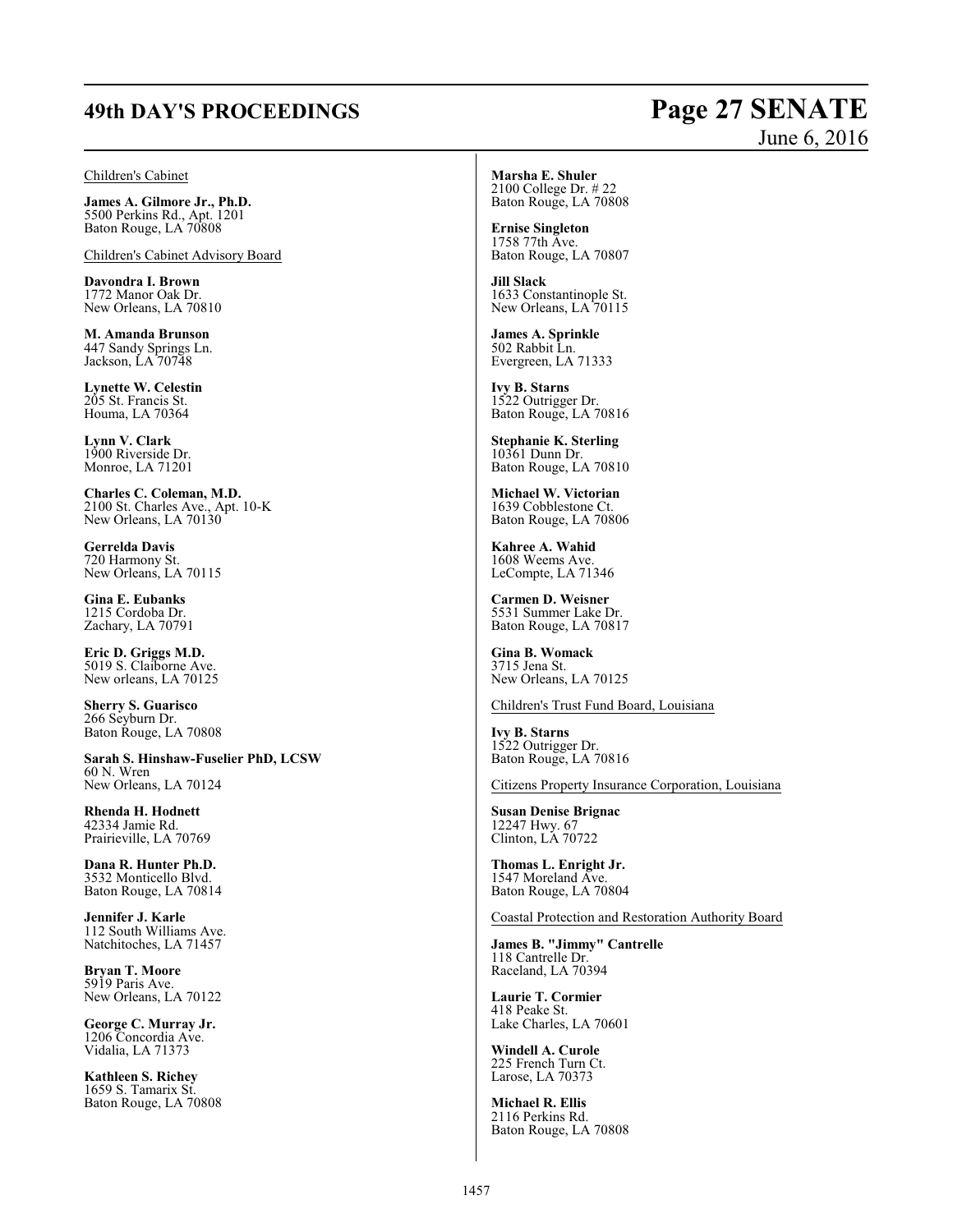### **William H. "Bill" Hidalgo Sr.** 188 Main St.

Patterson, LA 70392

**Calvin Mackie Ph.D.** 3605 Lake Kristin Dr. Gretna, LA 70056

**Guy S. McInnis** 130 W. St. Avide Chalmette, LA 70043

**Steven C. Wilson** 52 Brandon Hall Dr., #C Destrehan, LA 70047

Coastal Protection, Restoration and Conservation, Governor's Advisory Commission on

**Chett C. Chiasson** 252 West 86th St. Cut Off, LA 70345

**Gerald E. Galloway** 1267 S. Oakcrest Rd. Arlington, VA 22202

**H. Dale Hall** 727 Evans View Ln. Collierville, TN 38017

**Jeffrey P. Hebert** 76 Versailles Blvd. New Orleans, LA 70125

**Stacy P. Methvin** 43 E. Bend Ln. Houston, TX 77007

**Roswell King Milling** 1625 Palmer Ave. New Orleans, LA 70118

**James T. B. Tripp** 49 East 96th St., Apt. 8-D New York, NY 10128

CODOFIL-Council for the Development of French in Louisiana

**William "Bill" Arceneaux, Ph.D.** 17978 Silver Creek Ct. Baton Rouge, LA 70810

**Kaitlynn Broussard** 304 Zilia St. Lafayette, LA 70501

**Wilfred Paul Cluse** 131 Nickerson Pkwy. Lafayette, LA 70501

**Mavis A. Fruge** 860 Seven Arpents Rd. Arnaudville, LA 70512

**Jill Hackney** 540 Drehr Ave. Baton Rouge, LA 70806

**Michelle Haj-Broussard, Ph.D.** 1044 Leger Rd. Breaux Bridge, LA 70517

# **Page 28 SENATE 49th DAY'S PROCEEDINGS**

**John A. Hernandez Jr.** 192 Chatrian St. Grand Coteau, LA 70541

**Joseph Ulysse Joubert Jr.** 3326 Walnut Dr. Opelousas, LA 70570

**Thomas A. Klingler, Ph.D.** 3664 Laurel St. New Orleans, LA 70115

**Dana Alan Kress** 7381 North Lakeshore Dr. Shreveport, LA 71107

**Jacqueline B. Labat** 1816 Beechgrove Dr. Baton Rouge, LA 70806

**Amanda J. LaFleur** 205 Pickwick Dr. Lafayette, LA 70503

**Burnell F. Lemoine** 1420 St. John St. Lafayette, LA 70506

**David E. Marcantel** 811 State St. Jennings, LA 70546

**Stephen J. Ortego** 401 Arceneaux Rd. Carencro, LA 70520

**Warren A. Perrin** 737 Alonda Dr. Lafayette, LA 70503

**Brooke Ellizabeth Smith** 547 Baronne St., Apt. 402 New Orleans, LA 70113

**Mary Susan Spillman, Ph.D.** 6323 Gabriel Oaks Dr. Baton Rouge, LA 70820

**Michael Vincent** 8950 Simon LeBleu Rd. Lake Charles, LA 70607

**Anthony "Tony" Zaunbrecher** 7727 Lorrain Rd. Hayes, LA 70646

Commerce and Industry, State Board of

**Millie W. Atkins** 4312 Barlow St. Monroe, LA 71203

**Glenn L. Brasseaux** 5005 N. University Ave. Carencro, LA 70520

**Yvette R. Cola** 5018 Bancroft Dr. New Orleans, LA 70122

**Major Coleman** 1094 McDaniel Rd. Amite, LA 70422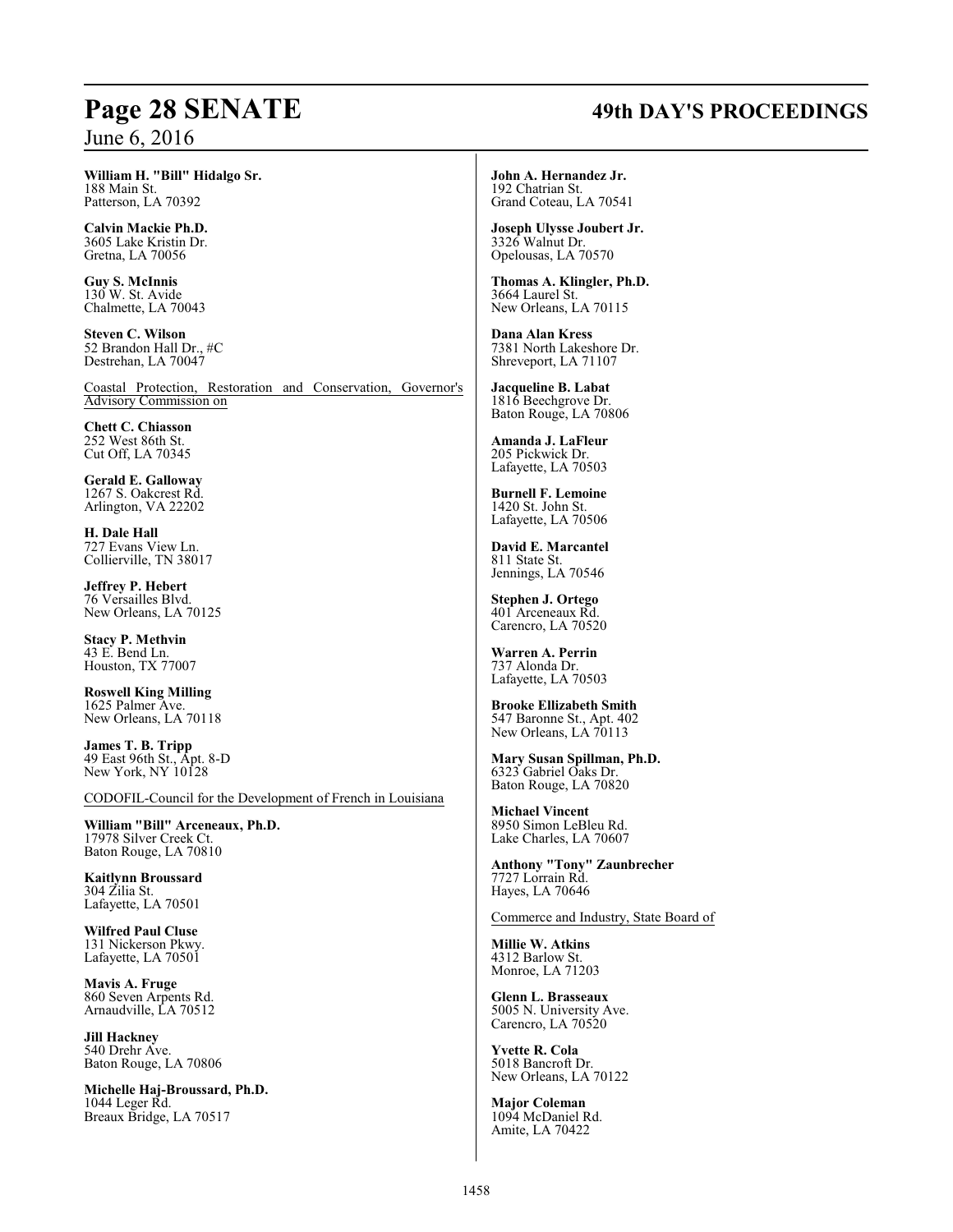# **49th DAY'S PROCEEDINGS Page 29 SENATE**

# June 6, 2016

**Rickey Lee Fabra** 1101 Green St. Metairie, LA 70001

**Manuel A. Fajardo** 17642 Azalea Lakes Ave. Baton Rouge, LA 70817

**Jerald N. "Jerry" Jones** 13876 Oakley Ln. Bluffs St. Francisville, LA 70775

**Heather L. Malone** 103 Miranda Dr. Vidalia, LA 71373

**Charles R. Miller Jr.** 1201 N. General Pershing St. Hammond, LA 70401

**Jan K. Moller** 418 Marion Dr. Baton Rouge, LA 70806

**Scott M. Richard** 140 Stanyan St. Sunset, LA 70584

**Daniel J. Schexnaydre Jr.** 42417 Jasmine Ct. Hammond, LA 70403

**Ronnie L. Slone** 30 Acadia St. Kenner, LA 70065

**Bobby E. Williams Jr.** 1804 Decatur St. Ruston, LA 71270

**Woodrow Wilson Jr., D.P.A.** 8455 Fern Ave., Apt. 902 Shreveport, LA 71105

**Steven L. Windham** 11445 Sheraton Dr. Baton Rouge, LA 70815

Community and Technical Colleges, Board of Supervisors of

**Helen Bridges Carter** 6517 Hwy. 10 Greensburg, LA 70441

**Erika M. McConduit-Diggs** 6970 Louis XIV St. New Orleans, LA 70124

**Willie L. Mount** 205 Shell Beach Dr. Lake Charles, LA 70601

**Norwood J. Oge Jr.** 833 Legion St. Gretna, LA 70056

**Paul P. Price Jr.** 440 Hwy. 3210 Winnsboro, LA 71324

**Stephen C. Smith** 125 Old Shriever Hwy. Schriever, LA 70395

**Charles T. Strong** 171 Charles Strong Rd. Sarepta, LA 71071

Cosmetology, Louisiana State Board of

**Mella B. Brown** 4346 St. Louis Ave. Shreveport, LA 71109

**William M. Grayson** 1661 Hwy. 115 Mansura, LA 71350

**Frances K. Hand** 148 Cockerham Rd. Denham Springs, LA 70726

**Eliza Jill Hebert** 148 Roma Dr. Breaux Bridge, LA 70517

**Edwin H. Neill III** 101 N. Chestnut St. Hammond, LA 70401

**Melinda L. Tilley** 3955 Jacob's Way Lake Charles, LA 70605

**James R. Williams** 2 Island Club Dr. New Orleans, LA 70131

Crab Task Force

**Chad Hebert** 103 Marguerite Ave. Schriever, LA 70395

Crime Victims Reparations Board

**Gary G. "Stitch" Guillory** 2604 Amen Corner Westlake, LA 70669

**Rena M. Hebert** 214 Noah St. Lafayette, LA 70501

**Bobby D. Igo Jr.** 1420 Hwy. 159 Minden, LA 71055

**Carolyn Renee Stapleton** 645 Morrow Ave. Zachary, LA 70791

**Catalene B. Theriot** 406 Main St., Apt. 3 Franklin, LA 70538

**Audrey D. Thibodeaux** 114 Sidonia Dr. Breaux Bridge, LA 70517

**Amanda E. Tonkovich** 2525 N. Derbigny St. New Orleans, LA 70117

**Tameka T. White** 19095 Gorman Rd. Hammond, LA 70403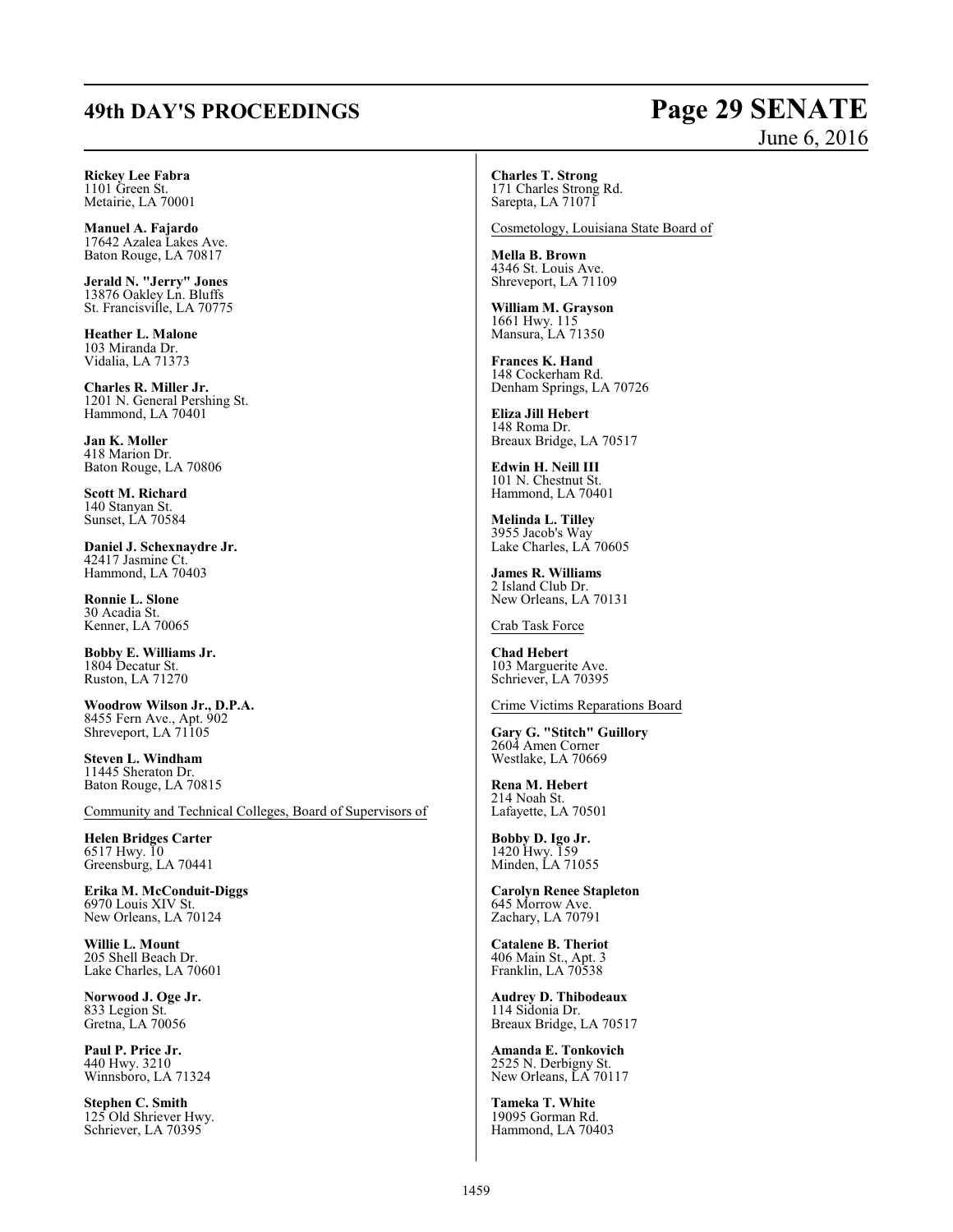# **Page 30 SENATE 49th DAY'S PROCEEDINGS**

Culture, Recreation and Tourism, Department of

**Robert J. Barham** 105 Cypress St. Oak Ridge, LA 71264

**Phil Boggan** 243 University Highlands Ct. Baton Rouge, LA 70808

**Rennie Buras** 225 Lilly Bank Dr. Belle Chasse, LA 70037

**Kyle R. Edmiston** 13855 Oakley Lane St. Francisville, LA 70775

**Natalie Howell Stiltner** 1473 St. Rose Ave. Baton Rouge, LA 70808

Deaf, Louisiana Commission for the

**Jimmy C. Gore** 464 E. Boyd Dr., Apt. 8 Baton Rouge, LA 70808

**Jason N. Isch** 406 S. Sterling St. Lafayette, LA 70501

**Rana I. Ottallah** 4216 Lime St. Metairie, LA 70006

**Jeri A. Pilk** 10644 Glenstone Ct., Apt. 17 Baton Rouge, LA 70810

**Melodie A. Sparks** 42437 Hwy. 931 Gonzales, LA 70737

Dentistry, Louisiana State Board of

**Patricia H. "Patty" Cassidy, R.D.H.** 1201 E. Academy Ave. Jennings, LA 70546

**Robert J. Foret D.D.S.** 415 Rue Colette Thibodaux, LA 70301

Developmental Disabilities Council, Louisiana

**Randall W. Brown Jr.** 112 N. Hazel St. Haughton, LA 71037

**Carmen B. Cetnar** 426 Farmington Dr. Lafayette, LA 70503

**Tara A. LeBlanc** 10253 Lake Ridge Ave. Gonzales, LA 70737

**Mark S. Martin** 10923 May Belle Ct. Baton Rouge, LA 70815 **Robert W. Paddy** 7202 Laurel Ridge Greenwood, LA 71033

**Stephanie M. Patrick** 837 Opelousas Ave. New Orleans, LA 70114

**Bambi D. Polotzola** 175 Hwy. 743 Opelousas, LA 70570

**Tara N. Smith** 303 Black Jack Oaks Dr. Madisonville, LA 70447

**Mary V. Tarver** 6767 Bayou Rapides Rd. Alexandria, LA 71303

**Philip G. "Phil" Wilson, Ph.D.** 22 Rosedown Dr. Destrehan, LA 70047

**Jamie B. Wong** 2932 Calanne Ave. Baton Rouge, LA 70820

Dietetics and Nutrition, Louisiana State Board of Examiners in

**Meghan T. Kavanaugh** 149 Wesley Dr. Ruston, LA 71270

**Lori B. Roy** 9911 Chase Island Dr. Shreveport, LA 71118

Disability Affairs, Governor's Advisory Council on

**Harry J. Brady** 3134 Juban Ave. Baton Rouge, LA 70805

**Donna S. Breaux** 27 Mesa St. Kenner, LA 70065

**Katie S. Corkern** 60588 Smilin Acres Rd. Amite, LA 70422

**Pammara B. "Pam" Darby** 1601 Charity St. Abbeville, LA 70510

**Maria Lynette Fontenot** 404 Roswell Crossing Lafayette, LA 70508

**Sharon M. Hennessey** 10795 Mead Rd., Apt. 103 Baton Rouge, LA 70816

**Linda B. Kocher** 3601 Constance St. New Orleans, LA 70115

**Laureen F. Mayfield** 513 Rose St. Simsboro, LA 71275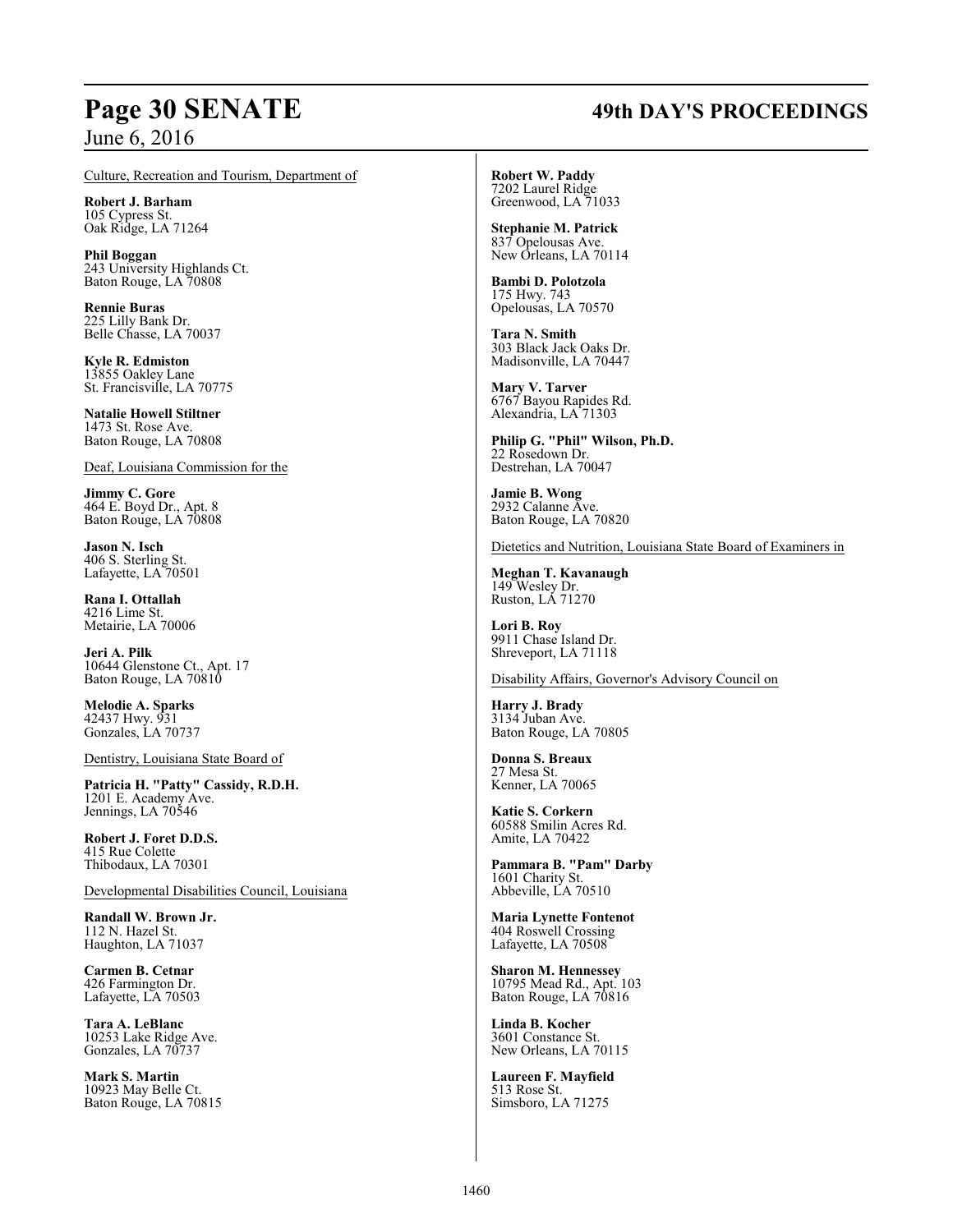# **49th DAY'S PROCEEDINGS Page 31 SENATE**

# June 6, 2016

# **Paula C. Rodriguez**

42437 Hwy. 931 Gonzales, LA 70737

Drug and Device Distributors, Louisiana Board of

**Robert V. Broadus** 721 Sugar Pine Cir. Madisonville, LA 70447

**Michael K. Davis** 30924 Old Todd Rd. Lacombe, LA 70445

**James G. Delatte** 39483 Bay Dr. Ponchatoula, LA 70454

**Kenneth R. Dugas** 9849 Loblolly Pines Lane Denham Springs, LA 70726

**Trion P. Horgan** 18420 S. Brookfield Dr. Ponchatoula, LA 70454

Economic Development, Department of

**Mandi D. Mitchell** 110 Bandera Dr. Lafayette, LA 70503

**Donald M. "Don" Pierson Jr.** 3030 Grand Way Ave. Baton Rouge, LA 70810

**Anne Villa** 6033 Cypress Point Lane Gonzales, LA 70737

Education, Department of

**Monte Burke** 5811 White Oak Alley St. Francisville, LA 70775

Embalmers and Funeral Directors, Louisiana State Board of

**Maurice Southall** 5516 Hwy. 1 Napoleonville, LA 70390

Emergency Medical Services Certification Commisison, Louisiana

**Tammy L. Gray** 3907 Le Brooke Lane Benton, LA 71006

**Jeffrey S. Kuo** 300 Lake Marina Ave. # 13A New Orleans, LA 70124

**Marcus R. Majors Jr.** 9305 Hwy. 105 Melville, LA 71353

**Christopher L. Mixon** 209 Fabiola Ave. Lafayette, LA 70508

**Travis R. Schulze** 1702 Ray Ave. Bossier City, LA 71112 **Barbara B. Sellers** 222 LaFitte Rd.

Bossier City, LA 71111 **Jeffrey W. Watson**

208 Vermillion Pl. Bossier City, LA 71112

Emergency Response Network Board, Louisiana (LERN)

**Billy G. Conerly** 9825 Loblolly Pines Lane Denham Springs, LA 70726

**Jeanette M. Ray** 8128 Spruce St. New Orleans, LA 70118

**Tracy B. Wold** 150 Myrtlewood Lane Trout, LA 71371

**Robert K. Wolterman** 55 Hawk St. New Orleans, LA 70124

Environmental Education Commission, Louisiana

**Jada Lewis** 809 Summer Breeze Dr. #505 Baton Rouge, LA 70810

Environmental Quality, Department of

**Karyn Andrews** 18430 Lakefield Ave. Baton Rouge, LA 70817

**Denise Bennett** 5757 N. Afton Pkwy. Baton Rouge, LA 70806

**Chuck Carr Brown, Ph.D.** 1337 Chariot Dr. Baton Rouge, LA 70816

**Lourdes M. Iturralde** 4325 Orchid St. Baton Rouge, LA 70808

**Elliott B. Vega** 1504 Pecan St. Hammond, LA 70401

Ernest N. Morial-New Orleans Exhibition Authority

**Robert C. Bray** 134 Morningside Dr. Mandeville, LA 70448

**Ronald C. Guidry Sr.** 3321 Florence Dr. New Orleans, LA 70114

**Robert F. "Tiger" Hammond** 15262 Maplewood Dr. Ponchatoula, LA 70454

**Edward L. "Eddie" Jacobs Jr.** 129 Ayshire Ct. Slidell, LA 70461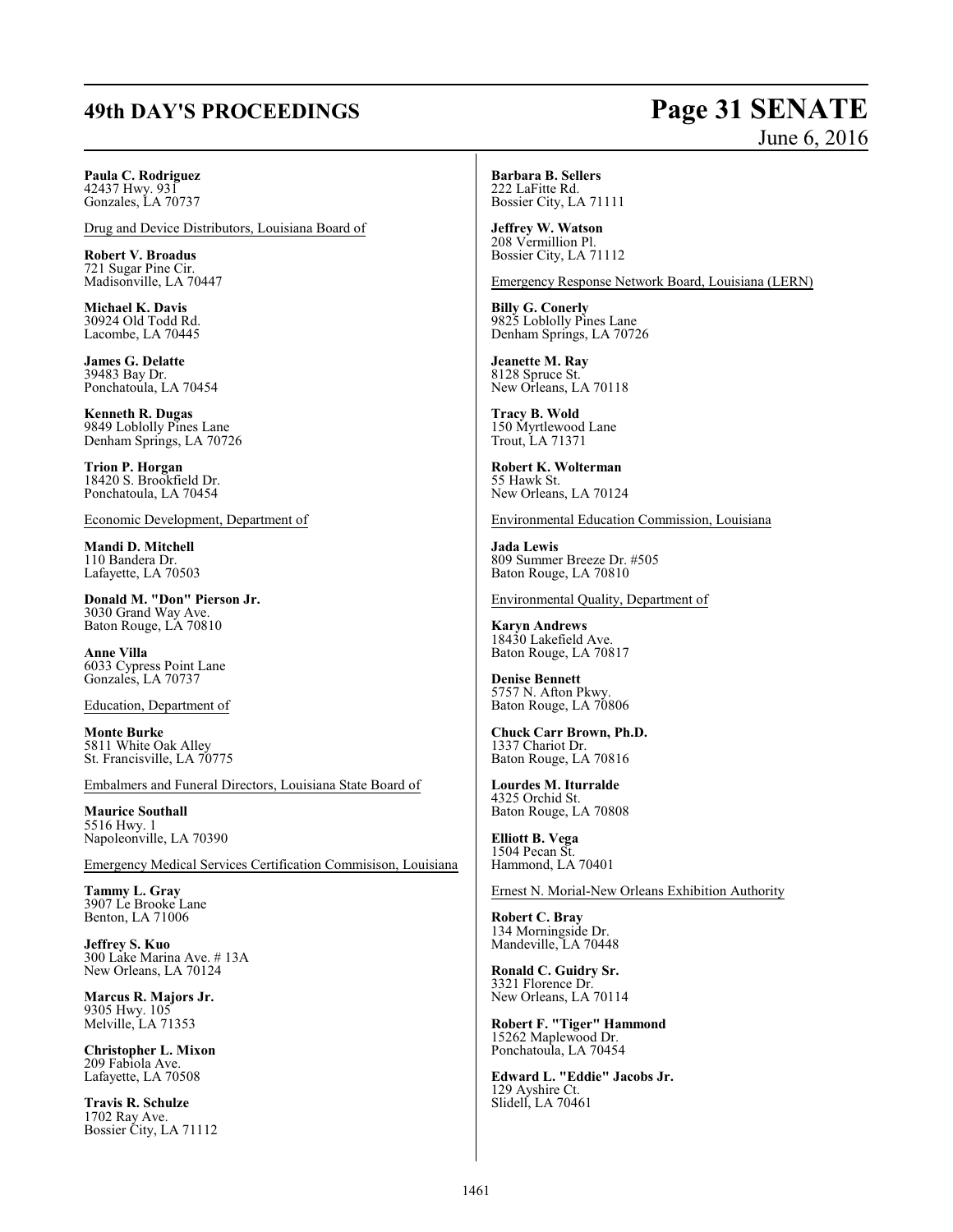# **Page 32 SENATE 49th DAY'S PROCEEDINGS**

**Steven L. Pettus** 720 Amethyst St. New Orleans, LA 70124

**Bonita A. Robertson** 2209 Burdette St. New Orleans, LA 70118

**Melvin Joseph Rodrigue Jr.** 412 Country Club Dr. New Orleans, LA 70124

**Michael O. Smith** 601 Loyola Ave. New Orleans, LA 70113

Ethics, Board of

**C. Wade Shaddock Jr.** 1415 Foster St. Lake Charles, LA 70601

**Liddell Smith** 8450 E. Kings Hwy. #F14 Shreveport, LA 71115

Fifth Louisiana Levee District

**Clark H. Hill** 109 Leslie St. Tallulah, LA 71282

Florida Parishes Juvenile Justice Commission

**Peter Frey** 540 Kimberly Ann Dr. Mandeville, LA 70471

**Salvadore T. Mule** 76334 Robinson Rd. Folsom, LA 70437

Forestry Commission, Louisiana

**D. Gradon Clemons** 1301 N. Duncan Ave. Amite, LA 70422

**Wayne L. Hagan** 13441 Pineywoods Rd. Hammond, LA 70403

**William A. "Bill" Jenkins** 54516 Monroe Knight Rd. Angie, LA 70426

Gaming Control Board, Louisiana

**Robert W. "Bobby" Gaston III** 9322 Blueridge St. Baton Rouge, LA 70809

**Wanda L. Theriot** 211 Sycamore Dr. Metairie, LA 70005

Governor, Office of the

**Matthew F. Block** 800 Edgewood Dr. Thibodaux, LA 70301 **Johnny B. Bradberry** 18041 N. Mission Hills Ave. Baton Rouge, LA 70810

**Chaunda Allen Mitchell** 2844 Magazine Dr. Baton Rouge, LA 70816

**Ben W. Nevers** 61596 Little Southern Village Rd. Bogalusa, LA 70427

**Bambi D. Polotzola** 175 Hwy. 743 Opelousas, LA 70570

**Shanta H. Proctor, Ph.D.** 9688 Ashentree Dr. Baton Rouge, LA 70818

Grand Isle Independent Levee District

**Arthur A. Bellanger** 145 Grape Lane Grand Isle, LA 70358

**Kelly J. Besson Sr.** 127 Capital Ln. Grand Isle, LA 70358

**David J. Camardelle** 132 Camardelle Lane Grand Isle, LA 70358

Grand Isle Port Commission

**Juanita B. Cheramie** 1018 Hwy. 1 Grand Isle, LA 70358

Greater Baton Rouge Port Commission

**Rebecca A. Cunard** 18004 W. Augusta Dr. Baton Rouge, LA 70810

**Hall L. Davis IV** 17401 N. River Rd. Bueche, LA 70729

**Brenda R. Hurst** 6140 Rougon Rd. Port Allen, LA 70767

**Eric T. Johnson** 24725 Hebert St. Plaquemine, LA 70764

**Jerald J. Juneau** 1038 Bromley Dr. Baton Rouge, LA 70808

**Travis M. Medine** 619 Avenue C Port Allen, LA 70767

**Marilyn B. "Lynn" Robertson** 726 Avenue D Port Allen, LA 70767

**Clint Seneca** 17380 Hwy. 77 Grosse Tete, LA 70740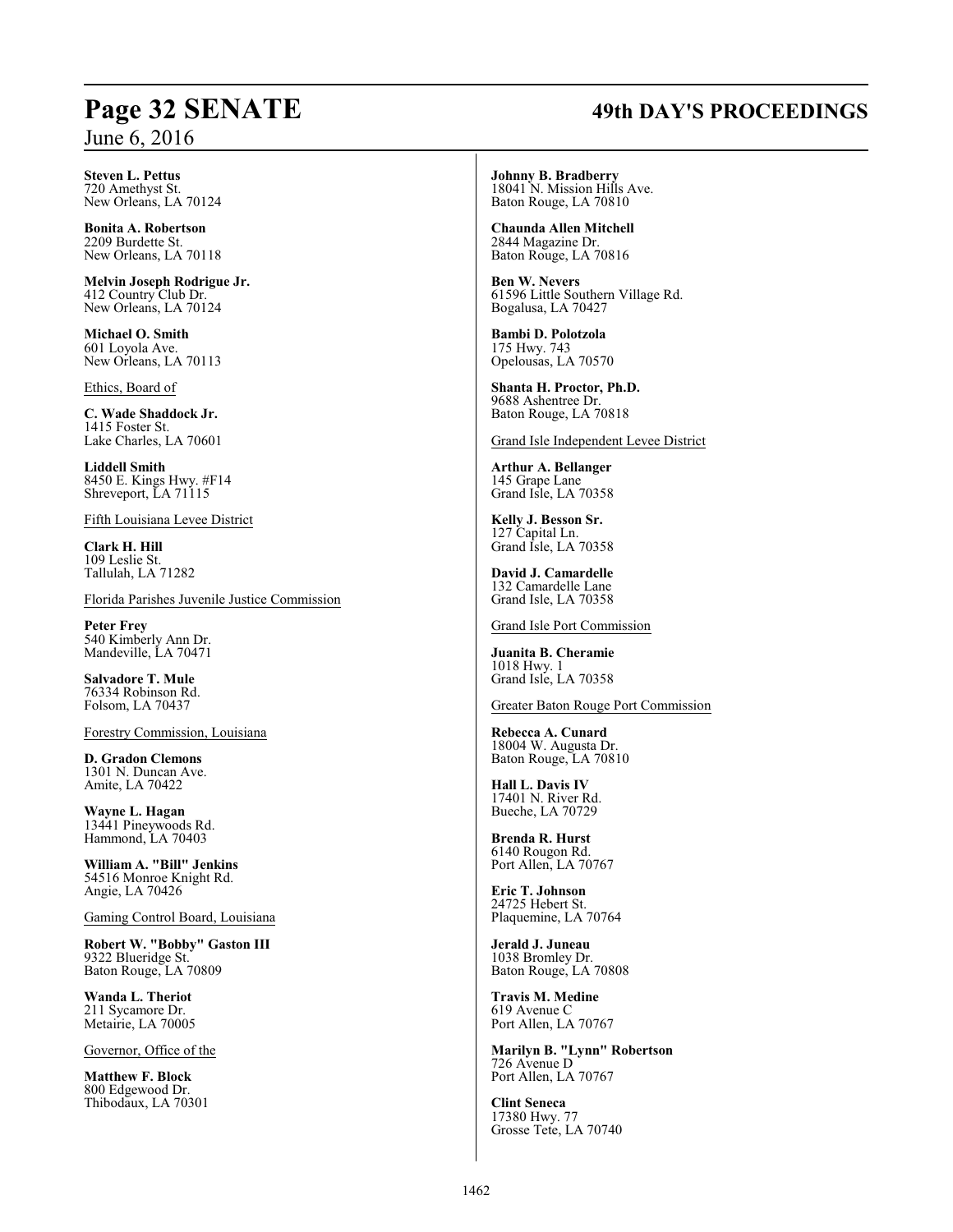# **49th DAY'S PROCEEDINGS Page 33 SENATE**

# June 6, 2016

## **Blaine Joseph Sheets**

6207 Tezcuco Ct. Gonzales, LA 70737

**Kevin J. Stevens** 3006 Rue D Orleans Baton Rouge, LA 70810

**Robert W. "Bobby" Watts** 16861 Joor Rd. Zachary, LA 70791

Group Benefits Estimating Conference

**Erin Monroe Wesley** 3125 Plantation Dr. Baton Rouge, LA 70820

Group Benefits Policy and Planning Board

**Agnes S. Andrews** 3138 Guilford Dr. Baton Rouge, LA 70808

**Robert E. Billiot** 341 Avenue C Westwego, LA 70094

**Deborah Copeland** 2325 W. Highmeadow Ct. Baton Rouge, LA 70816

**Korey Dan Harvey** 6810 Jefferson Hwy. Baton Rouge, LA 70806

**Jeremy R. Jackson** 3312 Hardwick Pl. Harvey, LA 70058

**Frank L. Jobert Jr.** 49 Inlet Dr. Slidell, LA 70458

**Ronnie S. Johns** 1032 Laura Cir. Sulphur, LA 70663

**Kenneth J. Krefft** 157 Archer Ave. Shreveport, LA 71105

**Dan "Blade" W. Morrish** 7735 McCindy St. Lake Charles, LA 70607

**John R. Smith** 6 Live Oak Dr. Leesville, LA 71446

**Valencia A. Tanner** 4753 DeMontluzin St. New Orleans, LA 70122

Gulf States Marine Fisheries Commission

**John E. Roussel** 7072 Wayne Floyd Rd. Gonzales, LA 70737

Health and Hospitals, Department of

**Michelle Alletto** 342 Wiltz Dr. Baton Rouge, LA 70806

**Rebekah E. Gee, M.D.** 2265 St. Charles Ave. New Orleans, LA 70130

**James E. Hussey, M.D.** 375 Winchester Cir. Mandeville, LA 70448

**Tara A. LeBlanc** 10253 Lake Ridge Ave. Gonzales, LA 70737

**William Jeffrey Reynolds** 29167 Betty Dr. Walker, LA 70785

**Mary Beth Scalco** 124 Hesper Ave. Metairie, LA 70005

**Mark A. Thomas** 22495 Talbot Dr. Plaquemine, LA 70764

Health Care Commission, Louisiana

**Robelynn H. Abadie** 427 Pecan Meadow Dr. Baton Rouge, LA 70810

**Jeff Albright** 232 Summer Ridge Dr. Baton Rouge, LA 70810

**Eric T. Baumgartner, M. D.** 75166 Woodland Rd. Abita Springs, LA 70420

**Diane Davidson** 475 Downs Ln. Alexandria, LA 71303

**Rachel A. Durel, D.D.S.** 111 Shannon Rd. Lafayette, LA 70503

**Rusty Eckel, PT** 1526 Covey Ln. Lake Charles, LA 70605

**William L. Ferguson Ph.D.** 204 St. Benjamin Dr. Lafayette, LA 70506

**John F. Fraiche M.D.** 15151 Highland Rd. Baton Rouge, LA 70810

**Lisa Gardner** 2511 Terrace Ave. Baton Rouge, LA 70806

**Thomas "Kyle" Godfrey** 3123 Torrence Dr. Baton Rouge, LA 70809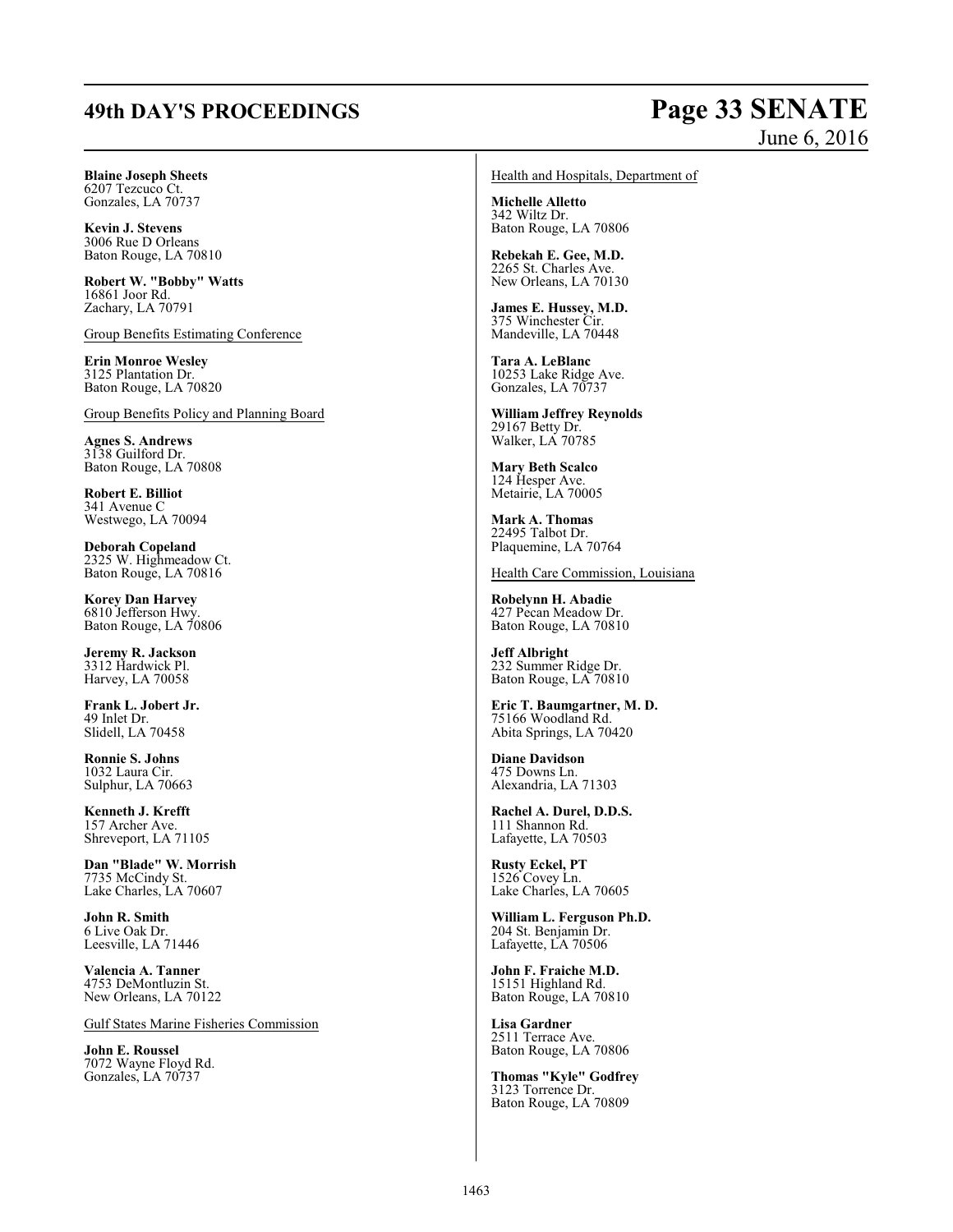# **Page 34 SENATE 49th DAY'S PROCEEDINGS**

**Arnold M. Goldberg** 330 Rue St. Peter Metairie, LA 70005

**Anthony M. Grieco, MD, MBA** 396 Pencarrow Cir. Madisonville, LA 70447

**L. Faye Grimsley PhD, CIH** 1133 Peniston St. New Orleans, LA 70115

**Korey Dan Harvey** 6810 Jefferson Hwy. Baton Rouge, LA 70806

**Linda P. Hawkins** 22271 Main St. Abita Springs, LA 70420

**Hedy S. Hebert** 4816 Woodberry Ln. Benton, LA 71006

**Marlon D. Henderson, D.D.S.** 1979 Bayou Bend Dr. Bossier City, LA 71111

**Jesse D. Lambert, Psy.D.** 10319 Taylor Sheets Jr. Rd. St. Amant, LA 70774

**Eva M. Lamendola O. D.** 12208 Hwy. 73 Geismar, LA 70734

**Jesse McCormick** 283 Shady Oaks Ct. Baton Rouge, LA 70810

**Jennifer McMahon** 1516 Homestead Ave. Metairie, LA 70005

**Rachel Moore, M.D.** 5027 Dryades St. New Orleans, LA 70115

**Barbara Morvant** 4713 Sheridan Ave. Metairie, LA 70002

**Andrew M. Muhl** 6066 Eastwood Dr. Baton Rouge, LA 70806

**B. Ronnell Nolan** 364 Steele Blvd. Baton Rouge, LA 70806

**John Overton** 12334 Astolat Ave. Baton Rouge, LA 70816

**Daniel Paquin** 10720 Linkwood Ct. #434 Baton Rouge, LA 70810

**Ed Parker** 4305 Felix Lee Rd. Ethel, LA 70730

**Katie Parnell** 619 Guthrie Rd.

Sterlington, LA 71280

**Clay Pinson** 13817 Oakley Ln. Jackson, LA 70748

**Debra W. Rushing** 36445 Dialtha Dr. Denham Springs, LA 70706

**James C. "Butch" Sonnier BS, DC** 3136 Laurel Plantation Dr. Baton Rouge, LA 70820

**Christopher T. "Chris" Vidrine** 13079 Dutchtown Mill Dr. Gonzales, LA 70737

**Bryan Wagner** 625 St. Charles Ave., #6 C New Orleans, LA 70130

**Thomas N. Wright** 6001 Riverbrook Dr. Baton Rouge, LA 70820

Homeland Security and Emergency Preparedness, Governor's Office of

**William T. Rachal** 1016 Oaklake Dr. Breaux Bridge, LA 70517

**James B. Waskom** 217 White St. Abbeville, LA 70510

Housing Corporation, Louisiana

**Tammy P. Earles** 18119 Ashton Dr. Hammond, LA 70403

**Larry Ferdinand** 3436 Galaxy Ln. Shreveport, LA 71119

**Willie Rack** 302 9th St. Franklin, LA 70538

**Lloyd S. "Buddy" Spillers** 1415 Hwy. 568 Ferriday, LA 71334

**Gillis R. Windham** 28543 Hwy. 22 Killian, LA 70462

Iberia Parish Levee, Hurricane, and Conservation District

**Lauren R. Brown** 639 Monnot Rd. Jeanerette, LA 70544

**Alfred T. "Todd" Landry** 5707 Sugar Oaks Rd. New Iberia, LA 70552

**James W. "Jimmy" Landry** 5319 Coteau Rd. New Iberia, LA 70560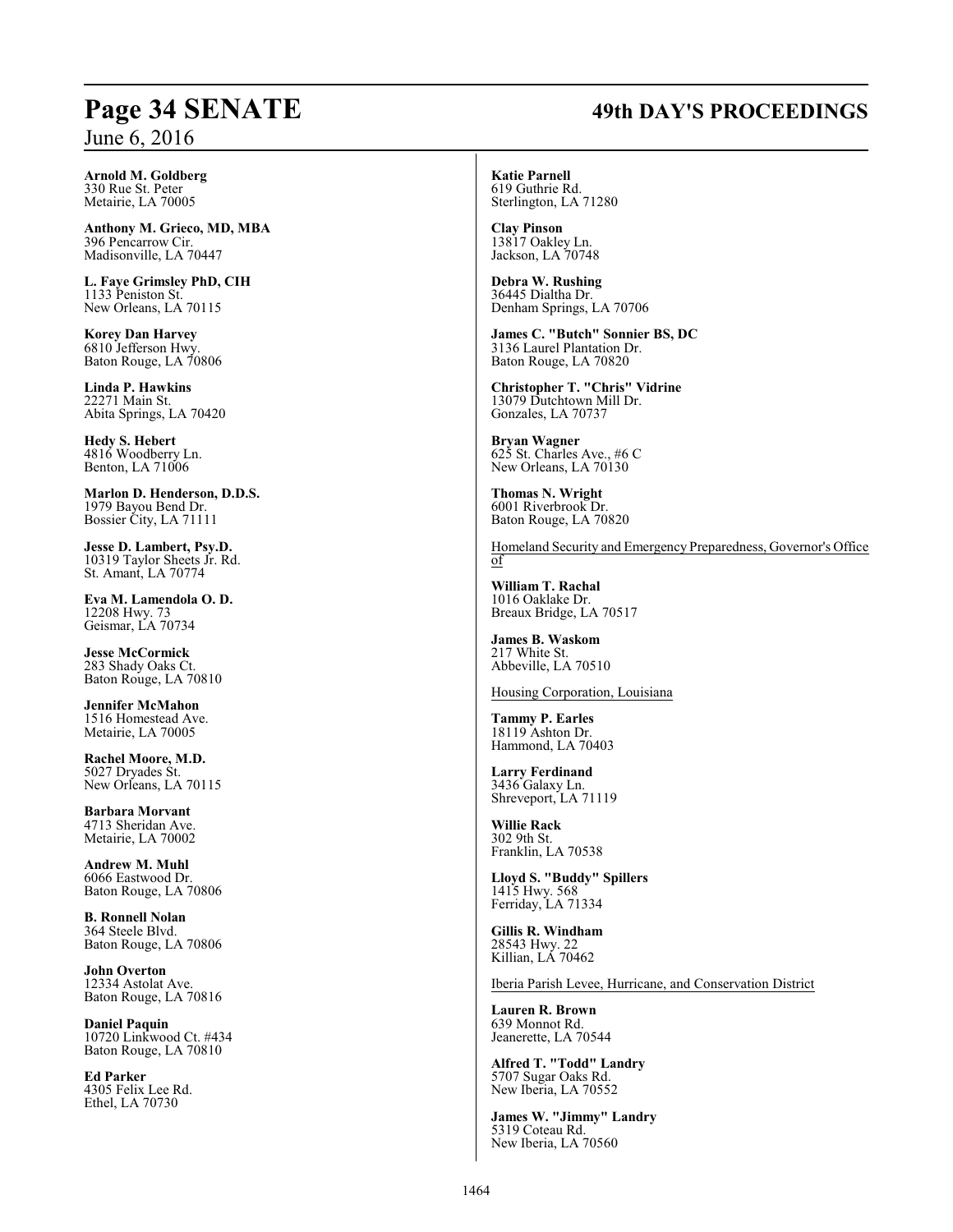# **49th DAY'S PROCEEDINGS Page 35 SENATE**

# June 6, 2016

# **Eugene A. Patout III**

4810 Norris Rd., Lot 1 New Iberia, LA 70560

**Roy A. Pontiff** 107 Celeste Dr. New Iberia, LA 70560

Imperial Calcasieu Human Services Authority

**Corlissa N. Hoffoss** 3855 S. Brooke Flower Cir. Lake Charles, LA 70605

Insurance, Department of

**Patrick W. Bell** 202 Bryant St. Thibodaux, LA 70301

**Susan Denise Brignac** 12247 Hwy. 67 Clinton, LA 70722

**Caroline E. Brock** 12627 Fairhaven Dr. Baton Rouge, LA 70815

**Warren E. Byrd II** 998 Stanford Ave., Apt. 512 Baton Rouge, LA 70808

**Korey Dan Harvey** 6810 Jefferson Hwy. Baton Rouge, LA 70806

**Ron C. Henderson** 18024 Timberview Dr. Prairieville, LA 70769

**Arlene D. Knighten** 47026 Scott Dr. Hammond, LA 70401

**Ileana Garcia Ledet** 6135 Esplanade Ave. Baton Rouge, LA 70806

**Matthew B. Stewart** 2047 Terrace Ave Baton Rouge, LA 70806

**Barry Eugene Ward** 5328 Kennesaw Dr. Baton Rouge, LA 70817

**Jeffrey W. Zewe** 4109 James Dr. Metairie, LA 70003

International Commerce, Louisiana Board of

**John G. "Jay" Hardman Jr.** 17953 Heritage Estates Dr. Baton Rouge, LA 70810

**Dominik Knoll** 4808 Magazine St., Apt. C New Orleans, LA 70115

**Richard L. Ranson Jr.** 6101 Bayou Crossing Dr. Alexandria, LA 71303

**Randolph "Randy" R. Robb** 2010 Plantation Dr. Lake Charles, LA 70605

**Gregory R. Rusovich** 179 E. Oakridge Park Metairie, LA 70005

**Don P. Sanders** 17331 Masters Pointe Ct. Baton Rouge, LA 70810

Interstate Compact onEducational Opportunity for MilitaryChildren

**Clay J. Corley** 3926 Prospect Rd. Florien, LA 71429

Judicial Compensation Commission

**Rebekah Cole** 4209 Maid Stone Dr. Lake Charles, LA 70605

**James P. Doherty Jr.** 3122 Bocage Dr. Opelousas, LA 70570

**Grace B. Gasaway** 20129 River Crest Dr. Hammond, LA 70403

**Thomas Hebert** 418 Celotex Park Westwego, LA 70094

**Mike McCrossen** 2 Finch St. New Orleans, LA 70124

**Edwin R. Murray** 1200 Park Island Dr. New Orleans, LA 70122

**Marian H. Pierre** 7521 Canal Blvd. New Orleans, LA 70124

**Ulysses Gene Thibodeaux** 3910 Marie Ct. Lake Charles, LA 70607

Justice, State of Louisiana Department of

**Wilbur L. "Bill" Stiles Jr.** 3108 W. Old Spanish Trail New Iberia, LA 70560

Lafitte Area Independent Levee District

**Robert F. Briscoe III** 1370 Jean Lafitte Blvd. Lafitte, LA 70067

**Randy Reynon** 7740 Barataria Blvd. Crown Point, LA 70072

Lafourche Basin Levee District

**Craig E. Carter** 130 Greenbriar St. Belle Rose, LA 70341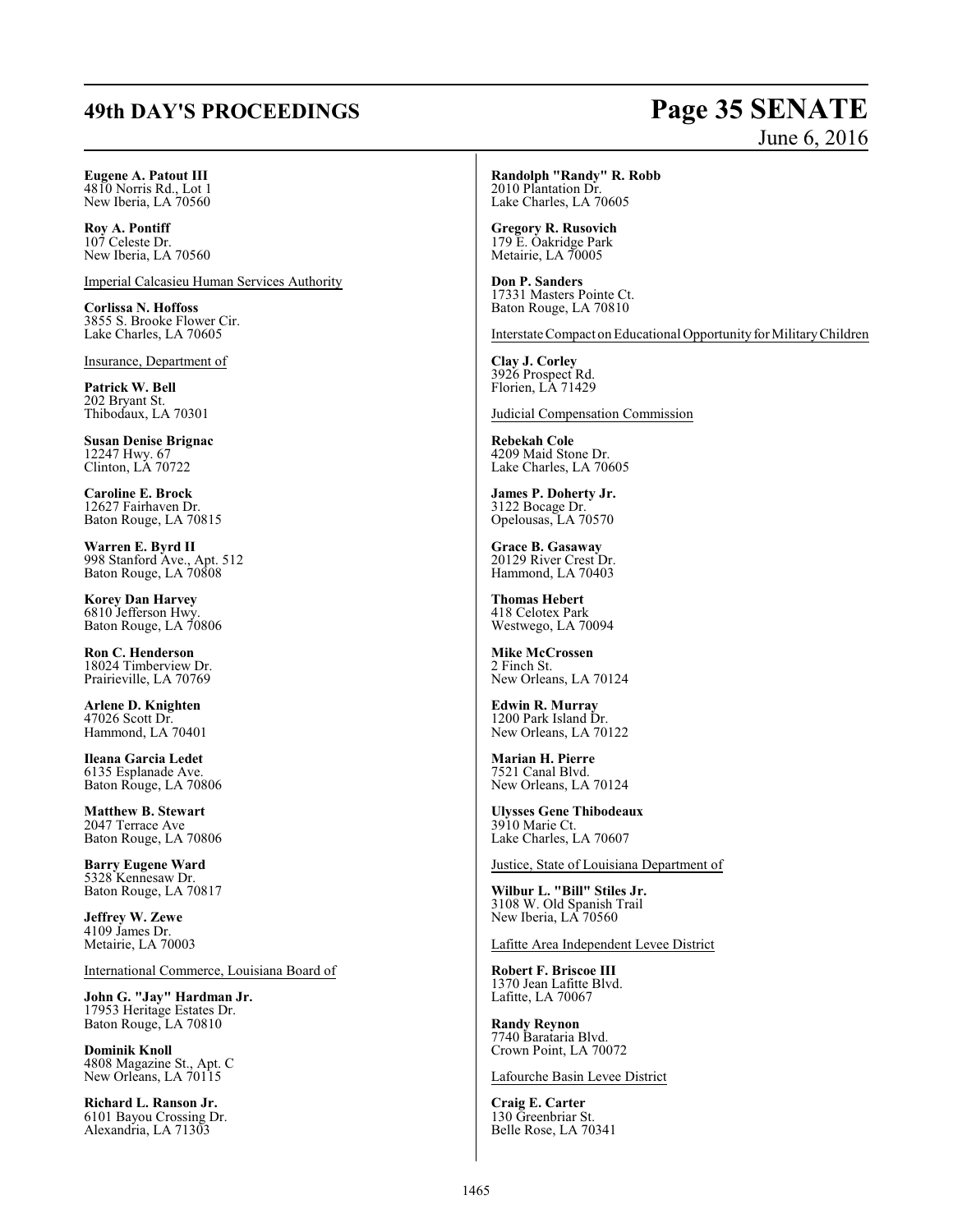# **Page 36 SENATE 49th DAY'S PROCEEDINGS**

**Stanley C. Folse** 21030 Hwy. 20, West Vacherie, LA 70090

**Kevin P. Hebert** 218 Wanda St. Luling, LA 70070

**Jeffery L. "Jeff" Henry Sr.** 1539 Hwy 308S Donaldsonville, LA 70346

**James P. Jasmin** 3151 Baytree St. Vacherie, LA 70090

**Whitney P. Jasmin Jr.** 112 West 16th St. Vacherie, LA 70090

**Russell A. Loupe** 740 Luling Ave. Luling, LA 70070

**Eric J. Matherne** 107 Warren Dr. Bayou Gauche, LA 70030

**Michael K. McKinney Sr.** 509 Vatican Dr. Donaldsonville, LA 70346

**Marlin J. Rogers** 107 Shelia Ct. Luling, LA 70070

**Gary M. Watson** 3097 Hwy. 18 Edgard, LA 70049

Lake Charles Harbor and Terminal District, Board of Commissioners of the

**Dudley R. Dixon** 1311 Dewey St. Westlake, LA 70669

**John L. LeBlanc** 948 North Kade Ln. Lake Charles, LA 70605

Law Enforcement and Administration of Criminal Justice, Louisiana Commission on

**Darrell B. Basco** 1618 Jewell St. Pineville, LA 71360

**John F. Belton** 138 Griffin Rd. Ruston, LA 71270

**Barry G. Bonner** 304 Davis Ave. Sterlington, LA 71280

**Michael B. "Mike" Cazes** 2047 Antonio Rd. Port Allen, LA 70767

**Paul D. Connick Jr.** 113 Beverly Dr. Metairie, LA 70001

**James P. "Jim" Craft** 205 Wood Duck Dr. Lafayette, LA 70507

**J. Austin Daniel** 6666 Joe Daniel Rd. St. Francisville, LA 70775

**John F. DeRosier** 3600 Lake St. Lake Charles, LA 70605

**Blair D. Edwards** 18016 Highland Trace Independence, LA 70443

**William E. Hilton** 1930 Hwy. 121 Hineston, LA 71438

**Jerry L. Jones** 608 Davenport Ave. Mer Rouge, LA 71261

**David R. Kent** 714 South Madison St. Covington, LA 70433

**William P. "Bill" Landry** 42080 Preston Landry Rd. Gonzales, LA 70737

**Louis B. "Bry" Layrisson** 631 Royal Way Ponchatoula, LA 70454

**James P."Jay" Lemoine** 144 Red Oak Ln. Dry Prong, LA 71423

**Anthony S. "Tony" Mancuso Jr.** 2806 St. Francis Forest Dr. Lake Charles, LA 70605

**John "Schuyler" Marvin** 700 Gladney St. Minden, LA 71055

**Stephen W. Prator** 2909 Moss Point Shreveport, LA 71107

**Percy S. "Rick" Richard III** 325 Caddo Dr. Madisonville, LA 70447

**Carlos James Stout** 207 Melanie Ln. Lafayette, LA 70507

**John Dale "J.D." Thornton** 611 Parkway Dr. Natchitoches, LA 71457

**Beauregard "Bud" Torres III** 768 Maringouin Rd., East Maringouin, LA 70757

**Zane M. "Mike" Tubbs** 10841 Whitestar Dr. Bastrop, LA 71220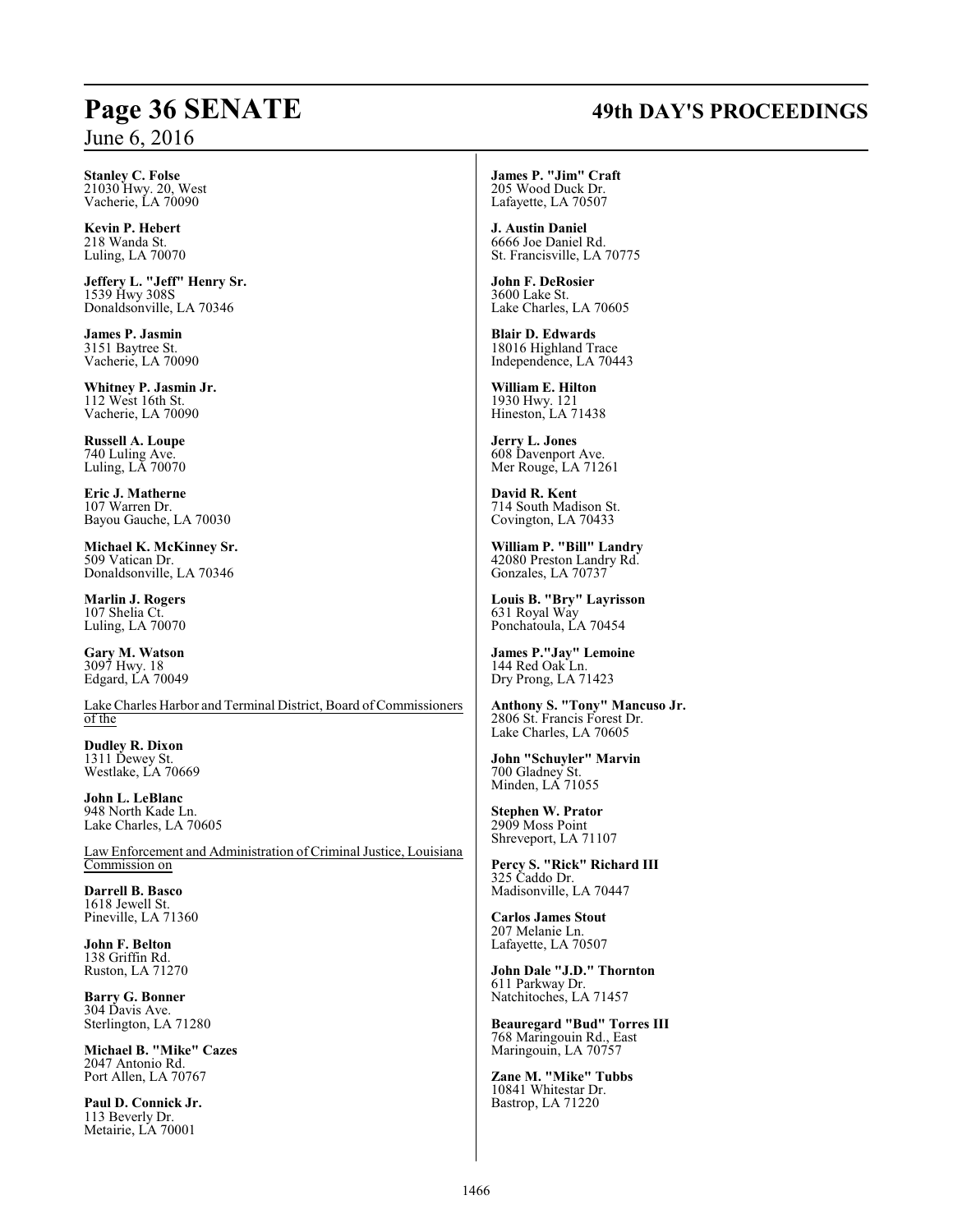# **49th DAY'S PROCEEDINGS Page 37 SENATE**

# June 6, 2016

#### **John Reed Walters** 2490 Hopkins Rd. Jena, LA 71342

**Laurie A. White** 732 Governor Nicholls St. New Orleans, LA 70116

Life and Health Insurance Guaranty Association, Louisiana

**Donna D. Fraiche** 3924 St. Charles Ave. New Orleans, LA 70115

Liquefied Petroleum Gas Commission, Louisiana

**Dominique J. Monlezun** 2054 4th St. Lake Arthur, LA 70549

Lottery Corporation, Louisiana

**Dudley A. "Butch" Gautreaux** 714 2nd St. Morgan City, LA 70380

**Sean E. Wells** 815 Dove Park Rd. Covington, LA 70433

Louisiana State University and Agricultural and Mechanical College, Board of Supervisors of

**Glenn J. Armentor** 605 W. Bayou Pkwy. Lafayette, LA 70503

**J. Stephen Perry** 404 Notre Dame St. #4 New Orleans, LA 70130

**James M. Williams** Chehardy Sherman Williams One Galleria Blvd., Ste. 1100 Metairie, LA 70001

Marriage and Family, Louisiana Commission on

**Bernell J. Cook** 16618 Ellis Ave., #68 Baton Rouge, LA 70816

Math, Science, and the Arts, Louisiana School of

**Joseph E. Cain** 101 Pine Ln. Mandeville, LA 70471

**Amy Deslattes** 129 Cane Creek Dr. Broussard, LA 70518

**Sharon T. Gahagan** 1950 Williams Ave. Natchitoches, LA 71457

**Ryan M. Jannise** 411 Springvale Rd. Great Falls, VA 22066

**Jimmy D. Long Jr.** 704 St. Clair Ave. Natchitoches, LA 71457

**Martha T. Smiley** 494 Kayla Dr. Natchitoches, LA 71457

Medicaid Pharmaceutical and Therapeutics Committee

**Juzar Ali, M.D.** 4210 Vincennes Pl. New Orleans, LA 70125

**Harold D. Brandt, M.D.** 2286 Eliza Beaumont Ln. Baton Rouge, LA 70808

**James E. Hussey, M.D.** 375 Winchester Cir. Mandeville, LA 70448

**Catherine A. McDonald, M.D.** 627 Elysian Fields Dr. Lafayette, LA 70508

Military Advisory Council, Louisiana

**Clarence E. Beebe** 2919 Port Arthur Ave. Hornbeck, LA 71439

**Brian P. Jakes Sr.** 682 Kiskatom Ln. Mandeville, LA 70471

Mineral and Energy Board, State

**Thomas L. "Tom" Arnold Jr.** 2254 S. Von Braun Ct. Harvey, LA 70058

**Gregory C. "Greg" Carter** 15 Grand Canyon New Orleans, LA 70131

**Emile B. Cordaro** 10100 Westwind Dr. Shreveport, LA 71106

**Theodore M. "Ted" Haik Jr.** 6302 Old Jeanerette Rd. New Iberia, LA 70563

**J. Todd Hollenshead** 5042 Sweetwater Dr. Benton, LA 71006

**Carol R. LeBlanc** 292 St. Peter St. Raceland, LA 70394

**W. Paul Segura Jr.** 404 South Mall St. Lafayette, LA 70503

**Robert D. Watkins** 47039 Hwy. 445 Robert, LA 70455

Morgan City Harbor and Terminal District

**Ben A. Adams** 582 Fairview Dr. Berwick, LA 70342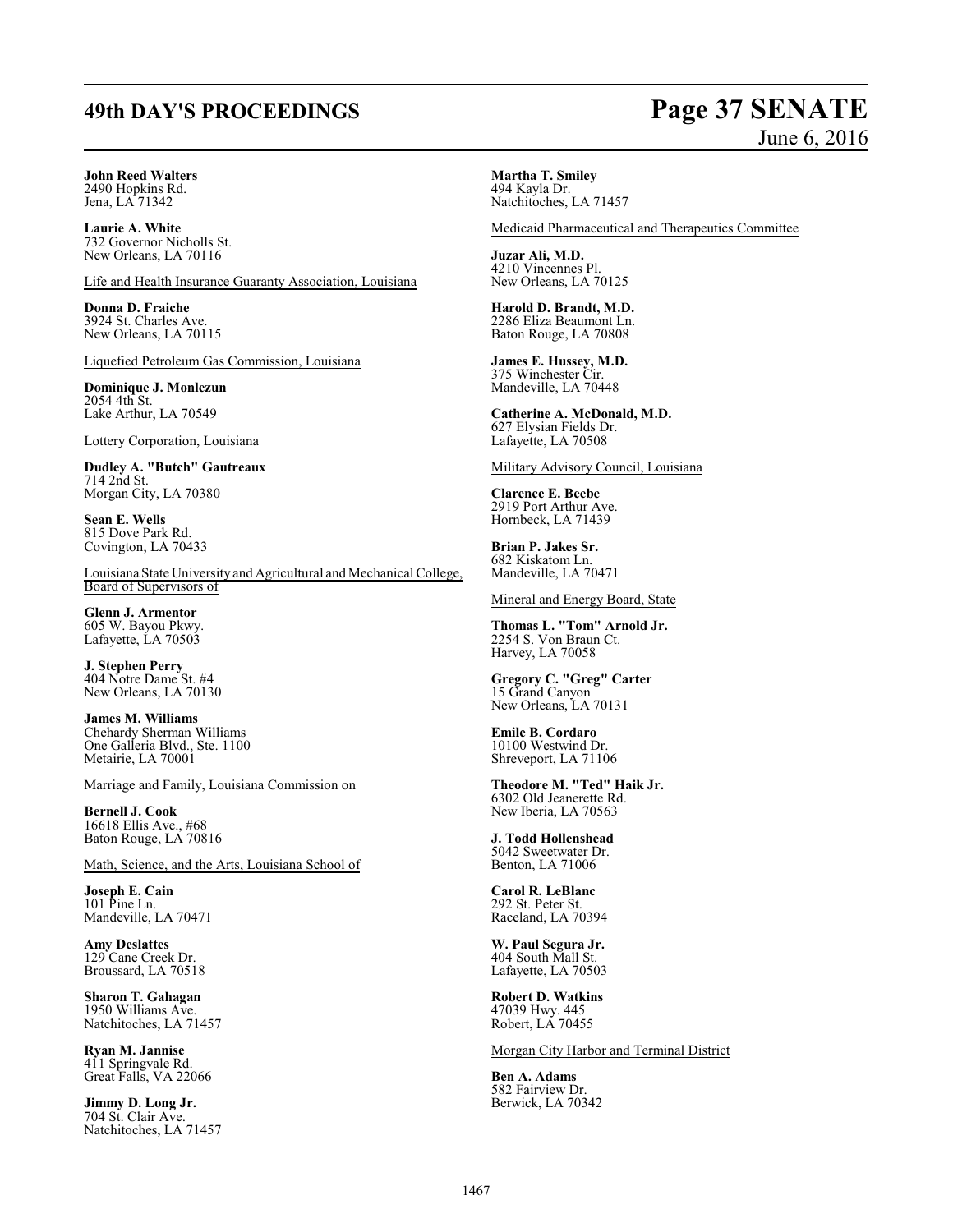# **Page 38 SENATE 49th DAY'S PROCEEDINGS**

**Gary Duhon**

53 Marquis Manor Morgan City, LA 70380

**Deborah Ann B. Garber** 1702 McDermott Dr. Berwick, LA 70380

Motor Vehicle Commission, Louisiana

**Raymond J. "Ray" Brandt** 1004 Falcon Rd. Metairie, LA 70005

**Donna Shetler Corley** 207 Woodlawn Dr. Crowley, LA 70526

**Terryl J. Fontenot** 404 McArthur Dr. Ville Platte, LA 70586

**Maurice C. Guidry** 286 East 28th St. Cut Off, LA 70345

**Stephen L. Guidry Jr.** 30692 Carter Cemetery Rd. Springfield, LA 70462

**Keith P. Hightower** 6132 River Rd. Shreveport, LA 71105

**Allen O. Krake** 400 Pencarrow Cir. Madisonville, LA 70447

**Gregory A. Lala** 9 Saw Mill Ln. Mandeville, LA 70471

**Eric R. Lane** 7757 Dove Haven Ct. Baton Rouge, LA 70809

**Keith M. Marcotte** 10787 Sunrise Point Shreveport, LA 71106

**Harold H. Perrilloux** 44381 W. Pleasant Ridge Rd. Hammond, LA 70403-211

**Kenneth "Mike" Smith** 301 Virginia Ave. Winnfield, LA 71483

National Register Review Committee, Louisiana

**Rebecca Saunders, Ph.D.** 390 Marion Dr. Baton Rouge, LA 70806

Natural Resources, Department of

**David W. Boulet** 311 Beverly Dr. Lafayette, LA 70503

**Thomas Harris** 36498 Manchac Crossing Ave. Prairieville, LA 70769

**Beverly P. Hodges** 6311 Westwind Ave. Baton Rouge, LA 70817

**Richard P. Ieyoub Sr.** 131 Shady Lake Pkwy. Baton Rouge, LA 70810

**Keith O. Lovell** 5555 S. Ridge Dr. Baton Rouge, LA 70806

New Orleans and Baton Rouge Steamship Pilots for the Mississippi River, Board of Examiners for

**William V. Lashley** 206 Timberlane Rd. Gretna, LA 70056

New Orleans Center for Creative Arts

**Gary P. "Buddy" Boe Jr.** 197 East Lakeview Dr. LaPlace, LA 70068

New Orleans City Park Improvement Association

**George "Ray" Seamon Jr.** 66 Sanctuary Blvd. Mandeville, LA 70471

Non-Flood Protection Asset Management Authority

**Roy Arrigo** 6724 Bellaire Dr. New Orleans, LA 70124

**Dawn E. Hebert** 6846 Lake Willow Dr. New Orleans, LA 70126

**Rodger Wheaton** 1500 Oriole St. New Orleans, LA 70122

North Lafourche Conservation, Levee and Drainage District

**Timothy J. Allen** 1246 Bayou Blue Rd. Houma, LA 70364

**Louis M. "Andy" Andolsek Jr.** 2223 St. Mary St. Thibodaux, LA 70301

**Rodney P. Foret** 114 Pierre St. Raceland, LA 70394

**Cory H. Kief** 721 Rosedown Dr. Thibodaux, LA 70301

**Darcy A. Kiffe** 11096 Hwy. 1 Lockport, LA 70374

**Adley J. Peltier** 269 Hwy. 304 Thibodaux, LA 70301

**Elmo J. "Jay" Pitre III** 332 Gemini St. Larose, LA 70373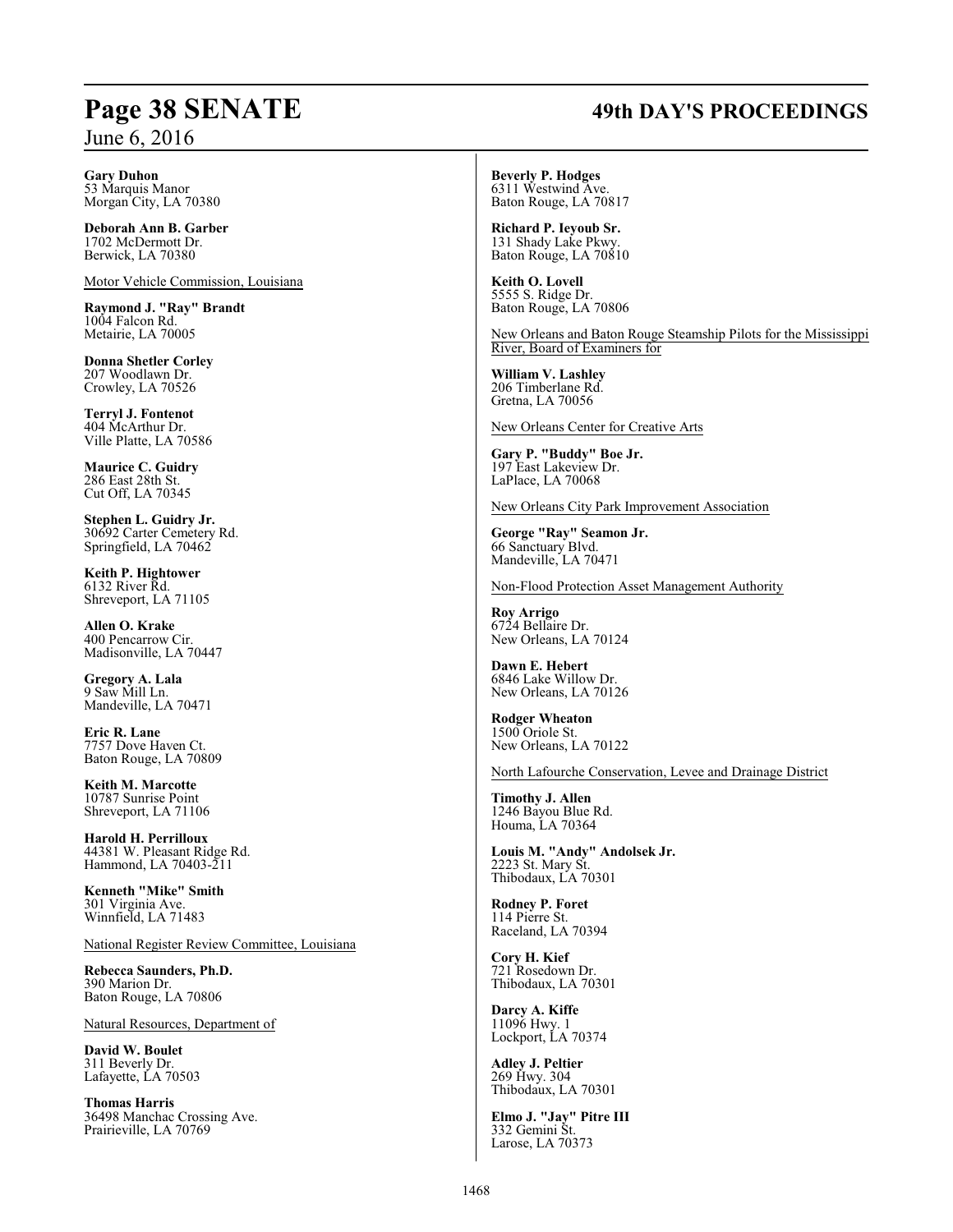# **49th DAY'S PROCEEDINGS Page 39 SENATE**

# June 6, 2016

**Robert J. "Bob" Pitre** 1406 Talbot Rd. Thibodaux, LA 70301

**Shawn D. Preston** 110 Westside Blvd. Thibodaux, LA 70301

Optometry Examiners, Louisiana State Board of

**Mark J. Roy III, O.D.** 142 West Lakeshore Dr. Thibodaux, LA 70301

Orleans Parish Public Administrator

**Marlene M. Babin** 68 Inlet Dr. Slidell, LA 70458

Pardons, Board of

**James E. "Jimmy" Kuhn** 253 W. Oak St. Ponchatoula, LA 70454

**Kenneth A. Loftin** 2890 Hwy. 514 Coushatta, LA 71019

**Sheryl M. Ranatza** 12458 Graham Rd. St. Francisville, LA 70775

**Alvin A. Roche Jr.** 4014 North River Rd. Port Allen, LA 70767

**Jimmy Wise** 415 Methodist Landing Ext. Leesville, LA 71446

Parish Boards of Election Supervisors

**Dawn C. Collins** 11875 Pamela Dr. Baton Rouge, LA 70815

**Gail U. Ledet** 22241 11th St. Abita Springs, LA 70420

**Chris J. Lemoine** 778 Choupique Ln. Cottonport, LA 71327

Parole, Committee on

**Brennan C. Kelsey** 78303 Hwy. 51 Kentwood, LA 70444

**James E. "Jimmy" Kuhn** 253 W. Oak St. Ponchatoula, LA 70454

**Kenneth A. Loftin** 2890 Hwy. 514 Coushatta, LA 71019

**Sheryl M. Ranatza** 12458 Graham Rd. St. Francisville, LA 70775 **Alvin A. Roche Jr.** 4014 North River Rd. Port Allen, LA 70767

**Jimmy Wise** 415 Methodist Landing Ext. Leesville, LA 71446

**Pearl C. Wise** 2820 Old Sterlington Rd. Monroe, LA 71203

Peace Officer Standards and Training, Council on

**Rodney G. Arbuckle** 429 Rambin Rd. Stonewall, LA 71078

**Barry G. Bonner** 304 Davis Ave. Sterlington, LA 71280

**James P."Jay" Lemoine** 144 Red Oak Ln. Dry Prong, LA 71423

**Hillar C. Moore III** 405 Brookhaven Dr. Baton Rouge, LA 70808

**Dwayne J. "Poncho" Munch** 1257 Barbe St. Westwego, LA 70094

**Stephen W. Prator** 2909 Moss Point Shreveport, LA 71107

**Beauregard "Bud" Torres III** 768 Maringouin Rd., East Maringouin, LA 70757

Physical Therapy Board, Louisiana

**Patrick K. Cook** 836 Baird Dr. Baton Rouge, LA 70808

**Kristina A. Lounsberry** 5710 Delord Ln. Lake Charles, LA 70605

Pilotage Fee Commission

**Amanda H. Aucoin** 7511 Garnet New Orleans, LA 70124

**Daniel W. Kingston** 53 Farnham Pl. Metairie, LA 70005

**Bruce G. Mohon** 32321 Carolyn Dr. Paulina, LA 70763

Poet Laureate, Louisiana State

**Peter John Cooley, Ph.D.** 241 Harding St. Jefferson, LA 70121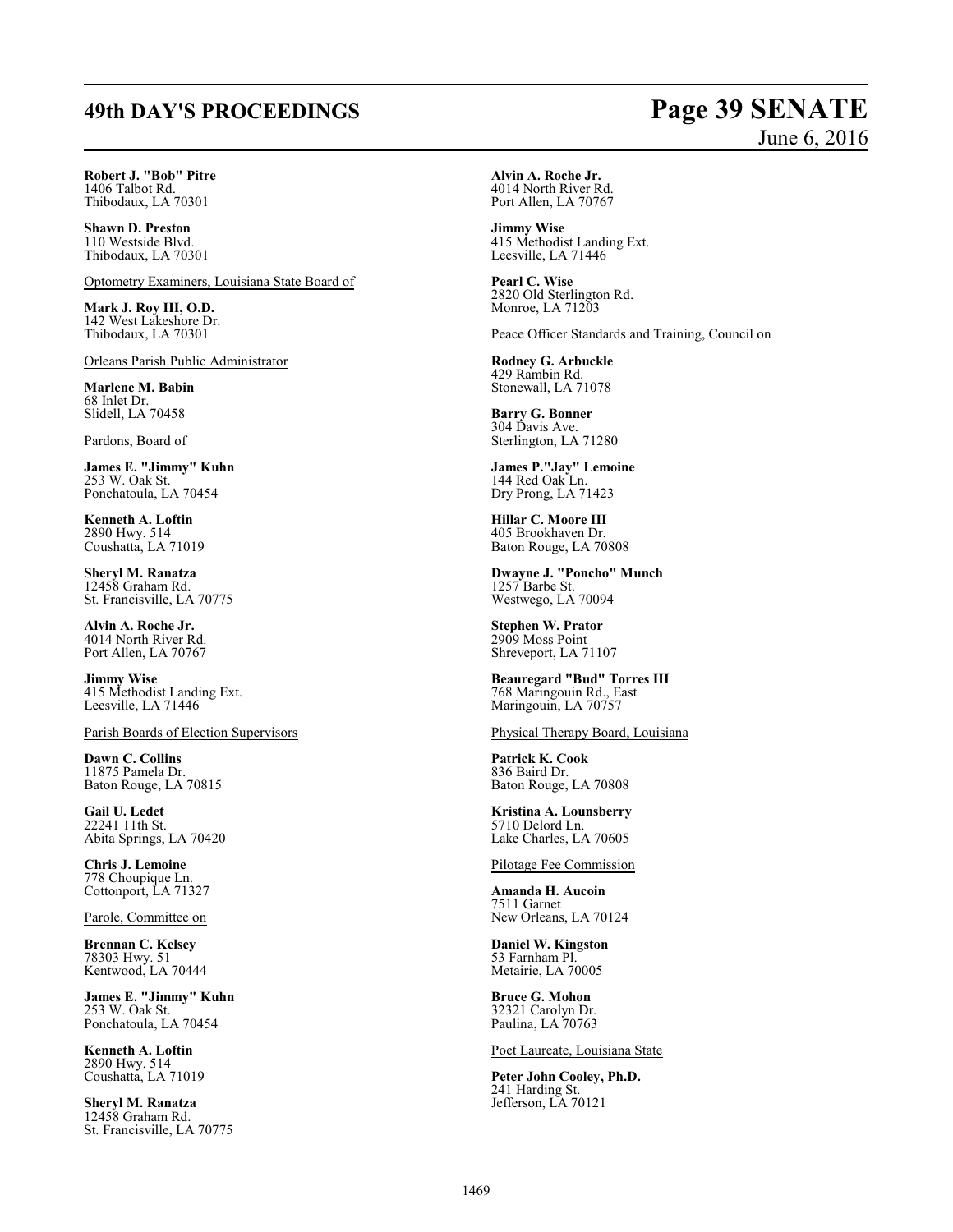#### Pontchartrain Levee District

**Patrick W. Bell Sr.** 14227 Tiggy Duplessis Rd. Gonzales, LA 70737

**Ricky P. Bosco** 108 Acadia Ln. Destrehan, LA 70047

**Percy Hebert Jr.** 425 Bayou Paul Ln. St. Gabriel, LA 70776

**Leonard C. "LC" Irvin Sr.** 4445 Jenkins St. Darrow, LA 70725

**Jerry Paul Savoy** 12047 Buster Rd. St. Amant, LA 70774

**Allen J. St. Pierre Sr.** 3106 Hwy. 44 Garyville, LA 70051

**Steven C. Wilson** 52 Brandon Hall Dr., #C Destrehan, LA 70047

Port of South Louisiana Commission

**Stanley C. Bazile** 1107 Magnolia Heights St. Vacherie, LA 70090

**Kelly Buckwalter** 668 West Pine St. Norco, LA 70079

**Paul J. "Joey" Murray III** 13880 River Rd. Destrehan, LA 70047

**D. Paul Robichaux** 39 Shadow Ln. Destrehan, LA 70047

**Robert L. "Poncho" Roussel** 3546 Cypress Ln. Paulina, LA 70763

**Joseph M. Scontrino III** 1401 Main St. LaPlace, LA 70068

**Patrick C. Sellars** 228 Doral Ln. LaPlace, LA 70068

Private Security Examiners, Louisiana State Board of

**Marian H. Pierre** 7521 Canal Blvd. New Orleans, LA 70124

**Ritchie Rivers** 20088 Hwy. 16 Amite, LA 70422

**Edward J. Robinson Sr.** 6328 Dover Pl. New Orleans, LA 70131

**Wilbert Sanders Jr.** 136 Earl Linzay Rd. Forest Hill, LA 71430

**Mark A. Williams** 7300 Rougon Rd. Lot #23 Port Allen, LA 70767

Professional Engineering and Land Surveying Board, Louisiana

**Thomas R. Carroll III** 100 Oak Park Cir. Lafayette, LA 70506

Property and Casualty Insurance Commission, Louisiana

**Thomas D. Travis** 21345 Hwy. 441 Kentwood, LA 70444

**Ronald Williams** 4000 Lake Beau Pre - Unit 5 Baton Rouge, LA 70820

Psychologists, Louisiana State Board of Examiners of

**Koren M. Boggs Ph.D.** 3317 St. Philip St. New Orleans, LA 70119

**Jesse D. Lambert, Psy.D.** 10319 Taylor Sheets Jr. Rd. St. Amant, LA 70774

Public Safety and Corrections, Department of

**Thomas Carrol Bickham III** 10437 Fernbrook Ave. Baton Rouge, LA 70809

**Hillary R. "Butch" Browning Jr.** 1820 Live Oak Dr. Brusly, LA 70719

**James K. Bueche Jr., Ph.D.** 1120 Louray Dr. Baton Rouge, LA 70808

**Rhett Covington** 10437 Shoe Creek Dr. Baton Rouge, LA 70818

**Michael D. Edmonson** 7607 Independence Blvd. Baton Rouge, LA 70806

**James M. "Jimmy" LeBlanc** 25422 Renee Ct. Jackson, LA 70748

**Malcolm G. Myer** 5217 Riverbend Blvd. Baton Rouge, LA 70820

**Karen G. St. Germain** 3413 Hwy. 70 South Pierre Part, LA 70339

**Gearry T. Williams** 9531 Vouvray Dr. Baton Rouge, LA 70817

## 1470

# **Page 40 SENATE 49th DAY'S PROCEEDINGS**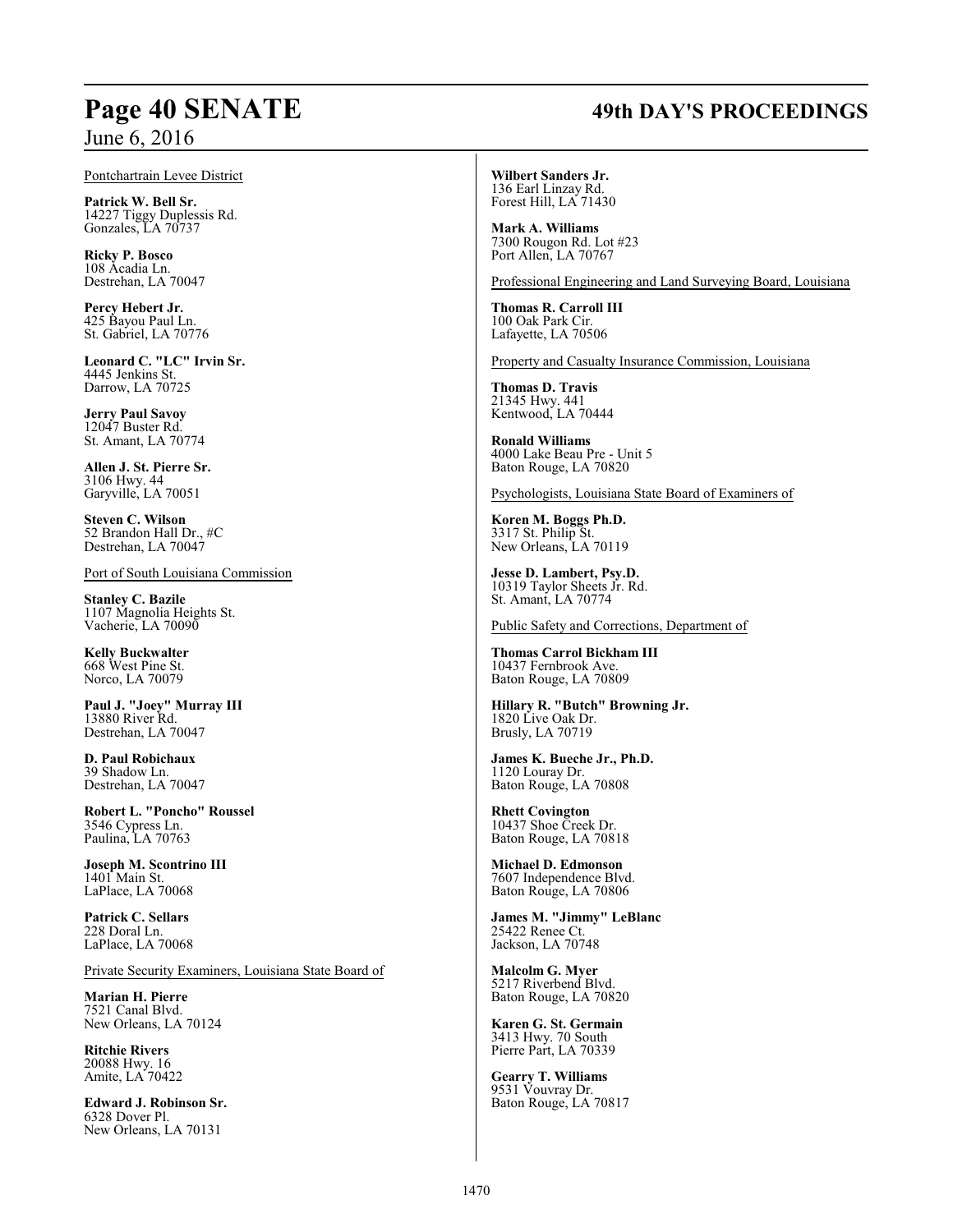# **49th DAY'S PROCEEDINGS Page 41 SENATE** June 6, 2016

#### Racing Commission, Louisiana State

**Thomas B. "Tom" Calvert** 508 Upton Grey Ct. Madisonville, LA 70447

**Donald R. Cravins Sr.** 1175 Don Guilbeau Rd. Arnaudville, LA 70512

**Roy Hamilton "Hammy" Davis** 100 Whitcomb Cir. Lafayette, LA 70503

**K. R. "Ron" Finkelstein O.D.** 801 Rue Dauphine #136 Metairie, LA 70005

**Benjamin J. Guilbeau Jr.** 5359 Leah Dr. Lake Charles, LA 70605

**Eric G. Johnson** 1054 Country Club Cir. Minden, LA 71055

**Michael R. McHalffey** 235 Voss Rd. Benton, LA 71006

**Louis S. Reine** 25681 LA Hwy. 442 Holden, LA 70744

**Kenneth P. "Kenu" Romero** 6107 Loreauville Rd. New Iberia, LA 70563

**Daniel R. Trahan** 7164 Derek Rd. Maurice, LA 70555

**Judy W. Wagner** 625 St. Charles Ave. #6 C New Orleans, LA 70130

**Bob F. Wright** 625 St. Charles Ave., Unit 6A New Orleans, LA 70130

Real Estate Appraisers Board, Louisiana

**Cheryl B. Bella** 1508 Heatherview Ct. Baton Rouge, LA 70815

**Janis M. Bonura** 957 Elmeer Ave. Metairie, LA 70005

**Timothy W. Hammett** 210 Andre Dr. West Monroe, LA 71291

**Clayton F. "Clay" Lipscomb** 4825 Pike Dr. Metairie, LA 70003

**James R. Purgerson Jr.** 2512 Kleinert Ave. Baton Rouge, LA 70806

#### Real Estate Commission, Louisiana

**Liacia M. Baaheth-Sylvain** 15067 East Lakefront Dr. Gonzales, LA 70737

**Eloise A. Gauthier** 408 Vincent Rd. Lafayette, LA 70508

**Deanna J. Norman** 243 Pelican Dr. Downsville, LA 71234

**Patrick "Rick" A. Roberts Jr** 7250 Brookwood Dr. Mandeville, LA 70471

**Evelyn C. Wolford** 3533 Inwood Ave. New Orleans, LA 70131

Red River Compact Commission

**John M. Moore** 401 Highland Dr. Bossier City, LA 71111

Red River Waterway Commission

**David L. Crutchfield II** 7117 Bayou Rapides Rd. Alexandria, LA 71303

**James Franklin Maxey** 3653 Hwy. 1226 Natchitoches, LA 71457

**William Alvin Owens** 408 Wimbledon Blvd. Alexandria, LA 71303

**Rogers M. Prestridge** 4138 Maryland Ave. Shreveport, LA 71106

Regents, Board of

**Thomas G. Henning** 4500 Country Club Pl. Lake Charles, LA 70605

Rehabilitation Council, Louisiana

**Warren J. Chauvin** 106 Bellingrath St. Thibodaux, LA 70301

**Rebecca L. Hanberry** 10301 Evangeline Oaks Cir. Shreveport, LA 71106

**Cathy J. Lazarus, M.D.** 1461 Nashville Ave. New Orleans, LA 70115

**John C. "Cliff" Owens** 202 North Anita St. Lafayette, LA 70501

**Jonathan C. Trunnell** 127 Carondelet St. New Orleans, LA 70130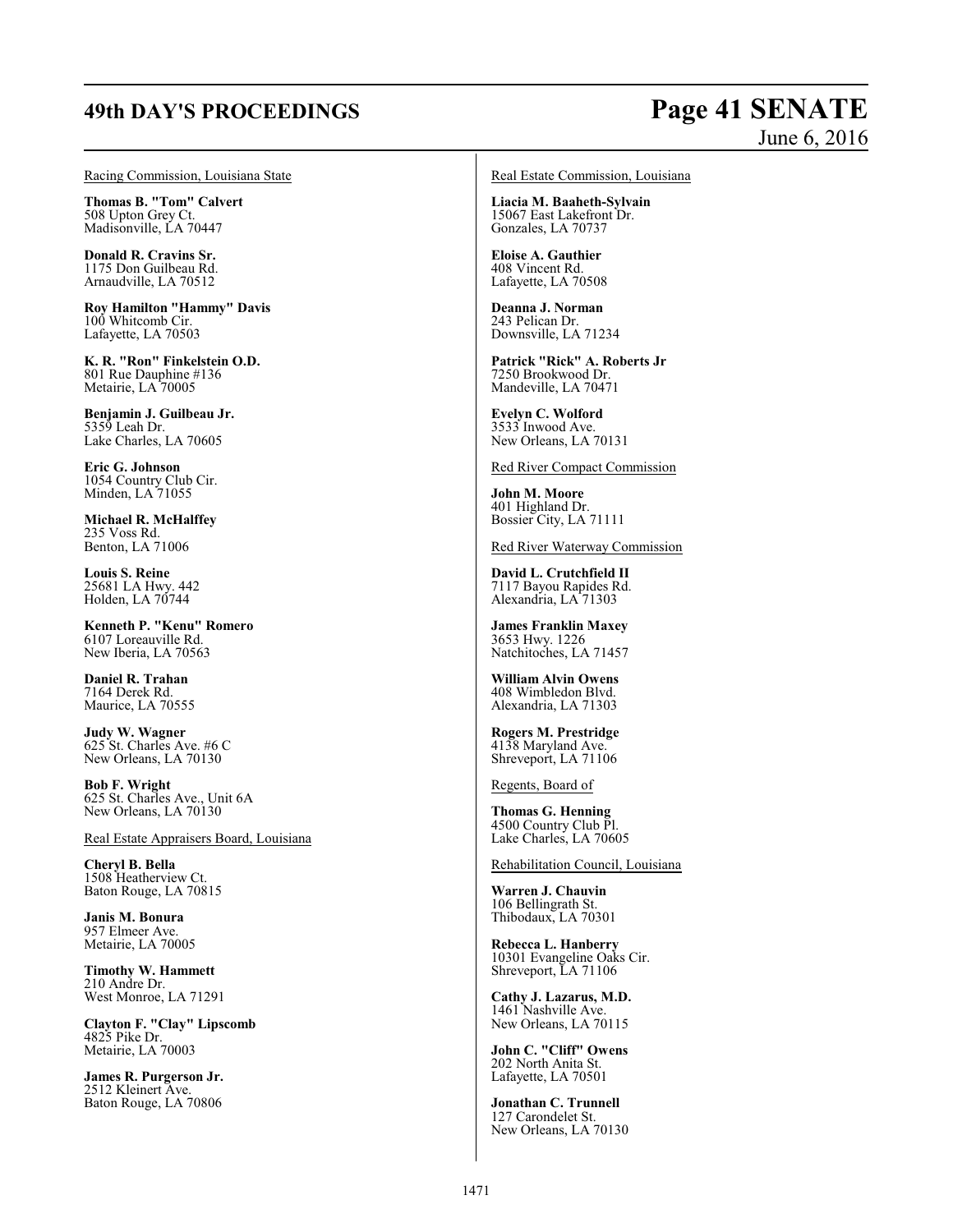#### Revenue, Department of

**Jarrod J. Coniglio** 12555 Lakeland Dr. Walker, LA 70785

**Raymond J. Frost** 600 Palfrey Pkwy. Youngsville, LA 70592

**Danell R. Gerchow** 104 Rue de la Paix Slidell, LA 70461

**Juana Marine Lombard** 77 Yosemite Dr. New Orleans, LA 70131

**Andrew Perilloux** 6413 Cameron Oaks Dr. Baton Rouge, LA 70817

**Kevin Richard** 20126 Norwood Point Ln. Richmond, TX 77407

**Kimberly Robinson** 6584 Summerlin Dr. Zachary, LA 70791

**Velecial S. Rodman** 10234 Spring Valley Ave. Baton Rouge, LA 70810

River Parishes Transit Authority

**Helen H. Banquer** 2180 Marion Dr. LaPlace, LA 70068

**Richard Drexel** 1601 West Frisco Dr. LaPlace, LA 70068

**Corey Faucheux** 593 Cypress Dr. Luling, LA 70070

**Robbie LeBlanc** 2879 Sugar Lakes Ln. Paulina, LA 70763

**Rhonda Lemons** 541 Foxwood Ln. LaPlace, LA 70084

**Brent J. Petit** 114 Beaupre Dr. Luling, LA 70070

**Bedar Warren** 13321 Lotus St. Vacherie, LA 70090

River Port Pilot Commissioners for the Port of New Orleans, Board of

**Jack H. Anderson** 602 Yupon Pl. Mandeville, LA 70471

# **Page 42 SENATE 49th DAY'S PROCEEDINGS**

Sanitarians, Louisiana State Board of Examiners for

**Don D. Riser** 4900 Hwy. 17 Winnsboro, LA 71295

Seafood Promotion and Marketing Board, Louisiana

**Salvador R. "Sal" Sunseri** 5714 Memphis St. New Orleans, LA 70124

Social Work Examiners, Louisiana State Board of

**Judith O. Haspel** 2110 General Pershing St. New Orleans, LA 70115

**John S. Shalett** 4517 Lake Louise Ave. Metairie, LA 70006

South Lafourche Levee District

**Ronald L. Callais** 110 West 194th St. Galliano, LA 70354

**Roland T. Curole** 241 W. 64th St. Cut Off, LA 70345

**Mitch David Danos** 180 West 49<sup>th</sup> St. Cut Off, LA 70345

**Robert J. "Bobby" Eymard Sr.** 220 West 111th St. Cut Off, LA 70345

**Bob A. Faulk** 280 West 32nd St. Larose, LA 70373

**Keith A. Guidry** 179 W. 40th Pl. Larose, LA 70345

**Clarence "CJ" Marts Jr.** 213 West 15th St. Larose, LA 70373

**Joseph McNeely Rome Jr.** 509 North Bayou Dr. Golden Meadow, LA 70357

**Monty J. Vegas** 121 West 104th St. Cut Off, LA 70345

Southeast Louisiana Flood Protection Authority-East

**Clay A. Cosse'** 6619 N. Peters Arabi, LA 70032

**George Paul Kemp** 633 Magnolia Wood Ave. Baton Rouge, LA 70808

**Richard A. Luettich Jr.** 110 Gloucester Ct. Newport, NC 28570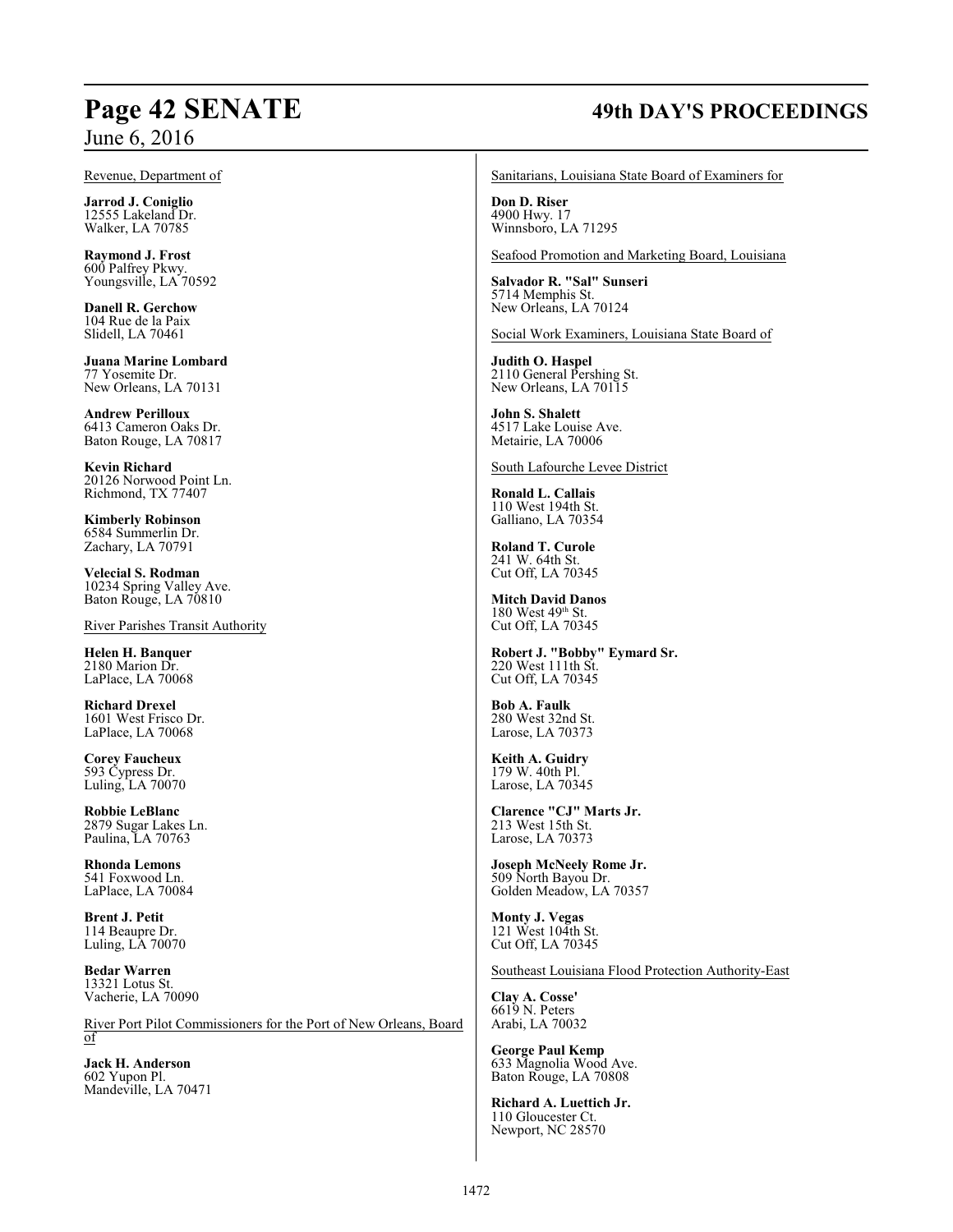# **49th DAY'S PROCEEDINGS Page 43 SENATE**

# June 6, 2016

**Mark L. Morgan** 5016 Woodlake Dr.

Baton Rouge, LA 70817

Southeast Louisiana Flood Protection Authority-West

**Robert L. Thomas** 36418 Hwy. 11 Buras, LA 70041

**Wesley J. "Jim" Wilkinson** 2465 Bedford Dr. New Orleans, LA 70131

Southern Rail Commission

**Walter J. "Walt" Leger III** 4007 Octavia St. New Orleans, LA 70125

**Dewitt J. Wall III** 5670 W. Airport Rd. St. Francisville, LA 70775

Southern Regional Education, Board of Control for

**John C. White** 2164 Ferndale Ave. Baton Rouge, LA 70808

Southern University and Agricultural and Mechanical College, Board of Supervisors of

**Darren G. Mire** 1750 St. Charles Ave., #337 New Orleans, LA 70130

Sparta Groundwater Conservation District

**Anne Marie Anderson** 2424 Game Reserve Rd. Marion, LA 71260

**Lindsey B. Keith-Vincent** 2049 Cedar Creek Rd. Ruston, LA 71270

**Samuel P. Little** 13492 Cooper Lake Rd. Bastrop, LA 71220

**Tammy H. Singleton** 406 Hidden Acres Rd. Arcadia, LA 71001

**Woodrow L. Treadway** 505 Fifth St. Jonesboro, LA 71251

**Dwayne R. Woodard** 1355 Harmon Loop Homer, LA 71040

St. Tammany Levee, Drainage, and Conservation District

**Henry I. DiFranco Jr.** 113 Sherry Ln. Mandeville, LA 70471

**John Faust Jr.** 122 Moonraker Dr. Slidell, LA 70458

**Kort T. Hutchison Sr.** 28498 Lake Dr. South Lacombe, LA 70445

**Shelby P. LaSalle Jr.** 1 Finch Ln. Mandeville, LA 70471

**Daniel A. McGovern IV** 276 Moonraker Dr. Slidell, LA 70458

**Stephen W. Phillippi** 105 Cherry Laurel Dr. Covington, LA 70433

Stadium and Exposition District (LSED), Louisiana

**Henry N. Baptiste** 848 West Johnson St. Baton Rouge, LA 70802

**Kathleen B. Blanco** 506 Beverly Dr. Lafayette, LA 70503

**Kyle M. France** 71124 Whiskey Oaks Ln. Covington, LA 70433

**Hilary H. Landry** 456 Glendale Dr. Metairie, LA 70001

**Renee A. Lapeyrolerie** 1224 Barracks St. New Orleans, LA 70116

**Gregory A. Morrison** 846 Erie St. Shreveport, LA 71106

**Casey J. Robin** 2063 Timbercreek Ln. Mandeville, LA 70448

State Museum, Louisiana

**Madlyn B. Bagneris** 5000 Bancroft Dr. New Orleans, LA 70122

**Julie Breitmeyer** 1739 Arabella Pl. New Orleans, LA 70115

**Tamra Carboni** 611 Barracks St. New Orleans, LA 70116

**Mary C. Coulon** 3815 N. Hullen St. Metairie, LA 70002

**Rosemary U. Ewing** 296 Country Ln. Quitman, LA 71268

**Dean "Lee" Felterman** 147 Mcgee Dr. Patterson, LA 70392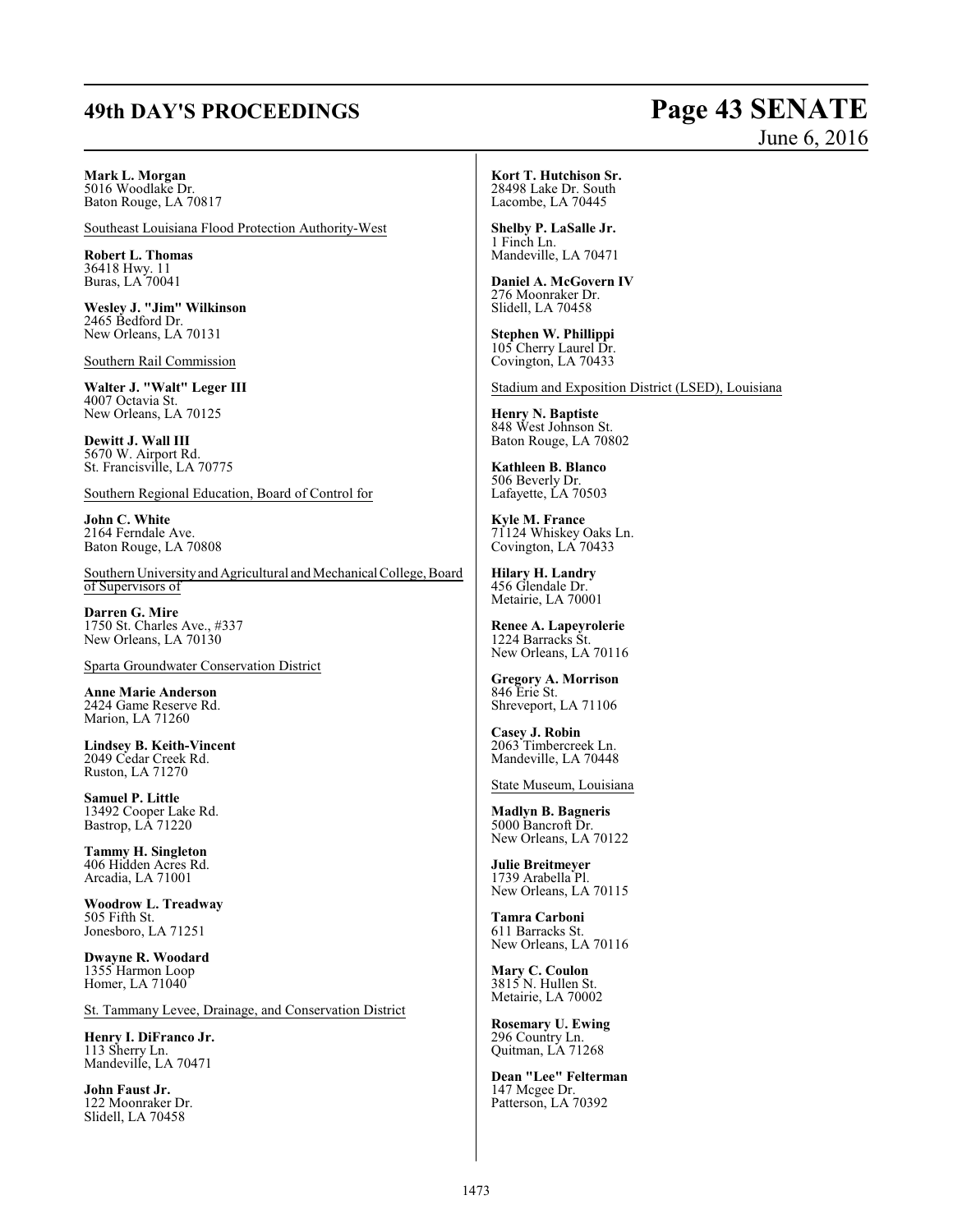# **Page 44 SENATE 49th DAY'S PROCEEDINGS**

**Sharon T. Gahagan** 1950 Williams Ave. Natchitoches, LA 71457

**Janet V. Haedicke, Ph.D.** 3502 Deborah Dr. Monroe, LA 71201

**Harry S. Hardin III** 2218 State St. New Orleans, LA 70170

**George Hero** 416 Planters Canal Rd. Belle Chasse, LA 70037

**Fairleigh Cook Jackson** 3945 Hundred Oaks Ave. Baton Rouge, LA 70808

**Kevin M. Kelly** 728 St. Charles Ave. New Orleans, LA 70130

**Aleta Leckelt** 317 Canal St. Houma, LA 70360

**Carolyn Kleinpeter Morris** 858 Kenmore Ave. Baton Rouge, LA 70810

**Lawrence N. Powell** 2310 Metairie Ct. Metairie, LA 70001

**Anne F. Redd** 1427 Fourth St. New Orleans, LA 70130

**Melissa Douglass Steiner** 5411 Marcia Ave. New Orleans, LA 70124

**Lana S. Venable** 2361 Wisteria St. Baton Rouge, LA 70806

**William J. Wilton Jr.** 4740 Newcomb Dr. Baton Rouge, LA 70808

State, Department of

**R. Kyle Ardoin** 1550 Brame Dr. Baton Rouge, LA 70808

**Allison Clarke** 715 E. Seventh St. Crowley, LA 70526

**Angie Marie Rogers** 1229 Meadow Lea Dr. Baton Rouge, LA 70808

Statewide Independent Living Council, Louisiana

**Rashad D. Bristo** 200 Ariel Ln. Mansfield, LA 71052 **Danny K. Cottonham** 205 Sandalwood Lafayette, LA 70507

**Jamie N. Duplechine** 1307 W. Willow St., Apt. 113A Lafayette, LA 70506

**Rocky J. Fuselier** 2301 Hickory Ln. Lake Charles, LA 70601

**Anita C. Gray** 11111 N. Harrell's Ferry Rd., #202 Baton Rouge, LA 70816

**Steven Nguyen** 1724 Armagh Dr. Marrero, LA 70072

**Bambi D. Polotzola** 175 Hwy. 743 Opelousas, LA 70570

**Erick W. Taylor** 5876 Quita Mae Dr., Apt. 501 Baton Rouge, LA 70812

Tax Appeals, Board of

**Francis J. "Jay" Lobrano** 105 Cambridge Dr. Belle Chasse, LA 70037

Tax Commission, Louisiana

**Lawrence E. Chehardy** 119 Sycamore Dr. Metairie, LA 70005

**Jimmie Thorns Jr.** 1661 N. Claiborne Ave. New Orleans, LA 70116

**Harold J. Vercher Jr.** 314 West Lauren Dr. Alexandria, LA 71303

**Michael J. "Mike" Waguespack** 113 Rue Bergere Thibodaux, LA 70301

**Regina Lynch Wood** 1708 Riverside Dr. Monroe, LA 71201

Tensas Basin Levee District

**Jonathan "Jon" P. Johnson** 121 Stratmore Dr. Shreveport, LA 71115

**Ben D. "Dick" Zeagler** 917 N. First St. Jena, LA 71342

Terrebonne Levee and Conservation District

**Anthony J. "Tony" Alford** 225 Ouiski Bayou Dr. Houma, LA 70360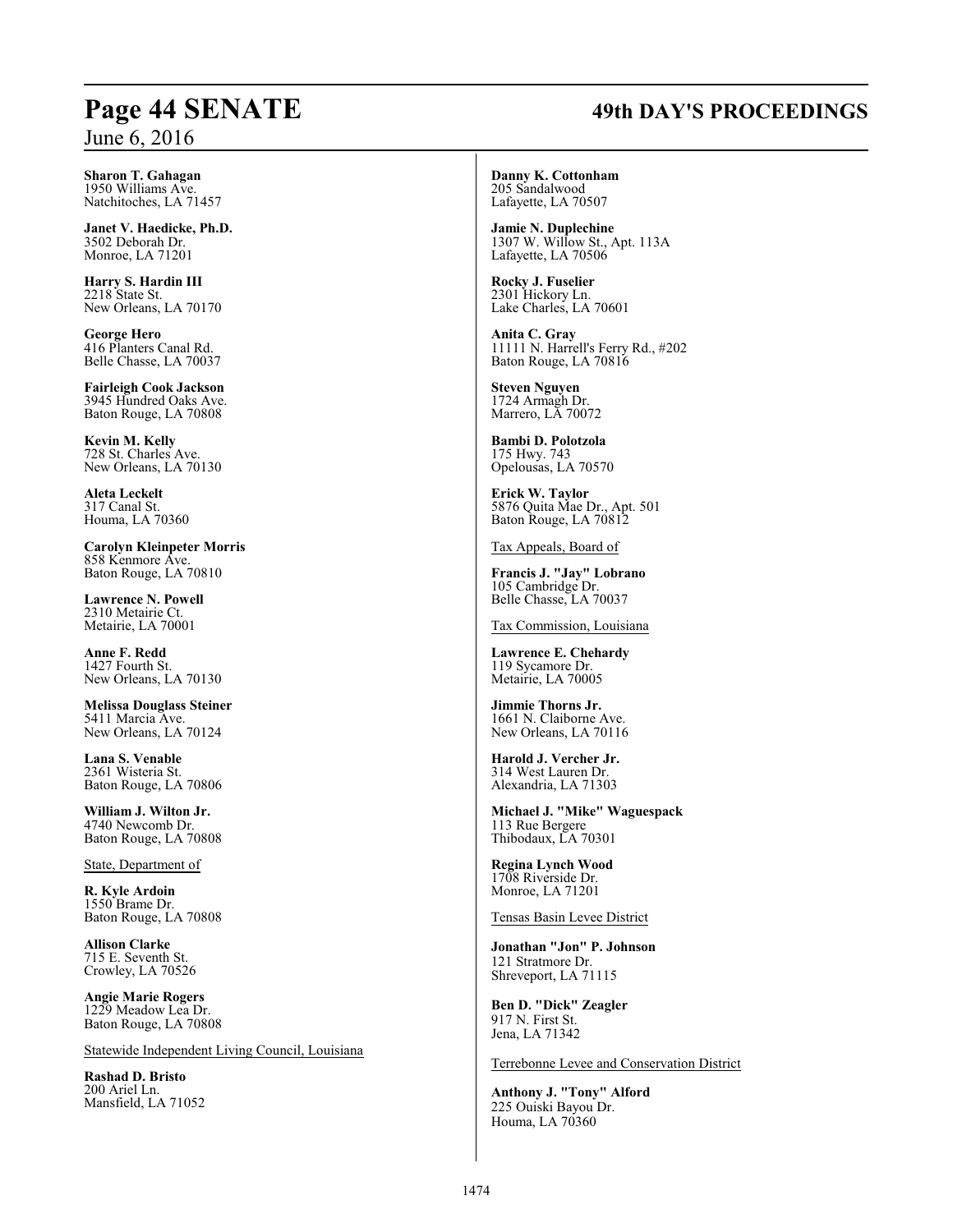# **49th DAY'S PROCEEDINGS Page 45 SENATE**

# June 6, 2016

**Tenner P. Cenac** 3031 Barrow St., Apt. 13 Houma, LA 70360

**Carl J. Chauvin Sr.** 5486 Hwy. 56 Chauvin, LA 70344

**Walton J. "Buddy" Daisy Jr.** 2517 Bayou Dularge Rd. Theriot, LA 70397

**Leward P. "Sou" Henry** 197 Pierre St. Chauvin, LA 70344

**D. Troy Johnson** 133 Moses St. Chauvin, LA 70344

**Jack W. Moore** 830 Crochetville Rd. Montegut, LA 70377

**Milnado "Lee" Shaffer III** 2678 Hwy. 311 Schriever, LA 70395

**Daniel J. Walker** 500 Amarillo Dr. Houma, LA 70360

Transportation and Development, Department of

**Robert R. Adley** 611 Jessie Jones Dr. Benton, LA 71006

**R. Kirk Gallien** 104 Mossy Oak Dr. West Monroe, LA 71292

**Barry D. Keeling** 431 Autumn Wind Ln. Mandeville, LA 70471-7675

**Shawn D. Wilson, Ph.D.** 202 W. Gilman Rd. Lafayette, LA 70501

Transportation Authority, Louisiana

**Christopher Matthew Johns** 37467 Amalfi Dr. Prairieville, LA 70769

**Chalin O. Perez** 39 Papworth Ave. Metairie, LA 70005

Treasury, State Department of

**John J. Broussard** 2007 Olive St. Baton Rouge, LA 70806

**Lela M. Folse** 5188 Creek Valley Dr. Zachary, LA 70791

**Ron Henson** 7878 LaSalle Ave., Apt. 220 Baton Rouge, LA 70806

**Renee Ellender Roberie** 5328 Woodlake Dr. Baton Rouge, LA 70817

University of Louisiana System, Board of Supervisors for the

**James J. Carter** 4 English Turn Dr. New Orleans, LA 70131

Used Motor Vehicle Commission, Louisiana

**Rickey L. Donnell** 1448 French Turn Rd. Winnsboro, LA 71295

**Ronald Duplessis** 863 Diron Cir. Baton Rouge, LA 70810

**Stephen M. Olave** 201 Milbank Ln. Pearl River, LA 70452

**Steven D. "Dino" Taylor** 4106 Chauvin Ln. Monroe, LA 71201

**Richard A. Watts** 16037 Greenstone Ave Pride, LA 70770

Utilities Restoration Corporation, Louisiana

**Ron Henson** 7878 LaSalle Ave., Apt. 220 Baton Rouge, LA 70806

Veterans Affairs, Department of

**Homer F. Rodgers** 5425 Essen Ln., #1 Baton Rouge, LA 70809

**Joey Strickland** 35157 Weiss Rd. Walker, LA 70785

Veterinary Medicine, Louisiana Board of

**William H. Green, D.V.M.** 625 Hunt Rd. Dubach, LA 71235

Volunteer Louisiana Commission

**Kristan A. Gordon** 357 Ogden Dr. Baton Rouge, LA 70806

**Ryan K. Haynie** 2738 McConnell Dr. Baton Rouge, LA 70809

**Julie T. LaFleur** 202 Cheyenne Cir. Scott, LA 70583

**Ashley D. Mudd** 310 Ella St., Unit 117 Lafayette, LA 70506

**Grant P. Shreiner** 2023 Soniat St. New Orleans, LA 70115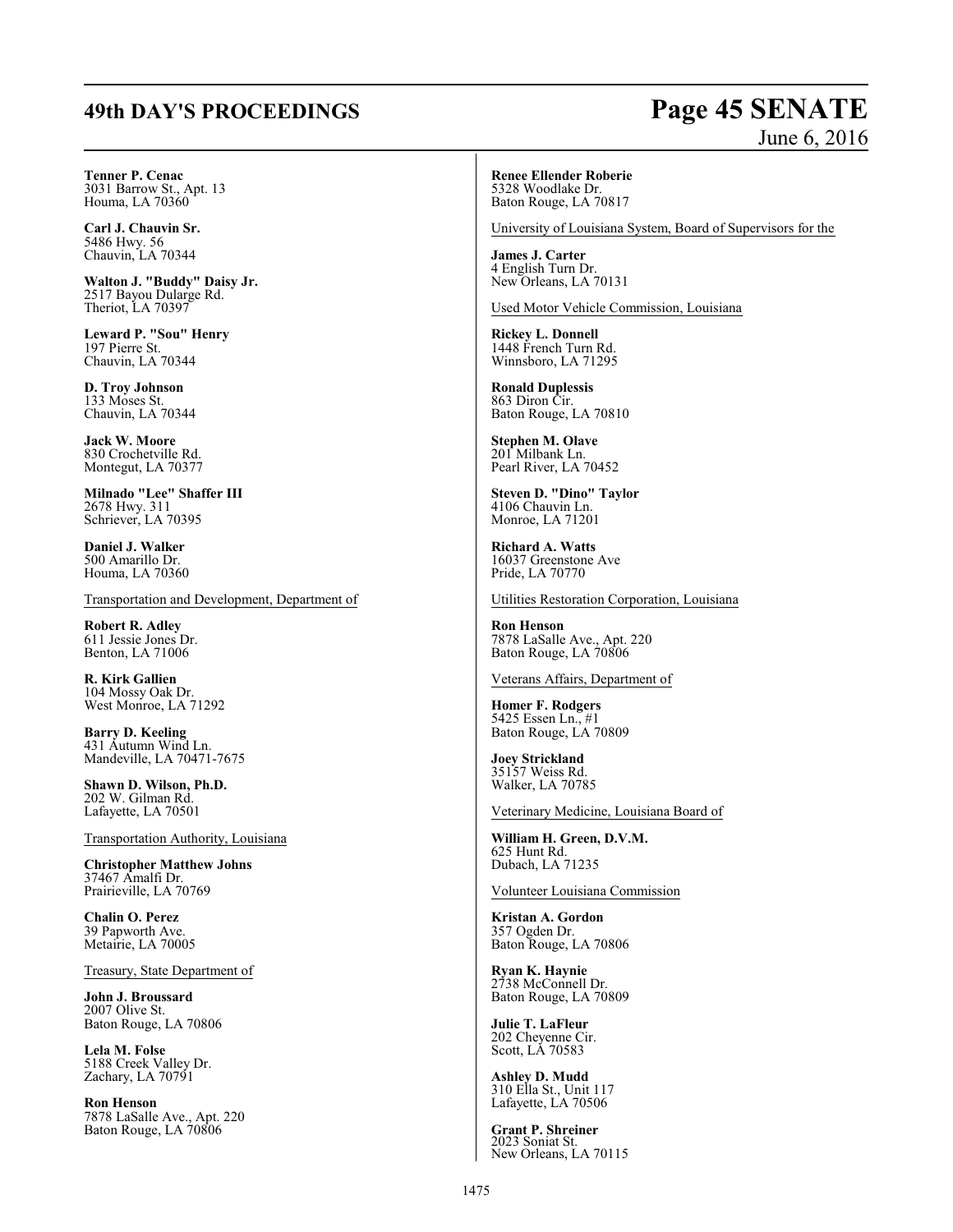# **Page 46 SENATE 49th DAY'S PROCEEDINGS**

# June 6, 2016

#### Water Resources Commission

**David B. Culpepper** 5518 Annunciation St. New Orleans, LA 70115

**Anthony J. Duplechin Jr.** 14104 Woodland Ridge Ave. Baton Rouge, LA 70816

Weights and Measures, Louisiana Commission of

**Stephen O. Sessums, M.D.** 7763 Copperfield Ct. Baton Rouge, LA 70808

Wildlife and Fisheries Commission, Louisiana

**William D. "Bill" Hogan** 2317 Soyars Cir. Ruston, LA 71270

Wildlife and Fisheries, Department of

**Patrick D. Banks** 4410 Woodside Dr. Baton Rouge, LA 70808

**Bryan McClinton** 17528 N. Achord Rd. Baton Rouge, LA 70817

**Charles J. Melancon** 3924 Berkley Hills Ave. Baton Rouge, LA 70809

**Randell S. "Randy" Myers** 47118 Willow Dr. Robert, LA 70455

Workforce Commission, Louisiana

**Ava M. Dejoie** 3313 Danneel St. New Orleans, LA 70115

**Sheral C. Kellar** 1885 Lake Pointe Ave. Zachary, LA 70791

**Bryan T. Moore** 5919 Paris Ave. New Orleans, LA 70122

**Bennett J. Soulier** 205 N. Locksley Lafayette, LA 70508

**Cathy R. Wells** 635 Marilyn Dr. Baton Rouge, LA 70815

**Renita W. Williams** 1139 Patricia St. Baker, LA 70714

Workforce Investment Council, Louisiana

**Joseph M. Ardoin Jr.** 6894 Ouida-Irondale Rd. Weyanoke, LA 70787

**James Ray Barker** 102 Jones St. Raceland, LA 70394

**Kathy Jean Bobbs** 109 East Peck Blvd. Lafayette, LA 70508

**Jennifer D. Boggs** 15197 Amanda Dr. Gonzales, LA 70737 **Joseph C. Bonita** 1678 N. Woodland Forest Dr. Lake Charles, LA 70611

**Michael Shane Boudreaux** 8728 Grandview Dr. Baton Rouge, LA 70809

**Keith W. Brand** 14730 Memorial Tower Dr. Baton Rouge, LA 70810

**Jason M. Dedon** 12414 Dedon Rd. St. Amant, LA 70774

**Art E. Favre III** 610 Highland Crossing Baton Rouge, LA 70810

**Thelma H. French** 2222 Dublin St. New Orleans, LA 70118

**Brent W. Golleher** 253 Rodney Dr. Baton Rouge, LA 70808

**John L. Hopkins** 6609 Sandy Lick Ln. Bastrop, LA 71220

**John F. Jones** 113 Cerdan Cir. West Monroe, LA 71291

**Robert J. "Bob" Lobos** 10110 North Magna Carta Pl. Baton Rouge, LA 70815

**Todd O. McDonald** 1202 Camp St. New Orleans, LA 70130

**Gerry W. Mims** 7006 Third St. East Hodge, LA 71247

**Charles Henry Moniotte** 17518 Amelia Dr. Baton Rouge, LA 70810

**John "Patrick" Mulhearn** 1957 Stafford Blvd. Port Allen, LA 70767

**Susan E. Nelson** 13609 Landmark Dr. Baton Rouge, LA 70810

**Thomas Mitchiner O'Neal** 3452 Hwy. 145 North Choudrant, LA 71227

**Leo J. "Jim" Odom Jr.**<br>4840 Hwy. 22<br>Mandeville, LA 70471

**Michael P. "Mike" Palamone** 577 Cypress Dr. Luling, LA 70070

**Peggy A. Parker** 9152 Caddo Lake Rd. Mooringsport, LA 71060

**Sonia A. Perez** 14377 Villa Grove Dr. Baton Rouge, LA 70810

**Louis S. Reine** 25681 LA Hwy. 442 Holden, LA 70744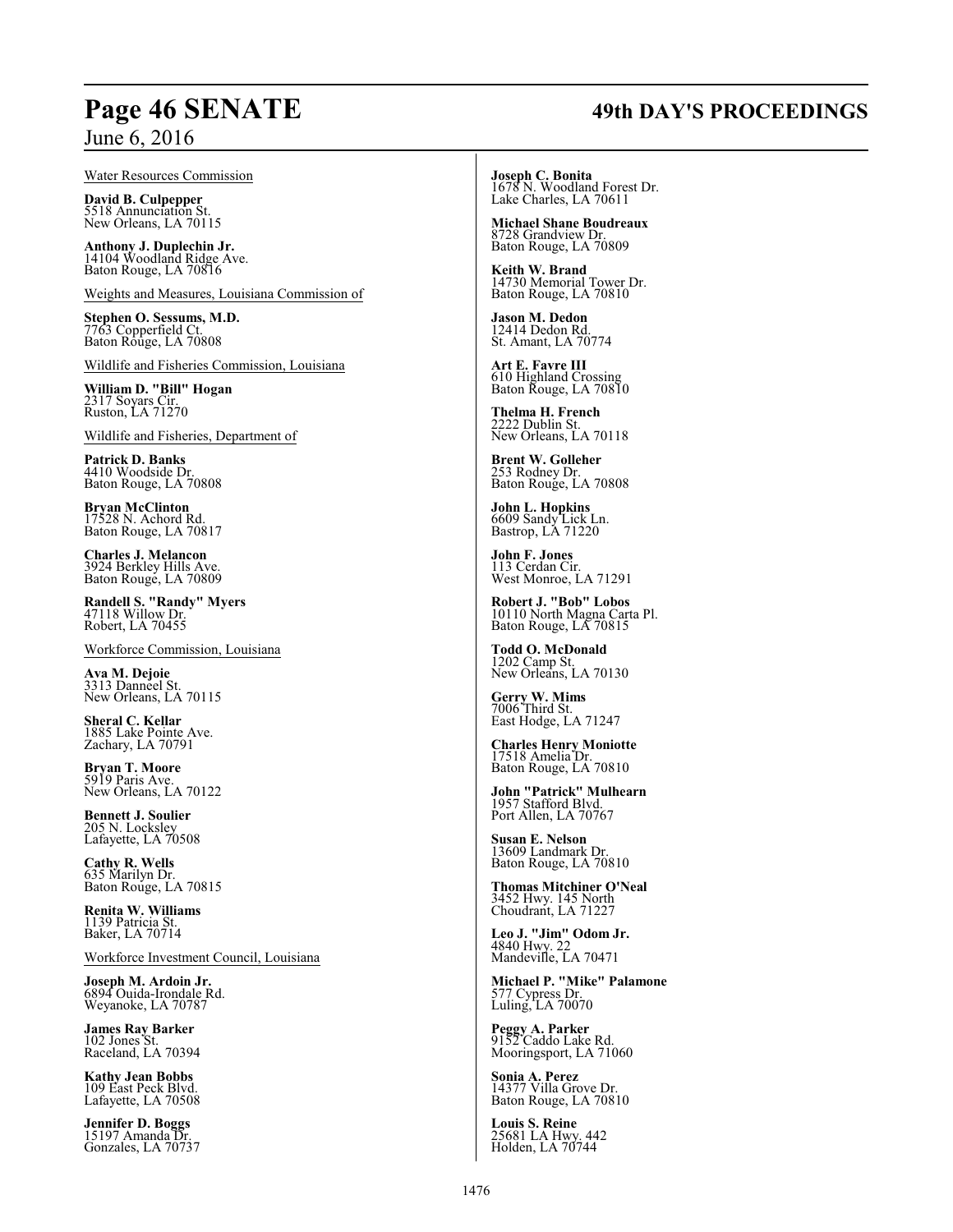# **Natalie Robottom** 364 St. Andrews Blvd. LaPlace, LA 70068

**Melissa B. "Missy" Rogers** 413 Marilyn Dr. Lafayette, LA 70503

**Jorge Luis Tarajano** 6841 Fountain Ln. Baton Rouge, LA 70809

**Charles A. "Buck" Vandersteen** 3299 Hwy. 457 Alexandria, LA 71302

**Thomas A. Yura** 321 Longmeadow Dr. Baton Rouge, LA 70810

> Respectfully submitted, KAREN CARTER PETERSON Chairwoman

# **Motion to Confirm**

Senator Peterson moved to confirm the persons listed above who were reported by the Committee on Senate and Governmental Affairs and recommended for confirmation.

# **SENATE STATE OF LOUISIANA**

June 6, 2016

To Members of the Senate:

I respectfullywish to recuse myselffromvoting on confirmation of the 2016 appointees. I am one of the appointees subject to confirmation.

> Sincerely, DAN W. "BLADE" MORRISH Louisiana State Senator Senate District 25

# **SENATE STATE OF LOUISIANA**

June 6, 2016

To Members of the Senate:

I respectfullywish to recuse myselffromvoting on confirmation of the 2016 appointees. I am one of the appointees subject to confirmation.

> Sincerely, JOHN R. SMITH Louisiana State Senator Senate District 30

# **SENATE STATE OF LOUISIANA**

June 6, 2016

To Members of the Senate:

I respectfully wish to recuse myself from voting on confirmation of the 2016 appointees. One of the appointees subject to confirmation is a family member..

Sincerely, TROY CARTER Louisiana State Senator Senate District 7

# **49th DAY'S PROCEEDINGS Page 47 SENATE**

June 6, 2016

#### **SENATE STATE OF LOUISIANA**

June 6, 2016

To Members of the Senate:

I respectfullywish to recuse myselffromvoting on confirmation of the 2016 appointees. I am one of the appointees subject to confirmation.

> Sincerely, RONNIE JOHNS Louisiana State Senator Senate District 27

# **ROLL CALL**

The roll was called with the following result:

#### YEAS

Mr. President Donahue Mills<br>Allain Erdey Mizell Barrow Gatti Peacock Bishop Filewitt Perry<br>Boudreaux LaFleur Peterson Boudreaux LaFleur Peters<br>Brown Lambert Riser Brown Lambert<br>Chabert Long Chabert Long Smith, G.<br>Claitor Long Smith, G.<br>Claitor Luneau Tarver Claitor Luneau<br>Colomb Martiny

Total - 33

Total - 0

Erdey<br>Fannin Milkovich

Fannin Morrell<br>
Gatti Peacock Colomb Martiny Walsworth

**NAYS** 

ABSENT

Carter Morrish Thompson<br>
Johns Smith, J. White Smith, J. Total - 6

The Chair declared the people on the report were confirmed.

#### **REPORT OF COMMITTEE ON**

#### **SENATE AND GOVERNMENTAL AFFAIRS**

Ms. Karen Carter Peterson Chairwoman on behalf of the Committee on Senate and Governmental Affairs submitted the following report:

#### June 6, 2016

To the President and Members of the Senate:

I am directed by your Committee on Senate and Governmental Affairs to submit the following report:

The committee recommends that the following Notaries be confirmed: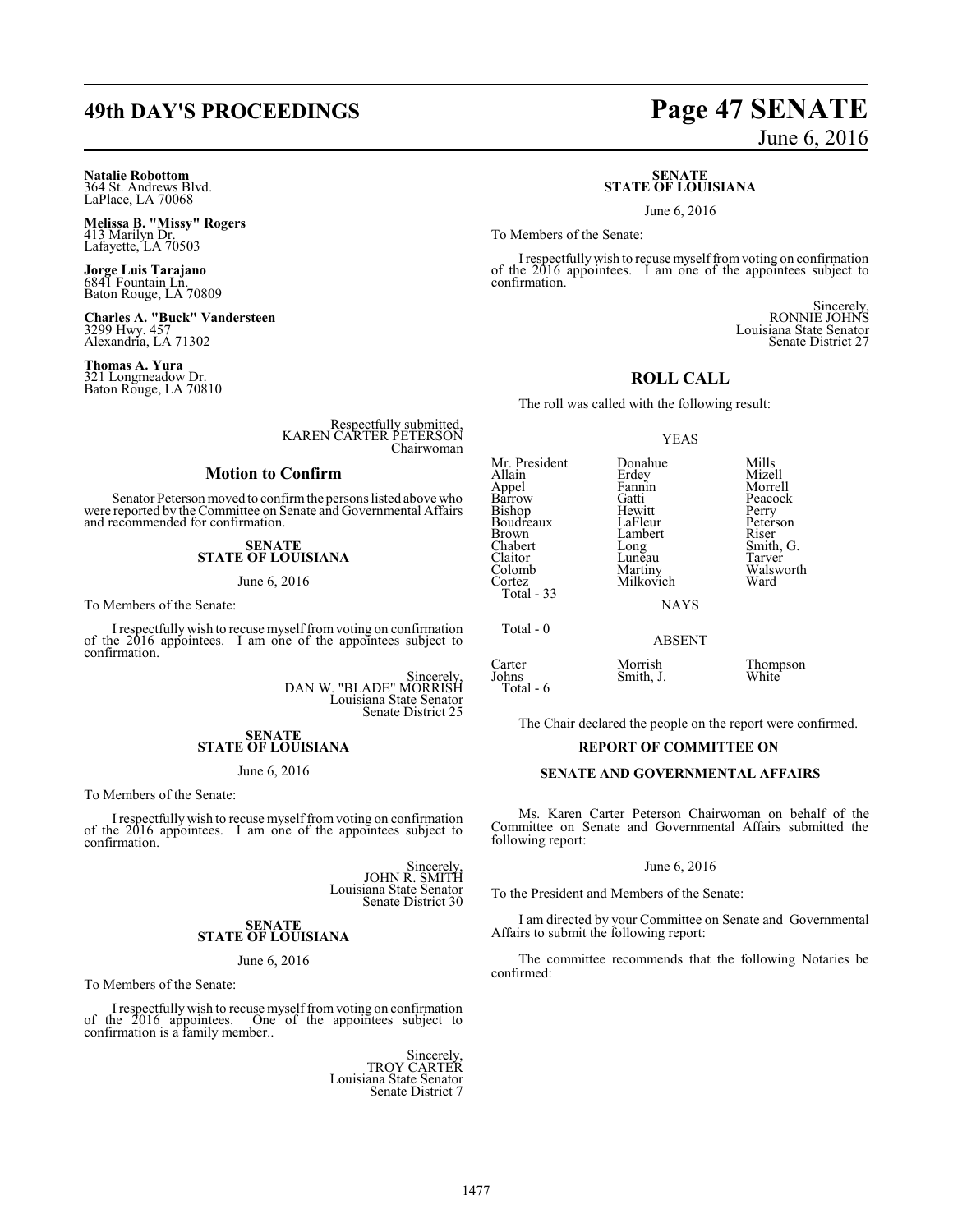#### **Acadia**

Danielle Brown 308 S. Henry St. Church Point, LA 70525

Jessica L. Hendricks 155 Landing Dr. Church Point, LA 70525

Marvita N. Hudson 705 W. Pine St. Crowley, LA 70526

Margaret M. Laird 5 Country Acres Ln. Rayne, LA 70578

Kimberly L. LeBleu 1015 Alfa Romeo Rd. Basile, LA 70515

Cynthia Prejean P. O. Box 1279 Scott, LA 70583

Gwen R. Richard 110 Ronkartz Rd. Branch, LA 70516

James C. Salter 415 Chappuis Rayne, LA 70578

Joe B. Stoma IV P. O. Box 1285 Crowley, LA 70527

**Ascension** Jordan Amedee 1337 Eva St. Gonzales, LA 70737

L. Gregory Andries P. O. Box 444 French Settlement, LA 70733

Trachelle L. Cornish 2029 S. Allen Ave. Gonzales, LA 70737

Cara Eckert 36242 Toulouse St. Prairieville, LA 70769

Patrick A. Frischhertz 40541 Pelican Point Pkwy. Gonzales, LA 70737

Robin Gautreaux 37135 Swamp Rd. Prairieville, LA 70769

Stacey Gomez 40455 Albert Ave. Prairieville, LA 70769

Katherine Hymel 36009 Cypress Dr. Geismar, LA 70734

Patricia L. Lail 501 Mardi Gras Rd. Carencro, LA 70520 Yvette Lanoux 41057 Witek Rd. Gonzales, LA 70737

Philip N. Maples P. O. Box 1184 Gonzales, LA 70707

Brant M. Mayer 16516 Gallion Dr. Prairieville, LA 70769

Tara Melancon 18241 Little Prairie Rd. Prairieville, LA 70769

Tessa Perry 12428 Ella Ave. St. Amant, LA 70774

Suzette T. Richardson 11483 Denham Rd. Gonzales, LA 70737

Troy Allen Schmidt 11051 Coursey Blvd. Baton Rouge, LA 70895

Leeanne J. Sharlow 39020 Bayou View Ave. Gonzales, LA 70737

Meagan Smith 15513 Shirley Dr. Prairieville, LA 70769

**Assumption** Charlene Landry 108 Mam And Pap Dr. Pierre Part, LA 70339

**Avoyelles** Rayford Jerome Andries 701 Murray St., 5th Fl. Alexandria, LA 71301

Elizabeth Ellen Ballard 634 Foster Dr. Marksville, LA 71351

Kristen Bergeron 146 Bergeron Ln. Cottonport, LA 71327

Bo J.P. Elmer P. O. Box 702 Mansura, LA 71350

William G. Whatley 555 Laurel St. Marksville, LA 71351

**Beauregard** Deborah Canellis Carter 839 Panhandle Rd. DeQuincy, LA 70633

Michael R. Cournoyer P. O. Box 700 Merryville, LA 70653

Misty Ferriss 1340 Melisa Dr. DeRidder, LA 70634

Stephanie R. Leonard 291 N. Bearhead Rd. Singer, LA 70660

**Bossier** Ryan B. Brown 189 Duval St. Benton, LA 71006

Shamika Daniels 12 Academy Ln.

Haughton, LA 71037 Katherine Evans P. O. Box 431

Stonewall, LA 71078 Toye Mosley P. O. Box 3423 Shreveport, LA 71133

Harold A. Rowell Jr. 4309 Scarlet Ave. Bossier City, LA 71111

Ann Rene Shores 1301 Coates Bluff Dr., Apt. 712 Shreveport, LA 71104

Jarred James Thompson 576 North Park Ct. Bossier City, LA 71111

Jamie L. Turioscy 3101 Jamerson Rd. Haughton, LA 71037

**Caddo** Reazalia Allen 1105 Baythorne Dr. Shreveport, LA 71107

Noah B. Baker 179 Albert Ave. Shreveport, LA 71105

Robin Renee Barr 215 Sand Beach Blvd., Apt. 1105 Shreveport, LA 71105

Katie A. Baten 9346 Poppy Cir. Shreveport, LA 71118

Virginia H. Brady 308 Hidden Hollow Dr. Shreveport, LA 71106

Aimee Carpenter 15900 Hwy. 1 Shreveport, LA 71115

Jessica Cassidy 333 Wildoak Dr. Shreveport, LA 71106

Rebecca Compton 13480 Hwy. 789 Keithville, LA 71047

Jabrina C. Edwards 2827 Caribbean Cove Shreveport, LA 71105 A. David Evans 6121 Fern Ave., Unit 122 Shreveport, LA 71105

Daniel Ewing 8575 Fern Ave., Ste. 106 Shreveport, LA 71105

Candida M. Fawley 6216 Dillingham Shreveport, LA 71106

Melinda Hill Floyd 105 Circle Dr. Farmerville, LA 71241

William Fouts 18 Lake Forest Hills Shreveport, LA 71109

Sarah Giglio 400 Travis St., Ste. 1805 Shreveport, LA 71101

Jessica L. Greber 410 Unadilla St. Shreveport, LA 71106

David P. Hamm Jr. 2029 Fairwoods Dr. Shreveport, LA 71106

Shannon Henderson 2832 Mackey Ln. Shreveport, LA 71118

Franklin Weber Hill 8570 Business Park Dr., Ste. 100 Shreveport, LA 71105

Ashley L. Jackson 825 N. Lakewood Dr. Shreveport, LA 71107

Harry S. Johnson 10095 St. Bernard Dr. Shreveport, LA 71106

Susan Knight P. O. Box 329 Homer, LA 71040

Brittany J. McKeel 929 Huntington Ln. Shreveport, LA 71106

Brandi Moore 9007 Ellerbe Rd. Shreveport, LA 71106

Lina P. Perez-Vasquez 111 Hallette Dr. Shreveport, LA 71115

William Henry Priestley Jr. 8455 Fern Ave., Apt. 707 Shreveport, LA 71105

Robert G. Pugh III 333 Texas St., #2100 Shreveport, LA 71101

# **Page 48 SENATE 49th DAY'S PROCEEDINGS**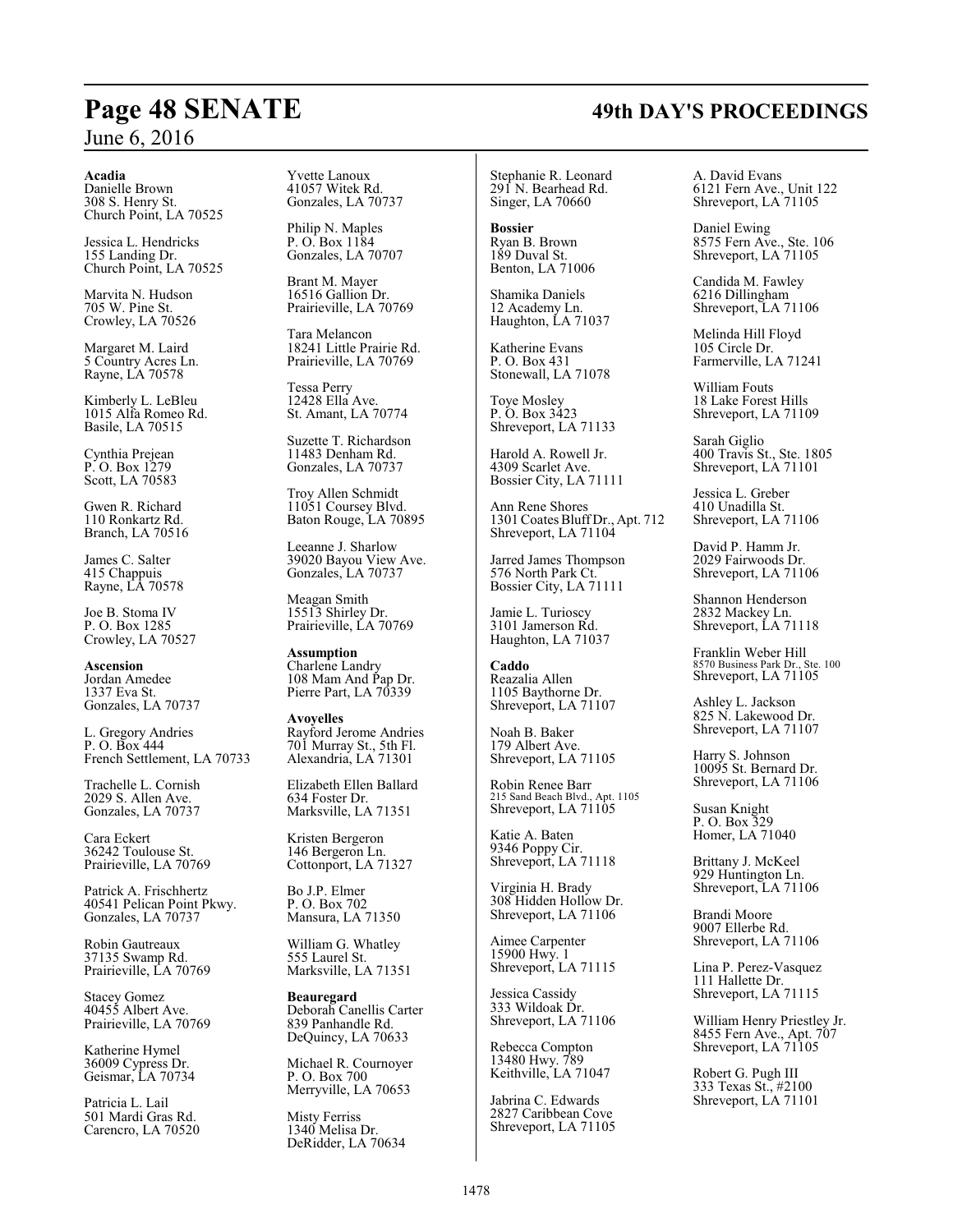Dana M. Rausch 5086 Beechwood Hills Shreveport, LA 71107

Seth Reeg 401 Market St., Ste. 1014 Shreveport, LA 71106

Nathan Telep 8455 Fern Ave., Apt. 413 Shreveport, LA 70820

Aaron R. Wilson 707 Benton Rd., Ste. 125 Bossier City, LA 71111

**Calcasieu** Deborah Ardoin 5620 Coral Dr. Lake Charles, LA 70615

Kyle Matthew Beasley 2317 Beasley Rd. Sulphur, LA 70663

Ashley Boutte 5484 Moulin Rouge Dr. Lake Charles, LA 70605

Mark L. Bowling 5799 Amoco Rd. Iowa, LA 70647

Carleton Brouhard 4814 Sale Ln. Lake Charles, LA 70605

Jackson Brown 3102 Enterprise Blvd. Lake Charles, LA 70601

Melissa A. Carter 1530 North Greenfield Cir. Lake Charles, LA 70605

Charlotte Digh 5472 Lautrec St. Lake Charles, LA 70605

Terry Donovan 517 University Dr. Lake Charles, LA 70605

Lacey Dougay 1517 Alvin St. Lake Charles, LA 70601

Clarisse Duplechian 687 Redbud Ln. Lake Charles, LA 70607

Devin Fontenot 315 W Hebert Rd. Lake Charles, LA 70607

Eligha Guillory Jr. 2108 22nd St. Lake Charles, LA 70601

Amy G. Hannon 6788 Cheval Dr. Iowa, LA 70647

Marietta Hardesty P. O. Box 602 Iowa, LA 70647

Jennifer King 414 Landry Rd. Westlake, LA 70669

Patricia Manetsch 2317 Beasley Rd. Sulphur, LA 70663

Paige Marks 1421 E. Liechty Rd. Lake Charles, LA 70611

Charles McLemore Jr. 715 Red Bud Ln. Lake Charles, LA 70607

Erin Anne Phillips Morales 940 Ryan St. Lake Charles, LA 70601

Rachelle Denise Nix 715 South Lake Ct. Lake Charles, LA 70605

Joseph Norman 145 East St. Lake Charles, LA 70601

Elizabeth Reon 7375 Stanton Rd. Bell City, LA 70630

Kathleen M. Romero 1301 Common St. Lake Charles, LA 70601

Nora Skinner 2317 Tay Tay Dr. Lake Charles, LA 70611

Julia Love Taylor 721 Kirby St. Lake Charles, LA 70602

Veronica Vice 701 Cypress St. Sulphur, LA 70664

Cody Vidrine 5091 Weaver Rd., Apt. B Lake Charles, LA 70605

Kelly C. Webb 2367 Leonard Rd. Sulphur, LA 70665

Erin J. Windham 1304 Mitchell Rd. DeQuincy, LA 70633

**Caldwell** Paige M. Cagle P. O. Box 2 Grayson, LA 71435

Rossanna Rahim McIlwain 259 Martin Place Rd. Columbia, LA 71418

**Cameron** Heather Savoie 106 Peggy Ln. Lake Charles, LA 70607

**Catahoula** Vicki C. Mitchell P. O. Box 1592 Jena, LA 71342

**Claiborne** Jerry L. Singleton 1117 Airport Loop Homer, LA 71040

**DeSoto** Sherron Phae Douglas 115 Twin Pines Stonewall, LA 71078

Carolyn Hunter 126 Donna Ln. Stonewall, LA 71078

Patricia Smithey P. O. Box 325 Stonewall, LA 71078

**East Baton Rouge** Philip B. Adams 1361 Rue Crozat Baton Rouge, LA 70810

Rodolfo J. Aguilar III 301 Main St., 14th Fl. Baton Rouge, LA 70801

Robert Clark Ainsworth 7031 Perkins Place Ct., # B Baton Rouge, LA 70808

John M. Allen III 6851 Bluegrass Dr. Baton Rouge, LA 70811

Mark Assad 3753 Hyacinth Ave. Baton Rouge, LA 70808

Karren S. Atchison 20313 Chevalier Ave. Baton Rouge, LA 70817

Michael Reid Baker 6421 Perkins Rd., Bldg. A, Ste. 2B Baton Rouge, LA 70808

Andrea Barient P. O. Box 94005 Baton Rouge, LA 70804

Andrew Barr 1180 Hwy. 51, Ste. A Ponchatoula, LA 70454

Denis Barry Jr. 5151 Highland, Apt. 312 Baton Rouge, LA 70808

Everett C. Baudean 630 Riveroaks Dr. Baton Rouge, LA 70815

# June 6, 2016

Katherine Benoit 10210 Glen Arbor Ave. Baton Rouge, LA 70809

Taryn C. Branson 1104 Willow Creek Dr. Zachary, LA 70791

Catherine Breaux 2210 Christian St., #38 Baton Rouge, LA 70808

C. Taylor Breland 1068 Oak Hills Pkwy. Baton Rouge, LA 70810

Melissa Broussard 302 Main St., 14th Fl. Baton Rouge, LA 70801

Latoya Burks 317 East Dr., Apt. H Baton Rouge, LA 70806

Ashley Nicole Butler 2045 N. 3rd St., #102 Baton Rouge, LA 70802

Stephen Butterfield P. O. Box 1791 Alexandria, LA 71309

Chelsea Caswell 13414 Quail Grove Ave. Baton Rouge, LA 70809

Christopher Caswell 8550 United Plaza Blvd., Ste. 101 Baton Rouge, LA 70809

Jonathan Chatwin 10720 Linkwood Ct., Apt. 1415 Baton Rouge, LA 70810

Richard Lockwood Chauvin III 1847 South Columbine St. Baton Rouge, LA 70808

Kelsey A. Clark 15905 Antietam Ave. Baton Rouge, LA 70817

Lauren L. Corkern 10114 Dundee Dr. Baker, LA 70714

Brad Cranmer 9564 Goodwood Blvd. Baton Rouge, LA 70815

Molly Csaki 400 Convention St., Ste. 1100 Baton Rouge, LA 70821

Randall Lee Daquanno Jr. 8706 Jefferson Hwy., Ste. A Baton Rouge, LA 70809

Justin M. Delaune 5540 N. Allegheny Ct. Baton Rouge, LA 70817

Kelley Dick Jr. 5535 Montrose Ave. Baton Rouge, LA 70806

# **49th DAY'S PROCEEDINGS Page 49 SENATE**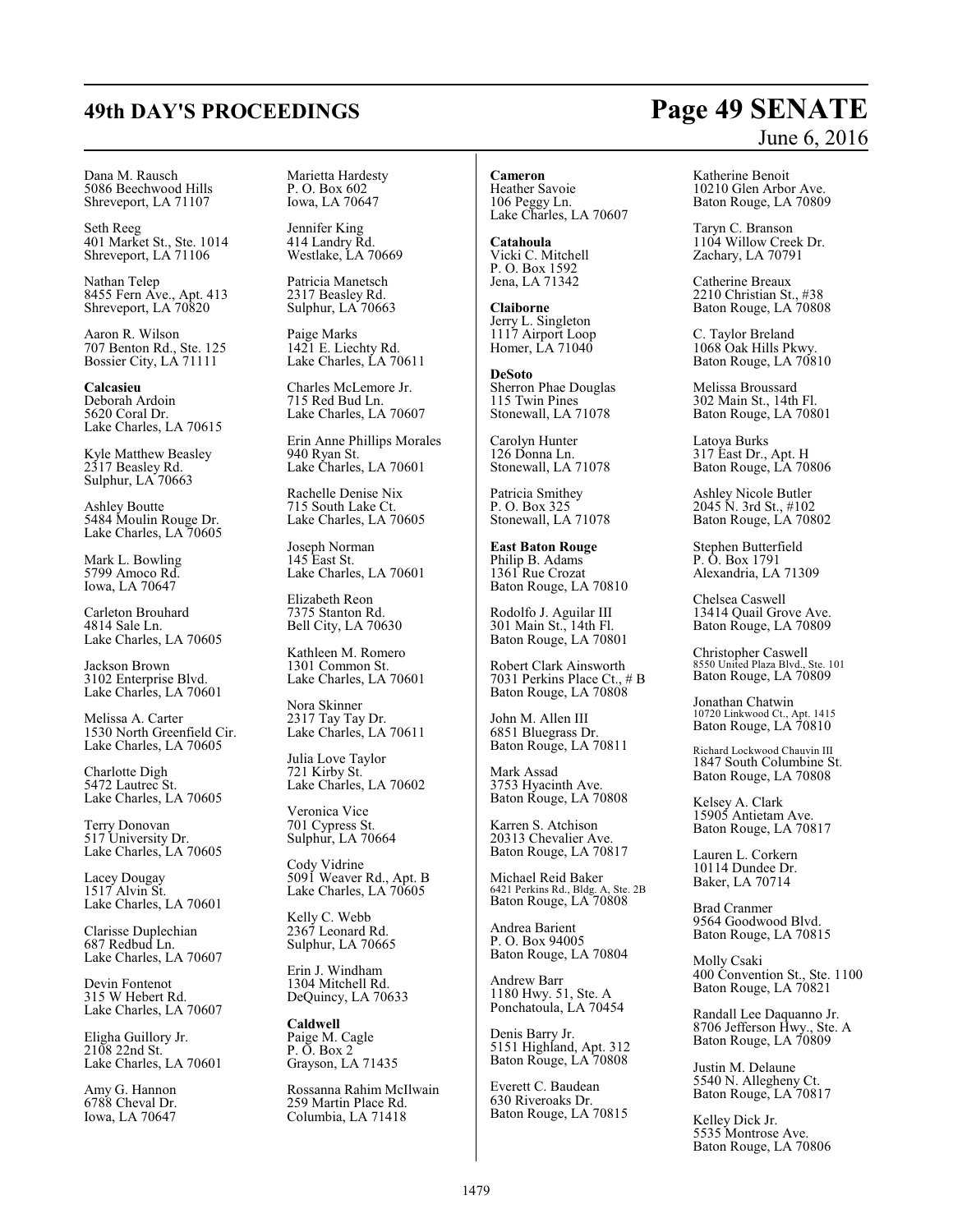Shannon Dirmann 4624 Downing Dr. Baton Rouge, LA 70809

Nicholas Domingue 7834 Seville Ct. Baton Rouge, LA 70820

Katherine M. Domma 804 Camelia Ave., Apt. 2 Baton Rouge, LA 70806

Stephanie C. Doran P. O. Box 87434 Baton Rouge, LA 70879

Kathryn Dufrene 745 Stoney Creek Ave. Baton Rouge, LA 70808

Patrick Fisse 7954 Owen St. Baton Rouge, LA 70809

Laura Fontenot 8060 Machost Rd. Zachary, LA 70791

Mandi Foretich 15141 Glenn Dr. Pride, LA 70770

Terrie L. Gaddy 14793 Frenchtown Rd. Greenwell Springs, LA 70739

Kasey Givens 672 Broadmoor Ave. Baton Rouge, LA 70815

Sandra F. Goff 10124 Black Oak Dr. Baton Rouge, LA 70895

Lidia A. Gonzalez 3225 Broussard Baton Rouge, LA 70808

Alex Granier 5140 Bull Run Dr. Baton Rouge, LA 70817

Jacqueline Nash Grant P. O. Box 80383 Baton Rouge, LA 70898

Michaela A. Guillory 3736 N. Yosemite Dr. Baton Rouge, LA 70814

Kellie Guy 9007 Highland Rd., Unit 8 Baton Rouge, LA 70810

Laci N. Hamilton 11528 Old Hammond Hwy., Apt. 1004 Baton Rouge, LA 70816

Vonnie Hawkins 13564 Neil Ave. Baton Rouge, LA 70810 Nikki E. Henderson 12460 Wedgewood Dr. Baker, LA 70714

Geoffrey Hingle Jr. 201 St. Charles St. Baton Rouge, LA 70802

Jay Hissong 8243 Queenswood Ct. Baton Rouge, LA 70806

Robert Hoke 8614 Arabella Ave. Baton Rouge, LA 70820

George P. Holmes 445 North Blvd., Ste. 300 Baton Rouge, LA 70802

Ariane Howell 721 Government St., Ste. 103-223 Baton Rouge, LA 70806

Steffan Jambon 9775 Summer Glenn Ave. Baton Rouge, LA 70810

Ashley N. Jeansonne 9089 Highland Oaks Ave. Zachary, LA 70791

Jordan Leigh John 4637 Burbank Dr., Unit 302 Baton Rouge, LA 70820

Mark C. Johnson 1075 Government St. Baton Rouge, LA 70802

Portia Johnson 10155 Montrachet Drrive Baton Rouge, LA 70817

Willie R. Joseph Jr. 16723 Abshire Ave. Baton Rouge, LA 70816

Bentley Jumonville 400 Convention St., Ste. 700 Baton Rouge, LA 70802

Caleb Kilgo 4224 Oxford Ave., Apt. B Baton Rouge, LA 70808

Michelle E. Kiral 301 Main St., Ste. 1030 Baton Rouge, LA 70801

Natalie Kobetz 420 Nelson Dr. Baton Rouge, LA 70808

Mary Lafollette 11259 Ida Ave. Baton Rouge, LA 70818

Joseph Gerard Lassalle 416 East Dr. Baton Rouge, LA 70806

Cyrus L. Laugand 3224 Grassy Lake Dr. Baton Rouge, LA 70816

Lee LeBouef P. O. Box 80821 Baton Rouge, LA 70898

Misham Reah Linton P. O. Box 80076 Baton Rouge, LA 70898

Drew Lyons 4224 Bluebonnet Blvd., Ste. B Baton Rouge, LA 70809

Lauren MacCarone 9015 Bluebonnet Blvd. Baton Rouge, LA 70810

John T. Mandeville IV 1243 Louray Dr. Baton Rouge, LA 70808

Scott Michael Mansfield 450 Laurel St., 8th Fl. Baton Rouge, LA 70801

Joshua McDiarmid 445 North Blvd., Ste. 300 Baton Rouge, LA 70802

William Mendolia 7111 Village Charmant Dr., #65 Baton Rouge, LA 70809

Ahmed Mohamed 400 Convention St., Ste. 700 Baton Rouge, LA 70802

Nathalie N. Montgomery 908 Johanna Pl. Lake Charles, LA 70601

Glyn H. Morden 12385 Goodwood Blvd. Baton Rouge, LA 70815

Jonathan Moser 2648 June St. Baton Rouge, LA 70808

Thomas M. Murphy 3654 Brandon Lynn Baton Rouge, LA 70820

Susan East Nelson 13609 Landmark Dr. Baton Rouge, LA 70810

Andrew K. Nicolas 10761 Perkins Rd., Ste. A Baton Rouge, LA 70810

Darla O'Connor 6374 Muir St. Baton Rouge, LA 70817

Michael Ogden Jr. 1111 Pelican Lakes Pkwy., Apt. 1906 Baton Rouge, LA 70820

Lori E. Palmintier 8075 Jefferson Hwy. Baton Rouge, LA 70809 Adam C. Parker 445 North Blvd., Ste. 810 Baton Rouge, LA 70802

Brittney Pennywell 3132 Grand Way Ave. Baton Rouge, LA 70810

Jean Perry 4923 Newell St. Zachary, LA 70791

Linda Pham 2413 Elvin Dr. Baton Rouge, LA 70810

Stephanie Politz 353 E. Woodgate Ct. Baton Rouge, LA 70808

Johanna A. Posada 8440 Jefferson Hwy., Ste. 301 Baton Rouge, LA 70809

Lauren K. Rivera 450 Laurel St., 8th Fl. Baton Rouge, LA 70801

Brent Anthony Robinson 1471 Wellington Dr. Baton Rouge, LA 70815

Anthony J. Rollo 2749 Windrush Way Baton Rouge, LA 70809

Benjamin Rongey 4709 Bluebonnet Blvd., Ste. A Baton Rouge, LA 70809

Claire Ross 2222 Eastgate Dr. Baton Rouge, LA 70816

Alexandra E. Rossi 400 Convention St., Ste. 700 Baton Rouge, LA 70820

Claire Sauls 301 Main St., Ste. 1100 Baton Rouge, LA 70801

Jarred Schick 5264 Brightside View, Apt. A Baton Rouge, LA 70820

Leah Scott 9724 Jefferson Hwy. Baton Rouge, LA 70809

Nina Courtenay Simmons 300 North Blvd., Ste. 10301 Baton Rouge, LA 70801

Courtney Skidmore 13686 Greenview Ave. Baton Rouge, LA 70816

Lauren Smith 1741 Brightside Dr., Apt. K2 Baton Rouge, LA 70820

# **Page 50 SENATE 49th DAY'S PROCEEDINGS**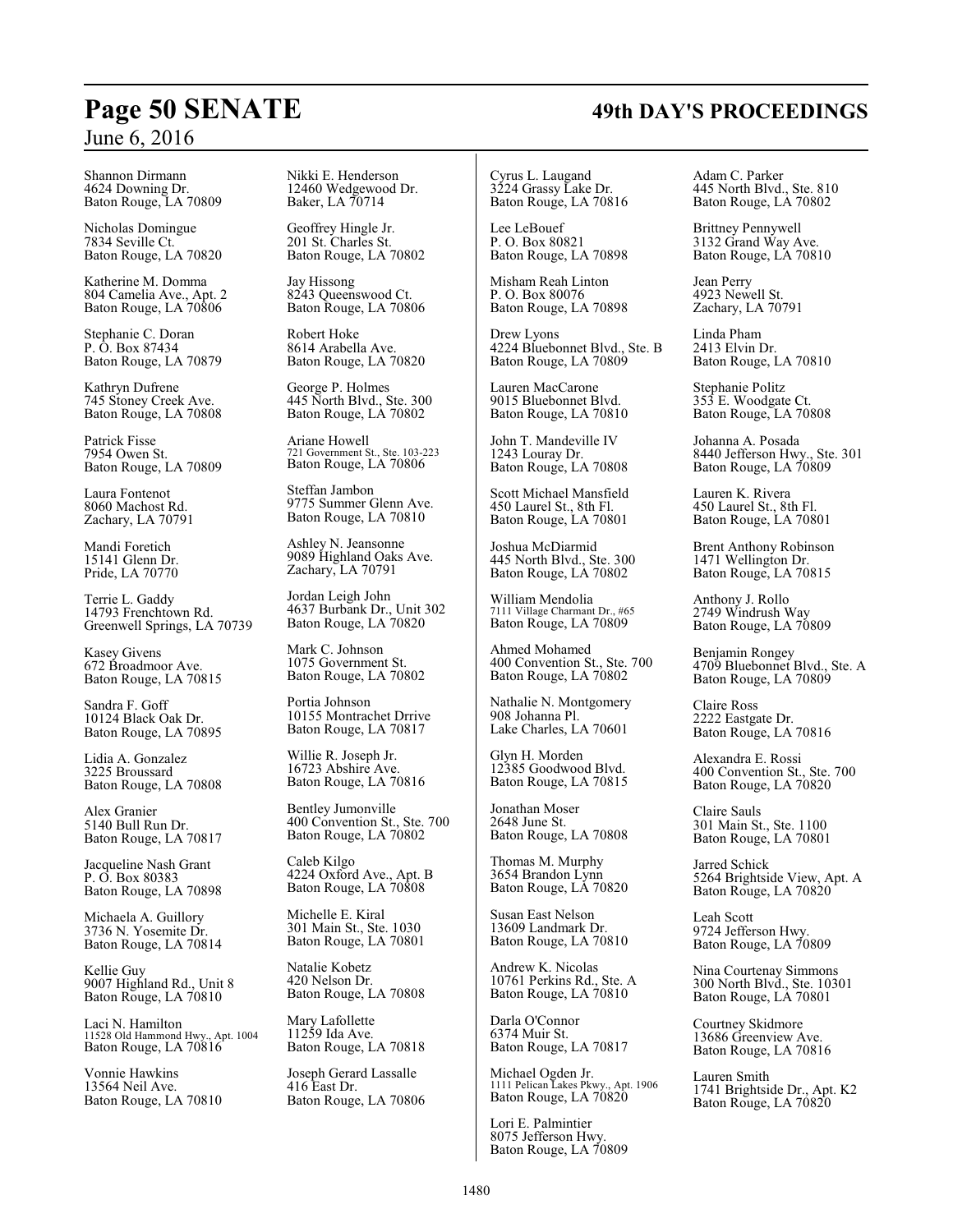Lisa Clair Smith 9191 Siegen Ln., Ste. 5B Baton Rouge, LA 70810

Lonnie Styron 7169 Joliet Ave. Baton Rouge, LA 70806

Adrejia Lajoy Ann Boutte Swafford 12063 Mirkwood Ave. Baton Rouge, LA 70810

Melissa C. Sybrandt 2151 E. Lakeshore Dr. Baton Rouge, LA 70808

Adam W. Taylor 12627 Joor Rd. Baton Rouge, LA 70818

Megan K. Terrell 18040 Jefferson Ridge Dr. Baton Rouge, LA 70817

Jonathan E. Thomas 3940 North Shore Ave. Baton Rouge, LA 70820

Lauren Tracy 4441 Burbank Dr., Apt. 802 Baton Rouge, LA 70820

Benjamin Treuting 4820 Tealwood Ct. Baton Rouge, LA 70809

Donna Troth 7516 Bluebonnet Blvd., #287 Baton Rouge, LA 70810

Jamie Tullier 18734 Loch Bend Ave. Greenwell Springs, LA 70739

Melody Underwood 9530 Mollylea Dr. Baton Rouge, LA 70815

Michael B. Victorian 400 Convention St., Ste. 1100 Baton Rouge, LA 70820

Christopher Vitenas 1409 Ross Ave. Baton Rouge, LA 70808

Damian Widmer 6637 Double Tree Dr. Baton Rouge, LA 70817

Dennis Wiggins Jr. 5341 Hickory Ridge Blvd. Baton Rouge, LA 70817

Angelique Williams P. O. Box 73 Baton Rouge, LA 70821

Grant Lloyd Willis P. O. Box 94005 Baton Rouge, LA 70804 Corey K. Wilson 15903 Parkside Ct. Baton Rouge, LA 70817

William Wilson 2032 Carter Ave. Baton Rouge, LA 70806

Arielle Young 10302 W. Winston Ave., Apt 6 Baton Rouge, LA 70809

**East Feliciana** Yoursheka D. George P. O. Box 592 Clinton, LA 70722

Maria Greenup 1303 Holly Dr. Slaughter, LA 70777

Loren McDaniel 4030 Lillian Ln. Ethel, LA 70730

Zatabia Robertson 14034 Robertson Ln. Clinton, LA 70722

John Shropshire P. O. Box 325 Clinton, LA 70722

**Evangeline** Shellie Ardoin P. O. Box 546 Basile, LA 70515

Kristie L. Deshotel 4253 Vidrine Rd. Ville Platte, LA 70586

Roxane B. Richard 1403 W. Main St. Delcambre, LA 70528

Danielle M. Toups 2530 Stagg Ave. Basile, LA 70515

**Franklin** Bethany Blackson 475 Mark Franks Rd. Winnsboro, LA 71295

Micah Hoggatt P. O. Box 458 Wisner, LA 71378

Janice W. Holloway P. O. Box 386 Sicily Island, LA 71368

**Grant** Frances W. MacPherson P. O. Box 466 Ball, LA 71405

Kasey I. Woodard 815 Rockhill Rd. Bentley, LA 71407

# **Iberia**

Julie Powell Comeaux 144A W. Main St. New Iberia, LA 70560

Angela L. Crochet 3503 Weeks Island Rd. New Iberia, LA 70560

Julia Delcambre 3104 Neco Town Rd. New Iberia, LA 70560

**Iberville** Sonya L. Johnson 22750 Aidan Rd. Plaquemine, LA 70764

Beth C. Landry 65300 Mendoza St. Plaquemine, LA 70764

Mandy Pourciau 58333 Desobry St. Plaquemine, LA 70764

Cindy M. Sattler P. O. Box 119 Rosedale, LA 70772

**Jackson** Jacob Henry Thomas 391 Dani Dr. Jonesboro, LA 71251

**Jefferson** Ricardo A. Aguilar 601 Poydras St., 12th Fl. New Orleans, LA 70130

Mary E. Akin 909 Poydras St., Ste. 2800 New Orleans, LA 70112

Annissa Maria Alario 750 Farrington Dr. Marrero, LA 70072

Jacob Andrew Altmyer 604 Green Acres Rd. Metairie, LA 70003

Lindsey M. Anderson 639 Loyola Ave., Ste. 220 New Orleans, LA 70113

Monika Arceneaux 344 Plantation Dr. Kenner, LA 70062

Christoph Bajewski 1046 Hawkins St. Gretna, LA 70053

David A. Barnes 180 Park Ave. Harahan, LA 70123

Lauren Baye 3301 W. Esplanade Ave. , #19306A Metairie, LA 70002

# June 6, 2016

Travis J. Beslin 1012 Roselawn St. Metairie, LA 70001

Shalom Bonee 1617 Auburn Ave. Metairie, LA 70003

Kelsey Bonnaffons 190 Remmy Ct. Mandeville, LA 70448

Mary Bordelon 5905 Rosalie Ct. Metairie, LA 70003

Maura E. Bowlin 4004 Transcontinental Dr. Metairie, LA 70006

Evan A. Breaux 5121 Belle Dr. Metairie, LA 70006

Diedra Brewer P. O. Box 2674 Marrero, LA 70073

Ronald S. Bryant 2732 Whitney Pl., #201 Metairie, LA 70002

Katherine Buchler 3870 3rd St. Metairie, LA 70002

Floyd Buras III 713 Live Oak St. Metairie, LA 70005

John D. Burke 4200 Ames Blvd. Marrero, LA 70072

Leslie Lott Carbajal 1400 Homer St. Metairie, LA 70005

Jennifer P. Catalanotto 801 Airline Park Blvd. Metairie, LA 70003

Wendy D. Ciolino 18 Farnham Pl. Metairie, LA 70005

Stephen Collura Jr. 3900 N. Causeway Blvd., Ste. 1450 Metairie, LA 70002

Tamyra N. Craig 2541 Eastview Dr. Harvey, LA 70058

Laila Dallam 1022 5th St., Apt. B Gretna, LA 70053

Wilma G. Daly 2444 Deerwood Ct. Harvey, LA 70058

# **49th DAY'S PROCEEDINGS Page 51 SENATE**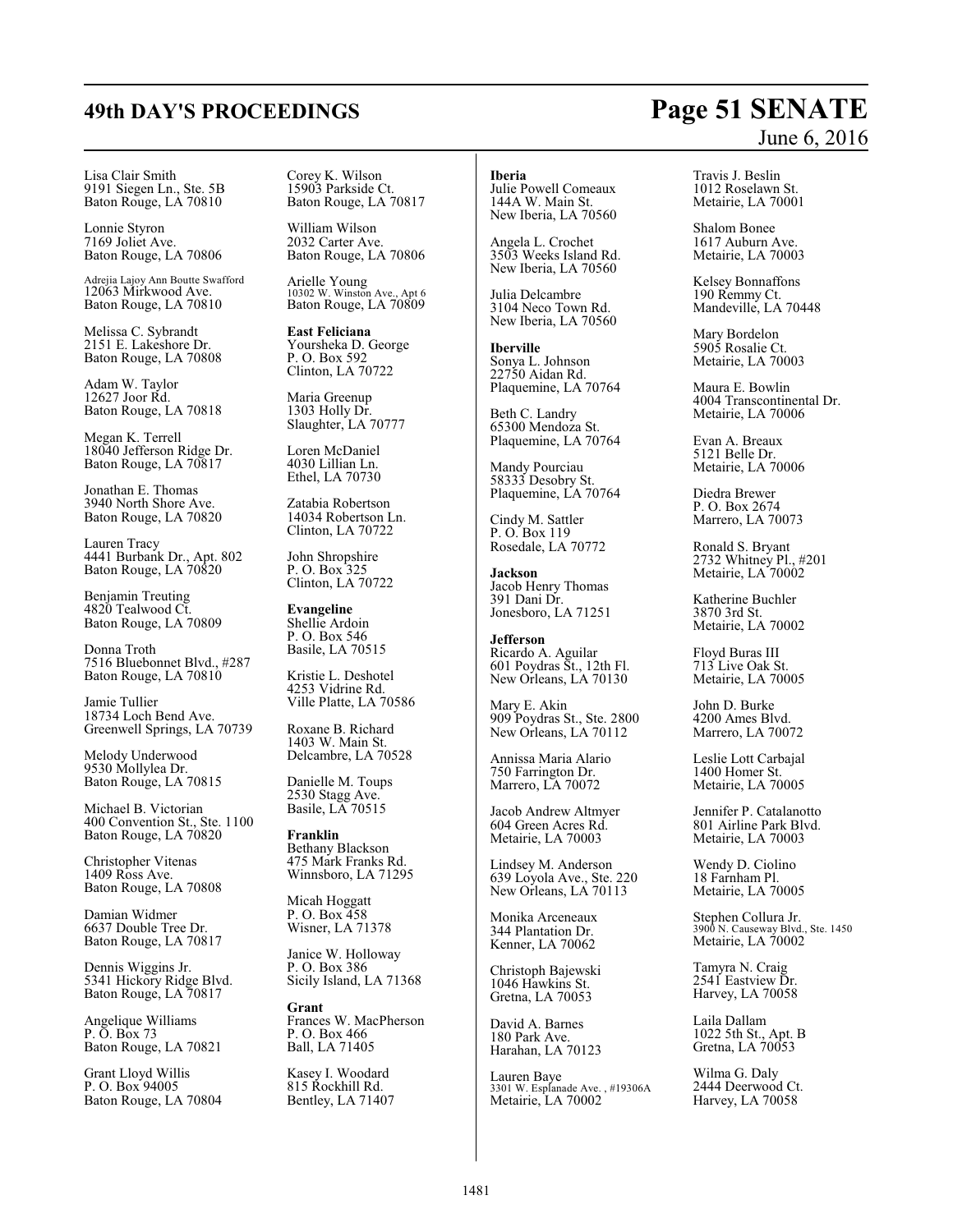Casie Ann Zimmerman Davidson 141 Metairie Lawn Dr. Metairie, LA 70001

Karen F. Davis 5145 Eden Roc Dr. Marrero, LA 70072

Z. Dieterich 913 Huey P. Long Ave. Gretna, LA 70053

Jason Brent Douglas 12 San Jose Ave. Jefferson, LA 70121

Dianna A. Duffy 2701 Metairie Rd. Metairie, LA 70001

Cindy Garcia 1836 Hampton Dr. Harvey, LA 70058

Marianne Garvey 9725 Robin Ln. River Ridge, LA 70123

Vanessa W. Graf 3013 39th St. Metairie, LA 70001

Kyle M Green Jr. 1529 Lancaster Dr. Marrero, LA 70072

Lasonya Green 2869 Glenbrook Dr. Gretna, LA 70056

Bradley R. Gruezke 221 Beverly Dr. Metairie, LA 70001

Blake Guidry 426 Dorrington Blvd. Metairie, LA 70005

Marlin N. Gusman Jr. 3015 19th St. Metairie, LA 70002

Kristen L. Hayes 201 St. Charles Ave., Ste. 3600 New Orleans, LA 70170

Stephen John Hecker 829 Baronne St. New Orleans, LA 70113

Daralyn Hidalgo 1740 Diane Dr. Marrero, LA 70072

Melodie Holmes 3805 Birchfield Dr. Harvey, LA 70058

Rachel E. Hurd 819 Ave. A Marrero, LA 70072

Joann Hymel 3213 Clifford Dr. Metairie, LA 70002 Jamie Johnson 229 Terry Pkwy. Terrytown, LA 70056

Margaret A. Kaul 1123 Nursery Ave. Metairie, LA 70005

William King 213 Ridgeway Dr. Metairie, LA 70001

Douglas Adam Koob 609 Harang Ave. Metairie, LA 70001

Brian LeBon Jr. 650 Poydras St., Ste. 2230 New Orleans, LA 70130

Carling Lee 3420 Lake Trail Dr. Metairie, LA 70003

Jahida Lewis 9014 Rousseau St. Kenner, LA 70062

Misha M. Logan 2026 Oak Creek Rd., Apt. 321 Harahan, LA 70123

Michael Maddox 472 Ashlawn Dr. Harahan, LA 70123

Kathryn Marjanovic 209 Ridgewood Dr. Metairie, LA 70005

Daniel Markovich 3820 Simone Gardens Metairie, LA 70002

Joseph R. Marriott 734 Grove Ave. Harahan, LA 70123

Mary K. Maynard 140 Orchard Rd. River Ridge, LA 70123

Jon Stephen McGill 6 Derbes Dr. Gretna, LA 70053

Jennifer McLaughlin 650 Poydras St., Ste. 2105 New Orleans, LA 70130

Christopher Minias 3529 Lake Catherine Dr. Harvey, LA 70058

Angelique D. Mora 616 Faye Ave. Metairie, LA 70003

Nicole Oddo 749 Canton St. Jefferson, LA 70121

Frank J. Palmisano 1021 Helios Ave. Metairie, LA 70005

Destany Parria 4021 Privateer Blvd. Barataria, LA 70036

Elizabeth Perez 2422 Division St. Metairie, LA 70001

Ryan Poirrier P. O. Box 1229 Metairie, LA 70004

Stephen R. Pokorski 1402 Moisant St. Kenner, LA 70062

Shari Rabito 1948 Indiana Ave. Kenner, LA 70062

Barry Ranshi 3340 Maine Ave. Kenner, LA 70065

Andrew J. Rebennack 2202 Ave. B Metairie, LA 70001

Ross Reboul 2805 Division St., Ste. 102 Metairie, LA 70002

Sean M. Regan 639 Oaklawn Dr. Metairie, LA 70005

Monica Roberts 312 Pasadena Ave. Metairie, LA 70001

Christopher Robles 2421 Mississippi Ave. Metairie, LA 70003

Joshua A. Rock 5149 Woodcrest Dr. Marrero, LA 70072

Sonia Romero 77 Schill Ave. Kenner, LA 70065

Courtney P. Rooney P. O. Box 6314 Metairie, LA 70009

Abel Rugamas 4936 Kawanne Ave. Metairie, LA 70006

Everett Russell 417 Ave. H Marrero, LA 70072

Michelle Schmidt 122 South Scott St. New Orleans, LA 70119 Sequetha Simmons 5113 Citrus Blvd., Apt. 222 River Ridge, LA 70123

Michael J. Simonson 313 Madelyn Ln. River Ridge, LA 70123

Marc S. Sketchler 131 Airline Dr., Ste. 202 Metairie, LA 70001

Brady Smith 1204 Bonnabel Blvd. Metairie, LA 70005

John Stassi III 805 Rosa Ave. Metairie, LA 70005

Julie C. Swaney 631 1st Ave. Harvey, LA 70058

Nicole Tonglet 4701 Beau Lac Ln. Metairie, LA 70002

Phyllis L. Trahan 5233 Tusa Dr Marrero, LA 70072

Darren Tyus 3817 Shannon Dr. Harvey, LA 70058

Rebecca Maria Urrutia 5104 Haring Ct. Metairie, LA 70006

Michael B. Weiser 501 Rose St. Metairie, LA 70005

Eva Joelle Dossier Wellen 909 Poydras St., Ste. 2500 New Orleans, LA 70112

Christopher Thomas Whelen 3320 W. Esplanade Ave., N. Metairie, LA 70002

Jasmine White 3516 Lake Arrowhead Harvey, LA 70058

Alida Wientjes 1000 Bonnabel Blvd. Metairie, LA 70005

Vada V. Willingham 718 Central Ave., Apt. 204 Jefferson, LA 70121

Jeremy Stephen Woolard 900 Toulouse St. Metairie, LA 70005

William K. Wright 701 Poydras St., Ste. 4500 New Orleans, LA 70139

# **Page 52 SENATE 49th DAY'S PROCEEDINGS**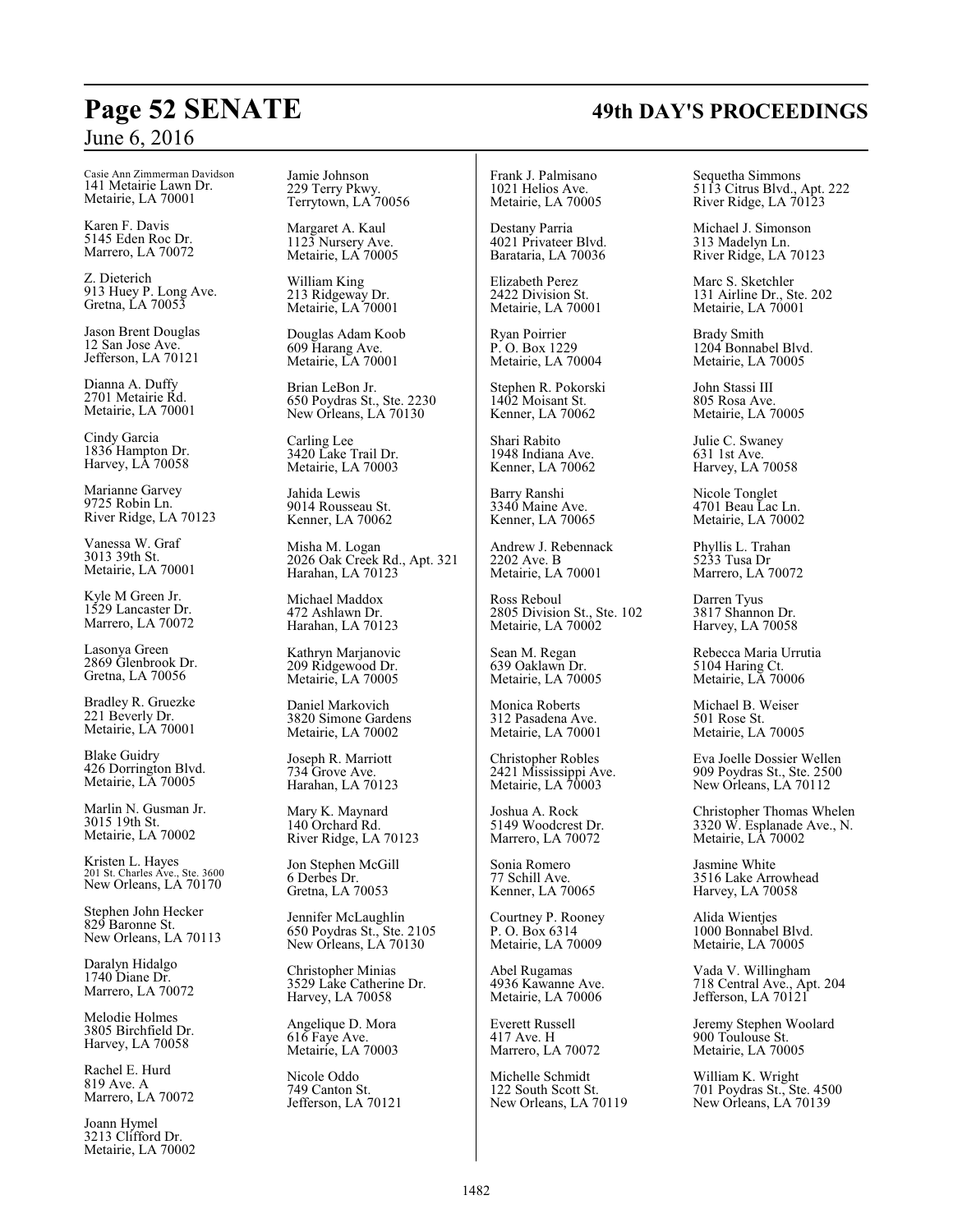# **49th DAY'S PROCEEDINGS Page 53 SENATE**

## **Jefferson Davis**

Amanda M. Durkes 24429 Placide Rd. Jennings, LA 70546

Peggy Guillory 305 Bourgeois St. Welsh, LA 70591

Lauren Heinen 23009 Raymond Hwy. Jennings, LA 70546

Orelia R. Lawdins P. O. Box 44 Jennings, LA 70546

**Lafayette** Lesley J. Beam 210 Renee Ave. Lafayette, LA 70503

Cinnamon Beaugh 1517 Jules Rd. New Iberia, LA 70563

Angela Benedict 100 North Lemans Lafayette, LA 70503

Helen Bertrand 1630 Rue Du Belier, Apt. 2302 Lafayette, LA 70506

Emily C. Borgen 300 Rue Beauregard, Bldg. C Lafayette, LA 70508

Charmaine Burg Borne 408 Digby Ave. Lafayette, LA 70508

Mark Bornstein 106 Leopold Square Lafayette, LA 70506

Kellie Boswell 115 Summer Morning Ct. Lafayette, LA 70508

Elizabeth Bradley 1821 Eraste Landry Rd. Lafayette, LA 70506

Robert Brandt 111 Mercury St. Lafayette, LA 70503

Trisha Brinkhaus 320 Harrell Dr. Lafayette, LA 70503

Paige Champagne 116 Fieldcrest Pkwy. Youngsville, LA 70592

Chantel Conrad 107 Kansas St. Lafayette, LA 70501

Cheramie Coussan 2321 Ridge Rd. Duson, LA 70529

Robert P. Coussan 109 Aberdeen Dr. Lafayette, LA 70508

Amanda Derise 114 Sunny Peak Youngsville, LA 70592

Cortney Dunn 3606 Kaliste Saloom Rd., Apt. 402 Lafayette, LA 70508

Denise Dupuis 655 Marie Antoinette St., Apt. 409 Lafayette, LA 70506

Amie Falcon 210 Troon Dr. Broussard, LA 70518

Julie I. Faulk 1042 Camellia Blvd., Apt. 5210 Lafayette, LA 70508

Belinda Alexander Fife 122 Delmar Lafayette, LA 70506

Olivia Fitzwater 1025 Langlinais Rd., #47 Youngsville, LA 70592

Michael J. Ganier 417 Row 1 Lafayette, LA 70508

Mary Heather Gillard 525 Tracy Cir. Lafayette, LA 70503

Brittany Greco 210 Brinewood Ct. Lafayette, LA 70508

Dylan Heard 218 Bruce St. Lafayette, LA 70503

Henrietta Hebert 112 McClendon St. Lafayette, LA 70508

Kristie Mcmath Hebert 101 Bear Creek Ct. Broussard, LA 70518

Heather N. Hennigan 114 Dove Cir. Lafayette, LA 70508

Laurie D. Hohensee 110 Morganwood Ln. Duson, LA 70529

Maleana Holden 128 State St. Lafayette, LA 70506

Charlotte L. Johnson 224 San Carlos Cir. Lafayette, LA 70506

Nicholas Jones 1002 W. Pinhook, Ste. 200 Lafayette, LA 70508

Jena M. Kyle 315 S. College Rd., Ste. 165 Lafayette, LA 70503

Joshua Landry 102 Nickland Dr. Scott, LA 70583

Brian J. Lindsey 1502 Alice Dr. Lafayette, LA 70503

Charrissa Menard 810 Langlinais Rd., Lot B Youngsville, LA 70592

Phyllis Miller 401 Rue Colombe Carencro, LA 70520

Hesham Mohd 608 Surrey St. Lafayette, LA 70501

Bhyllie J. Mouton 108 Epinal Dr. Lafayette, LA 70507

James P. Mouton 107 Plainview Dr. Lafayette, LA 70508

Quincy L. Mouton 1001 W. Pinhook, Ste. 200 Lafayette, LA 70503

Justin Mueller P. O. Box 5205 Lafayette, LA 70501

Haley Norris 704 White Oak Dr. Lafayette, LA 70506

Mary Kathryn Parker 606 Huval Dr. Broussard, LA 70518

Jordan T. Precht 810 S. Buchanan St. Lafayette, LA 70501

Scott M. Richard 401 Chateau Pl. Lafayette, LA 70503

Jillian M. Rivers 101 Doyle Dr. Lafayette, LA 70508

Stephanie Robin 104 Octavia Dr. Scott, LA 70583

Diana Savoy 203 Persimmon Pl. Lafayette, LA 70507

Nelson A. Thibodeaux 102 Parkgate Blvd. Lafayette, LA 70508

# June 6, 2016

Danielle Thompson 224 Barksdale Dr. Broussard, LA 70518

Franziska Wagner P. O. Box 40502 Lafayette, LA 70504

Lucille D. Wattigny 850 Kaliste Saloom Rd., Ste. 121 Lafayette, LA 70508

Monica West 106 Seagull Cir. Lafayette, LA 70508

Leon H. Whitten 111 Settlers Trace Blvd., Apt.1408 Lafayette, LA 70508

David Williams 409 Tuscany Valley Lafayette, LA 70506

George A. Wright 128 Theo St. Lafayette, LA 70508

**Lafourche** Kim Champagne 1512 Bayou Blue Rd. Houma, LA 70364

Lauren Hebert 274 Klienpeter Dr. Thibodaux, LA 70301

Molly Jeannine Henneke P. O. Box 460 Galliano, LA 70354

Heather Martin 169 Adams St. Raceland, LA 70394

Herbert P. Melancon P. O. Box 719 Cut Off, LA 70345

Thomas E. Swafford 1201 Arms St. Thibodaux, LA 70301

Claudia M. Thompson 100 Maxine Blvd. Gray, LA 70359

Hilary Vice 101 Glouchester Rd., Apt. 7 Lafayette, LA 70506

Leslie Zeringue 301 Thoroughbred Park Dr. Thibodaux, LA 70301

**LaSalle** Melissa D. Baum 2400 Hwy. 124, E. Kelly, LA 71441

Vicki Crawford Mitchell P. O. Box 1592 Jena, LA 71342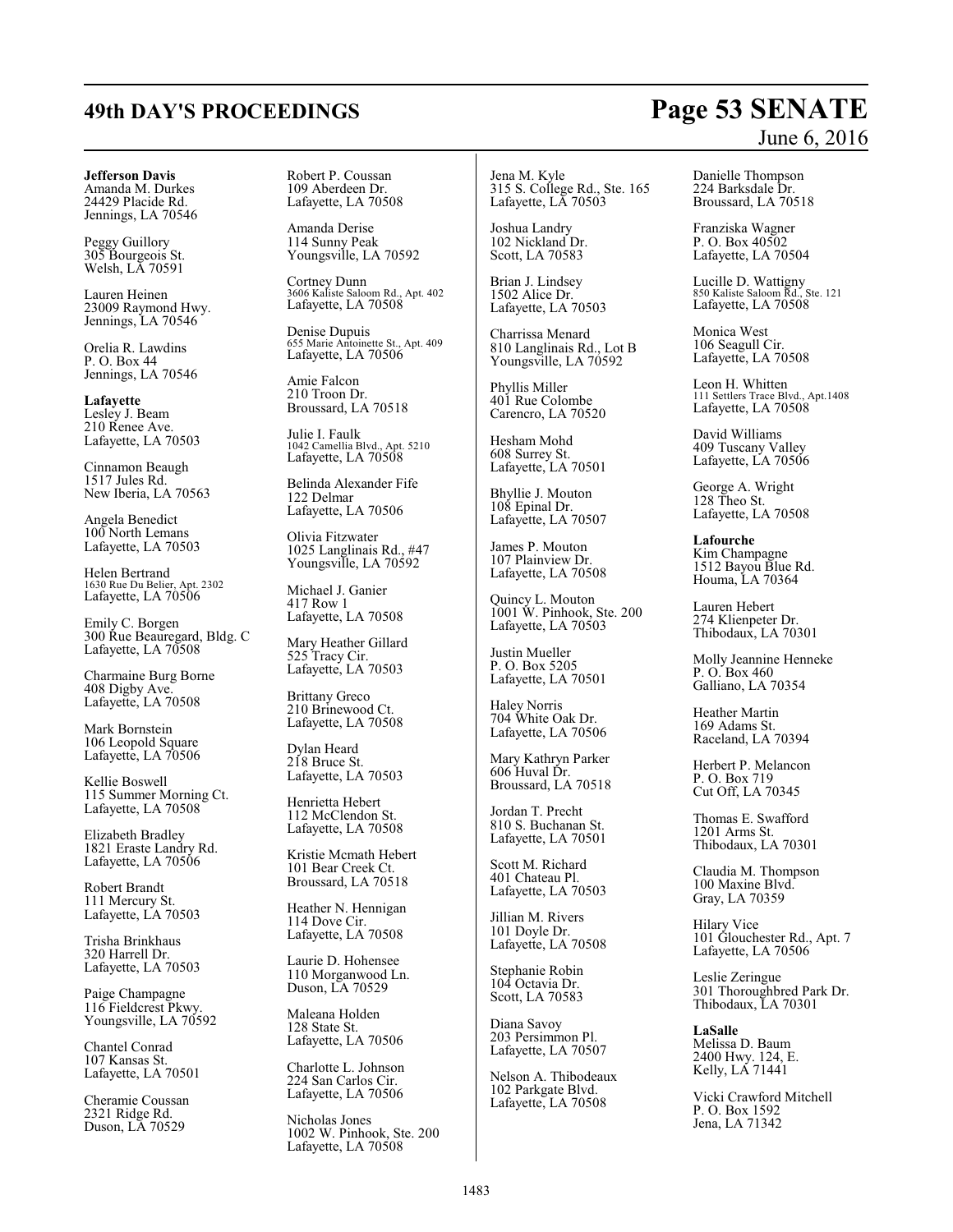#### **Lincoln**

John Quincy Adams 276 Clear Lake Rd. Ruston, LA 71270

Meaghan Anderson 100 Northpark Blvd. Covington, LA 70433

Kerry J. Cahill 322 N. Bernard St. Ruston, LA 71270

Phillip J. Ellis 113 Deerfield Rd. Ruston, LA 71270

Vicki R. Martin 609 Zephyr Ruston, LA 71270

**Livingston** John P. Byers III 33781 Clinton Allen Rd. Denham Springs, LA 70706

Tiera S. Coston 26153 Burlwood Ave. Denham Springs, LA 70726

Gordon S. Courtney P. O. Box 190 Holden, LA 70744

Jessica Dugas 8580 Wayne St. Denham Springs, LA 70726

Jami L. Graham 36443 Lucas Dr. Denham Springs, LA 70706

Charlene Graves 13505 Fondren Sibley Rd. Walker, LA 70785

Summar Kasem 29252 Red Willow Dr. Denham Springs, LA 70726

Dawn C. Pruitt 30633 John Dr. Denham Springs, LA 70726

Heather Rosenthal 10714 Creek Haven Ln. Denham Springs, LA 70726

Brooke L. Ruffin 8547 Harris Rd. Denham Springs, LA 70726

Lori T. Snead 1027 Bay Tree Denham Springs, LA 70726

Renee Stubbs 26323 Holly Ridge Dr. Denham Springs, LA 70726

Misty Tircuit 14420 Pinkney Ln. Walker, LA 70785

Jeffrey M. Wale 1885 N. 3rd Baton Rouge, LA 70802

Bobby L. Williams Jr. 11997 River Highlands Dr. St. Amant, LA 70774

**Morehouse** Pamela S. Garrett 7606 Bayou Dr. Sterlington, LA 71280

Ana Lynette Gregory 209 Highland Ave. Bastrop, LA 71220

**Natchitoches** Jerry Ray Arnold 4215 Whitefield Blvd. Alexandria, LA 71303

Lynda D. Vance 213 Renee St. Natchitoches, LA 71457

**Orleans** Maha T. Abualfaraj-Kirkham 229 Dauphine St., Apt. F New Orleans, LA 70112

Hannah Adams 2822 Bell St. New Orleans, LA 70119

Sarah Kelly Adams 427 Pacific Ave. New Orleans, LA 70114

John Adcock P. O. Box 750621 New Orleans, LA 70175

Alicia Aguillard 9720 Hammond St. New Orleans, LA 70127

Michael T. Amy 701 Poydras St., 40th Fl. New Orleans, LA 70139

Sean Anderson 4723 Carondelet, Apt. B New Orleans, LA 70115

Laura Avery 212 Loyola Ave., Apt. 1209 New Orleans, LA 70112

Elizabeth Bakale-Wise 1539 Leda Ct. New Orleans, LA 70119

Ashley Bane 650 Poydras St., Ste. 2750 New Orleans, LA 70130

Jay H. Banks 1827 Peniston St. New Orleans, LA 70115

Barbra Barnett 546 Carondelet St. New Orleans, LA 70130 Rashida Barringer 5490 Tullis Dr. New Orleans, LA 70131

David Belk 4218 Perrier St., Apt. 2 New Orleans, LA 70115

Alexander L. Benarroche 2408 Magazine St., Apt. B New Orleans, LA 70130

Tori M. Bennette 3925 Elysian Fields Ave. New Orleans, LA 70122

Benjamin Berman 2222 Esplanade Ave., Apt. E New Orleans, LA 70119

Brett E. Beter 1450 Annunciation St., Apt. 2113 New Orleans, LA 70130

Jean-Marc Bonin 4224 Canal St. New Orleans, LA 70119

Caroline Bordelon 7740 Belfast St. New Orleans, LA 70125

Lanson Bordelon 4532 Laurel St. New Orleans, LA 70115

Igor Borojevic 2218 S. Salcedo St. New Orleans, LA 70125

Adam A. Bosso 6320 Mckenna St. New Orleans, LA 70125

Cormac S. Boyle 636 Baronne St. New Orleans, LA 70113

Robyn Braggs 12511 N. Lake Carmel New Orleans, LA 70128

Melissa Elise Bucher 619 S. White St. New Orleans, LA 70119

Naila Campbell 1340 Poydras St., Ste. 1700 New Orleans, LA 70112

Sarah Campbell 2120 Bienville St. New Orleans, LA 70112

Margaret Campos 3719 Fairmont Dr. New Orleans, LA 70122

Chris Cannizzaro 6571 Canal Blvd. New Orleans, LA 70124 Christopher Carbine 338 Lafayette St. New Orleans, LA 70130

Jermaine Austin Carney 2518 Tulane Ave. New Orleans, LA 70119

Elizabeth Atwell Babin Carville 701 Poydras St., Ste. 3800 New Orleans, LA 70139

Lindsey H. Chopin 650 Poydras St., Ste. 1800 New Orleans, LA 70130

Tiffany R. Christian 1107 S. Peters St., Apt. 126 New Orleans, LA 70130

Max Ciolino 3172 State St. Dr. New Orleans, LA 70125

Bryan Coignet 27 Yosemite Dr. New Orleans, LA 70131

Amelia Colomb 16 Rosedown Ct. New Orleans, LA 70131

R. Keith Colvin 1316 Valence St. New Orleans, LA 70115

Karen A. Comeaux 7330 Arbor Dr. New Orleans, LA 70126

Wayne Connor 2831 Octavia St. New Orleans, LA 70115

Marshall Cox 601 Poydras St., 12th Fl. New Orleans, LA 70130

Harold Cradic 850 City Park Ave. New Orleans, LA 70119

Abigail Crick 636 Baronne St. New Orleans, LA 70113

Audra Curry 877 Hidalgo St. New Orleans, LA 70124

Brendan A. Curtin 909 Poydras St., Ste. 2500 New Orleans, LA 70112

James R. Daniel 1629 Washington Ave., Apt. 10 New Orleans, LA 70130

Elizabeth Davis 5208 Magazine St., #144 New Orleans, LA 70115

Ashley Demouy 2601 Tulane Ave., Ste. 700 New Orleans, LA 70119

# **Page 54 SENATE 49th DAY'S PROCEEDINGS**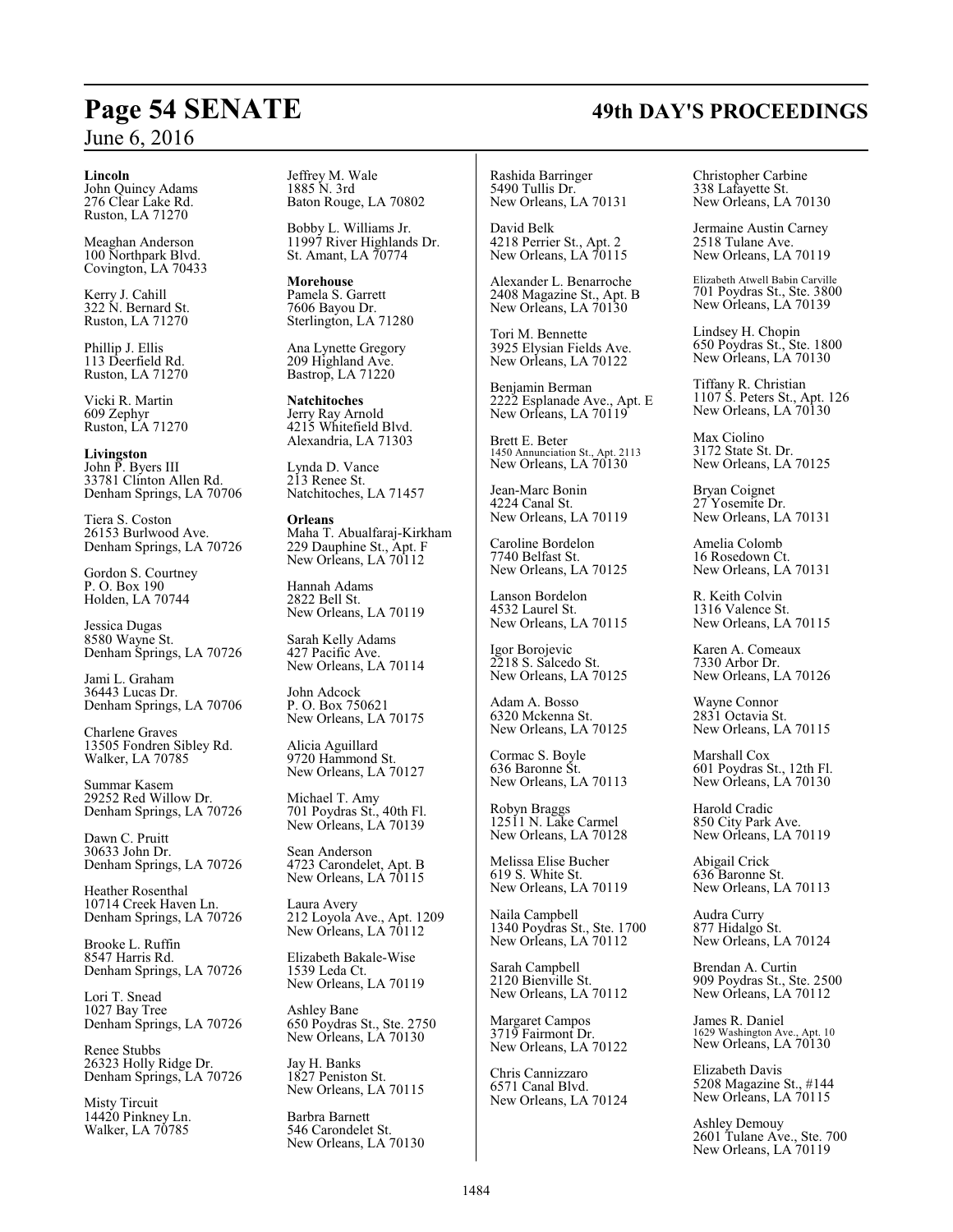Lindsey Devereux 1815 Robert St. New Orleans, LA 70115

Sarah Y. Dicharry 254 Audubon St., Upper New Orleans, LA 70118

Oliver M. Doxtater 201 Magazine St., #406 New Orleans, LA 70130

Taylor Bronson Doyle 305 Decatur St., Apt. 402 New Orleans, LA 70130

Emmitt L. Dubose III 400 Poydras St., Ste. 1200 New Orleans, LA 70130

Tabitha Edmonson 3900 N. Causeway Blvd., Ste. 1450 New Orleans, LA 70002

Sarah Edwards 705 Race St., Apt. 8329 New Orleans, LA 70130

Morgan M. Embleton 1527 Congress St. New Orleans, LA 70117

Paula Estrada De Martin 201 St. Charles Ave., Ste. 3600 New Orleans, LA 70170

Daniel H. Evans 2901 Leon C. Simon Blvd. New Orleans, LA 70126

Kathryn Evans 3700 Orleans Ave., Apt. 4208 New Orleans, LA 70119

Alexandra Faia 6565 Vicksburg St. New Orleans, LA 70124

Jay Farmer 601 Poydras St., Ste. 2775 New Orleans, LA 70130

Larry Feldman Jr. 601 Poydras St., 12th Fl. New Orleans, LA 70130

Rachael Ferrante 4520 S. Tonti St. New Orleans, LA 70125

Zachary P. Fickes 1020 Short, Apt. D New Orleans, LA 70118

Caitlin J. Flanagan 201 St. Charles Ave., Ste. 2405 New Orleans, LA 70170

Jonathan Richard Fleming 6416 Colbert St. New Orleans, LA 70124

Samuel John Ford 650 Poydras St., Ste. 1550 New Orleans, LA 70130

Mamie Franklin 2349 Laurel St. New Orleans, LA 70130

Camille E. Gauthier 201 St. Charles Ave., Ste. 2405 New Orleans, LA 70170

Charles Gower 7929 Birch St. New Orleans, LA 70118

Rodger Green Jr. 4436 Canal St. New Orleans, LA 70119

Hannah Groedel 2229 Brainard St., Apt. A New Orleans, LA 70113

Katelyn P. Gunn 650 Poydras St., Ste. 1800 New Orleans, LA 70130

Leah Hakim 8144 Jeannette St., Apt. A New Orleans, LA 70118

Brian Hammell 511 Marigny St., Apt. 308 New Orleans, LA 70117

Eli J. Hare 5238 Camp St. New Orleans, LA 70115

Anton L. Hasenkampf 4908 1/2 Perrier St. New Orleans, LA 70115

Phoebe Hathorn 909 Poydras St., 20th Fl. New Orleans, LA 70112

Rebecca Heilman 3330 General Pershing St. New Orleans, LA 70125

Mary Hicks 428 S. Olympia St. New Orleans, LA 70119

D. Russell Holwadel 400 Poydras St., Ste. 2450 New Orleans, LA 70130

Elizabeth S. Horn 909 Poydras St., Ste. 2500 New Orleans, LA 70112

Carlos Hornbrook 700 S. Peters St., #315 New Orleans, LA 70130

Tori Howze 4541 General Early Dr. New Orleans, LA 70126

Jamie E. Hurley 365 Canal St., Ste. 2000 New Orleans, LA 70130 Julia K. Jack 10110 Flossmoor Dr. New Orleans, LA 70127

Justin Jack 3617 Inwood Ave. New Orleans, LA 70131

Allison J. Johnson 5342 Coliseum St. New Orleans, LA 70115

James H. Johnson 310 Broadway St. New Orleans, LA 70118

Victoria Jowers 2811 Orleans Ave. New Orleans, LA 70119

Andrew B. Joyner 8217 Birch St., Apt. A New Orleans, LA 70118

Benjamin P. Kahn 909 Poydras St., Ste. 2500 New Orleans, LA 70112

R. Chauvin Kean 909 Poydras St., Ste. 3600 New Orleans, LA 70112

Janet Kearney 1444 Josephine St., Apt. 7 New Orleans, LA 70130

Brandon W. Keay 909 Poydras St., Ste. 2800 New Orleans, LA 70112

Matthew C. Kirkham 229 Dauphine St., Apt. F New Orleans, LA 70112

Adam Klock 4242 Vincennes Pl. New Orleans, LA 70125

Bradley Knapp 601 Poydras St., Ste. 2660 New Orleans, LA 70130

Jennifer Kretschmann 331 N. Olympia St. New Orleans, LA 70119

Elizabeth C. Kretzsinger 909 Poydras St., 20th Fl. New Orleans, LA 70112

Gordon J. Kuehl 400 Poydras St., Ste. 1125 New Orleans, LA 70130

Alexis Kyman 1126 Bordeaux New Orleans, LA 70115

Nicholas T. Lacour Jr. 432 Harrison Ave. New Orleans, LA 70124

# June 6, 2016

Mary A. Laforet 3229 Ponce De Leon St. New Orleans, LA 70119

Jennifer Gordon Lampton 5339 Pasteur Blvd. New Orleans, LA 70122

Daphne M. Lancaster 6414 Memphis St. New Orleans, LA 70124

Michael Landis 1100 Poydras St., Ste. 3300 New Orleans, LA 70163

Matthew Scott Landry 935 Gravier St., Ste. 2150 New Orleans, LA 70112

James E. Lapeyre 2552 Eton New Orleans, LA 70131

Andrew Robert Lauber 319 Octavia St. New Orleans, LA 70115

D. LeBoeuf 2200 Fern St. New Orleans, LA 70118

Kayla S. Lemaire 922 Harding Dr., Apt. (Rear) New Orleans, LA 70119

Mia J. Lewis 2524 St. Philip St. New Orleans, LA 70119

Stacie B. Lieberman 1340 Poydras St., Ste. 1700 New Orleans, LA 70112

Alison Paige Lungstrum 701 Poydras St., Ste. 3500 New Orleans, LA 70130

Marion Mackenzie 4128 Constance St. New Orleans, LA 70115

Chathan S. Mangat 701 Magazine St. New Orleans, LA 70130

J. Brint Marks 3972 Annunciation St. New Orleans, LA 70115

Samantha Marrone 601 Poydras St., Ste. 2200 New Orleans, LA 70130

Randy Marse Jr. 701 Poydras St., Ste. 5000 New Orleans, LA 70139

James Martin 2727 Prytania St., Ste. 14 New Orleans, LA 70130

# **49th DAY'S PROCEEDINGS Page 55 SENATE**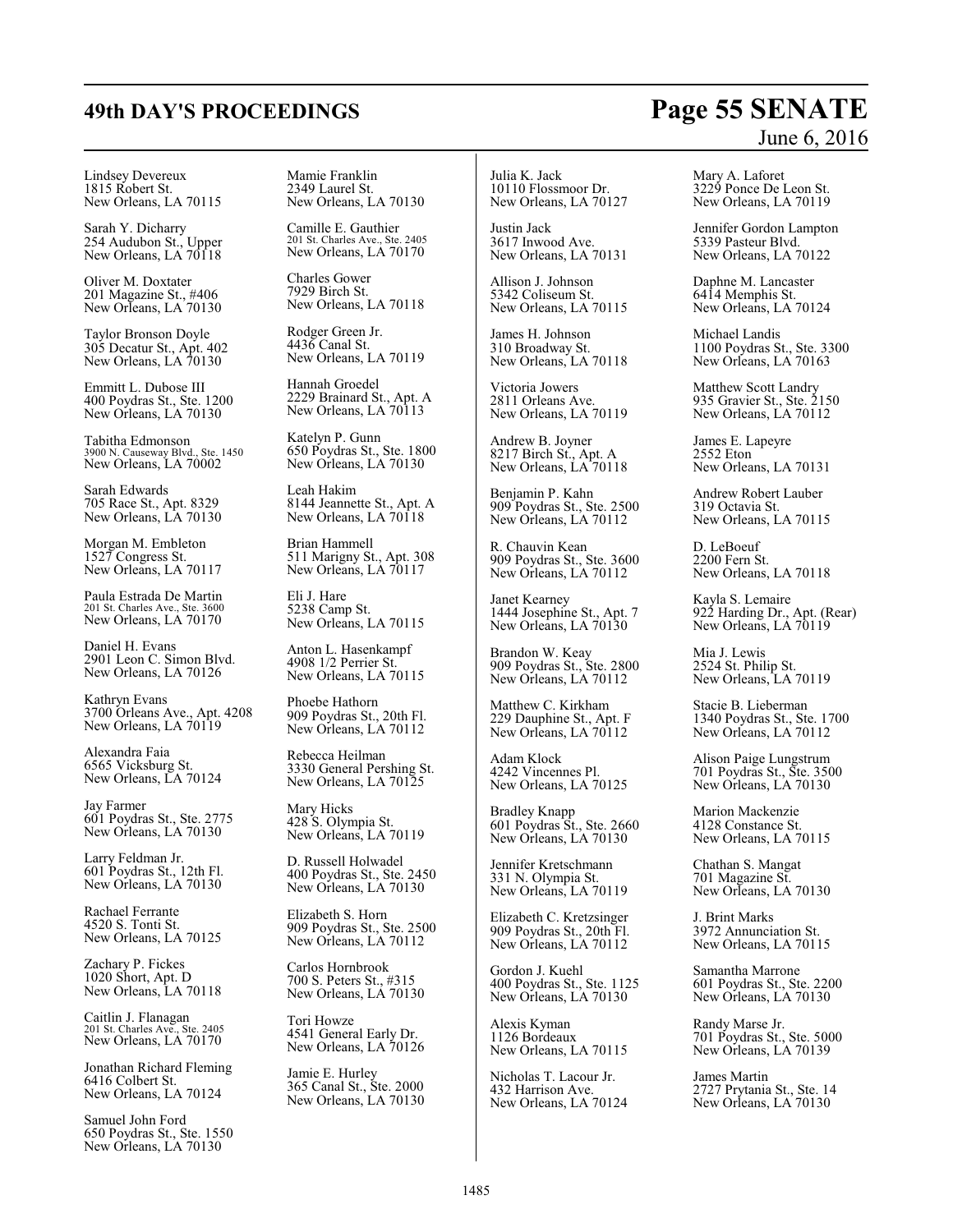Jennifer Martin 2615 Valence St. New Orleans, LA 70115

Renee W. Masinter 639 Loyola Ave., L-Ent-22B New Orleans, LA 70113

Laclaire Matthews 1730 Seventh St. New Orleans, LA 70115

Adrienne May 650 Poydras St., Ste. 2600 New Orleans, LA 70130

Annie G. McBride 546 Carondelet St. New Orleans, LA 70130

Claire McDaniel Ojeh 8221 Pritchard Pl. New Orleans, LA 70118

Kimberly T. McDaniel 4300 S. Carrollton Ave. New Orleans, LA 70119

Alicia McDowell 2327 N. Derbigny St. New Orleans, LA 70117

Katharine K. McGuire 365 Canal St., Ste. 1170 New Orleans, LA 70130

Renee McKay 3443 Esplanade Ave., Apt. 220 New Orleans, LA 70119

Grace Jendrasiak McLean 1340 Poydras St., Ste. 1700 New Orleans, LA 70112

Brian C. Mears 1935 Valance St. New Orleans, LA 70115

Collin Melancon 701 Poydras St., Ste. 5000 New Orleans, LA 70139

William L. Mizell 321 St. Charles Ave., 10th Fl. New Orleans, LA 70130

James L. Moffett III 701 Poydras St., Ste. 4400 New Orleans, LA 70139

Rebecca Molyneux 1750 St Charles Ave., Unit 633 New Orleans, LA 70130

Michael T. Moore Jr. 5371 Paris Ave. New Orleans, LA 70122

Kayshyna Morris 1729 Piety St. New Orleans, LA 70117

Sean Morrison 5621 Tchoupitoulas St. New Orleans, LA 70115 Caroline Murley 909 Gravier St., Apt. 2806 New Orleans, LA 70112

Andrew Murphy 5934 Patton St. New Orleans, LA 70115

Moustafa Nachabe 9 Fairway Oaks Dr. New Orleans, LA 70131

Catherine Sens Napolitano 4533 S. Derbigny St. New Orleans, LA 70125

Miguel Nunez P. O. Box 770017 New Orleans, LA 70177

Ryan O'Connor #3 Sanctuary Blvd., Ste. 301 Mandeville, LA 70471

Ronald M. Ohlsen 8227 Maple St. New Orleans, LA 70118

Josephine Okoronkwo 7600 Edward St. New Orleans, LA 70126

David A. Onstott 1616 Lakeshore Dr. New Orleans, LA 70122

Kyle Oxford 716 Arabella St. New Orleans, LA 70115

Danielle L. Pellegrin 1722 Jackson Ave., Ste. A New Orleans, LA 70113

Ezra Pettis Jr. 626 Broad St. Lake Charles, LA 70601

Kirk Pfefferle 932 N. Dupre St. New Orleans, LA 70119

Kevin Phillips 1101 Westbank Expressway Gretna, LA 70053

Theresa Phillips 220 S. Jefferson Davis Pkwy. New Orleans, LA 70119

Christopher Ponoroff 2368 Magazine St. New Orleans, LA 70130

Heather Pratt 4021 Elba St. New Orleans, LA 70125

Paul Pritchett 3707 Delachaise St. New Orleans, LA 70125

Talbot Quinn 611 Julia St., Apt. B New Orleans, LA 70130

Natashcha Ray 6228 Oxford Pl. New Orleans, LA 70131

Patrick B. Reagin 4600 S. Prieur St. New Orleans, LA 70125

Robert E. Reimsnyder III 815 Bellecastle St. New Orleans, LA 70115

Windsor Richmond 1205 St. Charles Ave., Apt. 306 New Orleans, LA 70130

M. Robert C. Riess Jr. 701 Poydras St., Ste. 3800 New Orleans, LA 70139

Jennifer Rigterink 1100 Poydras St., 36th Fl. New Orleans, LA 70163

Michael J. Rocks 403 Bouny St. New Orleans, LA 70114

Matthew Rogenes 365 Canal St., Ste. 2850 New Orleans, LA 70130

Patrice Rose 404 Oak Point Dr. LaPlace, LA 70068

Erin Rosenberg 927 Poeyfarre St., #213 New Orleans, LA 70130

Marianna Rubino 1350 Port Of New Orleans Pl. New Orleans, LA 70130

Nicholas Russell 7919 Spruce St. New Orleans, LA 70118

Nicole Russell 1124 Dante St. New Orleans, LA 70118

Erin Bruce Saucier 3114 Canal St. New Orleans, LA 70119

Cara Mabe Schiffman 410 26th St. New Orleans, LA 70124

Eric Schroeder 306 S. Cortez St. New Orleans, LA 70119

Bradley J. Schwab 701 Poydras St., Ste. 4800 New Orleans, LA 70139

Elisabeth Ford Sgro 1005 Josephine St., Apt. A New Orleans, LA 70130

Stella C.C. Shackelford 650 Poydras St., Ste. 2319 New Orleans, LA 70130

Beth Sheets 1926-B Jena St. New Orleans, LA 70115

Patrick K. Shockey 3421 N. Causeway Blvd., Ste. 900 Metairie, LA 70002

Michael Short 537 Decatur New Orleans, LA 70130

Matthew E. Simmons 408 N. Columbia St. Covington, LA 70433

Ian Smith 2600 N. Rampart St. New Orleans, LA 70117

Matthew S. Smith 2410 State St. New Orleans, LA 70118

Terrica M. Smith 14601 Emory Rd. New Orleans, LA 70128

Todd Smith 7001 Walmsley Ave. New Orleans, LA 70125

Lindsey M. Soboul 4636 Sanford St., Ste. 100 Metairie, LA 70006

Matthew Soja 6417 Paris Ave. New Orleans, LA 70122

John B. Stanton 1100 Poydras St., Ste. 2700 New Orleans, LA 70163

Gregory Scott Stein 1440 Canal St., #8432 New Orleans, LA 70112

Elizabeth A. Steinbeiser 5515 Tchoupitoulas St. New Orleans, LA 70115

Jesse C. Stewart 824 Ida St. New Orleans, LA 70119

Chais Sweat 400 Turquoise St. New Orleans, LA 70124

Martha A. Thibaut 201 St. Charles Ave., Ste. 4600 New Orleans, LA 70170

Gregory M. Thompson 1722 Short St. New Orleans, LA 70118

# **Page 56 SENATE 49th DAY'S PROCEEDINGS**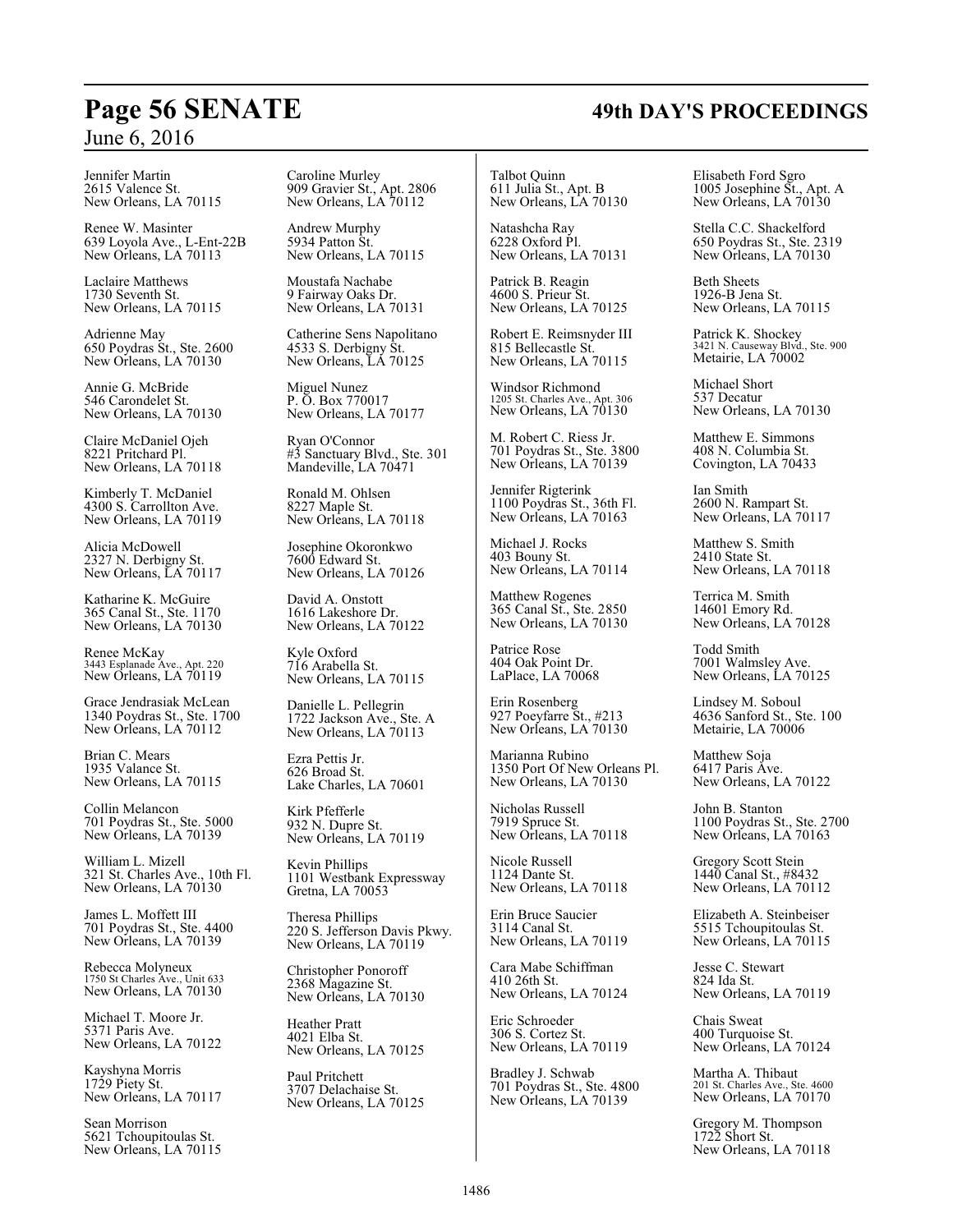# **49th DAY'S PROCEEDINGS Page 57 SENATE**

Caroline Wallace Tillman St. John Ct., #E New Orleans, LA 70119

Tony V. Tran 920 Poeyfarre St., Unit 428 New Orleans, LA 70130

Mark T. Tufts 6895 Wuerpel St. New Orleans, LA 70124

Rebekka C. Veith 1227 N. Rendon St. New Orleans, LA 70130

Coby Venable 613 Napoleon Ave. New Orleans, LA 70115

Adam Vickers 3633 Desaix Blvd. New Orleans, LA 70119

Emma Madison Walker 818 State St. New Orleans, LA 70118

Jonathan Wasielewski 1750 St. Charles Ave., Ste. Cu 1 New Orleans, LA 70130

Jacob Weixler 1420 Cambronne St. New Orleans, LA 70118

Molly L. Wells 921 Pleasant St. New Orleans, LA 70115

Plezetta M. West 5000 Woodland Dr., Apt. 247 New Orleans, LA 70131

Katherine Wiarda 3445 N. Causeway Blvd., Ste. 510 Metairie, LA 70002

Christopher L. Williams 701 Poydras St., Ste. 4700 New Orleans, LA 70139

Crystal C. Williams 2620 St. Ann St. New Orleans, LA 70119

Graham Williams 701 Poydras St., Ste. 4500 New Orleans, LA 70139

Grant Wood 223 State St., Apt. E New Orleans, LA 70118

Mallory Wynne 909 Poydras St., Ste. 1860 New Orleans, LA 70112

Aaron Zagory 2601 Tulane Ave., Ste. 700 New Orleans, LA 70125

Micah C. Zeno 1520 De Battista Pl. New Orleans, LA 70131 **Ouachita** Monique Rene Amundson P. O. Box 4735 Shreveport, LA 71134

Simran Dhaliwal Emaus 3319 Deborah Dr. Monroe, LA 71201

Shirley A. Guillory 3016 Cameron St. Monroe, LA 71201

Everett Eugene Hill 640 Avant Rd. West Monroe, LA 71291

Kim C. Hodge 859 Ole Hwy. 15 West Monroe, LA 71291

Jennifer Joyner 451 Slocum Rd. Calhoun, LA 71225

Carla A. Lenard 3750 Old Sterlington Rd. Monroe, LA 71203

Nelda D. McFarlin 107 Drake Rd. West Monroe, LA 71291

April D. Philley 438 Eileen Rd. Monroe, LA 71203

Nicholas Richardson 107 Sand St. West Monroe, LA 71291

Charles Ross 404 Foxwood Dr. West Monroe, LA 71291

Sean A. Southern 403 Fortune Dr. Monroe, LA 71203

James M. Spillers 2310 Valencia Blvd. Monroe, LA 71201

Melissa Tillman 3308 Stowers Dr. Monroe, LA 71201

Justin Miller White 117 White Rd. West Monroe, LA 71291

**Plaquemines** Amanda J. Ballay 1010 Common St., Ste. 2050 New Orleans, LA 70112

Alex Barthelemy 105 Mimosa Ln. Port Sulphur, LA 70083

Rubiante Brown 8288 Tom Dr., Ste. F Baton Rouge, LA 70815 Robin Roper 508 Omega St., Apt. 18B Belle Chasse, LA 70037

**Pointe Coupee** Scott Smith Jr. 405 Pennsylvania Ave. New Roads, LA 70760

Rickey O. Thomas 9125 Mandela Dr. New Roads, LA 70760

**Rapides** Wade Bourgeois 5712 Carl St. Alexandria, LA 71301

Julie Amanda Clark 1412 Centre Ct. Ste. 406 Alexandria, LA 71301

Peggy D. Elliott 3234 Bert Kouns Indust. Loop Shreveport, LA 71118

Rodney Hatch 790 Philadelphia Rd. Deville, LA 71328

Lisa B. Hollen 972 Palmer Chapel Rd. Pineville, LA 71360

M. Allison Johnson 6509 Coliseum Blvd., Unit 2 Alexandria, LA 71303

Courtney N. Ray 5445 Provine Pl., Apt. 1515 Alexandria, LA 71303

Colin Ryan 4125 Queen Elizabeth Ct., Apt. 246 Alexandria, LA 71303

Robin L. Shook 1524 Plantation Dr. Alexandria, LA 71301

Bonita M. Smith 205 Leche St. Pineville, LA 71360

**Richland** Cara D. Barthel 6 Hwy. 135 Rayville, LA 71269

Carol Carter Free 820 Horace St. Mangham, LA 71259

Joshua Strickland P. O. Drawer 149 Rayville, LA 71269

Celina C. Tarver 16 Cox Rd. Rayville, LA 71269

# June 6, 2016

**Sabine**

Lea Ann Hawkins-Fisher 168 Clifton Rd. Lena, LA 71447

Kristi Sepulvado 170 Sepulvado Ln. Marthaville, LA 71450

**St. Bernard** Jessica Battistella 8301 W. Judge Perez Dr., Ste. 303 Chalmette, LA 70043

Melanie M. Licciardi 4408 Genie St. Meraux, LA 70075

**St. Charles** Shaun Becker 118 Lincoln St. Hahnville, LA 70057

Ashley Ann Bogac 104 Terrace St. Destrehan, LA 70047

Brandon Brisco 123 Janet Dr. St. Rose, LA 70087

Darrell P. Chiasson 145 Dixie Dr. Des Allemands, LA 70030

Rhiannon Gautreaux 206 Lac Verret Dr. Luling, LA 70070

Kristyn L. Lee 115 Asphodel Dr. Luling, LA 70070

Ryan O'Neil Luminais 909 Poydras St., Ste. 2800 New Orleans, LA 70112

Rachelle M. Tregle 170 Up The Bayou Rd. Des Allemands, LA 70030

**St. Helena** Jessica C. Ledet P. O. Box 27 Greensburg, LA 70441

Amber Burch Travis P. O. Box 446 Greensburg, LA 70441

**St. James** Leigh Louque 2173 Bellvue St. Paulina, LA 70763

**St. John the Baptist** Andrea R. Beverly P. O. Box 1313 LaPlace, LA 70069

Lydia Bush 125 Portrush Dr. LaPlace, LA 70068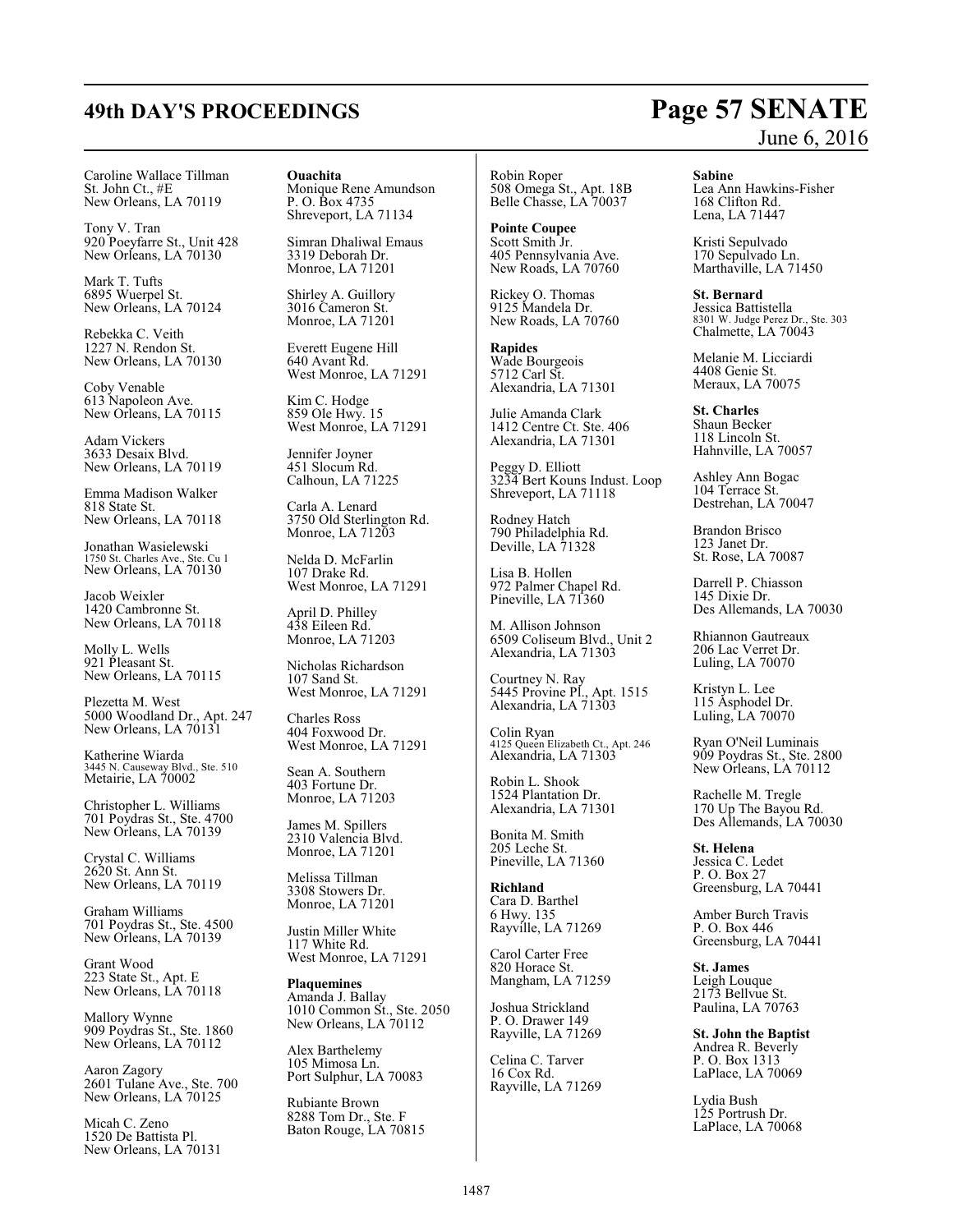Dean DeFrancesch 150 Holly Dr. LaPlace, LA 70068

Nicole A. Dufrene P. O. Box 2609 Reserve, LA 70084

Christophe L. Faucheux 45 Country Club Dr. LaPlace, LA 70068

Iman S. Montgomery 2900 Cambridge Dr. LaPlace, LA 70068

Anya Perrilloux Jones 1801 Van Arpel Dr. LaPlace., LA 70068

Jacob Powell P. O. Box 518 Edgard, LA 70049

Jarrette Tuircuit 156 East 19th St. Reserve, LA 70084

Sheila Wilson 1120 E. Greenbriar St. Gonzales, LA 70737

**St. Landry** Taylor J. Bassett P. O. Drawer 1787 Opelousas, LA 70571

Lauren E. Brasseux P. O. Box 1865 Opelousas, LA 70571

Tracy K. Chaddick P. O. Drawer 730 Crowley, LA 70527

Kenneth H. Guidry P. O. Box 587 Krotz Springs, LA 70750

Mallory Ham 999 Goudeau Rd. Melville, LA 71353

Christopher B. Lear 737 W. Landry St. Opelousas, LA 70570

Charlene Lyles 186 Kyle St. Opelousas, LA 70570

William Morrow 39 Hidden Hills Lake Arnaudville, LA 70512

Cranay D. Murphy 133 John Paul Dr. Opelousas, LA 70570

**St. Martin** Janet Aubry 102 Helen Cir. St. Martinville, LA 70582

Virginia Baudoin 1029 Jeanne St. Breaux Bridge, LA 70517

Monique B. Charles 246 Brick St. Breaux Bridge, LA 70517

Kirk A Taylor 1033 Patin St. Breaux Bridge, LA 70517

**St. Mary** Felicia Hebert 3117 Hwy. 182, W. Patterson, LA 70392

Misty B. LeBlanc 3123 Roselawn Dr. Morgan City, LA 70380

**St. Tammany** Bryce M. Addison 3119 Grove Ct. Mandeville, LA 70448

Cailin K. Allain 546 Northshore Ln. Slidell, LA 70461

Brittany Ardeneaux P. O. Box 3012 Covington, LA 70434

Kyle W. Berthelot 69380 Fair Oaks Ln. Covington, LA 70433

Theresa Matta Bordelon 120 Bienville Dr. Slidell, LA 70458

Madelyn O. Breerwood 820 O'Keefe Ave. New Orleans, LA 70113

Pamela Brinson 24 Pebblebrook Ln. Slidell, LA 70458

Nicole Coleman 326 Martin Luther King Dr. Covington, LA 70433

Sam J. Collett III 1441 Natchez Loop Covington, LA 70433

Anthony V. Costa 307 Northpark Blvd. Covington, LA 70433

Charlotte Discon 9 Cardinal Rd. Covington, LA 70433

Kathleen F. Ducote 49 N. Treasure Isle Slidell, LA 70461

Kristel M. Ducote 209 Hazelwood St. Slidell, LA 70460

Jennifer B. Garner 4 Sanctuary Blvd., Ste. 100 Mandeville, LA 70471

Whitney H. Germany 701 N. Columbia St., Rm. 3210 Covington, LA 70433

Megan Gladner 70046 5th St. Covington, LA 70433

Brian D. Grubb 365 Canal St., Ste. 800 New Orleans, LA 70130

Shaunna Harris 67180 Danny Polk Rd. Pearl River, LA 70452

Bradley R. Hassert 104 Rue De La Paix Slidell, LA 70461

Steven D. Jackson 229 Heather Dr. Mandeville, LA 70471

Anne Jacobson 117 Acadian Ln. Mandeville, LA 70471

Debra A Jarrell 9101 W. St. Bernard Hwy. Chalmette, LA 70043

Kelsey Jarrett 704 Carondelet St. New Orleans, LA 70130

Christina Johnson 707 Silverthorne Ln. Covington, LA 70433

Andrea R. Jones 70404 L St. Covington, LA 70433

John N. Kennedy P. O. Box 80418 Baton Rouge, LA 70898

Aimee Kuykendall 140 Honeywood Dr. Slidell, LA 70461

Taylor Lambert 547 Heavens Dr. Mandeville, LA 70471

Dominick J. Latino III 523 Beau Chene Dr. Mandeville, LA 70471

Ingrid Laurendine 104 Big Pine Dr. Covington, LA 70433

Blake J. Lusk 900 W. Causeway Approach, Ste. A Mandeville, LA 70471

Candace McLeod 500 Tanglewood Dr. Slidell, LA 70458

Marlene G. Messa 11100 Oil Well Rd. Folsom, LA 70437

Jared Miguez 511 Lakewood Northshore Dr. Covington, LA 70433

John Mineo IV 20527 George Wheat Rd. Covington, LA 70433

Joaquin S. Molinet 1641 Tiffany Ln. Mandeville, LA 70448

Patrick Murray 315 Lee Ln., Ste. 203 Covington, LA 70433

Bobbie Myer 1164 Avenue St. Germain Covington, LA 70433

Keith Naccari 76503 Jay Normand Dr. Covington, LA 70435

Justin A. Nevarez 118 Mayers Trace Slidell, LA 70460

Robert D. Norton Jr. 208 Tiffany St. Slidell, LA 70461

Marie O'Connell 113 South Dr. Covington, LA 70433

Lindsey S. Olsen 3206 Range Ct. Mandeville, LA 70448

Caitlin Periou 198 Belle Terre Blvd. Covington, LA 70433

Tiffany L. Peyroux 124 Gretel Cove Slidell, LA 70458

Caroline Walther Raymond 881 Magnolia Ridge Dr. Mandeville, LA 70448

Lindsey T. Richard 1291 Springwater Dr. Mandeville, LA 70471

Terri E. Robinson 307 E. 4th Ave. Covington, LA 70433

Carlie M. B. Spear 731 Chevreuil St. Mandeville, LA 70448

Margaret Summersgill 75610 Trinchard Rd. Covington, LA 70435

# **Page 58 SENATE 49th DAY'S PROCEEDINGS**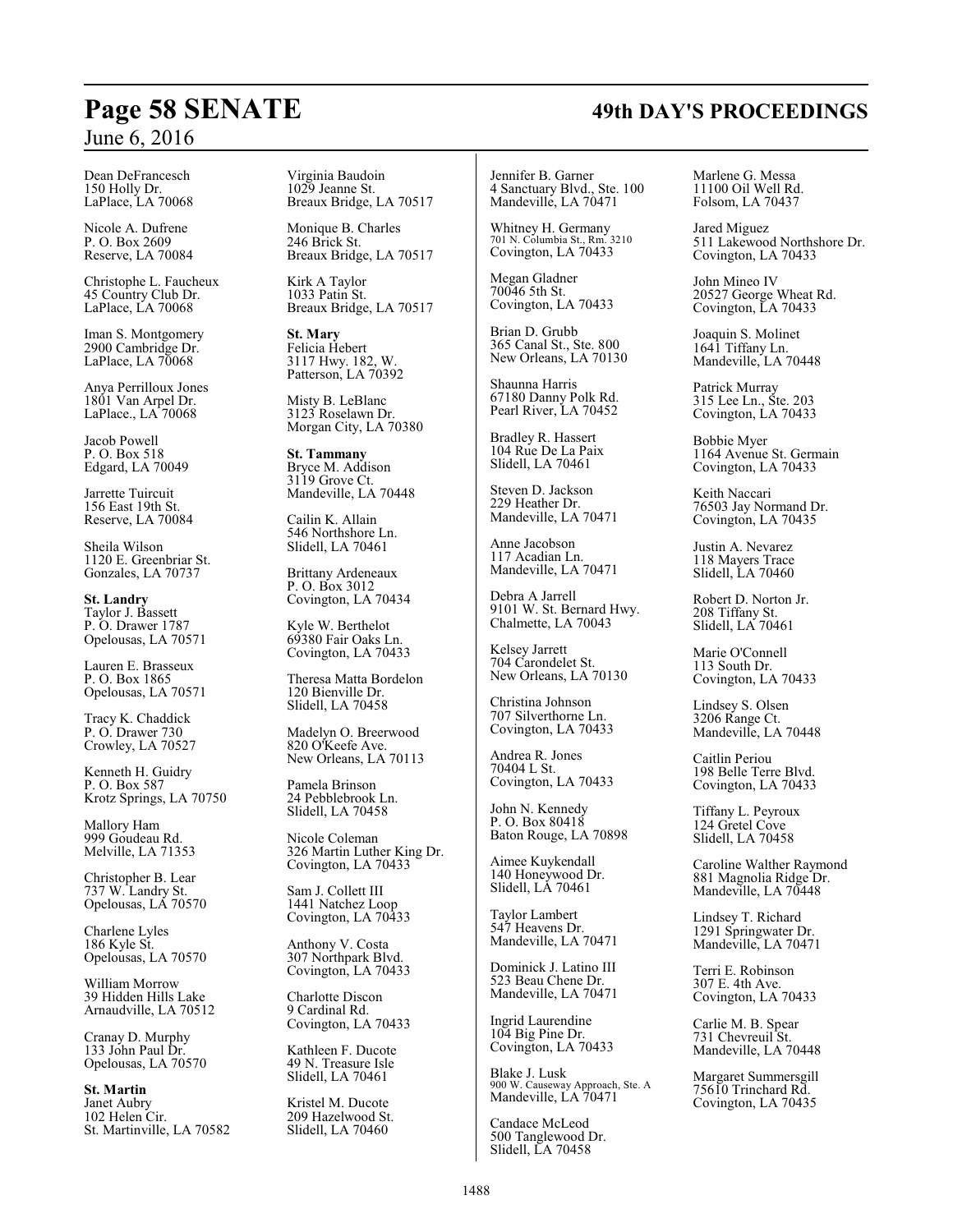# **49th DAY'S PROCEEDINGS Page 59 SENATE**

# Justin A. Swaim 546 Carondelet St. New Orleans, LA 70130

Sandra Tackett 7118 Creekwood Dr. Mandeville, LA 70471

Katie A. Vantassell 70022 6th St. Covington, LA 70433

Diana Elizabeth Velez 1316 Ridge Way Dr. Mandeville, LA 70471

Brian Verberne 72419 Wise Rd. Covington, LA 70433

Mary J. Whitty 58101 Jefferson Ave. Slidell, LA 70460

**Tangipahoa** Dominick Abrams 54302 Abrams Rd. Independence, LA 70443

Brittany Alford 28506 Cameo Ct. Ponchatoula, LA 70454

Katie Alombro 42309 Penrose St. Ponchatoula, LA 70454

Lauri Bankston 641 Royal Way Ponchatoula, LA 70454

Lindon Bennett 11320 Copper Hill Dr. Hammond, LA 70403

Thomas Bookhardt II 39702 Bedico Trace Blvd. Ponchatoula, LA 70454

Dericka Buckles 105 Patriot Cir. Independence, LA 70443

Christina Causey 109 W. Minnesota Park, Ste. 1 Hammond, LA 70403

Katherine C. Core 21205 Marl Dr. Hammond, LA 70403

Patrick Coudrain 525 Oak Hollow Dr. Hammond, LA 70401

Alicia Davis 14085 Kohnke Hill Rd. Hammond, LA 70401

Logan Davis 40068 Davis Dr. Ponchatoula, LA 70454

April Ford Jackson 20061 Dunson Park Ave., Lot 25 Ponchatoula, LA 70454

Jane Hogan 309 E. Church St. Hammond, LA 70401 Jesse LaGarde P. O. Box 326 Amite, LA 70422

Bonnie Laurent 16309 E. Brewster Rd., Apt. D127 Covington, LA 70433

Clayton Steven Revere 11404 Jerusalem Church Rd. Hammond, LA 70403

David Stephen Scherer Jr. 419 Pinecrest Dr. Hammond, LA 70401

Latoia Williams-Dyson 49310 Benton Trace, Apt. A Tickfaw, LA 70466

**Tensas** John Crigler Jr. P. O. Box 6225 St Joseph, LA 71366

**Terrebonne** Nikki Arcement 610 Wortham Way Houma, LA 70360

Erich Vhan Ellender Jr. 205 Seminole Dr. Houma, LA 70360

Shannon LeBoeuf 169 Port Royal Way Houma, LA 70360

Mark A. Mouton P. O. Box 1570 Gray, LA 70359

Tonya Pierron 111 Melody Dr. Houma, LA 70363

Claire R. Pitre 111 McAllen Dr. Houma, LA 70360

Evan Stark 275 Gabasse St. Houma, LA 70361

Jennifer H. Voisin 4979 Bluebonnet Blvd., Ste. A Baton Rouge, LA 70809

Joseph H West Jr. 838 Bayou Gardens Blvd., Apt. D Houma, LA 70364

Gary Williams Jr. 335 Hawthorne Dr. Houma, LA 70360

**Union** Benjamin Joshua Brown 3016 Cameron St. Monroe, LA 71201

Kimberly B. Yates 135 Cypress Loop Farmerville, LA 71241

**Vermilion** Nichole Bellard 15121 Sid Ave. Kaplan, LA 70548

Katrina R. Broussard 101 Jeni Ln. Abbeville, LA 70510 Susan M. Dubois 105 N. Central Delcambre, LA 70528

Anna Grand P. O. Box 825 Maurice, LA 70555

Corey M. Meaux 2109 Christopher Dr. Abbeville, LA 70510

**Vernon** Max S. Antony 201 Lula St. Anacoco, LA 71403

Emily S. Lacaze 194 Two Oaks Ln. Leesville, LA 71446

**Washington** Dianna P. Graves 47255 R. J. Creel Rd. Franklinton, LA 70438

Theophile J. Jones Jr. 305 Hill Top Ave. Franklinton, LA 70438

Heather Seal 42210 Seal Rd. Franklinton, LA 70438

Mary Tate 47291 Greenville Rd. Franklinton, LA 70438

Brandi Tyrney 46192 Jenkins Rd., #2 Franklinton, LA 70438

Jacquelyn Walker 20537 Choctaw Rd. Franklinton, LA 70438

**Webster** Alana K. Bolton 571 S.E. 5th Ave. Sibley, LA 71073

Pamela Z. Gremillion 366 Holomon Cemetery Rd. Dubberly, LA 71024

**Webster** Ronald Harvey 101 N. Main St. Springhill, LA 71075

Brittany A. Hicks 108 Harris St. Doyline, LA 71023

Utikoa West Island 1007 Bayou Ave. Minden, LA 71055

Jamie Lee Monk 137 McDade St. Sibley, LA 71073

Tammie P. Wynn 1106 N. Acres Cir. Springhill, LA 71075

**West Baton Rouge** Valencia Parker Allen 987 Bohne Rd. Port Allen, LA 70767

# June 6, 2016

Brilliant Clayton P. O. Box 1334 Port Allen, LA 70767

Desha Gay P. O. Box 506 Brusly, LA 70719

Randall Gay 1935 Ory Dr. Brusly, LA 70719

Gentile Hamilton 3414 Gladys Dr. Addis, LA 70710

Danielle R. Hosch 2127 Fairview Dr. Port Allen, LA 70767

**West Carroll** Patsy Y. King 230 Yates Dr. Oak Grove, LA 71263

Kylie Mills 3594 Prince Rd. Pioneer, LA 71266

Kevin H. Smith 1883 Roundhill Rd. Oak Grove, LA 71263

**West Feliciana** Florrie R. Hathorn P. O. Box 3513 Baton Rouge, LA 70821

Tyrell Manieri III 2431 S. Acadian Thrwy., Ste. 600 Baton Rouge, LA 70808

Allyson Sterritt 5935 Mahoney Rd. St. Francisville, LA 70775

Russel W. Wray P. O. Box 1848 St Francisville, LA 70775

**Winn** Connor Junkin 300 Wren St., Apt. 42 Winnfield, LA 71483

Respectfully submitted,<br>KAREN CARTER PETERSON Chairwoman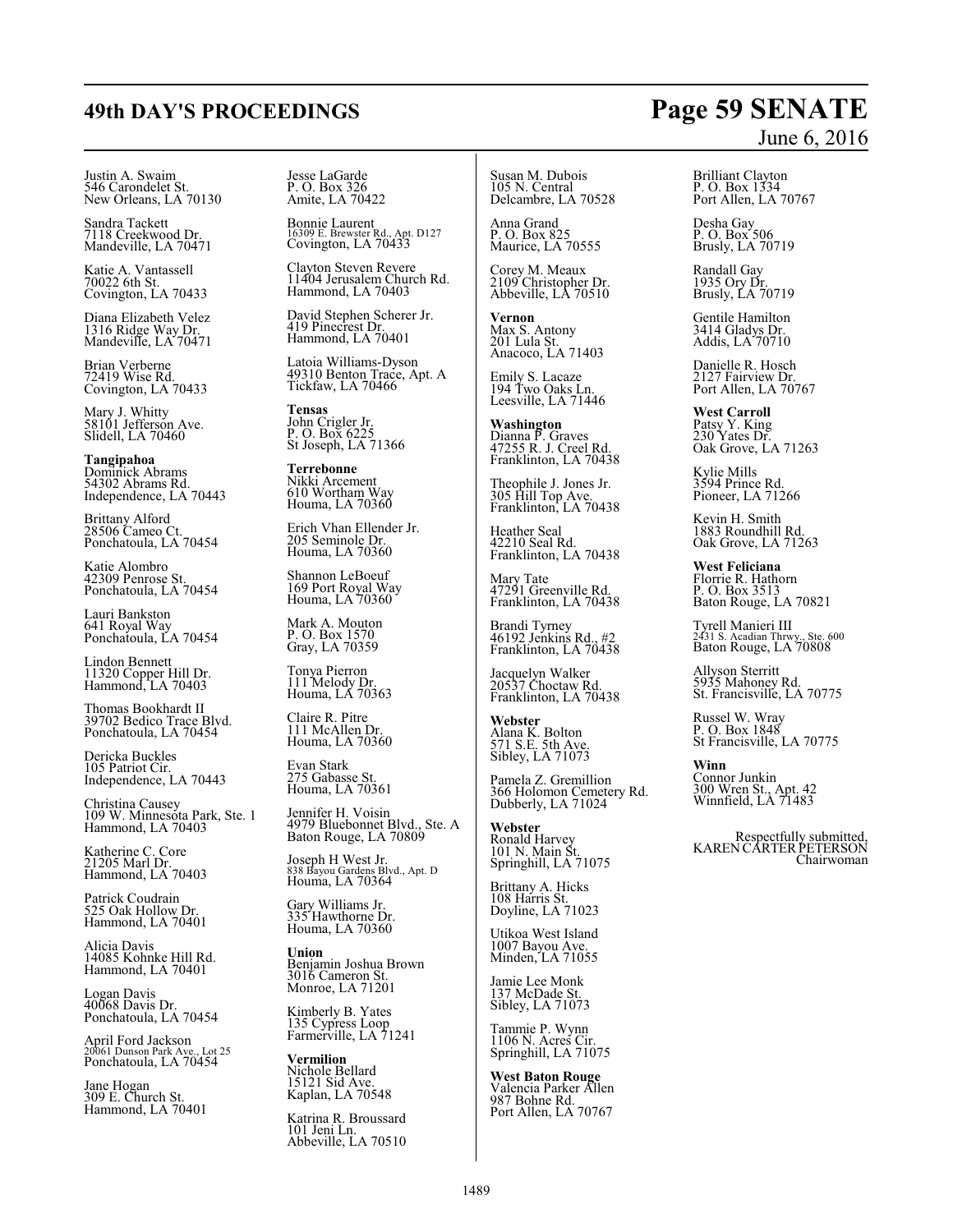# **Page 60 SENATE 49th DAY'S PROCEEDINGS**

June 6, 2016

# **Motion to Confirm**

Senator Peterson moved to confirm the Notaries listed above reported by the Committee on Senate and Governmental Affairs and recommended for confirmation.

## **ROLL CALL**

The roll was called with the following result:

YEAS

| Mr. President | Donahue       | Mills     |
|---------------|---------------|-----------|
| Allain        | Erdey         | Mizell    |
| Appel         | Fannin        | Morrell   |
| Barrow        | Gatti         | Peacock   |
| Bishop        | Hewitt        | Perry     |
| Boudreaux     | Johns         | Peterson  |
| Brown         | LaFleur       | Riser     |
| Carter        | Lambert       | Smith, G. |
| Chabert       | Long          | Tarver    |
| Claitor       | Luneau        | Walsworth |
| Colomb        | Martiny       | Ward      |
| Cortez        | Milkovich     |           |
| Total - 35    |               |           |
|               | <b>NAYS</b>   |           |
| Total - 0     |               |           |
|               | <b>ABSENT</b> |           |
| Morrich       | Thompson      |           |

Morrish Thompson Smith, J.

Total - 4

The Chair declared the notaries on the report were confirmed.

#### **Message to the Governor**

## **SIGNED SENATE BILLS**

#### June 6, 2016

To the Honorable Governor of the State of Louisiana:

The President of the Senate and the Speaker of the House of Representatives have signed the following Senate Bills:

# **SENATE BILL NO. 112-**<br>BY SENATOR BARROW

AN ACT<br>To amend and reenact R.S. 37:563(11), (12), (13), and (14), 589(A),<br>590(A)(1), and 599(A)(2)(f) and to enact R.S. 37:563(15)<br>through (17), 575(A)(17), and 591.1, relative to the practice of<br>cosmetology; to provide relative to certain definitions, terms, procedures, requirements, effects, certificates of registration, and fees; to provide for the promulgation and adoption of administrative rules; and to provide for related matters.

# **SENATE BILL NO. 120–**<br>BY SENATOR MARTINY

AN ACT<br>
To amend and reenact R.S. 13:2563.5(B) and 2563.17(A) through<br>
(C), and to enact R.S. 13:2563.5(C), relative to certain judicial<br>
salaries; to provide for the payment of a judge's salary in<br>
Ascension Parish; to re fees deposited into the Ascension Parish Judicial Expense Fund;<br>to provide with respect to authority of the judge of the<br>Ascension Parish Court with regard to the Ascension Parish<br>Judicial Expense Fund; and to provide for

**SENATE BILL NO. 131—**<br>BY SENATOR JOHNS AND REPRESENTATIVES BAGLEY, HENSGENS,<br>HOFFMANN, HORTON, LEBAS, POPE AND WILLMOTT<br>AN ACT

To enact R.S. 22:1060.6, relative to the prescription drug cost; to provide for pharmacist communication with patients; to provide for an effective date; and to provide for related matters.

SENATE BILL NO. 135—<br>
BY SENATOR MILKOVICH AND REPRESENTATIVES ABRAHAM,<br>
ADAMS, AMEDEE, BACALA, BAGNERIS, BARRAS, BERTHELOT,<br>
TERRY BROWN, ROBBY CARTER, CONNICK, COUSSAN, COX,<br>
CROMER, DWIGHT, EMERSON, FRANKLIN, GUINN, LAN

AN ACT<br>To enact R.S. 33:9682, relative to political subdivisions; to authorize<br>a political subdivision to open proceedings with a voluntary<br>prayer; to provide certain terms and conditions; and to provide<br>for related matter

# **SENATE BILL NO. 137-**<br>BY SENATOR BARROW

AN ACT<br>To amend and reenact R.S. 33:2740.67(B) and (C)(1)(j) and to enact<br>R.S. 33:2740.67(G) and R.S. 47:338.217, relative to Baton<br>Rouge North Economic Development; to provide relative to the<br>boundaries and membership of

# **SENATE BILL NO. 179-**

AN ACT<br>To enact Chapter 21-C of Title 25 of the Louisiana Revised Statutes<br>of 1950, to be comprised of R.S. 25:951 through 959, relative to the Louisiana Human Remains Protection and Control Act; to provide relative to the control and management of human remains; to provide relative to legislative intent; to provide definitions; to provide penalties; to provide exemptions; to provide relative to enforcement; and to provide for related matters.

**SENATE BILL NO. 251—**<br>BY SENATORS LAFLEUR, MARTINY, MIZELL, PEACOCK, THOMPSON,<br>WALSWORTH AND WHITE

AN ACT<br>To enact Chapter 8-L of Title 45 of the Louisiana Revised Statutes of<br>1950, to be comprised of R.S. 45:844.74 and 844.75, relative to communications; to prohibit the interference or blocking of certain communications and wireless connections; to provide certain terms, conditions, requirements, procedures, penalties and effects; and to provide for related matters.

# **SENATE BILL NO. 277—** BY SENATORS BISHOP AND THOMPSON

AN ACT<br>To enact R.S. 36:204(B)(8) and R.S. 56:1688(E), relative to the<br>authority of the secretary of the Department of Culture,<br>Recreation and Tourism; to authorize the employment of law enforcement officers for state museums; to provide relative to police powers; to provide for training requirements; to provide for state park warden training requirements; and to provide for related matters.

**SENATE BILL NO. 309—**<br>BY SENATOR CLAITOR AND REPRESENTATIVE JAMES

AN ACT<br>To amend and reenact R.S. 37:3387.1(A), relative to supervision<br>requirements for certain addictive disorder counselors in certain<br>custodial environments; and to provide for related matters.

**SENATE BILL NO. 337-**<br>BY SENATOR MARTINY

#### AN ACT

To enact Part VIII of Chapter 17 of Title 3 of the Louisiana Revised Statutes of 1950, to be comprised of R.S. 3:2511, relative to retail pet stores; to provide relative to the sale of dogs and cats by retail pet stores; to prohibit the sale of certain dogs and cats in retail pet stores; to require certain signs and records; to provide for definitions; and to provide for related matters.

# **SENATE BILL NO. 338-**<br>BY SENATOR MARTINY

AN ACT<br>To enact Part X-A of Chapter 2 of Title 51 of the Louisiana Revised<br>Statutes of 1950, to be comprised of R.S. 51:725 through 725.7, relative to trade and commerce; to provide certain protections for vulnerable adults from financial exploitation; to provide definitions, terms, conditions, requirements, and procedures; to provide with regard to governmental disclosures and immunity; to provide for third-party disclosures and immunity; to provide for delaying disbursements and immunity; to provide for receipt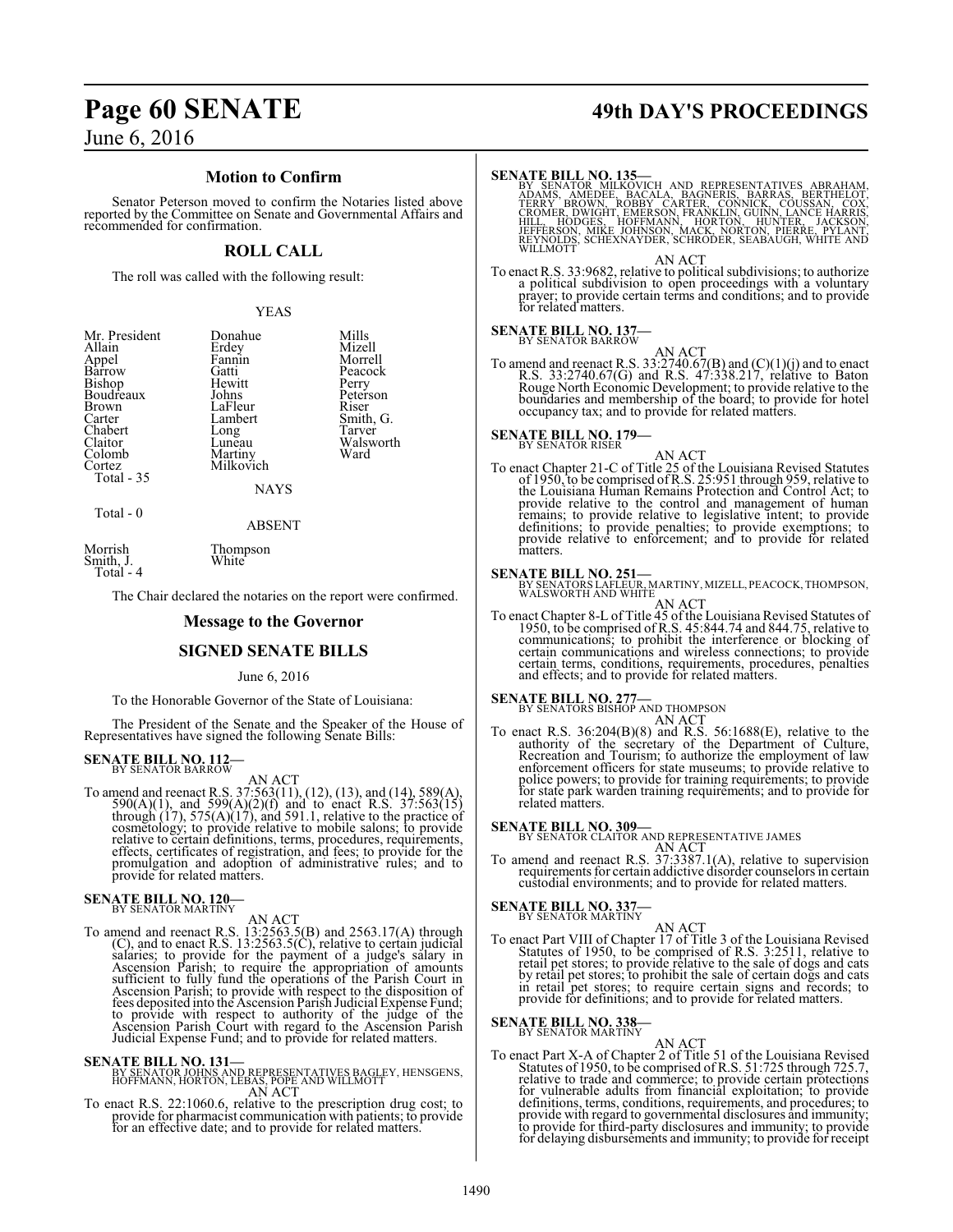# **49th DAY'S PROCEEDINGS Page 61 SENATE**

# June 6, 2016

of notice; to provide with regard to record-keeping; and to provide for related matters.

# **SENATE BILL NO. 403-**<br>BY SENATOR MORRISH

AN ACT<br>To amend and reenact R.S. 40:2852(D) and to repeal R.S.<br>40:2852(E), relative to facilities providing housing or temporary<br>residence for individuals arrested for commission of a crime; to remove accreditation requirement; and to provide for related matters.

# **SENATE BILL NO. 158-**<br>BY SENATOR CORTEZ

AN ACT<br>To amend and reenact R.S. 32:1252(27), the introductory paragraph<br>of R.S. 32:1253(A)(1), the introductory paragraph of R.S.<br>32:1261(A)(1)(k)(i), and R.S. 32:1270.1(1)(1) relative to marine<br>products; to provide rela to exclude certain motors; to provide relative to commission member appointments; to provide relative to the sale of marine products; and to provide for related matters.

# **SENATE BILL NO. 177—** BY SENATOR DONAHUE

AN ACT

To enact R.S. 39:82.1, relative to special treasury funds and dedicated money; to provide for specific reports to the Joint Legislative Committee on the Budget; to provide for the review<br>and reporting of special funds and statutory dedications,<br>including the means of financing, specifically funds whose<br>primary source of financing is the state g the special funds and dedicated monies; to provide for an effective date; and to provide for related matters.

# **SENATE BILL NO. 283-**<br>BY SENATOR HEWITT

AN ACT<br>To amend and reenact R.S. 37:3651(A)(1), relative to professions and<br>occupations; to provide for trained military personnel applying<br>for certification as a professional engineer; and to provide for related matters.

# **SENATE BILL NO. 379-**<br>BY SENATOR MARTINY

AN ACT<br>To amend and reenact R.S. 32:80(C), relative to motor vehicles; to<br>provide relative to overtaking and passing a school bus; to<br>require a driver on a highway with a dedicated left-turn lane to stop for a school bus; and to provide for related matters.

# **SENATE BILL NO. 425-**<br>BY SENATOR ALLAIN

AN ACT<br>
To amend and reenact R.S. 30:21(B)(2)(a) and to enact R.S.<br>
30:86(D)(7), relative to the commissioner of conservation; to<br>
provide for the Oil and Gas Regulatory Fund; to provide for the<br>
Oilfield Site Restoration

# **SENATE BILL NO. 111-**<br>BY SENATOR BARROW

AN ACT

To enact R.S. 33:9097.28, relative to East Baton Rouge Parish; to<br>create the Parkwood Terrace Crime Prevention and<br>Neighborhood Improvement District within the parish; to<br>provide relative to the purpose, boundaries, govern matters.

# **SENATE BILL NO. 141-**<br>BY SENATOR CLAITOR

AN ACT

To amend and reenact R.S. 14:63(B) and (C) and 337(D), relative to crimes involving unmanned aircraft systems; to provide that<br>surveillance by an unmanned aircraft constitutes criminal<br>trespass under certain cricumstances; to provide relative to<br>federal preemption of the crime of unlawful and to provide for related matters.

# **SENATE BILL NO. 241-**<br>BY SENATOR MILKOVICH

AN ACT<br>To amend and reenact R.S. 13:5713(J), relative to duty to hold autopsies and investigations; to provide relative to autopsy<br>records, writings, and documents and coroner reports; to provide relative to persons authorized to receive autopsy records,<br>writings, and documents and coroner reports; to provide with<br>respect to authorization of family members and next of kin to<br>receive autopsy records, writings, and d provide for related matters.

# **SENATE BILL NO. 323-**<br>BY SENATOR MORRELL

AN ACT<br>To amend and reenact R.S. 27:416(C), relative to the operation of<br>video draw poker devices at qualified truck stop facilities; to<br>provide with respect to the calculation of fuel sales; to provide for exceptions regarding the fuel sales requirements at certain facilities; and to provide for related matters.

# **SENATE BILL NO. 429-**<br>BY SENATOR BARROW

AN ACT<br>To amend and reenact R.S. 37:1263 and to repeal R.S. 37:1264 and 1265, relative to the board of medical examiners; to provide for membership; to provide for qualifications; to provide for an appointment process; to provide for removal; to provide for terms; to provide for an effective date; and to provide for related matters.

**SENATE BILL NO. 435—<br>BY SENATORS MORRELL, CARTER AND PEACOCK AND<br>REPRESENTATIVE WILLMOTT** 

AN ACT<br>To enact R.S. 14:67.30, relative to the theft of animals; to create the<br>crime of theft of animals; to provide definitions; to provide for<br>penalties; and to provide for related matters.

# **SENATE BILL NO. 446-**<br>BY SENATOR HEWITT

AN ACT

To enact R.S. 17:3140 and to repeal R.S. 17:3140, relative to postsecondaryeducation; to provide relative to a comprehensive review of the educational demands of the state and its regions; to provide for an evaluation of the state's postsecondary education assets, needs, gaps and barriers; to provide for a report of the findings and recommendations; and to provide for related matters.

# **SENATE BILL NO. 460-**<br>BY SENATOR LAFLEUR

AN ACT<br>To amend and reenact R.S. 39:372(A)(1), (D), and (E) and R.S.<br>49:320.1 and to enact R.S. 39:82(K) and 372(F) and (G), relative to state funds; to provide for the annual reporting of<br>cash accounts carried forward and the annual reporting of<br>unexpended fees and self-generated revenue; to provide relative<br>to certain state depositories and as an effective date; and to provide for related matters.

# **SENATE BILL NO. 476— (Substitute of Senate Bill No. 132 by Senator Martiny)** BY SENATOR MARTINY

AN ACT

To enact R.S. 22:1055, relative to the requirement for health<br>insurance coverage of diagnosis and treatment for<br>temporomandibular joint and associated musculature and<br>neurology; to provide for an effective date; and to pro related matters.

# **SENATE BILL NO. 406-**<br>BY SENATORS LAMBERT AND CLAITOR

AN ACT<br>To amend and reenact R.S. 15:168(B)(1), relative to the judicial district indigent defender fund; to provide for an effective date; and to provide for related matters.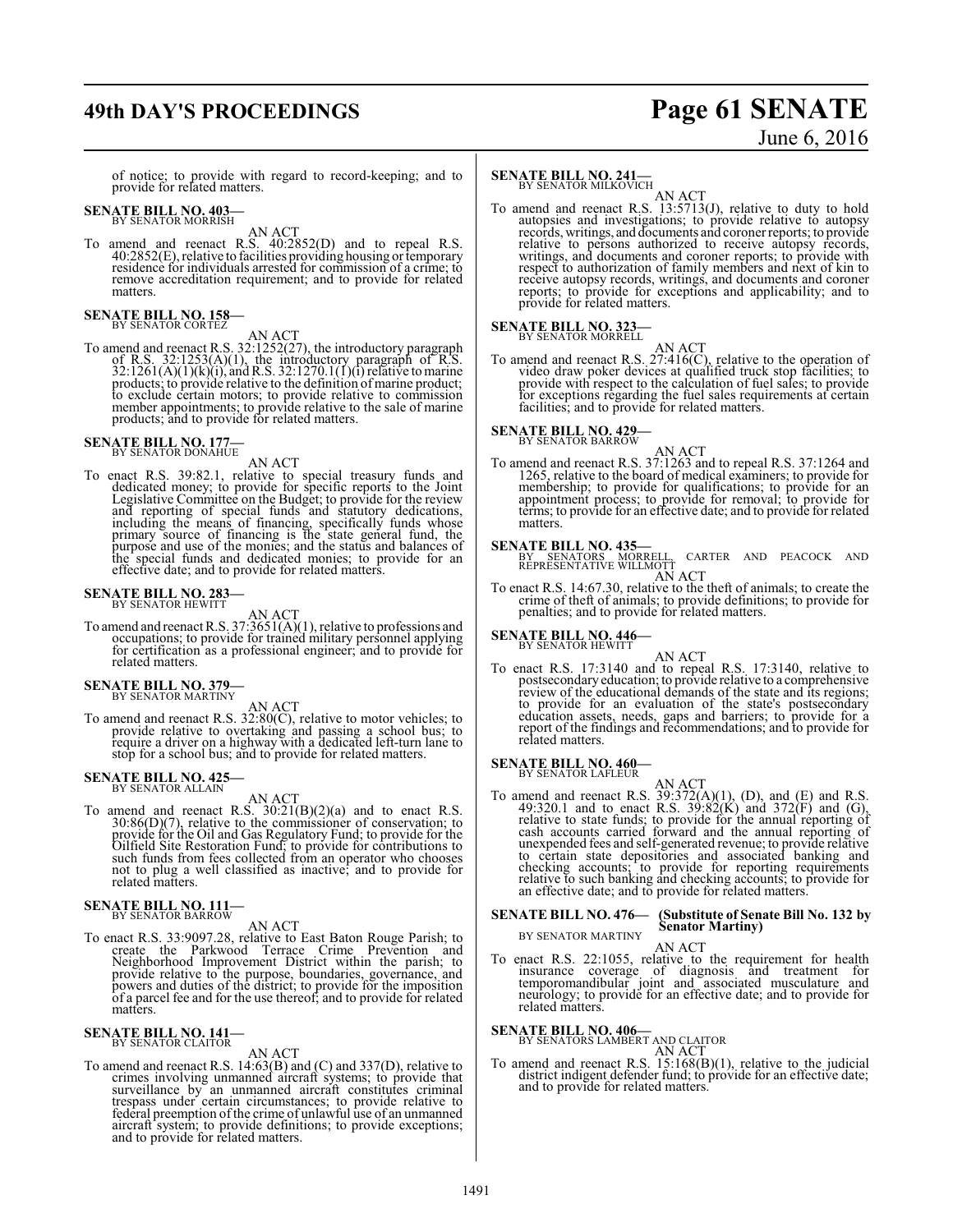# **Page 62 SENATE 49th DAY'S PROCEEDINGS**

June 6, 2016

**SENATE BILL NO. 421—**<br>BY SENATOR THOMPSON AND REPRESENTATIVE WILLMOTT AN ACT

To amend and reenact R.S. 37:1361(B) and (E), 1366(A), 1367(A), 1368(A), 1371(A), 1373(A), 1377(B), and 1378(A)(3),(6), and (8), and to enact R.S. 37:1366(J) and (K), relative to plumbers; to provide relative to the licensure of plumbers; to create and provide for the qualifications for a new "tradesman plumber" license; to provide relative to the membership and duties of the State Plumbing Board; to provide for definitions; to provide<br>relative to the registration of apprentice plumbers; to provide<br>relative to training programs, requirements, and examinations<br>for plumbers; to provide for fees;

# **SENATE BILL NO. 428-**<br>BY SENATOR ALLAIN

AN ACT<br>To amend and reenact R.S. 47:645(B) and to enact R.S. 30:88.1,<br>relative to site-specific oilfield trust accounts; to provide for the<br>use of certain funds in the state treasury derived from orphan<br>wells for oilfield

# **SENATE BILL NO. 443–**<br>BY SENATOR HEWITT

AN ACT

To amend and reenact R.S. 39:21.3(E)(2)and (3) and to enact R.S.<br>39:21.3(E)(4) and (5), relative to the Health and Social Services<br>Estimating Conference; to provide for additional members of the<br>conference; to provide for for the meetings of the subcommittee for the purpose of forecasting and reviewing information related to the Medicaid program; to provide for budget development; and to provide for related matters.

**SENATE BILL NO. 466**<br>BY SENATOR HEWITT AND REPRESENTATIVE WILLMOTT<br>To enact R.S. 17:1519.2(C), relative to public hospitals administered<br>by the Board of Supervisors of Louisiana State University; to<br>provide for a procedu provide for related matters.

# **SENATE BILL NO. 123-**<br>BY SENATOR CLAITOR

To amend and reenact Title VIII of the Code of Criminal Procedure,<br>to be comprised of Articles 311 through 342, R.S. 15:85, and the<br>introductory paragraph of R.S. 22:1441(A) and (A)(1) through<br>(5), (C)(1), the introductor bail obligation; to provide relative to a defendant's failure to appear and issuance and notice of arrest warrant; to provide for the filing of a rule to show cause; to provide for nonforfeiture situations; to provide for provide for appeals; to provide for enforcement of judgment; to provide relative to failure to satisfy a judgment of bond forfeiture or claim under a criminal bond contract; and to provide for related matters.

# **SENATE BILL NO. 148-**<br>BY SENATOR GATTI

To amend and reenact R.S. 15:1110(B) and (C), R.S. 40:2190(B),<br>and R.S. 48:1604(A)(2) and (C) and to repeal R.S. 15:1110(D),<br>Subpart B-1 of Part I of Chapter 1 of Title 17 of the Louisiana<br>Revised Statutes of 1950, compri districts, and like entities; to remove references to certain<br>abolished entities; to remove references to, provisions for, and<br>the powers, functions, and duties of the Task Force on Juvenile<br>Detention Standards and Licensi Commission, Advisory Committee on Hospice Care, Northeast Louisiana Film Commission, Louisiana Bicentennial<br>Commission, Battle of New Orleans Bicentennial Commission,<br>and Interstate 10-12 Corridor District and Commission,<br>remove the at-large member appointed by the governor to th matters.

# **SENATE BILL NO. 230—**<br>BY SENATOR PETERSON

AN ACT<br>
To amend and reenact the introductory paragraph of R.S. 17:3051,<br>
3051(1) and (3), 3052(6) through (8), 3053, 3054(A), the<br>
introductory paragraph of 3055, 3055(5), (7), and (10),<br>
3056(A)(1), (B) and (H), and 305 authority; to provide for definitions; to revise the authority membership; to provide for powers and duties of the authority; to provide with respect to bonds of the authority; to provide for an effective date; and to provide for related matters.

**SENATE BILL NO. 302—**<br>BY SENATOR MORRELL AND REPRESENTATIVES BAGNERIS AND<br>MARCELLE

AN ACT<br>To amend and reenact Children's Code Articles 412(C), 905, and<br>906, and R.S. 15:905(B), and to enact Children's Code Articles<br>412(D)(12) and 898(D) and (E), and Part III of Code Title XIV of Chapter 1 of Title 15 of the Louisiana Revised Statutes of 1950, to be comprised of R.S. 15:186.1 through 186.6, relative to juvenile justice; to provide for the release of records; to provide for costs; to provide for presumptions of indigence; to<br>provide for hearings; to provide for legal representation of<br>certain juveniles; to create the Safe Return Program; to provide<br>for data collection and reportin

**SENATE BILL NO. 324—**<br>BY SENATOR MORRELLAND REPRESENTATIVES BAGNERIS, BOUIE,<br>GARY CARTER, CONNICK, COX, GLOVER, JIMMY HARRIS, HILFERTY,<br>HUNTER, JACKSON, JAMES, TERRY LANDRY, LEGER, LYONS,<br>MAGEE, MARCELLE, DUSTIN MILLER, M

AN ACT<br>
To amend and reenact Children's Code Arts. 305(A)(2), 306(D), and<br>
804(1) and to enact Chapter 13-B of Title 15 of the Louisiana<br>
Revised Statutes of 1950, to be comprised of R.S. 15:1441 and<br>
1442, and Children's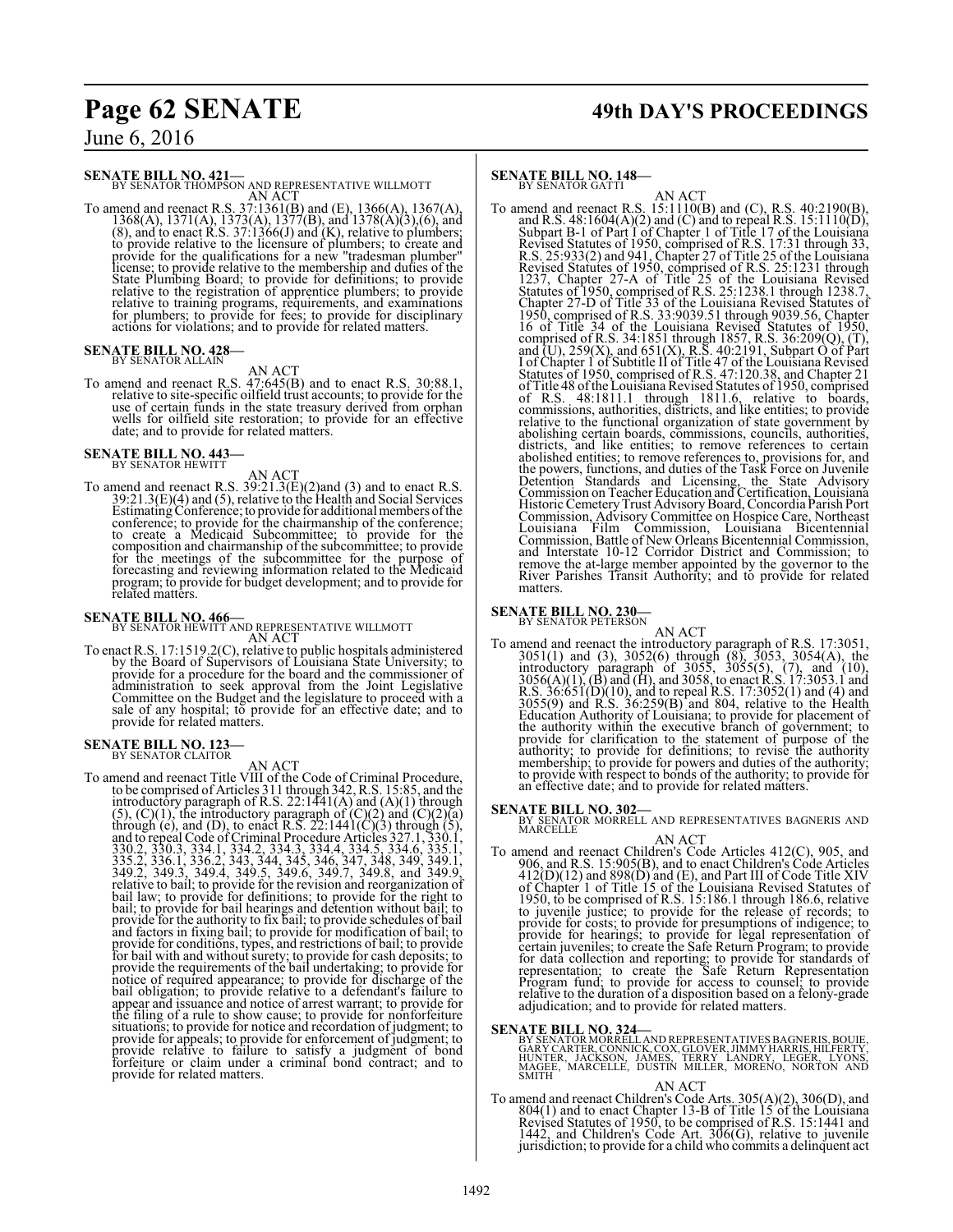# **49th DAY'S PROCEEDINGS Page 63 SENATE**

efore a certain age; to provide for transfer of juveniles to adult detention centers' pending trial; to create the Juvenile<br>Jurisdiction Planning and Implementation Committee; to<br>provide for membership, authority, duties, and responsibilities;<br>to provide for directives to the Louisiana St for related matters.

# **SENATE BILL NO. 395-**<br>BY SENATOR WARD

AN ACT<br>To enact R.S. 24:202(F) and (G), relative to the Louisiana State Law Institute; to provide relative to its powers, duties, and functions; to provide relative to the Law Institute Council; to provide certain procedures, requirements, and effects; and to provide for related matters.

**SENATE BILL NO. 447—**<br>BY SENATOR APPEL AND REPRESENTATIVE JIMMY HARRIS<br>To amend and reenact R.S. 41:1212(G) and 1215(B)(1), (2), (3), (4),<br>(5), and (6) and to enact R.S. 41:1215(D), (E), and (F), relative<br>to public benef procedures and requirements; to provide relative to leases or subleases of immovable property owned, leased or controlled by a public benefit corporation; to provide certain terms and conditions; and to provide for related matters.

# **SENATE BILL NO. 454—** BY SENATOR BARROW

AN ACT<br>To enact Subpart N of Part IV of Chapter 1 of Title 33 of the<br>Louisiana Revised Statutes of 1950, to be comprised of R.S.<br>33:140.211 and 140.212, relative to smart growth developments; to provide for legislative findings; to provide for definitions; and to provide for related matters.

# **SENATE BILL NO. 259-**

AN ACT<br>
To amend and reenact R.S. 37:1433, 1435(C)(1) and (2), (D), (E),<br>
(F), and (H), 1436, 1437, 1437, 1437, 1(A), (B), (C), (D), (F), and (G),<br>
1437.2, 1437.3, 1438, 1439, 1441, 1443(1)(f) and (4), 1446,<br>
1449, 1451, structured in the regard to timeshare interest<br>salespersons; to provide with regard to timeshare interest<br>salespersons; to provide regarding the dissolution of any legal entity engaged in the activities of real estate; to provide specific<br>guidelines for unlicensed entities not bound by the real estate<br>licensing law; to provide relative to timeshare salespersons<br>registrants and timeshare de a sponsoring broker; and to provide for related matters.

and they are hereby presented for executive approval.

Respectfully submitted, GLENN A. KOEPP Secretary of the Senate

# **ATTENDANCE ROLL CALL**

#### PRESENT

| Mr. President   | Erdey   | Morrell   |
|-----------------|---------|-----------|
| Allain          | Fannin  | Morrish   |
| Appel<br>Barrow | Gatti   | Peacock   |
|                 | Hewitt  | Perry     |
| Bishop          | Johns   | Peterson  |
| Boudreaux       | LaFleur | Riser     |
| Brown           | Lambert | Smith, G. |
| Carter          | Long    | Smith, J. |
|                 |         |           |

#### Chabert Luneau Tarver Claitor Martiny Thompson Colomb Milkovich Walsworth<br>Cortez Mills Ward Donahue Total - 39

Total - 0

Mills Ward<br>
Mizell White

ABSENT

# **Adjournment**

On motion of Senator Thompson, at 6:00 o'clock P.M. the Senate adjourned.

The President of the Senate declared the Senate adjourned sine die.

GLENN A. KOEPP Secretary of the Senate

DIANE O' QUIN Journal Clerk

## **Post Session Legislative Actions**

Following final adjournment, the instruments contained in the following messages were acted upon on the dates indicated.

## **Privileged Report of the Committee on Senate and Governmental Affairs**

# **ENROLLMENTS**

Senator Peterson, Chairman on behalf of the Committee on Senate and Governmental Affairs, submitted the following report:

#### June 6, 2016

To the President and Members of the Senate:

I am directed by your Committee on Senate and Governmental Affairs to submit the following report:

The following Senate Resolutions have been properly enrolled:

# **SENATE RESOLUTION NO. 129—**<br>BY SENATOR BISHOP

A RESOLUTION

To urge and request the New Orleans Recreation Development Commission (NORDC) to provide a detailed report on the status of opening Pradat Playground and Pool.

**SENATE RESOLUTION NO. 144—**<br>BY SENATOR GARY SMITH<br>To urge and request the Louisiana State Police to study the feasibility<br>of regulating ignition interlock device companies.

# **SENATE RESOLUTION NO. 158—**<br>BY SENATOR PETERSON<br>A RESOLUTION

To designate June 2016 as "National Caribbean-American Heritage Month" in Louisiana.

# **SENATE RESOLUTION NO. 132-**<br>BY SENATOR BARROW

A RESOLUTION

To urge and request a special committee to study the feasibility of requiring businesses in Louisiana with drive-thru windows to utilize two-way cameras with captioning for hearing impaired and hard of hearing individuals.

# **SENATE RESOLUTION NO. 155—**<br>BY SENATOR PETERSON<br>A RESOLUTION

To commend Veronica L. Downs-Dorsey on twenty-five years of teaching vocal music at McDonogh 35 Senior High School and on thirty-five years as an educator in the Orleans Parish school system.

# June 6, 2016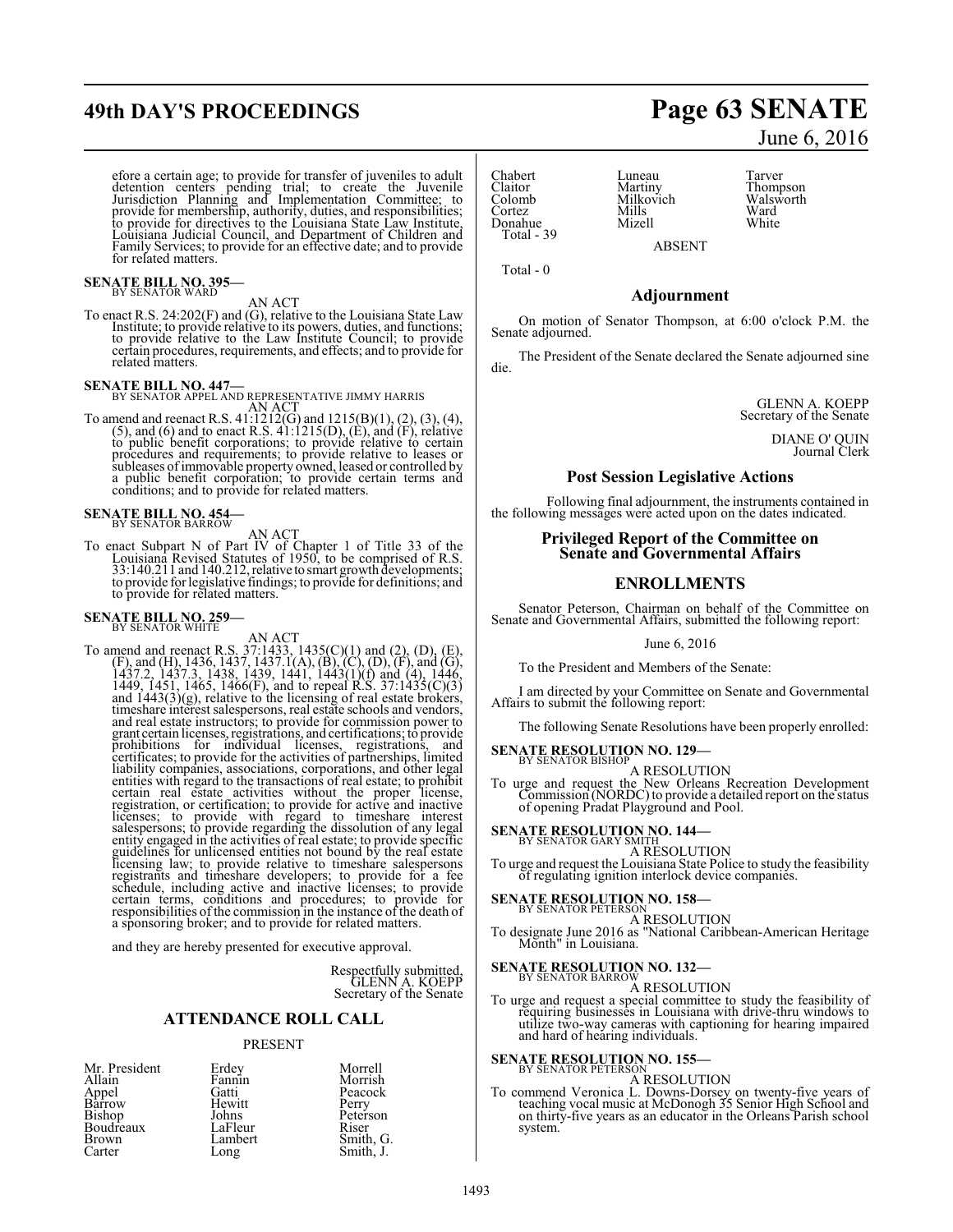# **Page 64 SENATE 49th DAY'S PROCEEDINGS**

# June 6, 2016

# **SENATE RESOLUTION NO. 156—**<br>BY SENATOR THOMPSON

A RESOLUTION

To designate June 1, 2016, as "4-H Day" at the legislature and commends the state 4-H officers.

**SENATE RESOLUTION NO. 157—**<br>BY SENATORS JOHNS, ALARIO, ALLAIN, APPEL, BARROW, BISHOP, BOUDREAUX, BROWN, CARTER, CHABERT, CLAITOR, COLOMB,<br>CORTEZ, DONAHUE, ERDEY, FANNIN, GATTI, HEWITT, LAFLEUR,<br>LAMBERT, LONG, LUNEAU, MART

#### A RESOLUTION

To commend Willie Landry Mount on being conferred an honorary Doctorate of Humane Letters by McNeese State University.

**SENATE RESOLUTION NO. 142—**<br>BY SENATOR CARTER<br>To urge and request the Louisiana State Law Institute to study and<br>make recommendations regarding the feasibility of revisions to present lawsto require physical custody of children to be shared equally.

# **SENATE RESOLUTION NO. 143**

A RESOLUTION

To urge and request the Marriage-Persons Committee of the Louisiana State Law Institute to study, and the Louisiana State Law Institute to make, annual comprehensive and ongoing recommendations to the Legislature regarding state law post<br>Obergefell v. Hodges, including but not limited to<br>recommendations in the form of proposed legislation for<br>revisions to laws governing families, persons, communit

# **SENATE RESOLUTION NO. 180—**<br>BY SENATOR BARROW

A RESOLUTION<br>
A RESOLUTION<br>
Education to prepare and publish a fiscal impact study that<br>
analyzes the impact each proposed Type 2 charter school would<br>
have on the local school district, prior to granting a Type 2 charter.

# **SENATE RESOLUTION NO. 181-**

A RESOLUTION

To commend and congratulate the McNeese Cowgirls Softball Team upon advancing to the National College Athletic Association (NCAA) Tournament.

# **SENATE RESOLUTION NO. 182–**<br>BY SENATOR WALSWORTH

A RESOLUTION To urge and request the state superintendent of education, commissioner of higher education, secretary of economic development, and executive director ofthe Louisiana Workforce Commission, in consultation with local school systems, college and university systems, and the Workforce Investment Council, to jointly study and develop recommendations for creating a more seamless system of secondary and postsecondary education.

# **SENATE RESOLUTION NO. 183—**<br>BY SENATORS LAMBERT AND BROWN

A RESOLUTION<br>To urge and request the Department of Transportation and<br>Development to repurpose congressional funds earmarked for<br>the planning, design, and construction of the Pointe Clair<br>Expressway for the widening and im

**SENATE RESOLUTION NO. 159—**<br>BY SENATOR BOUDREAUX<br>To express the sincere condolences of the Senate of the Legislature<br>of Louisiana upon the death of Carroll E. Guilbeau.

# **SENATE RESOLUTION NO. 160—**<br>BY SENATOR GATTI

A RESOLUTION

To commend the Benton Elementary School archery team on winning the 2016 National Archery in Schools Program/International Bowhunting Organization 3D Challenge national championship.

# **SENATE RESOLUTION NO. 161-**<br>BY SENATOR GATTI

A RESOLUTION<br>To commend Benton Middle School for earning the first-ever<br>national championship representing Louisiana in the 2016<br>National Archery in Schools Program national tournament.

**SENATE RESOLUTION NO. 162—** BY SENATORS PERRY, CORTEZ, BOUDREAUX AND MILLS A RESOLUTION

To commend jockey Kent Desormeaux, trainer Keith Desormeaux, and Exaggerator on winning the 141 st Preakness Stakes.

# **SENATE RESOLUTION NO. 163—**<br>BY SENATOR BROWN

A RESOLUTION<br>To urge and request the Honorable John Bel Edwards, Governor of<br>the state of Louisiana, to take all necessary action to seek<br>federal funding to provide high-speed broadband Internet to all Louisiana citizens.

# **SENATE RESOLUTION NO. 164–**<br>BY SENATOR BISHOP

A RESOLUTION

To urge and request the Senate Committee on Education and the<br>Senate Committee on Revenue and Fiscal Affairs to meet<br>jointly, in conjunction with the Board of Regents and the Board<br>of Supervisors of Southern University and campuses.

# **SENATE RESOLUTION NO. 165—**<br>BY SENATOR MILLS

A RESOLUTION

To urge and request the Department of Children and Family Services to study whether it would be appropriate for defendants found in contempt of court for failure to pay child support to perform<br>court-approved community service in the form of litter<br>abatement and collection in lieu of jail time and to submit a<br>peport of its findings and recommendatio

# **SENATE RESOLUTION NO. 166—** BY SENATOR JOHNS

A RESOLUTION

To commend Coach Brooks Donald Williams of McNeese State University upon the occasion of her resignation as the winningest coach in McNeese Cowgirl basketball history.

# **SENATE RESOLUTION NO. 167-**<br>BY SENATOR BROWN

A RESOLUTION

To urge and request the governing authority of each port and the governing authority of each levee district to meet with area senators regarding its contract or direct hire employee statistics and professional, personal, and consulting contracts.

# **SENATE RESOLUTION NO. 168-**<br>BY SENATOR ALARIO

A RESOLUTION

To commend Lieutenant Douglas Foreman of the Lafourche Parish Sheriff's Office on being the recipient of the 2016 Deputy Sheriff of the Year Award presented by the Louisiana Sheriffs' Association.

# **SENATE RESOLUTION NO. 169-**<br>BY SENATOR ALARIO

A RESOLUTION<br>To commend Lieutenant Heather A. Sylve of the Jefferson Parish<br>Sheriff's Office on being the recipient of the 2016 Deputy<br>Sheriff' Valor Award presented by the Louisiana Sheriffs' Association.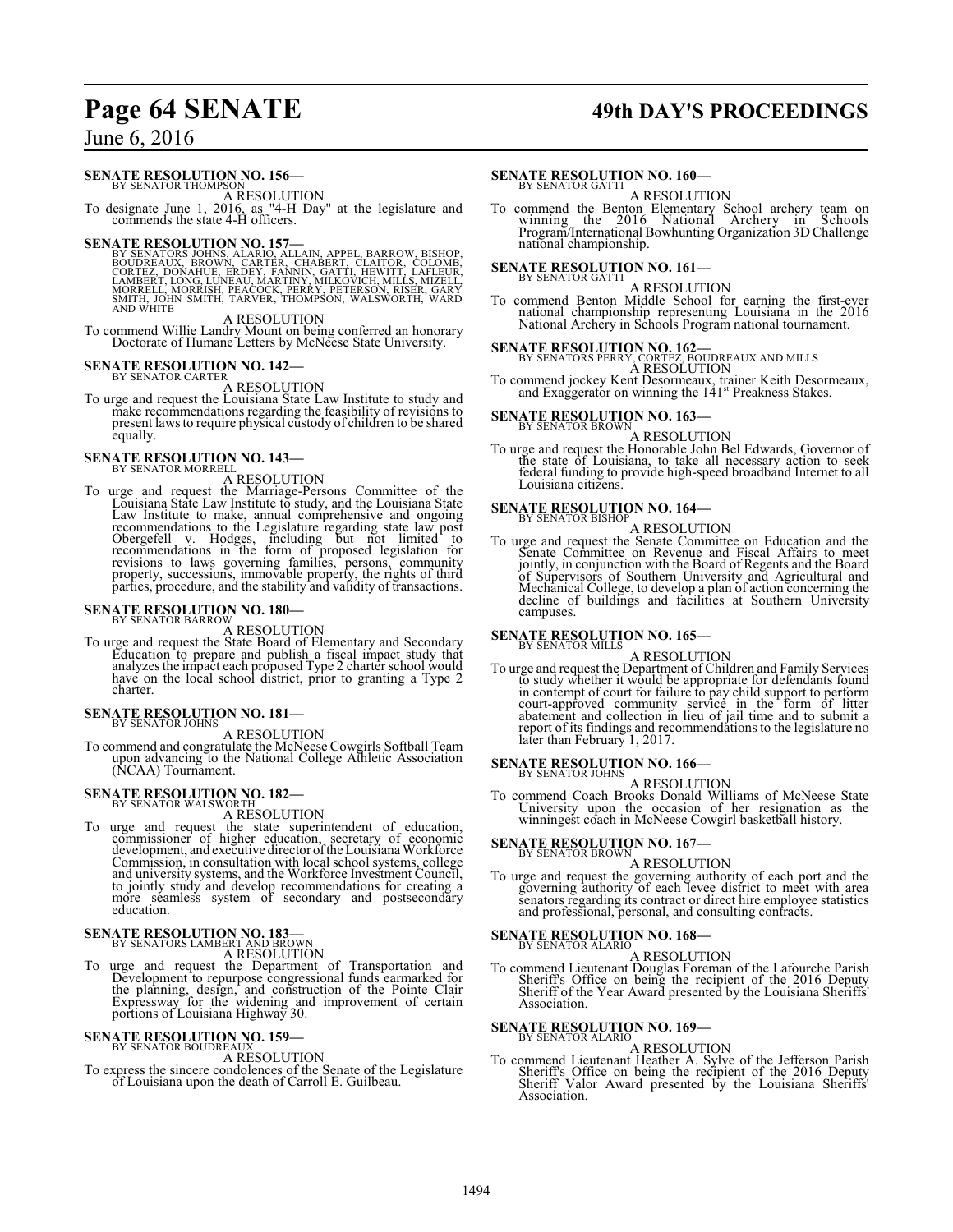# **49th DAY'S PROCEEDINGS Page 65 SENATE**

# June 6, 2016

# **SENATE RESOLUTION NO. 170-**<br>BY SENATOR CARTER

A RESOLUTION

To commend and congratulate E'myri Crutchfield on her role in the historic remake of the series, Roots, and on her other supporting roles.

# **SENATE RESOLUTION NO. 171—**<br>BY SENATOR RISER

A RESOLUTION

To commend and congratulate the Schepis Museum in Columbia, Louisiana, on its 100th celebration.

# **SENATE RESOLUTION NO. 172–**<br>BY SENATOR LAFLEUR

A RESOLUTION

To commend the organizers of the Louisiana Hugh O'Brian Youth Leadership seminars and to recognize June 1, 2016, as "HOBY Youth Leadership Day" at the Capitol.

# **SENATE RESOLUTION NO. 174–**<br>BY SENATOR BARROW

A RESOLUTION

To urge and request the Department of Health and Hospitals to study and make a recommendation for a freestanding emergency department pilot program in North Baton Rouge.

# **SENATE RESOLUTION NO. 176–**<br>BY SENATOR BISHOP

A RESOLUTION

To commend and congratulate Dr. Victor Ukpolo for his leadership and service as Chancellor of Southern University at New Orleans.

# **SENATE RESOLUTION NO. 178—**<br>BY SENATOR MILKOVICH

A RESOLUTION

To express the sincere condolences of the Senate of the Legislature of Louisiana upon the passing of Rev. Dr. Henry Dee Smith Jr.

# **SENATE RESOLUTION NO. 175—**<br>BY SENATOR BARROW

A RESOLUTION

To commend Diane B. Stallings and The TUFF Project for their efforts to raise awareness about asthma.

# **SENATE RESOLUTION NO. 179-**<br>BY SENATOR BARROW

A RESOLUTION

To urge and request the Senate Committee on Commerce, Consumer Protection and International Affairs to study the regulation, standards, safety, and operation of self-storage units in Louisiana.

# **SENATE RESOLUTION NO. 184–**<br>BY SENATOR BARROW

A RESOLUTION<br>To designate June 1, 2016, as "Teacher of the Year Day" in Senate<br>District 15 and to commend the Teacher of the Year from each<br>school in Senate District 15 for his or her exemplary and dedicated service.

# **SENATE RESOLUTION NO. 185—** BY SENATOR GATTI

A RESOLUTION

To commend Benton Middle School for earning the first-ever national championship representing Louisiana in the 2016 National Archery in Schools Program national tournament.

# **SENATE RESOLUTION NO. 199-**<br>BY SENATOR ALARIO

A RESOLUTION

To direct the state treasurer to make debt service payments of full faith and credit obligations of this state from state general fund (direct) dollars.

# **SENATE RESOLUTION NO. 186—**<br>BY SENATOR CLAITOR

A RESOLUTION

To express the sincere condolences of the Senate of the Legislature of Louisiana upon the death of Richard S.F. Lehrberg.

# **SENATE RESOLUTION NO. 187-**<br>BY SENATOR PERRY

A RESOLUTION

To commend U.S. Army Sergeant First Class Melanie R. Rowton on her retirement after a distinguished military career.

# **SENATE RESOLUTION NO. 188-**<br>BY SENATOR MIZELL

A RESOLUTION<br>To urge and request the Department of Agriculture and Forestry to<br>develop and adopt an official logo for watermelons produced in<br>Washington Parish.

# **SENATE RESOLUTION NO. 189—**<br>BY SENATOR RISER

A RESOLUTION

To commend Dottie and Mike Clark on twenty-seven years of extraordinary service to orphaned children at the Casa Para Niños Aleluya in Guatemala.

# **SENATE RESOLUTION NO. 190-**<br>BY SENATOR BARROW

A RESOLUTION

To urge and request all civil service systems in the state to utilize electronic testing procedures for applicants for classified positions.

# **SENATE RESOLUTION NO. 191-**<br>BY SENATOR BARROW

A RESOLUTION

To urge and request the Department of Health and Hospitals to study ways to enhance access to health care services in health professional shortage areas.

# **SENATE RESOLUTION NO. 192—**<br>BY SENATORS WHITE AND ERDEY

A RESOLUTION

To urge and request the Department of Transportation and Development to enter into a cooperative endeavor agreement with Tangipahoa Parish or the Manchac Volunteer Fire Department for a new location for a fire station.

# **SENATE RESOLUTION NO. 193—**<br>BY SENATORS BARROW AND MILLS<br>A RESOLUTION

To urge and request the continuation of the working group to study the impact of nurse practitioners on enhancement of access to health care in medically underserved areas.

# **SENATE RESOLUTION NO. 194—** BY SENATOR BARROW

A RESOLUTION To commend and congratulate Dr. Vladimir Alexander Appeaning for his extraordinary accomplishments in public postsecondary education and environmental quality.

# **SENATE RESOLUTION NO. 195—**<br>BY SENATOR PETERSON<br>A RESOLUTION

To commend and congratulate Xavier University of Louisiana 2016 men's tennis team on becoming the first XU team in any sport to reach the National Association of Intercollegiate Athletics (NAIA) Championship finals and Coach Alan Green as ITA/NAIA National Coach of the Year.

# **SENATE RESOLUTION NO. 198**<br>BY SENATOR BARROW

A RESOLUTION<br>To commend and congratulate Archbishop/Dr. Joyce Turner Keller<br>on her accomplishments in educating, raising awareness,<br>eliminating stigma, motivating, mobilizing, and encouraging<br>acceptance of all people, usin faith-based community and beyond, and starting a conversation around inclusion.

> Respectfully submitted, KAREN CARTER PETERSON Chairman

The foregoing Senate Resolutions were signed by the President of the Senate.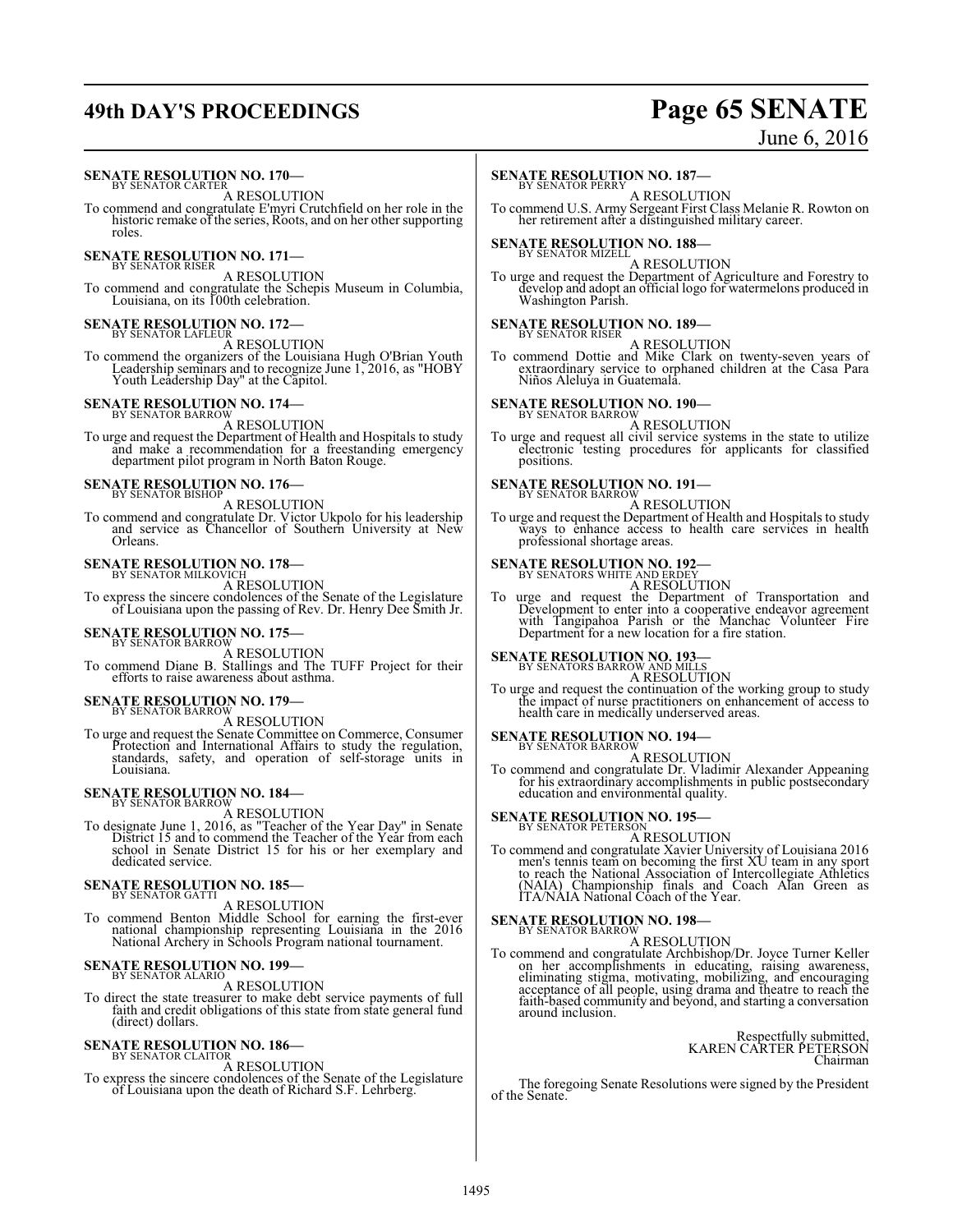# **Message from the House**

#### **SIGNED HOUSE BILLS AND JOINT RESOLUTIONS**

June 6, 2016

To the Honorable President and Members of the Senate:

I am directed to inform your honorable body that the Speaker of the House of Representatives has signed the following House Bills and Joint Resolutions:

**HOUSE BILL NO. 795—**<br>BY REPRESENTATIVE STOKES

AN ACT<br>To amend and reenact R.S. 47:1517(B), relative to the tax exemption budget; to require certain organization of the tax exemptions; to provide for an effective date; and to provide for related matters.

**HOUSE BILL NO. 859-**<br>BY REPRESENTATIVE MONTOUCET

AN ACT<br>
To amend and reenact R.S.  $33:2494(C)(1)$ , R.S.<br>  $33:2494(C)(2)(introducedov paragraph)$ , and (G),  $2554(B)$ , (C),<br>
and (G) and  $2555(B)(3)(a)$ , and to enact R.S.  $33:2494(C)(2)(e)$ ,<br>  $2495(F)$ ,  $2555(F)$  and  $2585.10$ , relative to the municipal chief of police position in certain municipalities; and to provide for related matters.

# **HOUSE BILL NO. 902-**<br>BY REPRESENTATIVE LEOPOLD

AN ACT<br>To amend and reenact R.S. 56:423(A) and (B) and 429 and Sections<br>2(B) and (C) and 3 of Act No. 808 of the 2008 Regular Session<br>of the Legislature and to enact R.S. 56:425(F) and 427(F) and<br>(G), relative to oyster le under certain circumstances; to provide relative to public notification and opportunity to protest or withdraw oyster lease applications under certain circumstances; to eliminate auction of rent-delinquent oyster leases; to provide certain terms, conditions, procedures, and requirements; and to provide for related matters.

# **HOUSE BILL NO. 935—** BY REPRESENTATIVE HOLLIS

AN ACT

To enact R.S. 22:41.1, relative to insurer notification to policyholders to require notice to be given under certain circumstances; to provide for the imposition of penalties by the commissioner of insurance; and to provide for related matters.

# **HOUSE BILL NO. 1008-**<br>BY REPRESENTATIVE CONNICK

AN ACT<br>To amend and reenact R.S. 15:543.1, relative to sex offender<br>notification and registration requirements; to modify the<br>notification form issued to sex offenders by courts to reflect statutory changes; to make technical changes to the form; and to provide for related matters.

# **HOUSE BILL NO. 880-** BY REPRESENTATIVE RICHARD

AN ACT

To enact R.S. 47:338.138.1, relative to the Lafourche Parish School Board; to authorize the school board to levy and collect an additional sales and use tax, subject to voter approval; and to provide for related matters.

# **Page 66 SENATE 49th DAY'S PROCEEDINGS**

and asked that the President of the Senate affix his signature to the same.

Respectfully submitted, ALFRED W. SPEER Clerk of the House of Representatives

The House Bills and Joint Resolutions contained herein were signed by the President of the Senate.

# **Message from the House**

### **SIGNED HOUSE CONCURRENT RESOLUTIONS**

June 6, 2016

To the Honorable President and Members of the Senate:

I am directed to inform your honorable body that the Speaker of the House of Representatives has signed the following House Concurrent Resolutions:

# **HOUSE CONCURRENT RESOLUTION NO. 133—BY REPRESENTATIVE JACKSON**

A CONCURRENT RESOLUTION

To urge and request the Judicial Council and its Standing Committee to Evaluate Requests for Court Costs and Fees to study and make recommendations to the Louisiana Legislature regarding the use of court costs and fees, to develop and recommend best practices for the use and collection of court costs and fees, and to limit the number of instruments creating new or increasing court costs of fees by the Louisiana Legislature which are subject to Judicial Council review until sixty days after the adjournment of the 2017 Regular Session of the Legislature.

# **HOUSE CONCURRENT RESOLUTION NO. 153-** BY REPRESENTATIVE JACKSON A CONCURRENT RESOLUTION

To urge and request local, parish, and state law enforcement agencies to implement special training for officers who encounter military service members and veterans who encounter crisis situations that result from reintegration into civilian life.

# **HOUSE CONCURRENT RESOLUTION NO. 132-**<br>BY REPRESENTATIVE SEABAUGH A CONCURRENT RESOLUTION

To urge and request the Department of Insurance to study the issuance of private letter rulings by the commissioner of insurance.

# **HOUSE CONCURRENT RESOLUTION NO. 134–**<br>BY REPRESENTATIVE JACKSON A CONCURRENT RESOLUTION

To urge and request the Louisiana State Board of Medical Examiners to study and make recommendations concerning a potential tiered approach for placing physicians on probation and a best practice for the reporting of the probationary status of a physician to patients.

# **HOUSE CONCURRENT RESOLUTION NO. 135—** BY REPRESENTATIVE MACK

A CONCURRENT RESOLUTION To create and establish the Louisiana Probation, Parole, and Correctional Officer Compensation StudyCommission to study and examine the feasability of providing a salary increase for Louisiana probation, parole, and correctional officers and to report its findings to the governor and the Louisiana Legislature by February 1, 2017.

# **HOUSE CONCURRENT RESOLUTION NO. 152-**<br>BY REPRESENTATIVE JACKSON

A CONCURRENT RESOLUTION To recognize the month of September as "Suicide Prevention Month" in Louisiana to promote suicide prevention and to raise greater awareness of the problem of suicide among military service members.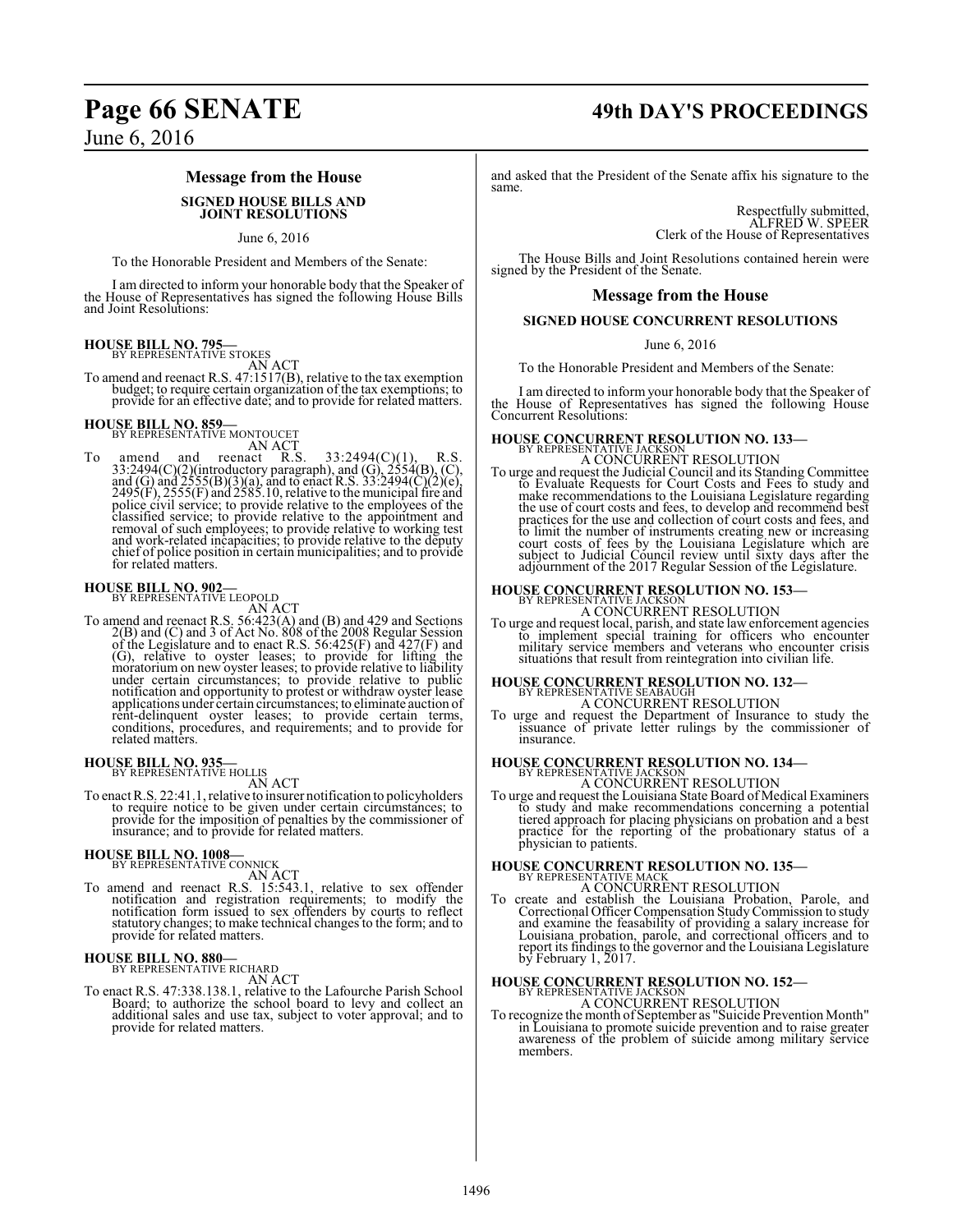# **49th DAY'S PROCEEDINGS Page 67 SENATE**

#### and asked that the President of the Senate affix his signature to the same.

Respectfully submitted, ALFRED W. SPEER Clerk of the House of Representatives

The House Concurrent Resolutions contained herein were signed by the President of the Senate.

### **Privileged Report of the Committee on Senate and Governmental Affairs**

# **ENROLLMENTS**

Senator Peterson, Chairman on behalf of the Committee on Senate and Governmental Affairs, submitted the following report:

June 7, 2016

To the President and Members of the Senate:

I am directed by your Committee on Senate and Governmental Affairs to submit the following report:

The following Senate Bill has been properly enrolled:

# **SENATE BILL NO. 407-**<br>BY SENATOR MILKOVICH

AN ACT<br>To amend and reenact R.S. 39:1590 and to enact R.S. 39:1567(B)(3) and (4) and (F), relative to certain contract reporting<br>requirements; to provide for reporting certain contract<br>information on the Internet; to provide for a Report of certain<br>contracts for Fiscal Year 2015-2016 through Fi for an effective date; and to provide for related matters.

> Respectfully submitted, KAREN CARTER PETERSON Chairman

The foregoing Senate Bill was signed by the President of the Senate.

## **Message from the House**

## **SIGNED HOUSE CONCURRENT RESOLUTIONS**

June 7, 2016

To the Honorable President and Members of the Senate:

I am directed to inform your honorable body that the Speaker of the House of Representatives has signed the following House Concurrent Resolutions:

# **HOUSE CONCURRENT RESOLUTION NO. 67—** BY REPRESENTATIVE MIKE JOHNSON AND SENATOR PEACOCK

A CONCURRENT RESOLUTION To urge and request the Department of State Civil Service to review the span of control of supervisors in state government and to report its findings and recommendations to the House and Senate governmental affairs committees and the Joint Legislative Committee on the Budget no later than November 15, 2016.

# **HOUSE CONCURRENT RESOLUTION NO. 137-**

### A CONCURRENT RESOLUTION

To urge and request the State Board of Elementary and Secondary<br>Education to study the prevalence and use of student fees in<br>public elementary and secondary schools in Louisiana and to<br>submit a written report of findings a House Committee on Education and the Senate Committee on Education not later than March 1, 2017.

# June 6, 2016

and asked that the President of the Senate affix his signature to the same.

Respectfully submitted, ALFRED W. SPEER Clerk of the House of Representatives

The House Concurrent Resolutions contained herein were signed by the President of the Senate.

# **Message to the Secretary of State**

# **SIGNED SENATE CONCURRENT RESOLUTIONS**

June 7, 2016

To the Honorable Secretary of State:

The President of the Senate and the Speaker of the House of Representatives have signed the following Senate Concurrent Resolutions:

# **SENATE CONCURRENT RESOLUTION NO. 29-** BY SENATOR CHABERT

- A CONCURRENT RESOLUTION
- To urge and request the Coastal Protection and Restoration Financing Corporation to study and make recommendations on the<br>feasibility of employing financing techniques to convert<br>settlement payments received pursuant to the consent decree<br>entered into in the case "In re: Oil Spill by the Oi into current assets to be deposited and credited to the Coastal Protection and Restoration Fund.

# **SENATE CONCURRENT RESOLUTION NO. 87—** BY SENATOR JOHNS

A CONCURRENT RESOLUTION

To urge and request the Louisiana Board of Pharmacy to study and make recommendations regarding the use ofthe terms "specialty drug" and "specialty pharmacy".

# **SENATE CONCURRENT RESOLUTION NO. 101—** BY SENATOR WALSWORTH A CONCURRENT RESOLUTION

To urge and request the Department of Environmental Quality to<br>study the removal of Reid vapor pressure gasoline requirements<br>in Ascension, Beauregard, Calcasieu, East Baton Rouge,<br>Iberville, Jefferson, Lafayette, Lafourch and West Baton Rouge parishes.

# **SENATE CONCURRENT RESOLUTION NO. 143—BY SENATORS PEACOCK AND TARVER AND REPRESENTATIVES**<br>BY SENATORS PEACOCK AND TARVER AND REPRESENTATIVES

A CONCURRENT RESOLUTION

To direct the commissioner of administration to prioritize payment of legacy costs borne by the LSU Health Sciences Center at Shreveport, the LSU Health Sciences Center at New Orleans, and the LSU Health Care Services Division associated with the privatization of state hospitals; and to develop and report to the legislature concerning a plan for permanent funding of such costs.

# **SENATE CONCURRENT RESOLUTION NO. 48—**<br>BY SENATOR COLOMB<br>A CONCURRENT RESOLUTION

To urge and request the governor, the speaker of the House of Representatives, and the president of the Senate to take the appropriate steps to preserve the State Capitol Building.

**SENATE CONCURRENT RESOLUTION NO. 52—**<br>BY SENATORS CLAITOR, CORTEZ, FANNIN, HEWITT, LONG, MILLS,<br>MIZELL, MORRISH, PEACOCK, PERRY, RISER AND WALSWORTH<br>AND REPRESENTATIVE GAROFALO A CONCURRENT RESOLUTION

To memorialize the United States Congress to call a constitutional convention for the purpose of proposing amendments to limit the power and jurisdiction of the federal government, impose fiscal restraints upon its activities, and limit the terms of office that may be served by its officials and by members of Congress.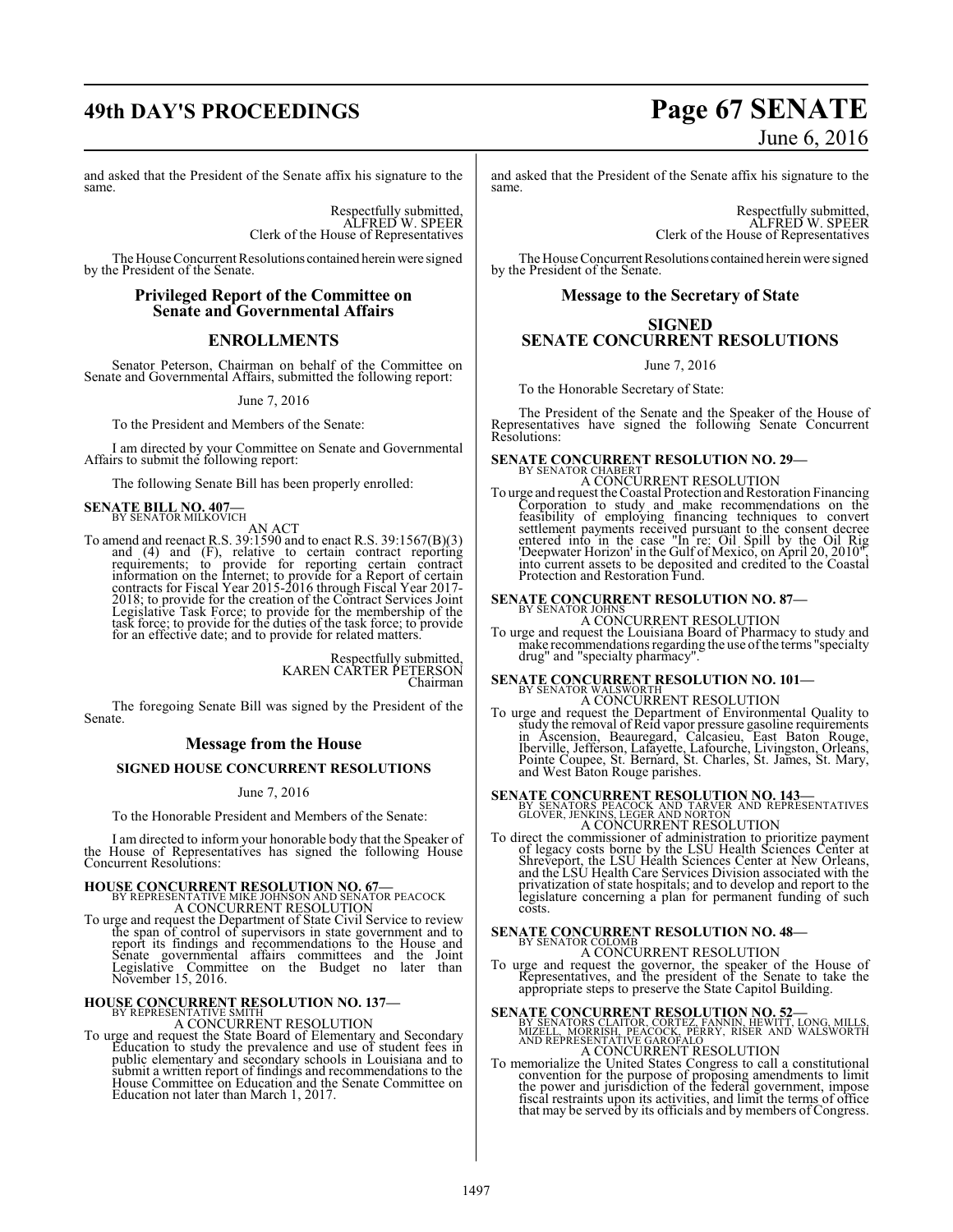# **Page 68 SENATE 49th DAY'S PROCEEDINGS**

# June 6, 2016

# **SENATE CONCURRENT RESOLUTION NO. 77-BY SENATOR THOMPSON**

A CONCURRENT RESOLUTION

To extend the sunset of the Lake Providence Watershed Council until December 31, 2018.

**SENATE CONCURRENT RESOLUTION NO. 131—**<br>
BY SENATORS COLOMB, BARROW AND CLAITOR AND<br>
REPRESENTATIVES STEVE CARTER, EDMONDS AND FOIL<br>
A CONCURRENT RESOLUTION<br>
To commend the football team of Catholic High School of Baton<br>
R

# **SENATE CONCURRENT RESOLUTION NO. 136—** BY SENATORS TARVER AND PEACOCK

A CONCURRENT RESOLUTION

To express the sincere condolences of the Legislature of Louisiana upon the death ofthe mayor of Oil City, Louisiana, John Charles "Chip" Dickey Jr.

# **SENATE CONCURRENT RESOLUTION NO. 137—**<br>
BY SENATOR AND REPRESENTATIVE JIM MORRIS<br>
To commend and congratulate Bob Tompkins for receiving the 2016

Distinguished Service Award in Sports Journalismand on being named to the 2016 Louisiana Sports Hall of Fame Induction Class.

**SENATE CONCURRENT RESOLUTION NO. 138**<br>
BY SENATOR CORTEZ AND REPRESENTATIVES BISHOP, COUSSAN<br>
AND NANCY LANDRY<br>
A CONCURRENT RESOLUTION<br>
To commend the 2015-2016 St. Thomas More High School boys<br>
soccer team and Head Coac

**SENATE CONCURRENT RESOLUTION NO. 139-**<br>BY SENATORS MILLS, ALARIO, ALLAIN, APPEL, BARROW, BISHOP, BOUDREAUX, BROWN, CARTÉR, CHABERT, CLAITOR, COLOMB,<br>CORTEZ, DONAHUE, ÉRDEY, FANNIN, GATTI, HEWITT, JOHN<br>LAFLEUR, LAMBERT, LO

A CONCURRENT RESOLUTION To commend Clark Raymond Cossé III upon the occasion of his retirement from his illustrious forty-three-year career in governmental relations.

# **SENATE CONCURRENT RESOLUTION NO. 144—** BY SENATOR JOHN SMITH

A CONCURRENT RESOLUTION To commend the Fort Polk Heritage Families and the Heritage Family Association on the occasion of the tenth anniversary celebration of the Heritage Family Day Reunion.

# **SENATE CONCURRENT RESOLUTION NO. 145—**<br>BY SENATORS PEACOCK AND GATTI<br>A CONCURRENT RESOLUTION<br>To commend Cynthia J. "Cindy" Johnston for her lengthy career of<br>exemplary public service to the parish of Bossier as the clerk

court and to congratulate her upon a well-deserved retirement.

**SENATE CONCURRENT RESOLUTION NO. 146—**<br>
BY SENATORS MORRISH, JOHNS, LAFLEUR AND JOHN SMITH AND<br>
REPRESENTATIVES ABRAHAM, ARMES, DANAHAY, DWIGHT,<br>FRANKLIN, GUINN, HENSGENS AND HILL A CONCURRENT RESOLUTION

To express the sincere and heartfelt condolences of the Legislature of Louisiana upon the passing of Dr. Robert Hebert, former president of McNeese State University and to commend his life and his legacy of contributions made on behalf of postsecondary education.

**SENATE CONCURRENT RESOLUTION NO. 129—**<br>BY SENATOR LONG AND REPRESENTATIVE HOFFMANN<br>To commend and congratulate Jim Hawthorne for receiving the 2016<br>Distinguished Service Award in Sports Journalism and on being<br>named to th Class.

# **SENATE CONCURRENT RESOLUTION NO. 130—**<br>BY SENATOR LONG A CONCURRENT RESOLUTION

To commend Dr. Julian Bailes Jr. on receiving the 2016 Dave Dixon Louisiana Sports Leadership Award and being named to the 2016 Louisiana Sports Hall of Fame Induction Class.

# **SENATE CONCURRENT RESOLUTION NO. 132-BY SENATOR PEACOCK**

A CONCURRENT RESOLUTION To commend Gary Loftin for his lengthy career of exemplary public service as clerk of court for the parish of Caddo and to congratulate him upon his retirement.

# **SENATE CONCURRENT RESOLUTION NO. 133—**<br>BY SENATOR COLOMB AND REPRESENTATIVE EDMONDS<br>A CONCURRENT RESOLUTION

To commend and congratulate the Parkview Baptist High School football team upon winning the 2015 Division II state championship.

# **SENATE CONCURRENT RESOLUTION NO. 67—** BY SENATOR CARTER

A CONCURRENT RESOLUTION

To urge and request the division of administration to study the feasibility of contracting with the United States Department of Agriculture's National Financial Center for payroll and personnel services and report back to the legislature.

# **SENATE CONCURRENT RESOLUTION NO. 84–**

A CONCURRENT RESOLUTION

To urge and request the division of administration to provide a report to the legislature of all reports required of the executive branch by statute or resolution and a survey evidencing the utility of the required reports.

# **SENATE CONCURRENT RESOLUTION NO. 100—** BY SENATOR BISHOP

A CONCURRENT RESOLUTION

To urge and request the Louisiana State Law Institute to study the feasibility of revising state law enacted in Act No. 379 of the 2015 Regular Session of the Legislature to account for the financial burden that continuing child support awards for adult children with disabilities places o

# **SENATE CONCURRENT RESOLUTION NO. 102—**<br>BY SENATOR WALSWORTH A CONCURRENT RESOLUTION

To urge and request the Department of Environmental Quality to study including above ground bulk storage facilities in the Motor Fuels Underground Storage Tank Trust Fund.

**SENATE CONCURRENT RESOLUTION NO. 141—**<br>BY SENATORS ALARIO, ALLAIN, APPEL, BARROW, BISHOP, BOUDREAUX, BROWN, CARTER, CHABERT, CLAITOR, COLOMB,<br>CORTEZ, DONAHUE, ERDEY, FANNIN, GATTI, HEWITT, JOHNS,<br>LAFLEUR, LAMBERT, LONG, L

## A CONCURRENT RESOLUTION

To commend Rose Landry Long for her lifelong dedication to community service and to congratulate her upon receipt of the Grassroots AdvocacyAward for 2016 presented by the National Friends of Public Broadcasting.

**SENATE CONCURRENT RESOLUTION NO. 142—**<br>BY SENATORS WALSWORTH, ALRIANO, ALLAIN, APPEI, BARROW, BISHOP, BOUDREAUX, BROWN, CARTER, CHABERT, CLAITOR, COLOMB, CORTEZ, DONAHUE, ERDEY, FANNIN, GATTI, HEWITT, MILLION JOHNS, LAFLE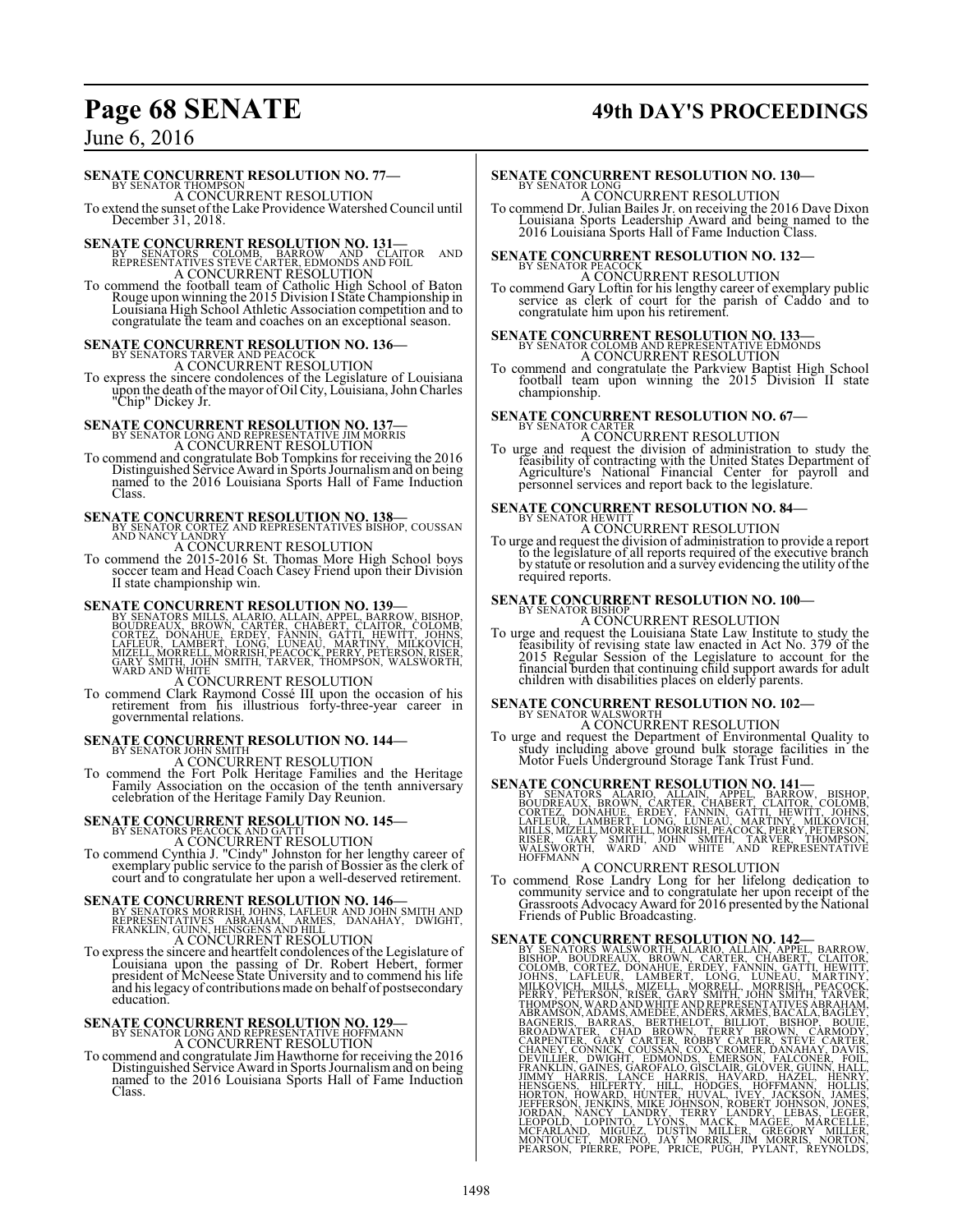# **49th DAY'S PROCEEDINGS Page 69 SENATE**

# June 6, 2016

RICHARD, SCHEXNAYDER, SCHRODER, SEABAUGH, SHADOIN,<br>SIMON,SMITH,STOKES,TALBOT,THIBAUT,WHITE,WILLMOTTAND<br>ZERINGUE

A CONCURRENT RESOLUTION To commend Dan Borné, industry advocate, sports announcer, educator, and deacon, on his much deserved retirement.

Respectfully submitted, GLENN A. KOEPP Secretary of the Senate

### **Message to the Secretary of State**

## **SIGNED SENATE JOINT RESOLUTIONS**

#### June 7, 2016

To the Honorable Secretary of State:

The President of the Senate and the Speaker of the House of Representatives have signed the following Senate Joint Resolutions:

# **SENATE BILL NO. 201-**<br>BY SENATOR ALLAIN

A JOINT RESOLUTION<br>Proposing to amend Article VII, Section 10(F)(2)(b) of the<br>Constitution of Louisiana and to enact Article VII, Section 10(F)(4)(h), (i), (j), (k), and (l) of the Constitution of Louisiana, relative to eliminating deficits in the current and ensuing fiscal year; to revise the circumstances that would allow the reduction of constitutionally protected expenditures and reductions to<br>eliminate a projected deficit in an ensuing fiscal year; to provide<br>for additional exceptions; to provide and to specify an election<br>for submission of the propos proposition.

# **SENATE BILL NO. 80**<br>BY SENATOR MORRISH

A JOINT RESOLUTION Proposing to add Article VIII, Section 7.2 of the Constitution of Louisiana, relative to postsecondary education; to authorize certain postsecondary education management boards to establish the tuition and mandatory fee amounts charged by the institutions under their supervision and management; and to specify an election for submission of the proposition to electors and provide a ballot proposition.

> Respectfully submitted, GLENN A. KOEPP Secretary of the Senate

# **Message from the House SIGNED HOUSE BILLS AND**

# **JOINT RESOLUTIONS**

June 7, 2016

To the Honorable President and Members of the Senate:

I am directed to inform your honorable body that the Speaker of the House of Representatives has signed the following House Bills and Joint Resolutions:

**HOUSE BILL NO. 763—** BY REPRESENTATIVES CARPENTER, COX, HUNTER, AND JACKSON AND SENATOR BARROW AN ACT

To enact R.S. 28:931 and 932, relative to healthcare services for<br>persons experiencing mental health or behavioral health criss;<br>to authorize establishment of facilities to be known as<br>intervention and stabilization units; related matters.

**HOUSE BILL NO. 815—**<br>BY REPRESENTATIVES STOKES, BAGLEY, COX, EDMONDS,<br>HENSGENS, HOFFMANN, HORTON, ROBERT JOHNSON, MAGEE,<br>DUSTIN MILLER, POPE, AND WILLMOTT AND SENATOR BARROW<br>To amend and reenact R.S. 40:1061.25, relative

resulting from certain abortion procedures; to require burial or cremation of remains resulting from abortion; to prohibit the buying, selling, and any other transfer of the intact body of a human embryo or fetus whose death was caused by an induced abortion; to prohibit the buying, selling, and any other transfer of organs, tissues, or cells obtained from a human embryo or<br>fetus whose death was caused by an induced abortion; to<br>establish penalties for violation of such prohibitions; to provide<br>relative to disposal of remains result procedures; to provide findings; to provide for construction; and to provide for related matters.

**HOUSE BILL NO. 1001—** BY REPRESENTATIVES JEFFERSON, COX, AND GLOVER

AN ACT<br>To amend and reenact R.S. 23:391, relative to apprenticeship<br>agreements; to provide for limitations regarding language included in apprenticeship agreements; to prohibit any<br>apprenticeship law from invalidating any special provision in an<br>apprenticeship agreement, apprenticeship program standards,<br>apprentice qualifications, or the program

# **HOUSE BILL NO. 1080—**<br>BY REPRESENTATIVE GAROFALO

AN ACT<br>To amend and reenact R.S. 33:1236(21)(b) and (30)(b), relative to the powers of certain parish governing authorities; to authorize certain parish governing authorities to enact ordinances<br>requiring property owners to remove deleterious growths, trash,<br>debris, and other noxious matter; to provide relative to liens<br>granted in favor of the parish governi to such properties; and to provide for related matters.

**HOUSE BILL NO. 1086—**<br>BY REPRESENTATIVE LANCE HARRIS

AN ACT<br>To amend and reenact R.S. 38:2212(A)(1), relative to the contract<br>limit for public works contracts let by certain municipalities; to authorize certain municipalities to let contracts for public works in accordance with state public bid law rather than a home rule charter; and to provide for related matters.

and asked that the President of the Senate affix his signature to the same.

> Respectfully submitted, ALFRED W. SPEER Clerk of the House of Representatives

The House Bills and Joint Resolutions contained herein were signed by the President of the Senate.

#### **Message from the House**

### **SIGNED HOUSE BILLS AND JOINT RESOLUTIONS**

June 8, 2016

To the Honorable President and Members of the Senate:

I am directed to inform your honorable body that the Speaker of the House of Representatives has signed the following House Bills and Joint Resolutions:

# **HOUSE BILL NO. 1—**<br>BY REPRESENTATIVE HENRY

AN ACT<br>Making annual appropriations for Fiscal Year 2016-2017 for the ordinary expenses of the executive branch of state government, pensions, public schools, public roads, public charities, and state institutions and providing with respect to the expenditure ofsaid appropriations.